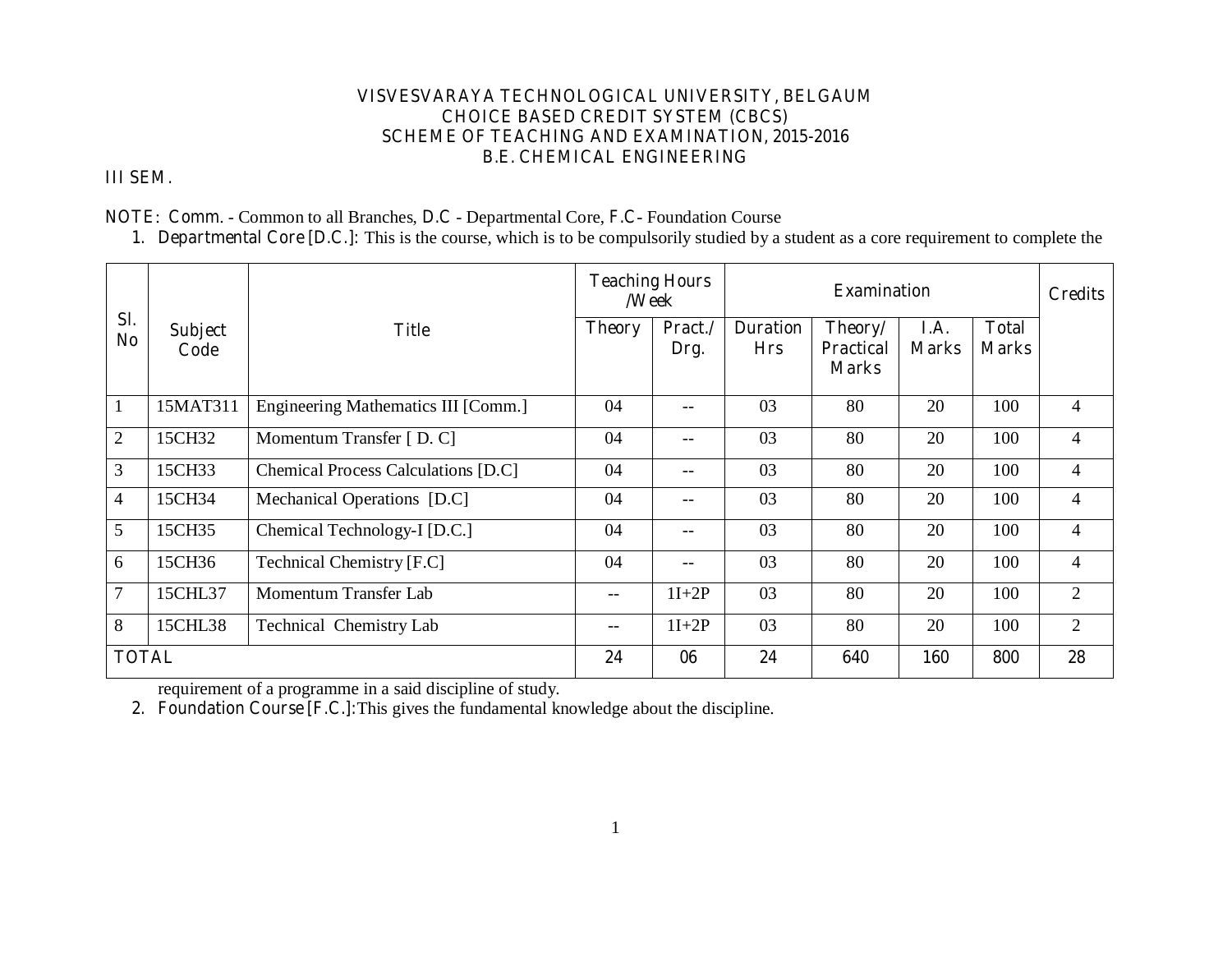#### **VISVESVARAYA TECHNOLOGICAL UNIVERSITY, BELGAUM CHOICE BASED CREDIT SYSTEM (CBCS) SCHEME OF TEACHING AND EXAMINATION, 2015-2016 B.E. CHEMICAL ENGINEERING**

# **IV SEM.**

#### **NOTE**: **Comm**. - Common to all Branches, **D.C** - Departmental Core, **F.C**- Foundation Course

**1. Departmental Core [D.C.]:** This is the course, which is to be compulsorily studied by a student as a core requirement to complete the

|                       |                        |                                     |                          | <b>Teaching Hours</b><br>/Week |                               |                      | <b>Examination</b>                          |                              | <b>Credits</b> |
|-----------------------|------------------------|-------------------------------------|--------------------------|--------------------------------|-------------------------------|----------------------|---------------------------------------------|------------------------------|----------------|
| Sl.<br>N <sub>0</sub> | <b>Subject</b><br>Code | Title                               | <b>Theory</b>            | Practical/<br><b>Drawing</b>   | <b>Duration</b><br><b>Hrs</b> | I.A.<br><b>Marks</b> | Theory/<br><b>Practical</b><br><b>Marks</b> | <b>Total</b><br><b>Marks</b> |                |
| 1                     | 15MAT41                | Engineering Mathematics IV [Comm.]  | 04                       | $--$                           | 03                            | 20                   | 80                                          | 100                          | 4              |
| $\overline{2}$        | 15CH42                 | Process Heat Transfer [D.C]         | 04                       |                                | 03                            | 20                   | 80                                          | 100                          | 4              |
| 3                     | 15CH43                 | Chemical Engg Thermodynamics [D. C] | 04                       |                                | 03                            | 20                   | 80                                          | 100                          | 4              |
| 4                     | 15CH44                 | Material Science [D.C]              | 04                       | $\qquad \qquad -$              | 03                            | 20                   | 80                                          | 100                          | $\overline{4}$ |
| 5                     | 15CH45                 | Chemical Technology-II [D.C.]       | 04                       |                                | 03                            | 20                   | 80                                          | 100                          | $\overline{4}$ |
| 6                     | 15CH46                 | Instrumental Analysis [F.C]         | 04                       | $- -$                          | 03                            | 20                   | 80                                          | 100                          | $\overline{4}$ |
| $\overline{7}$        | 15CHL47                | Chemical Engg. Drawing Lab          | $\overline{\phantom{a}}$ | $1I+2P$                        | 03                            | 20                   | 80                                          | 100                          | 2              |
| 8                     | 15CHL48                | <b>Mechanical Operations Lab</b>    |                          | $1I+2P$                        | 03                            | 20                   | 80                                          | 100                          | $\overline{2}$ |
|                       |                        | <b>TOTAL</b>                        | 24                       | 06                             | 24                            | <b>160</b>           | 640                                         | 800                          | 28             |

requirement of a programme in a said discipline of study.

**2. Foundation Course [F.C.]:**This gives the fundamental knowledge about the discipline.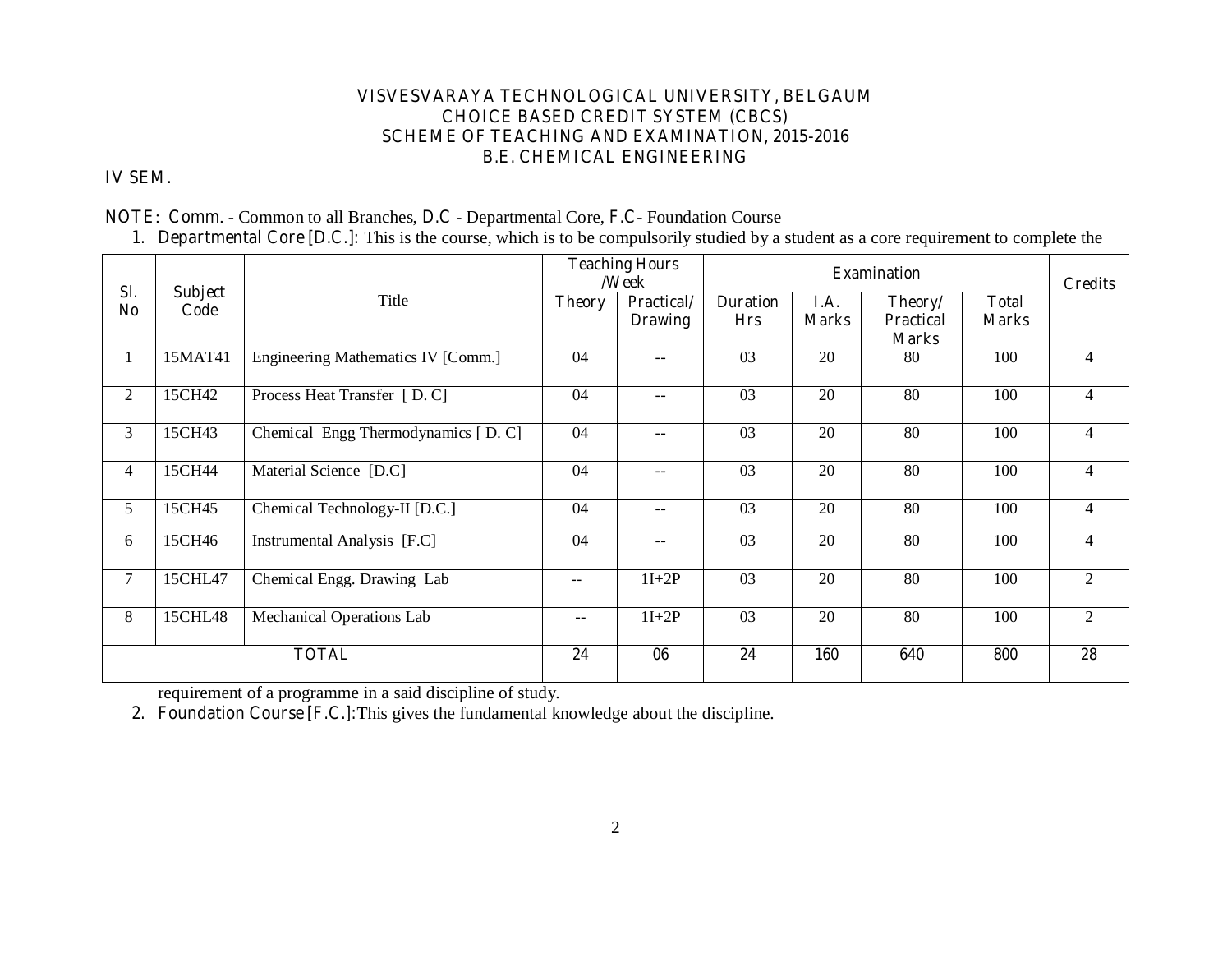# **VISVESVARAYA TECHNOLOGICAL UNIVERSITY, BELGAUM CHOICE BASED CREDIT SYSTEM (CBCS) SCHEME OF TEACHING AND EXAMINATION, 2015-2016 B.E. CHEMICAL ENGINEERING**

#### **V SEM**.

|           |                        |                                         |               | <b>Teaching Hours/Week</b>   |                                              |                                             | <b>Examination</b> |                               | <b>Credits</b> |
|-----------|------------------------|-----------------------------------------|---------------|------------------------------|----------------------------------------------|---------------------------------------------|--------------------|-------------------------------|----------------|
| SI.<br>No | <b>Subject</b><br>Code | <b>Title</b>                            | <b>Theory</b> | <b>Practical/Dr</b><br>awing | <b>Duration</b>                              | Theory/<br><b>Practical</b><br><b>Marks</b> | <b>I.A. Marks</b>  | <b>T</b> otal<br><b>Marks</b> |                |
|           | 15CH51                 | Process Industry Management [D.C.]      | 04            |                              | 03                                           | 80                                          | 20                 | 100                           | $\overline{4}$ |
| 2         | 15CH52                 | Mass Transfer Operations-I [D. C.]      | 04            |                              | 03                                           | 80                                          | 20                 | 100                           | $\overline{4}$ |
| 3         | 15CH53                 | Chemical Reaction Engineering-I [D. C.] | 04            |                              | 03                                           | 80                                          | 20                 | 100                           | $\overline{4}$ |
| 4         | 15CH54                 | Chemical Equipment Design [D. C.]       | 04            |                              | 03                                           | 80                                          | 20                 | 100                           | $\overline{4}$ |
| 5         | 15CH55X                | Professional Elective-I [P. E.]         | 03            |                              | 0 <sub>3</sub>                               | 80                                          | 20                 | 100                           | 3              |
| 6         | 15CH56X                | Open Elective-I [O.E.]                  | 03            |                              | 03                                           | 80                                          | 20                 | 100                           | 3              |
| 7         | 15CHL57                | <b>Heat Transfer Laboratory</b>         |               | $1I+2P$                      | 03                                           | 80                                          | 20                 | 100                           | 2              |
| 8         | 15CHL58                | <b>Instrumental Analysis Laboratory</b> |               | $1I+2P$                      | 03                                           | 80                                          | 20                 | 100                           | $\overline{c}$ |
|           |                        | <b>TOTAL</b>                            | 22            | 06                           | 24                                           | 640                                         | 160                | 800                           | 26             |
|           |                        | 15CH55X: Professional Elective-I        |               |                              | 15CH56X: Open Elective-I                     |                                             |                    |                               |                |
|           | 15CH551                | Oils and Fats Technology                |               | 15CH561                      | Process Waste Water Management               |                                             |                    |                               |                |
|           | 15CH552                | Petroleum Refining Engineering          |               | 15CH562                      | Process Air Pollution and Control            |                                             |                    |                               |                |
|           | 15CH553                | Pharmaceutical Technology               |               | 15CH563                      | Solid Waste Management in Process Industries |                                             |                    |                               |                |
|           | 15CH554                | Polymer Technology                      |               | 15CH564                      | Process Safety and Environmental Management  |                                             |                    |                               |                |

**1. Departmental Core [D.C.]:** This is the course, which is to be compulsorily studied by a student as a core requirement to complete the requirement of a programme in a said discipline of study.

15NC565 Essentials of NCC

**2. Professional Elective [P.E.]:** Elective relevant to chosen specialization/ branch

**3. OpenElective [O.E.]**: Electives from other technical and/or emerging subject areas.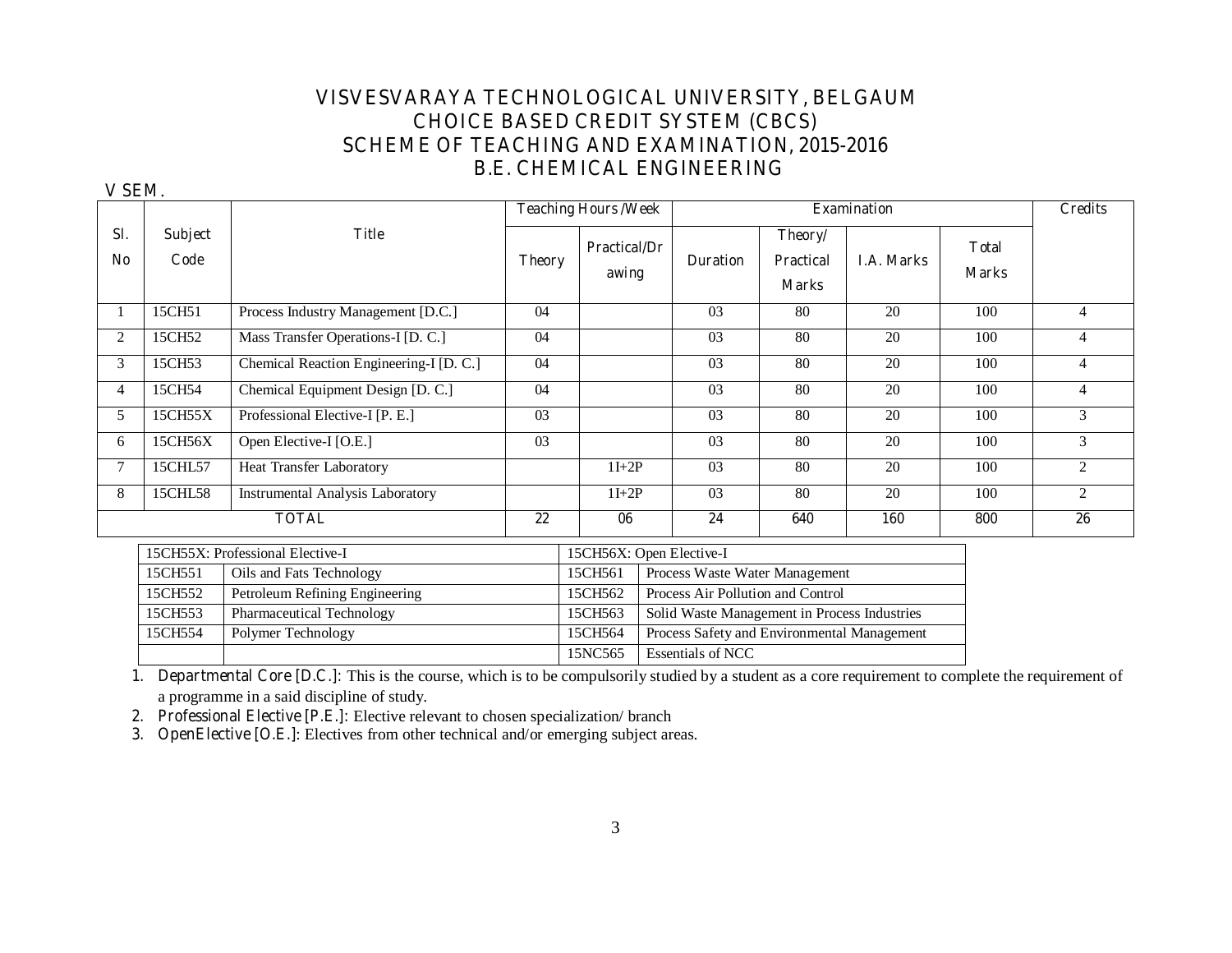# **VISVESVARAYA TECHNOLOGICAL UNIVERSITY, BELGAUM CHOICE BASED CREDIT SYSTEM (CBCS) SCHEME OF TEACHING AND EXAMINATION, 2015-2016 B.E. CHEMICAL ENGINEERING**

#### **VI SEM**

|                       |                        |                                                   |               | <b>Teaching Hours/Week</b>   |                                 |                                             | <b>Examination</b> |                              | <b>Credits</b> |
|-----------------------|------------------------|---------------------------------------------------|---------------|------------------------------|---------------------------------|---------------------------------------------|--------------------|------------------------------|----------------|
| SI.<br>N <sub>0</sub> | <b>Subject</b><br>Code | <b>Title</b>                                      | <b>Theory</b> | <b>Practical/Dr</b><br>awing | <b>Duration</b>                 | Theory/<br><b>Practical</b><br><b>Marks</b> | <b>I.A. Marks</b>  | <b>Total</b><br><b>Marks</b> |                |
|                       | 15CH61                 | Chemical Reaction Engineering-II [D. C.]          | 04            |                              | 03                              | 80                                          | 20                 | 100                          | 4              |
| $\overline{2}$        | 15CH62                 | Mass Transfer Operations-II [D. C.]               | 04            |                              | 03                              | 80                                          | 20                 | 100                          | 4              |
| 3                     | 15CH63                 | Industrial Pollution Control [D. C.]              | 04            |                              | 03                              | 80                                          | 20                 | 100                          | $\overline{4}$ |
| 4                     | 15CH64                 | Process Equipment Design and Drawing<br>$[$ D.C.] | 04            |                              | 03                              | 80                                          | 20                 | 100                          | 4              |
| 5                     | 15CH65X                | Professional Elective-II [P.E.]                   | 03            |                              | 03                              | 80                                          | 20                 | 100                          | 3              |
| 6                     | 15CH66X                | Open Elective-II [O.E.]                           | 03            |                              | 03                              | 80                                          | 20                 | 100                          | 3              |
|                       | 15CHL67                | Chemical Reaction Engineering Laboratory          |               | $1I+2P$                      | 03                              | 80                                          | 20                 | 100                          | 2              |
| 8                     | 15CHL68                | Mass Transfer Operations Laboratory               |               | $1I+2P$                      | 0 <sub>3</sub>                  | 80                                          | 20                 | 100                          | 2              |
|                       |                        | <b>TOTAL</b>                                      | 22            | 6                            | 24                              | 640                                         | <b>160</b>         | 800                          | 26             |
|                       |                        | 15CH65X: Professional Elective-II                 |               | 15CH66X: Open Elective-II    |                                 |                                             |                    |                              |                |
|                       | 15CH651                | Electro Chemical Technology                       | 15CH661       | Food Technology              |                                 |                                             |                    |                              |                |
|                       | 15CH652                | Petrochemicals                                    | 15CH662       | <b>Sugar Technology</b>      |                                 |                                             |                    |                              |                |
|                       | 15CH653                | Fermentation Technology                           | 15CH663       |                              | Petro-Chemical Engineering      |                                             |                    |                              |                |
|                       | 15CH654                | Pulp and Paper Technology                         | 15CH664       |                              | Polymer and Plastic Engineering |                                             |                    |                              |                |

**1. Departmental Core [D.C.]:** This is the course, which is to be compulsorily studied by a student as a core requirement to complete the requirement of a programme in a said discipline of study.

**2. Professional Elective [P.E.]:** Elective relevant to chosen specialization/ branch

 **3. OpenElective [O.E.]**: Electives from other technical and/or emerging subject areas.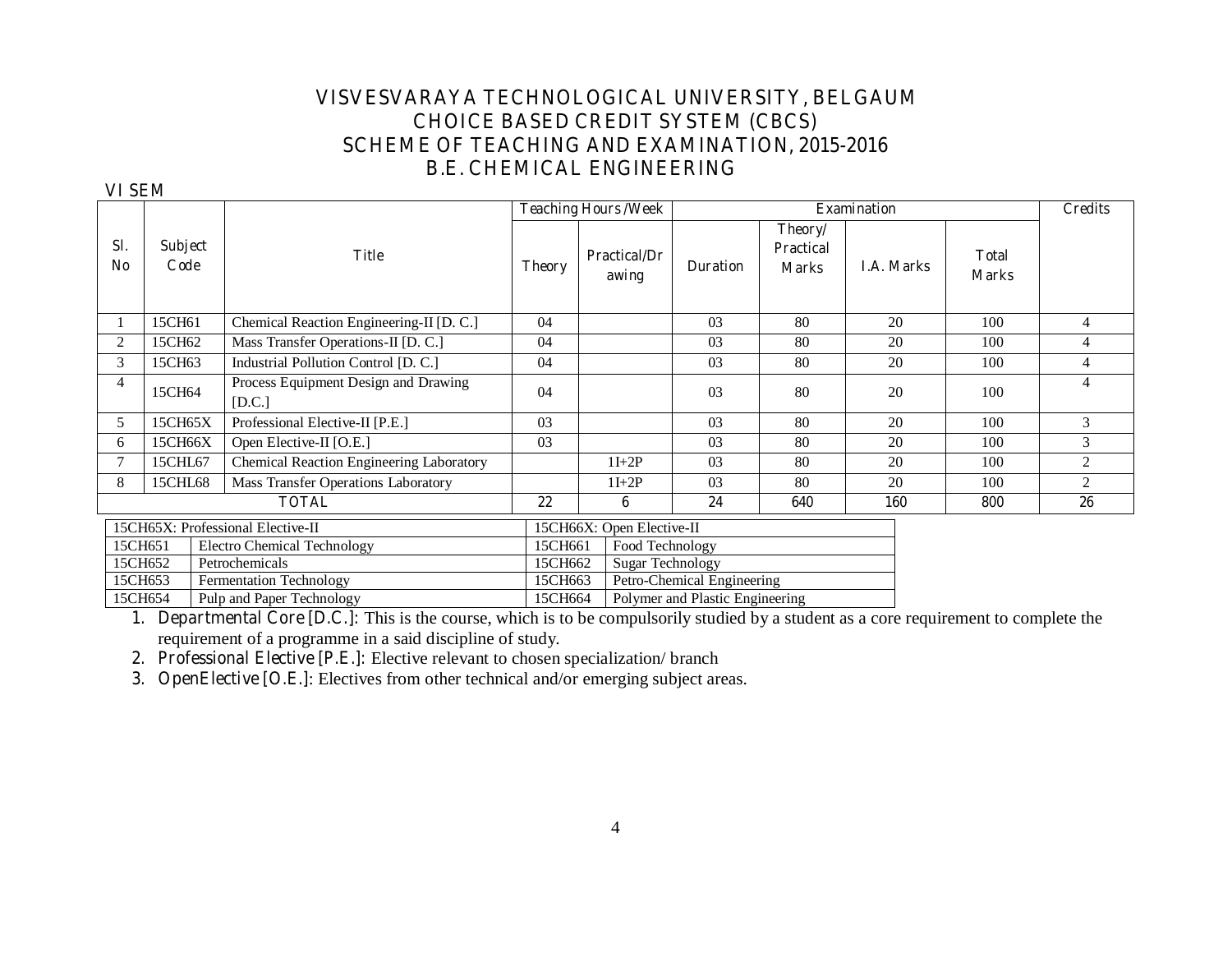# **VISVESVARAYA TECHNOLOGICAL UNIVERSITY, BELGAUM CHOICE BASED CREDIT SYSTEM (CBCS) SCHEME OF TEACHING AND EXAMINATION, 2015-2016**

# **VII SEM. B.E. CHEMICAL ENGINEERING**

| SI.            | <b>Subject</b> |                                                    |               | <b>Teaching Hours</b><br>/Week       |                 | <b>Examination</b> |                                             |                              | <b>Credits</b>              |
|----------------|----------------|----------------------------------------------------|---------------|--------------------------------------|-----------------|--------------------|---------------------------------------------|------------------------------|-----------------------------|
| No.            | Code           | Title                                              | <b>Theory</b> | <b>Practical</b> /<br><b>Drawing</b> | <b>Duration</b> | <b>I.A. Marks</b>  | Theory/<br><b>Practical</b><br><b>Marks</b> | <b>Total</b><br><b>Marks</b> |                             |
|                | 15CH71         | Biochemical Engineering [D. C.]                    | 04            |                                      | 03              | 20                 | 80                                          | 100                          | 4                           |
| $\mathfrak{D}$ | 15CH72         | Computer Applications and Modeling [D. C.]         | 04            |                                      | 03              | 20                 | 80                                          | 100                          | $\overline{4}$              |
| 3              | 15CH73         | Process Control and Instrumentation [D. C.]        | 04            |                                      | 03              | 20                 | 80                                          | 100                          | $\overline{4}$              |
| 4              | 15CH74X        | Professional Elective-III[P.E.]                    | 03            |                                      | 03              | 20                 | 80                                          | 100                          | 3                           |
| 5              | 15CH75X        | Professional Elective -IV[P.E.]                    | 03            |                                      | 0 <sub>3</sub>  | 20                 | 80                                          | 100                          | $\mathcal{F}$               |
| 6              | 15CHL76        | Process Control Laboratory                         |               | $1I+2P$                              | 03              | 20                 | 80                                          | 100                          | $\overline{2}$              |
| $\mathcal{I}$  | 15CHL77        | Computer Applications and Simulation<br>Laboratory |               | $1I+2P$                              | 0 <sub>3</sub>  | 20                 | 80                                          | 100                          | $\mathcal{D}_{\mathcal{L}}$ |
| 8              | 15CHP78        | Project Phase $-I +$ Seminar                       |               | 03                                   |                 | 100                |                                             | 100                          | $\mathfrak{D}$              |
|                |                | <b>TOTAL</b>                                       | 18            | 9                                    | 21              | 240                | 560                                         | 800                          | 24                          |

| 15CH74X : Professional Elective-III |                                                   |         | 15CH75X : Professional Elective-IV |
|-------------------------------------|---------------------------------------------------|---------|------------------------------------|
| 15CH741                             | Applied Mathematics in Chemical Engineering       | 15CH751 | Composite Materials                |
| 15CH742                             | <b>Chemical Process Integration</b>               | 15CH752 | Cement and Ceramic Technology.     |
| 15CH743                             | Transport Process and Modeling of Aquatic Systems | 15CH753 | <b>Novel Separation Techniques</b> |
| 15CH744                             | Pilot Plant and Scale-up Studies                  | 15CH754 | Downstream Processing              |

**1. Departmental Core [D.C.]:** This is the course, which is to be compulsorily studied by a student as a core requirement to complete the requirement of a programme in a said discipline of study.

**2. Professional Elective [P.E.]:** Elective relevant to chosen specialization/ branch

**3. Project Phase-I + Seminar: Literature Survey, Problem Identification, Objectives and Methodology. Submission of synopsis and seminar**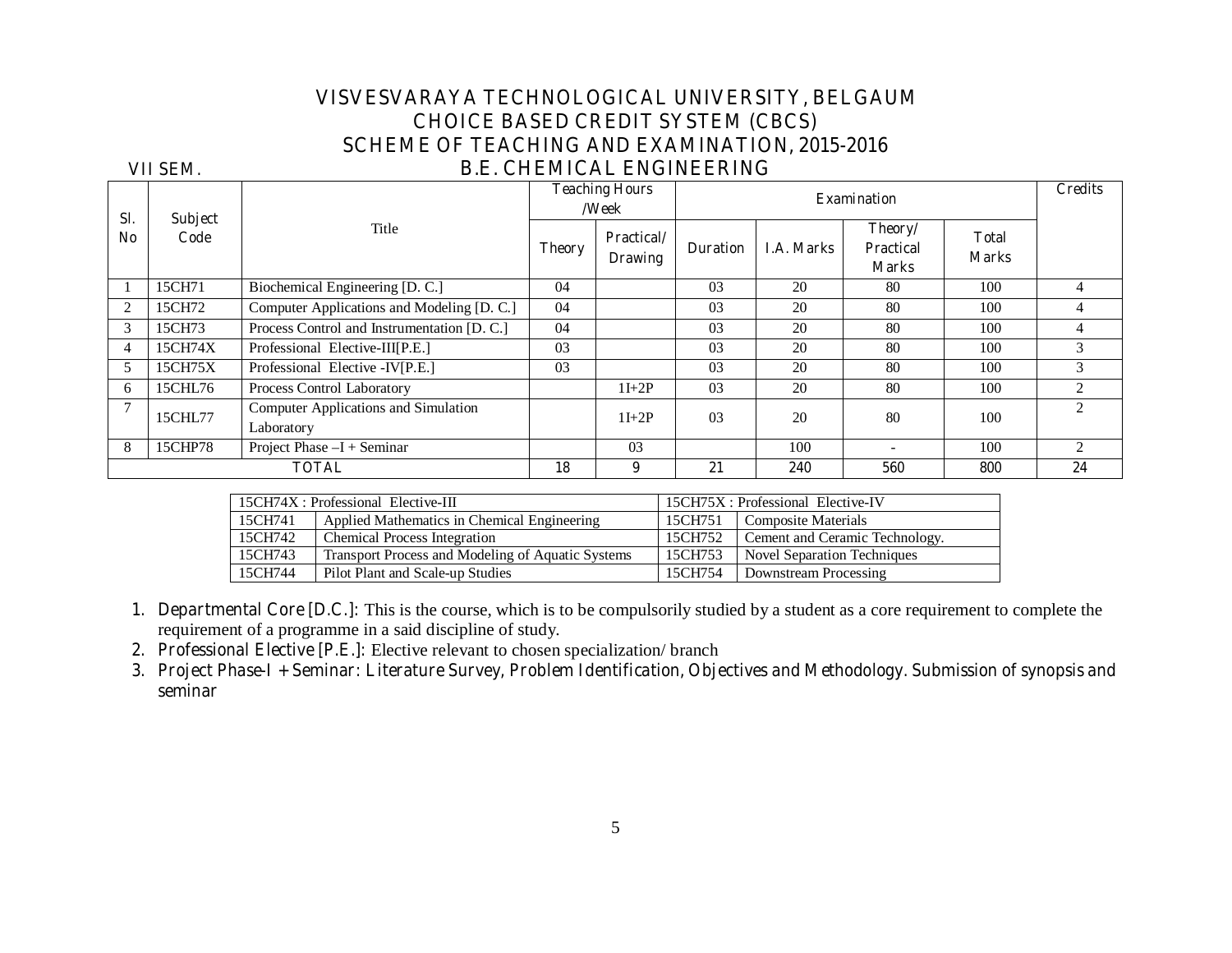# **VISVESVARAYA TECHNOLOGICAL UNIVERSITY, BELGAUM CHOICE BASED CREDIT SYSTEM (CBCS) SCHEME OF TEACHING AND EXAMINATION, 2015-2016 VIII SEM**. **B.E. CHEMICAL ENGINEERING**

#### **Sl. No Subject Code**  Title **Teaching Hours /Week Examination Credit Theory Practical/D rawing Duration | I.A. Marks Theory/ Practical Marks Total Marks**  1 1 15CH81 Transport Phenomena [D. C.] 4 - 3 20 80 100 4 2 15CH82 Process Engineering Economics and Management [D. C.] 4 - 3 20 80 100 4 3 15CH83X Professional Elective-V [P.E.] 3 - 3 20 80 100 3 4 15CH84 Internship / Professional Practice Industry Oriented 3 50 50 100 2 5 15CHP85 Project Work Phase -II - 6 3 100 100 200 6 6 15CHS86 Seminar - 4 - 100 - 100 1 **TOTAL** 10 | 11 | 10 | 15 | 310 | 390 | 700 | 20

|         | 15CH83X: Professional Elective-V    |
|---------|-------------------------------------|
| 15CH831 | Chemical Plant Utilities and safety |
| 15CH832 | Multicomponent Distillation         |
| 15CH833 | <b>Energy Technology</b>            |

15CH834 Interfacial Phenomena and Surface Engineering

1. **Departmental Core [D.C.]:** This is the course, which is to be compulsorily studied by a student as a core requirement to complete the requirement of a programme in a said discipline of study.

2. **Professional Elective [P.E.]:** Elective relevant to chosen specialization/ branch

3. **Internship / Professional Practice:** To be carried out for four weeks between the  $6<sup>th</sup>$  and  $7<sup>th</sup>$  semester vacation period.

4. **Project Work Phase-II:** Design, development, implementation, demonstration, testing, presentation and project report submission.

5. **Seminar:** on current topics of engineering and technology related to said discipline of study. Preparation of seminar report and presentation.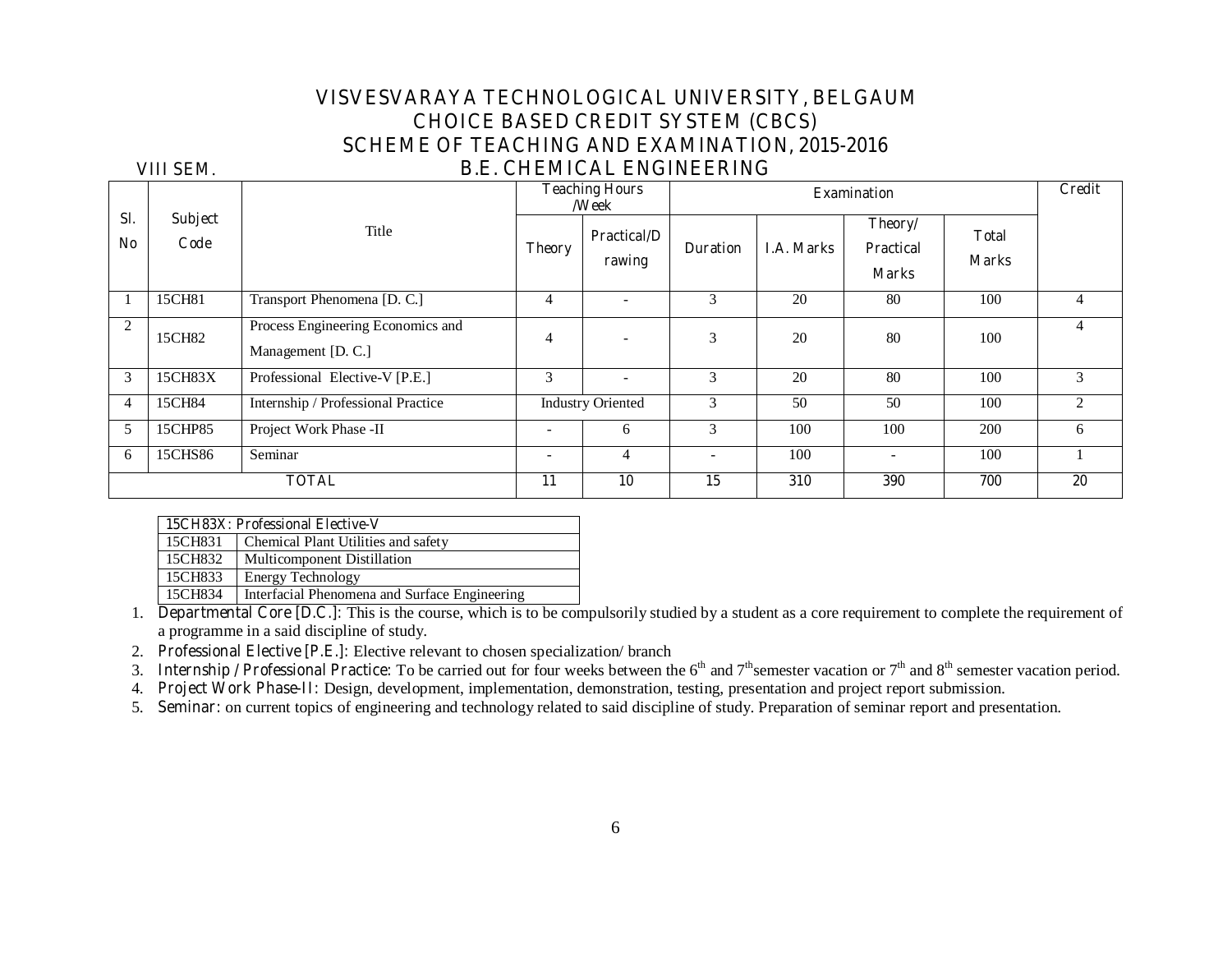#### **ENGINEERING MATHEMATICS III**

Sub Code : 15MAT31 IA Marks : 20 Hrs/Week : 04 Exam Hours: 03 Total Hrs : 50 Exam Marks: 80 Credits: 04

#### [COMMON TO ALL BRANCHES]

#### **MOMENTUM TRANSFER**

Sub Code : 15CH32 IA Marks : 20 Hrs/Week : 04 Exam Hours : 03 Total Hrs : 50 Exam Marks : 80 Credits: 04

#### **COURSE OBJECTIVES:** The students will

- 1. Understand concepts on nature of fluids, pressure concepts and measurement of pressure by various experimental methods and by mathematical relations and enhancement of problem solving skills.
- 2. Learn detailed explanation on types of fluids, stress and velocity relations, type of fluid flow and boundary layer relations.
- 3. Understand relationship between kinetic energy, potential energy, internal energy and work complex flow systems using Bernoulli's equation with application to industrial problems.
- 4. Understand clear concepts on Flow of incompressible fluids in conduits and thin layers and friction factor variations with velocity and friction losses using Bernoulli's Equations and they will be demonstrated experimentally.
- 5. Study Flow of compressible fluids, Dimensional analysis, Dimensional homogeneity and various dimensionless numbers and their applications.
- **6.** Understand principles and working of various types of pumps, transportation and metering of fluids using various experimental techniques and applications to industry.

| <b>Module 1</b> | <b>Content</b>                                                              | <b>Contact</b> | <b>Blooms</b>   |  |
|-----------------|-----------------------------------------------------------------------------|----------------|-----------------|--|
|                 |                                                                             | <b>Hours</b>   | <b>Taxonomy</b> |  |
|                 | FLUID STATICS AND ITS APPLICATIONS:                                         |                |                 |  |
|                 | Concept of unit operations, Concept of momentum transfer, Nature of fluids  |                |                 |  |
|                 | and pressure concept, variation of pressure with height – hydrostatic       |                |                 |  |
|                 | equilibrium, Barometric equation, Measurement of fluid pressure –           |                |                 |  |
|                 | manometers, Continuous gravity decanter, Centrifugal decanter.              |                |                 |  |
|                 | <b>FLUID FLOW PHENOMENA:</b>                                                | 5Hrs           | $L-1, L2$       |  |
|                 | Type of fluids – shear stress and velocity gradient relation, Newtonian and |                |                 |  |
|                 | Non- Newtonian fluids, Viscosity of gases and liquids. Types of flow –      |                |                 |  |
|                 | laminar and turbulent flow, Reynolds stress, Eddy viscosity. Flow in        |                |                 |  |
|                 | boundary layers, Reynolds number, and Boundary layer separation and wake    |                |                 |  |
| formation.      |                                                                             |                |                 |  |
| <b>Module 2</b> | <b>Content</b>                                                              | <b>Contact</b> | <b>Blooms</b>   |  |
|                 |                                                                             | <b>Hours</b>   | <b>Taxonomy</b> |  |
|                 | <b>BASIC EQUATIONS OF FLUID FLOW:</b>                                       | 6Hrs           | $L-2, L-3$      |  |
|                 | Average velocity, Mass velocity, Continuity equation, Euler and Bernoulli   |                |                 |  |
|                 | equations Modified equations for real fluids with correction factors, Pump  |                |                 |  |
|                 | work in Bernoulli equation, Angular momentum equation.                      |                |                 |  |
|                 | FLOW OF INCOMPRESSIBLE FLUIDS IN CONDUITS AND THIN                          | 4Hrs           | $L-2, L-3$      |  |
| <b>LAYERS:</b>  |                                                                             |                |                 |  |
|                 | Laminar flow through circular and non-circular conduits, Hagen Poiseuille   |                |                 |  |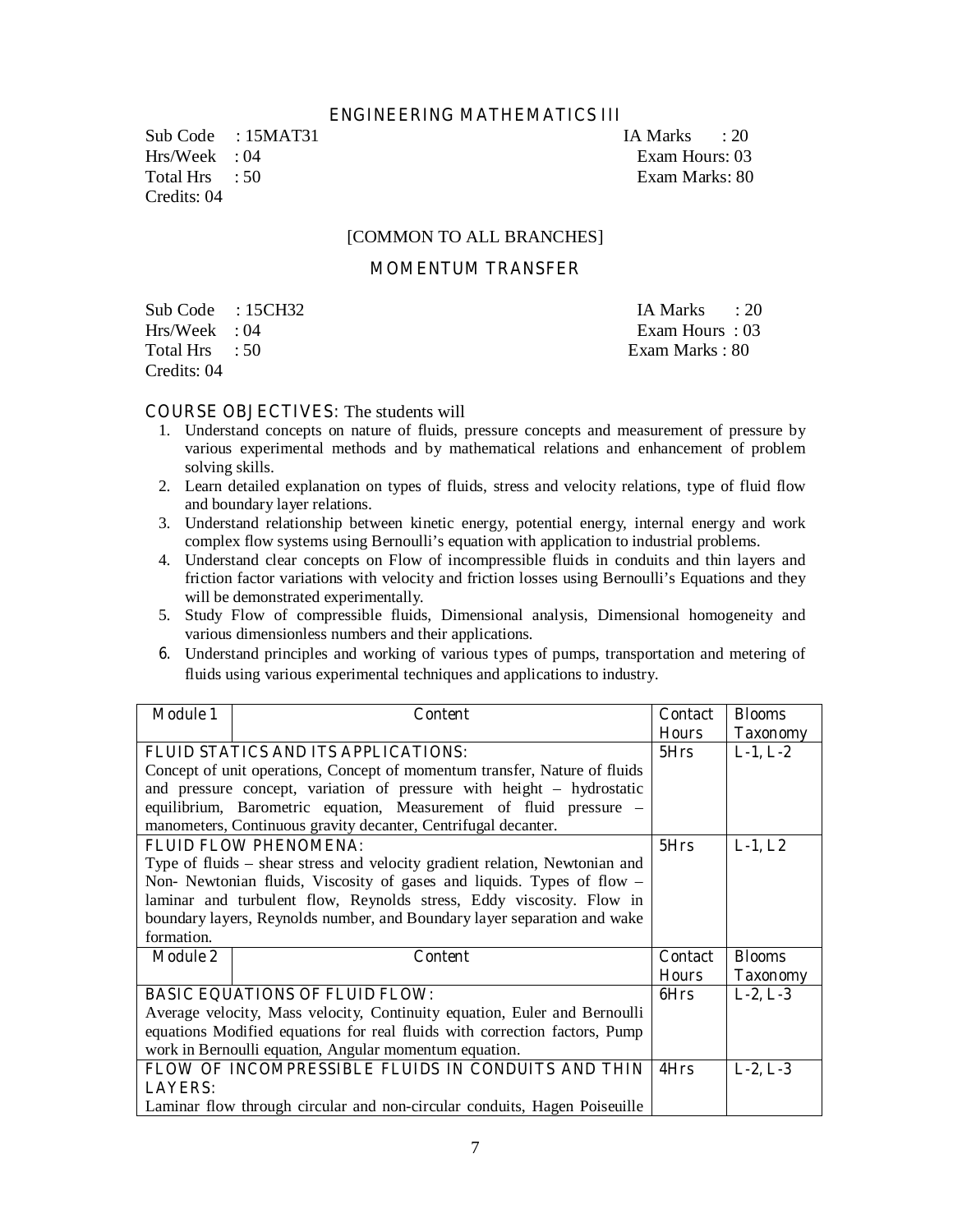| equation, Laminar flow of Non-Newtonian liquids, Turbulent flow in pipes |                                                                                                                     |                                |                                  |
|--------------------------------------------------------------------------|---------------------------------------------------------------------------------------------------------------------|--------------------------------|----------------------------------|
| and closed channels.                                                     |                                                                                                                     |                                |                                  |
| <b>Module 3</b>                                                          | <b>Content</b>                                                                                                      | <b>Contact</b><br><b>Hours</b> | <b>Blooms</b><br><b>Taxonomy</b> |
|                                                                          | FLOW OF INCOMPRESSIBLE FLUIDS IN CONDUITS AND THIN                                                                  | 4Hrs                           | $L-2, L-3$                       |
| LAYERS: (Contd)                                                          |                                                                                                                     |                                |                                  |
|                                                                          | Friction factor chart, friction from changes in velocity or direction, Form                                         |                                |                                  |
|                                                                          | friction losses in Bernoulli equation, Flow of fluids in thin layers                                                |                                |                                  |
|                                                                          | <b>FLOW OF COMPRESSIBLE FLUIDS:</b>                                                                                 | 6Hrs                           | $L-2, L-3$                       |
|                                                                          | Continuity equation, Concept of Mach number, Total energy balance,                                                  |                                |                                  |
|                                                                          | Velocity of sound, Ideal gas equations, Flow through variable-area conduits,                                        |                                |                                  |
|                                                                          | Adiabatic frictional flow, Isothermal frictional flow (elementary treatment                                         |                                |                                  |
| only).                                                                   |                                                                                                                     |                                |                                  |
| <b>Module 4</b>                                                          | <b>Content</b>                                                                                                      | <b>Contact</b>                 | <b>Blooms</b>                    |
|                                                                          |                                                                                                                     | <b>Hours</b>                   | <b>Taxonomy</b>                  |
|                                                                          | <b>TRANSPORTATION AND METERING OF FLUIDS:</b>                                                                       | 10Hrs                          | $L-2, L-3$                       |
|                                                                          | Pipes, Fittings and valves, Measurement of fluid and gas flow rates by                                              |                                |                                  |
|                                                                          | orifice meter, rotameter and pitot tube, Elementary concept of target meter,                                        |                                |                                  |
|                                                                          | vortex-shedding meters, turbine meters, positive displacement meters,                                               |                                |                                  |
|                                                                          | magnetic meters, coriolis meters and thermal meters, Flow through open                                              |                                |                                  |
|                                                                          | channel-weirs and notches.                                                                                          |                                |                                  |
| <b>Module 5</b>                                                          | <b>Content</b>                                                                                                      | <b>Contact</b>                 | <b>Blooms</b>                    |
|                                                                          |                                                                                                                     | <b>Hours</b>                   | <b>Taxonomy</b>                  |
| <b>PUMPS:</b>                                                            |                                                                                                                     | 4Hrs                           | $L-2, L-3$                       |
|                                                                          |                                                                                                                     |                                |                                  |
|                                                                          | Performance and Characteristics of pumps-positive displacement and                                                  |                                |                                  |
|                                                                          | centrifugal pumps, Fans, compressors, and blowers.                                                                  |                                |                                  |
|                                                                          | <b>INTRODUCTION TO UNSTEADY STATE FLOW:</b>                                                                         | 2Hrs                           | $L-2, L-3$                       |
|                                                                          | Time to empty the liquid from the tank.                                                                             |                                |                                  |
|                                                                          | <b>DIMENSIONAL ANALYSIS:</b>                                                                                        | 4Hrs                           | $L-2, L-3$                       |
|                                                                          | Dimensional homogeneity, Rayleigh's and Buckingham<br>- methods,                                                    |                                |                                  |
|                                                                          | Significance of different dimensionless numbers, Elementary treatment of<br>similitude between model and prototype. |                                |                                  |

**COURSE OUTCOMES:** On completion of this course the students will be able to

- 1. Analyze different types of fluids and able to measure pressure difference for flow of fluids.
- 2. Understand and analyze the relationship between kinetic and potential energy, internal energy, work, and heat in complex flow systems using Bernoulli's equation, perform macroscopic energy balances.
- 3. Analyze and calculate friction factor for different types of flow in various types of constructions.
- 4. Develop mathematical relations using Dimensional analysis by Rayleigh's and Buckingham method.

#### **GRADUATE ATTRIBUTES:**

- Design and development of solutions.
- Problem analysis

#### **QUESTION PAPER PATTERN:**

• The question paper will have ten questions. Each full question is for 16 marks. There will be two full questions (with a maximum of four sub questions) from each module. Each full question will have sub questions covering all the topics under a module. The students will have to answer five full questions, selecting one full question from each module.

#### **TEXT BOOKS:**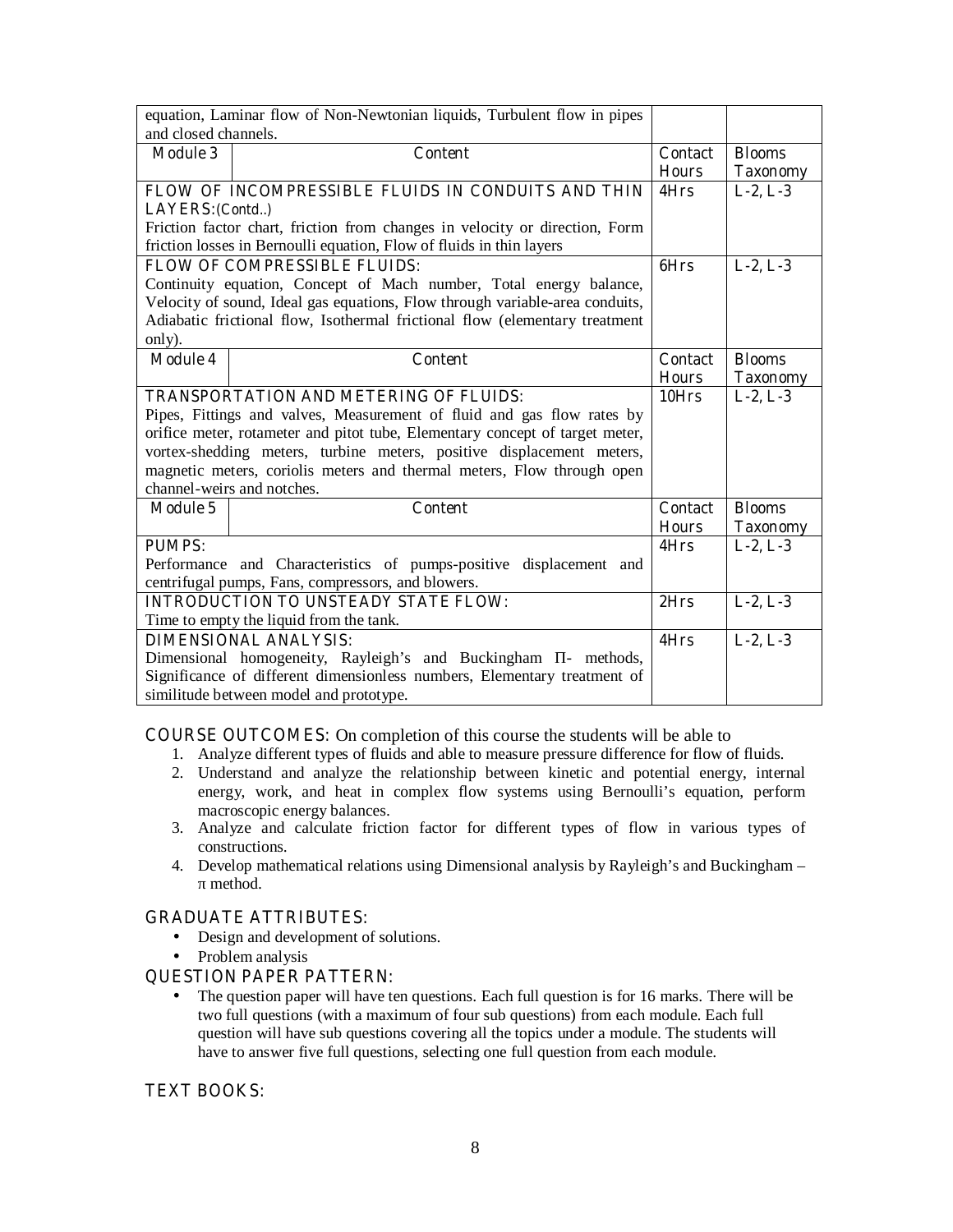- 1. McCabe, W.L., *et.al.*, "Unit Operations in Chemical Engineering", 5<sup>th</sup>edn., McGraw Hill, New York 1993
- 2. Kumar K.L., **"Engineering Fluid Mechanics"**, Eurasia Publishing House (p) Ltd., New Delhi,  $3<sup>rd</sup>$ edn. 1984
- 3. Dr R K Bansal., "A Text Book of Fluid Mechanics" 1<sup>st</sup>edn., Laxmi Publications (P) Ltd., New Delhi. 2005.

#### **REFERENCE BOOKS:**

- 1. Coulson J.H. and Richardson J.F., "Chemical Engineering", Vol-I, 5<sup>th</sup>edn., Asian Books (p) Ltd., New Delhi, 1998
- 2. Badger W.L. and Banchero J.T., **"Introduction to Chemical Engineering"**, Tata McGraw Hill, New York, 1997

#### **CHEMICAL PROCESS CALCULATIONS**

| Sub Code : 15CH33 | IA Marks : 20         |
|-------------------|-----------------------|
| Hrs/Week : 04     | <b>Exam Hours: 03</b> |
| Total Hrs : 50    | Exam Marks : 80       |
| Credits: 04       |                       |

#### **COURSE OBJECTIVES:** The students will

- 1. Learn basic laws about the behavior of gases, liquids and solids and some basic mathematical tools.
- 2. Understand systematic problem solving skills, enhance confidence, and generate careful work habits.
- 3. Learn what material balances are, how to formulate and apply them, how to solve them.
- 4. Learn what energy balances are, and how to apply them and finally, to learn how to deal with the complexity of big problems.

| <b>Module 1</b>  | Content                                                                                                                                           | <b>Contact</b> | <b>Blooms</b>   |
|------------------|---------------------------------------------------------------------------------------------------------------------------------------------------|----------------|-----------------|
|                  |                                                                                                                                                   | <b>Hours</b>   | <b>Taxonomy</b> |
|                  | UNITS AND DIMENSIONS:                                                                                                                             | 10Hrs          | $L-1, L-2.$     |
|                  | Fundamental and derived units, Conversion, Dimensional consistency of<br>equations, Dimensionless groups and constants, conversions of equations. |                |                 |
|                  | <b>BASIC CHEMICAL CALCULATIONS:</b>                                                                                                               |                |                 |
|                  | Concept of mole, mole fraction, Compositions of mixtures of solids, liquids                                                                       |                |                 |
|                  | and gases, Concept of Normality, Molarity, Molality, ppm, Use of semi-log,                                                                        |                |                 |
|                  | log-log, triangular graphs, Ideal gas law calculations.                                                                                           |                |                 |
| <b>Module 2</b>  | <b>Content</b>                                                                                                                                    | <b>Contact</b> | <b>Blooms</b>   |
|                  |                                                                                                                                                   | <b>Hours</b>   | <b>Taxonomy</b> |
|                  | <b>MATERIAL BALANCE WITHOUT REACTION:</b>                                                                                                         | 10Hrs          | $L-2, L3.$      |
|                  | General material balance equation for steady and unsteady state, Typical                                                                          |                |                 |
|                  | steady state material balances in distillation, absorption, extraction,                                                                           |                |                 |
| crystallization, |                                                                                                                                                   |                |                 |
| <b>Module 3</b>  | Content                                                                                                                                           | Contact        | <b>Blooms</b>   |
|                  |                                                                                                                                                   | <b>Hours</b>   | Taxonomv        |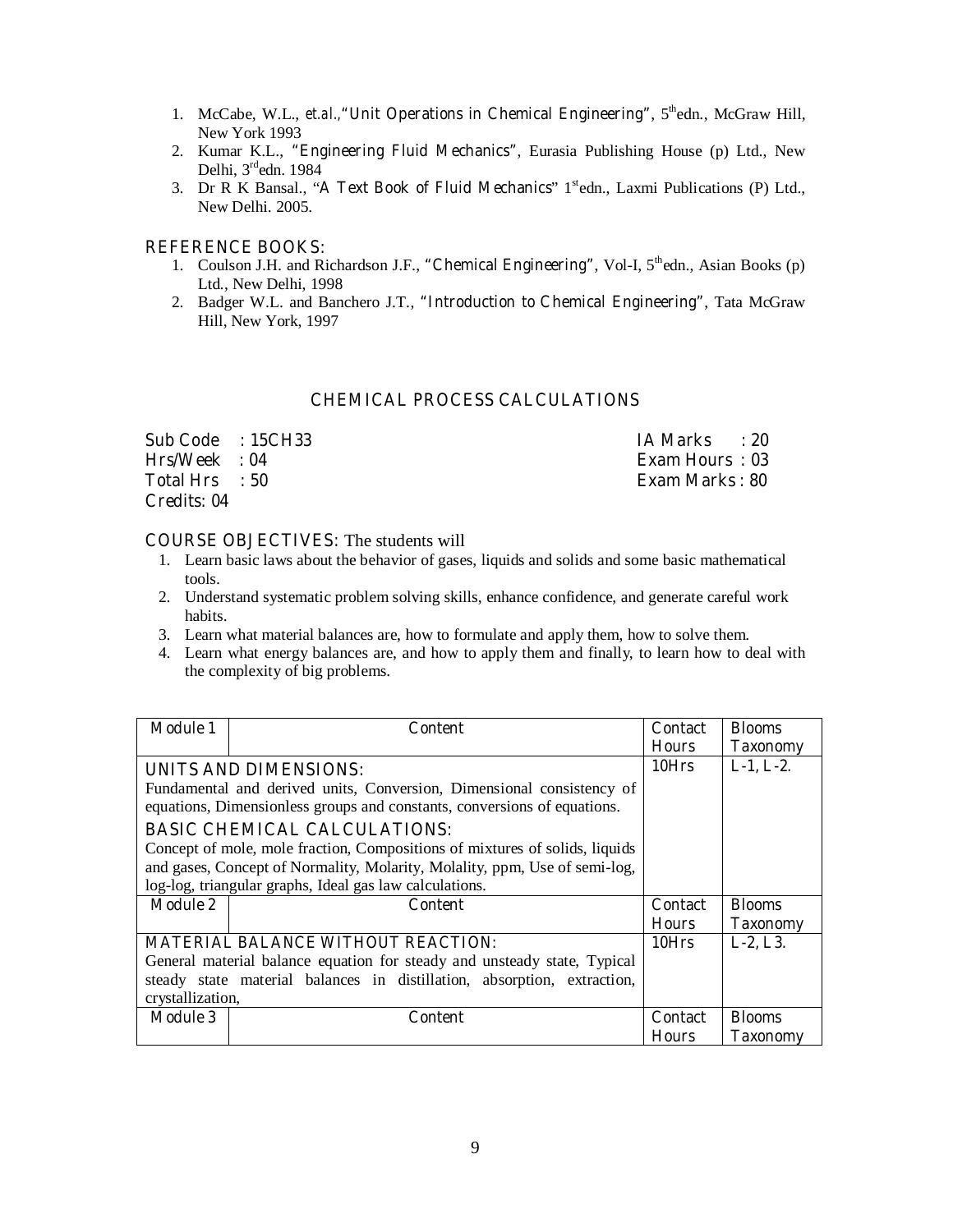|                                                                           | <b>MATERIAL BALANCE WITHOUT REACTION:</b>                                     | 10Hrs          | $L-2, L3.$      |
|---------------------------------------------------------------------------|-------------------------------------------------------------------------------|----------------|-----------------|
| Drying, mixing and evaporation, Elementary treatment of material balances |                                                                               |                |                 |
|                                                                           | involving bypass, recycle and purging, Psychrometry, Humidification and       |                |                 |
| dehumidification.                                                         |                                                                               |                |                 |
| <b>Module 4</b>                                                           | <b>Content</b>                                                                | <b>Contact</b> | <b>Blooms</b>   |
|                                                                           |                                                                               | <b>Hours</b>   | <b>Taxonomy</b> |
|                                                                           | STEADY STATE MATERIAL BALANCE WITH REACTION:                                  | 10Hrs          | $L-2, L3.$      |
|                                                                           | Principles of Stoichiometry, Concept of limiting, excess reactants and        |                |                 |
|                                                                           | inerts, fractional and percentage conversion, fractional yield and percentage |                |                 |
|                                                                           | yield, selectivity, related problems, Ultimate and proximate analysis of      |                |                 |
|                                                                           | fuels, Calculations involving burning of solid, liquid and gaseous fuels,     |                |                 |
|                                                                           | excess air, air-fuel ratio calculations.                                      |                |                 |
| <b>Module 5</b>                                                           | <b>Content</b>                                                                | <b>Contact</b> | <b>Blooms</b>   |
|                                                                           |                                                                               | <b>Hours</b>   | <b>Taxonomy</b> |
| <b>ENERGY BALANCE:</b>                                                    |                                                                               | 10Hrs          | $L-2, L3.$      |
|                                                                           | General steady state energy balance equation, Thermo physics, Thermo          |                |                 |
|                                                                           | chemistry and laws, Heat capacity, Enthalpy, Heat of formation, Heat of       |                |                 |
|                                                                           | reaction, Heat of combustion and Calorific values. Heat of solution, Heat of  |                |                 |
|                                                                           | mixing, Heat of crystallization, determination of $H_R$ at standard and       |                |                 |
|                                                                           |                                                                               |                |                 |
|                                                                           | elevated temperatures, Theoretical flame temperature and adiabatic flame      |                |                 |

**COURSE OUTCOMES:** On completion of this course the student will have

- 1. Clear idea of various types of unit systems and they will be able to convert units from one form of the unit to other.
- 2. Sound strategy for solving material and energy balance problems.
- 3. Adopt the tools learned from the course from the numerical problems which contain more than two unit operations.
- 4. Develop mathematical relations for mass balance and energy balances for any processes.

#### **GRADUATE ATTRIBUTES:**

- Design and development of solutions.
- Problem analysis
- Computational knowledge.

#### **QUESTION PAPER PATTERN:**

• The question paper will have ten questions. Each full question is for 16 marks. There will be two full questions (with a maximum of four sub questions) from each module. Each full question will have sub questions covering all the topics under a module. The students will have to answer five full questions, selecting one full question from each module.

#### **Note: Question Paper to contain at least 30% Theory**

#### **TEXT BOOKS:**

- 1. Bhatt B.I. and Vora S.M., "Stoichiometry (SI Units)", 3<sup>rd</sup>edn, 1996, Tata McGraw Hill Publishing Ltd., New Delhi, 1996
- 2. Hougen O.A., Watson K.M. and Ragatz R.A., **"Chemical Process Principles Part I"**
- 3. **"Material and Energy balances"**, 2<sup>nd</sup>edn, CBS publishers and distributors, New Delhi, 1995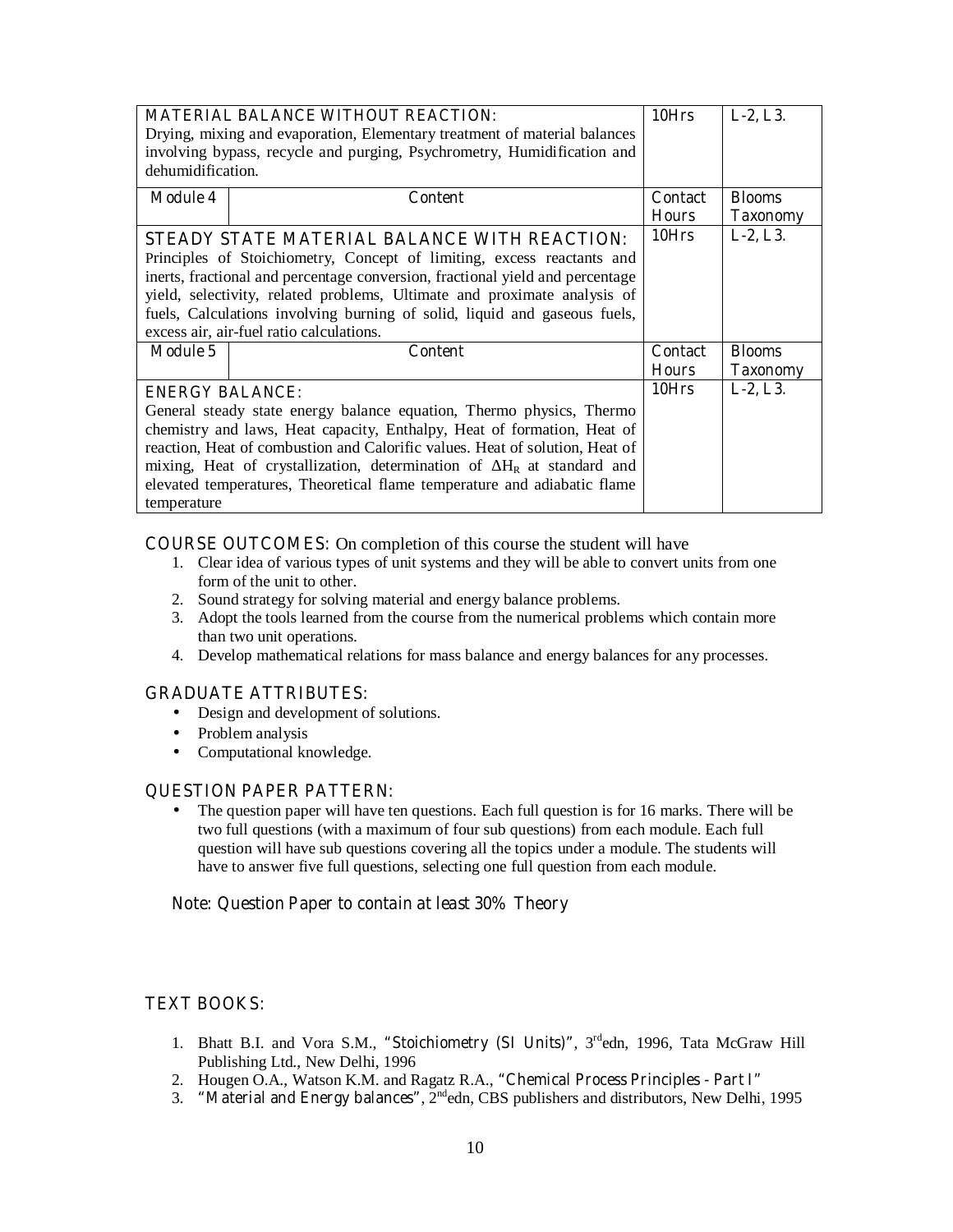#### **REFERENCE BOOK:**

1. Himmelblau D.M., "Basic principle and Calculations in Chemical Engineering", 6<sup>th</sup>edn, Prentice Hall of India, New Delhi,1997

#### **MECHANICAL OPERATIONS**

|                 | Sub Code : 15CH34 | IA Marks : 20         |
|-----------------|-------------------|-----------------------|
| $Hrs/Week$ : 04 |                   | <b>Exam Hours: 03</b> |
| Total Hrs : 50  |                   | <b>Exam Marks: 80</b> |
| Credit: 04      |                   |                       |

#### **COURSE OBJECTIVES:** The students will

- 1. Study different properties of particulate solids, handling and mixing of solid particles.
- 2. Study principles of comminution and different types of equipment for size reduction like crushers, grinders etc.
- 3. Understand mechanical separation aspect such as screening, filtration, sedimentation, transportation of solids etc.
- 4. Understand energy requirements in solids handling, agitation and mixing, solid conveying and storage.
- 5. Hands on experience of working by conducting experiments on some of the basic unit operations such as separation and size reduction.
- 6. Present seminar on current separation techniques and submit the report on the same.

| <b>Module 1</b>                                                               | <b>Content</b>                                                                     | <b>Contact</b> | <b>Blooms</b>   |         |
|-------------------------------------------------------------------------------|------------------------------------------------------------------------------------|----------------|-----------------|---------|
|                                                                               |                                                                                    | <b>Hours</b>   | <b>Taxonomy</b> |         |
|                                                                               | <b>PARTICLE TECHNOLOGY:</b>                                                        | 10Hrs          | $L-1$ ,         | $L-2$ , |
|                                                                               | Particle shape, particle size, different ways of expression of particle size,      |                | $L-3$           |         |
|                                                                               | shape factor, sphericity, particle size analysis, screens – ideal and actual       |                |                 |         |
|                                                                               | screens, Differential and cumulative size analysis, effectiveness of screen,       |                |                 |         |
|                                                                               | Specific surface of a mixture of particles, Number of particles in a mixture,      |                |                 |         |
|                                                                               | standard screens, Industrial screening equipment, Motion of screen, Grizzly,       |                |                 |         |
|                                                                               | Gyratory screen, Vibrating screen, Trommels, sub sieve analysis - Air              |                |                 |         |
| permeability                                                                  |                                                                                    |                |                 |         |
| <b>Module 2</b>                                                               | <b>Content</b>                                                                     | <b>Contact</b> | <b>Blooms</b>   |         |
|                                                                               |                                                                                    | <b>Hours</b>   | <b>Taxonomy</b> |         |
| <b>SIZE REDUCTION:</b>                                                        |                                                                                    | 10Hrs          | $L-1$ , $L-2$ , |         |
|                                                                               | Introduction - types of forces used for comminution, Criteria for                  |                | $L-3$           |         |
| comminution, Characteristics of comminuted products, Laws of size             |                                                                                    |                |                 |         |
| reduction, Work Index, Energy utilization, methods of operating crushers –    |                                                                                    |                |                 |         |
| Free crushing, choke feeding, open circuit grinding, Closed circuit grinding, |                                                                                    |                |                 |         |
| wet and dry grinding, Equipment for size reduction - Classification of size   |                                                                                    |                |                 |         |
|                                                                               | reduction equipment, equipment - Blake jaw crusher, Gyratory crusher,              |                |                 |         |
|                                                                               | Smooth roll crusher, Toothed roll crusher, impactor, Attrition mill, Ball mill,    |                |                 |         |
|                                                                               | Critical speed of ball mill, Ultra fine grinders, Fluid energy mill, colloid mill, |                |                 |         |
| Cutters - Knife cutter.                                                       |                                                                                    |                |                 |         |
| <b>Module 3</b>                                                               | <b>Content</b>                                                                     | <b>Contact</b> | <b>Blooms</b>   |         |
|                                                                               |                                                                                    | <b>Hours</b>   | <b>Taxonomy</b> |         |
|                                                                               | <b>FLOW OF FLUID PAST IMMERSED BODIES:</b>                                         | 5Hrs           | $L-1$ , $L-2$ , |         |
|                                                                               | Drag, Drag coefficient, Pressure drop - Kozeny-Carman equation, Blake-             |                | $L-3$           |         |
|                                                                               | Plummer, Ergun equation, Fluidization, conditions for fluidization, Minimum        |                |                 |         |
|                                                                               | fluidization velocity, Types of fluidization, Applications of fluidization,        |                |                 |         |
|                                                                               | Slurry transport, Pneumatic conveying.                                             |                |                 |         |
|                                                                               | <b>MOTION OF PARTICLES THROUGH FLUIDS:</b>                                         | 5Hrs           | $L-1$ ,         | $L-2$   |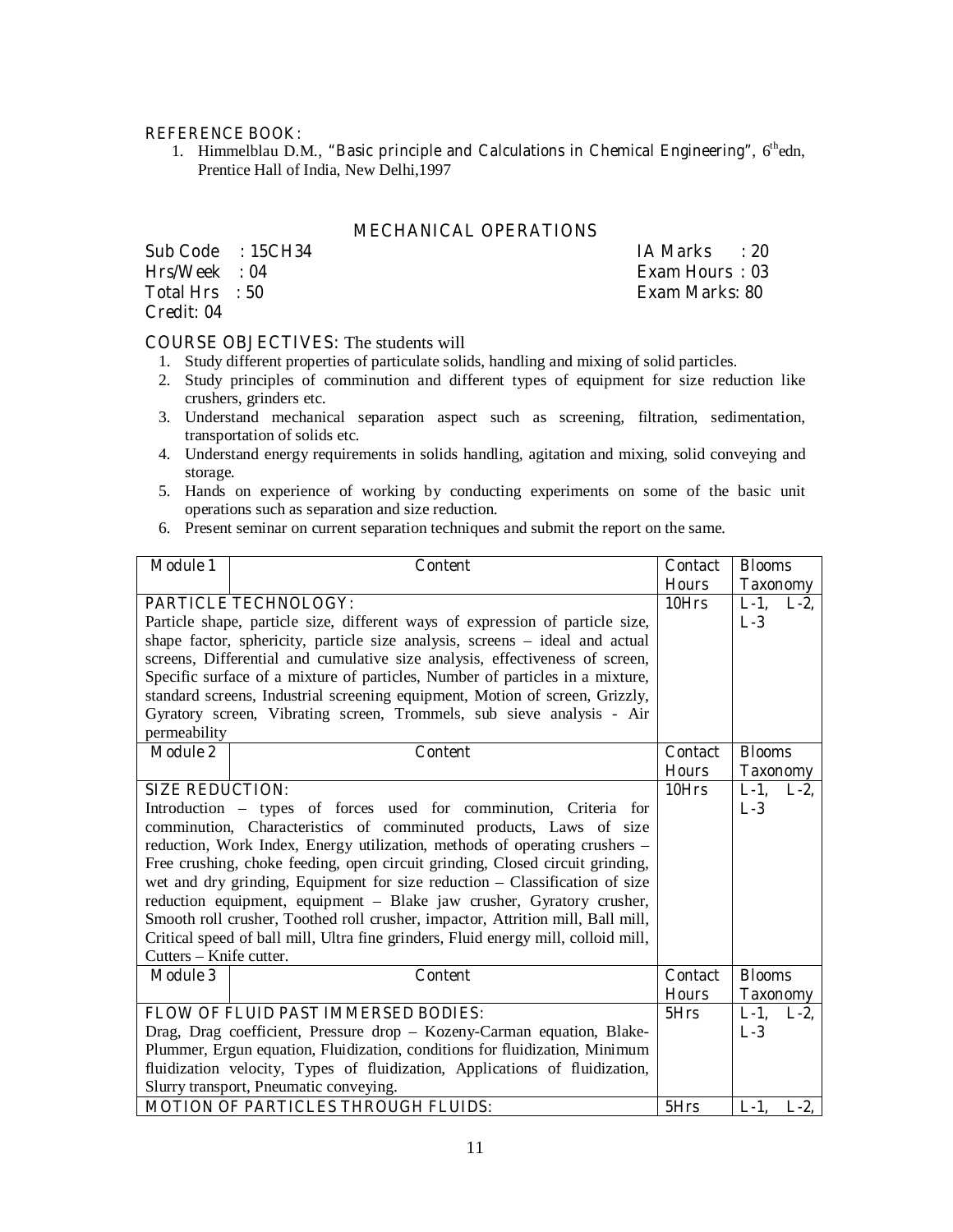|                       | Mechanics of particle motion, Equation for one dimensional motion of<br>particles through a fluid in gravitational and centrifugal field, Terminal<br>velocity, Drag coefficient, Motion of spherical particles in Stoke's region,<br>Newton's region, and Intermediate region, Criterion for settling regime,                                                                                                                                                                                                                                 |                                | $L-3$                               |         |
|-----------------------|------------------------------------------------------------------------------------------------------------------------------------------------------------------------------------------------------------------------------------------------------------------------------------------------------------------------------------------------------------------------------------------------------------------------------------------------------------------------------------------------------------------------------------------------|--------------------------------|-------------------------------------|---------|
|                       | Hindered settling, Modification of equation for hindered settling, Centrifugal                                                                                                                                                                                                                                                                                                                                                                                                                                                                 |                                |                                     |         |
|                       | separators, Cyclones and Hydro cyclones.                                                                                                                                                                                                                                                                                                                                                                                                                                                                                                       |                                |                                     |         |
| <b>Module 4</b>       | <b>Content</b>                                                                                                                                                                                                                                                                                                                                                                                                                                                                                                                                 | <b>Contact</b><br><b>Hours</b> | <b>Blooms</b><br><b>Taxonomy</b>    |         |
| <b>SEDIMENTATION:</b> | Batch settling test, Application of batch settling test to design of a continuous                                                                                                                                                                                                                                                                                                                                                                                                                                                              | 5Hrs                           | $L-1$ ,<br>$L-3$                    | $L-2$   |
|                       | thickener, Coe and Clevenger theory, Kynch theory, thickener design,<br>Determination of thickener area.                                                                                                                                                                                                                                                                                                                                                                                                                                       |                                |                                     |         |
| <b>FILTRATION:</b>    | Introduction, Classification of filtration, Cake filtration, Clarification, batch<br>and continuous filtration, Pressure and vacuum filtration, Constant rate<br>filtration and cake filtration, Characteristics of filter media, Industrial filters,<br>Sand filter, Filter press, Leaf filter, Rotary drum filter, Horizontal belt filter,<br>Bag filter, Centrifugal filtration - Suspended batch centrifuge, Filter aids,<br>Application of filter aids, Principles of cake filtration, Modification of<br>Kozeny - Carman for filtration. | 5Hrs                           | $L-1$ ,<br>$L-3$                    | $L-2$ , |
| <b>Module 5</b>       | <b>Content</b>                                                                                                                                                                                                                                                                                                                                                                                                                                                                                                                                 | <b>Contact</b>                 | <b>Blooms</b>                       |         |
|                       |                                                                                                                                                                                                                                                                                                                                                                                                                                                                                                                                                |                                |                                     |         |
| mixer.                | <b>AGITATION AND MIXING:</b><br>Application of agitation, Agitation equipment, Types of impellers -<br>Propellers, Paddles and Turbines, Flow patterns in agitated vessels,<br>Prevention of swirling, Standard turbine design, Power correlation and power<br>calculation, Mixing of solids, Types of mixers – Change can mixers, Muller<br>mixers, Mixing index, Ribbon blender, Internal screw mixer, Tumbling                                                                                                                              | <b>Hours</b><br>4Hrs           | <b>Taxonomy</b><br>$L-1$ ,<br>$L-3$ | $L-2$   |
|                       | SAMPLING, STORAGE AND CONVEYING OF SOLIDS:<br>Sampling of solids, Storage of solids, Open and closed storage, Bulk and bin<br>storage, Conveyors - Belt conveyers, Chain conveyor, Apron conveyor,<br>Bucket conveyor, Screw conveyor.                                                                                                                                                                                                                                                                                                         | 3Hrs                           | $L-1$ ,<br>$L-3$                    | $L-2$   |

**COURSE OUTCOMES:** The students are expected to do the following

- 1. Classify and suggest different type of separation processes required for the feed material.
- 2. Suggest different types of size reduction methods such as crushing, grinding, milling depending on the type and size of the material.
- 3. Calculate the power requirements for different type of mechanical operations.
- 4. Select different type of conveying methods.
- 5. Hands on experience on various separation and size reduction experiments.

#### **GRADUATE ATTRIBUTES:**

- Problem analysis.
- Design/development of solutions.

#### **QUESTION PAPER PATTERN:**

• The question paper will have ten questions. Each full question is for 16 marks. There will be two full questions (with a maximum of four sub questions) from each module. Each full question will have sub questions covering all the topics under a module. The students will have to answer five full questions, selecting one full question from each module.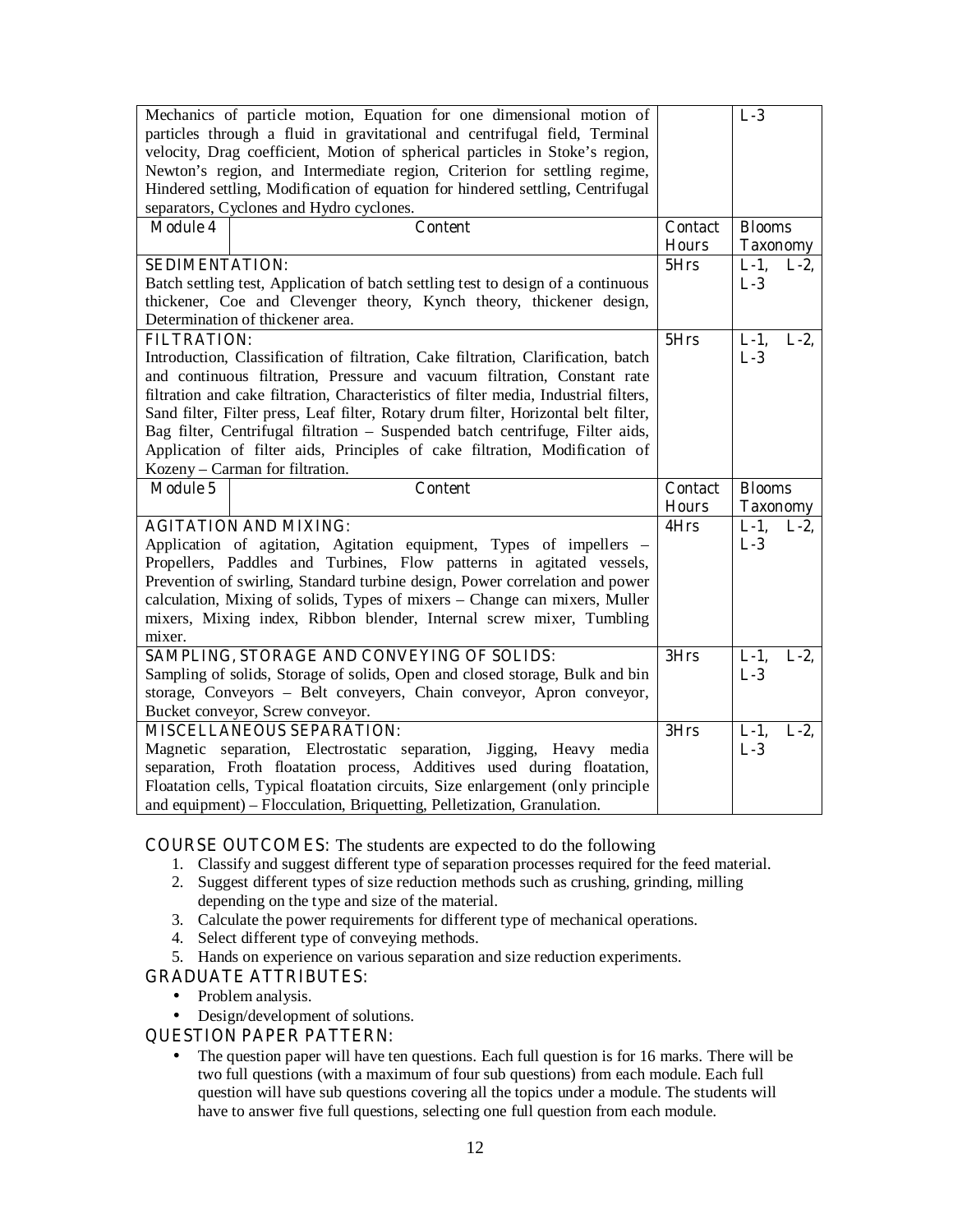#### **TEXT BOOKS:**

- 1. McCabe, W.L., *et.al.,***"Unit Operations in Chemical Engineering"**, 5thedn., McGraw Hill International, Singapore, 2000
- 2. Badger W.L. and Banchero J.T., "Introduction to Chemical Engineering", 3<sup>rd</sup>edn. Tata McGraw Hill International Edition, Singapore , 1999
- 3. Coulson J.H. and Richardson J.F., **"**Coulson and Richardson's **Chemical Engineering"**, Vol-II Particle Technology and Separation Process,  $6^{th}$ edn., Asian Books (p) Ltd., New Delhi, 1998

#### **REFERENCE BOOKS:**

- 1. Brown G.G., et.al., "Unit Operations", 1<sup>st</sup>edn., CBS Publisher, New Delhi, 1995
- 2. Foust A.S., et.al., "Principles of Unit Operations",  $3<sup>rd</sup>$ edn., John Wiley and Sons, New York, 1997

#### **CHEMICAL TECHNOLOGY-I**

| Sub Code : 15CH35 | IA Marks : 20         |
|-------------------|-----------------------|
| $Hrs/Week = 04$   | <b>Exam Hours: 03</b> |
| Total Hrs : 50    | Exam Marks: 80        |
| Credit: 04        |                       |

#### **COURSE OBJECTIVES:**The students will

- 1. Understand industrial scale operations and processes employed at inorganic chemical industries.
- 2. Be exposed to various types of reactions and reactor types involved.
- 3. Understand various types of engineering problems encountered at these industries.
- 4. Be exposed to National importance and major plant locations of these industries.
- 5. Understand safety and environmental concerns of these industries.

**Note: Unit processes and unit operations involved, main/side reactions, raw materials / utility required, material and energy balances, flow sheet of the process, equipment used, major and minor engineering problems, uses, examples of such industries in India, reasons for their locations of the above industries are to be discussed.** 

| <b>Module 1</b>                                                                                                                                                                                                                                                                                                                                                                             | Content                            | <b>Contact</b> | <b>Blooms</b>   |       |
|---------------------------------------------------------------------------------------------------------------------------------------------------------------------------------------------------------------------------------------------------------------------------------------------------------------------------------------------------------------------------------------------|------------------------------------|----------------|-----------------|-------|
|                                                                                                                                                                                                                                                                                                                                                                                             |                                    | <b>Hours</b>   | <b>Taxonomy</b> |       |
| <b>Water and Air:</b>                                                                                                                                                                                                                                                                                                                                                                       |                                    | 10Hrs          | $L-1$           | $L-2$ |
| Water:                                                                                                                                                                                                                                                                                                                                                                                      |                                    |                | $L-3$           |       |
| Introduction, sources of water, impurities in water, soft water-hard water,<br>causes of hardness, disadvantages of hard water, measurement of hardness,<br>methods of softening of water, drinking water, purification of water,<br>treatment of boiler feed water.<br>Air:<br>Introduction, constituents, compressed air, blower air, fan air, types of<br>compressors, instrumental air. |                                    |                |                 |       |
| <b>Module 2</b>                                                                                                                                                                                                                                                                                                                                                                             | <b>Content</b>                     | <b>Contact</b> | <b>Blooms</b>   |       |
|                                                                                                                                                                                                                                                                                                                                                                                             |                                    | <b>Hours</b>   | <b>Taxonomy</b> |       |
|                                                                                                                                                                                                                                                                                                                                                                                             | <b>Industrial Gases and Acids:</b> | 10Hrs          | L-1.            | L-2.  |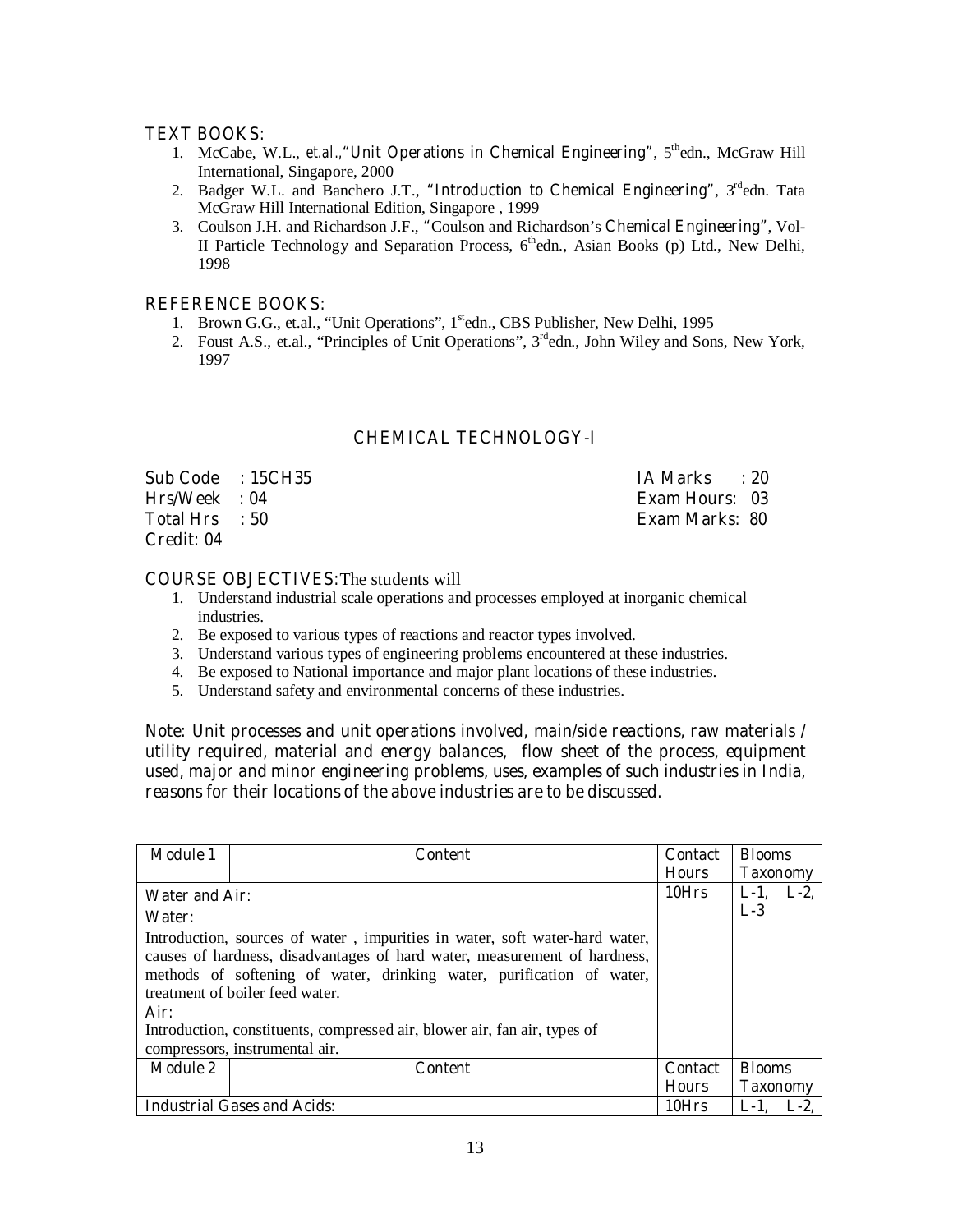|                                                                        | <b>Industrial Gases:</b> CO <sub>2</sub> , H <sub>2</sub> , O <sub>2</sub> , N <sub>2</sub> , SO <sub>2</sub> , SO <sub>3</sub> , Water Gas, Shift Gas. |                | $L-3$           |
|------------------------------------------------------------------------|---------------------------------------------------------------------------------------------------------------------------------------------------------|----------------|-----------------|
| Industrial Acids: Sulfuric, Nitric, Hydrochloric and Phosphoric Acids. |                                                                                                                                                         |                |                 |
| <b>Module 3</b>                                                        | <b>Content</b><br><b>Contact</b>                                                                                                                        |                | <b>Blooms</b>   |
|                                                                        |                                                                                                                                                         | <b>Hours</b>   | taxonomy        |
|                                                                        | <b>Chlor-alkali and Cement industries:</b>                                                                                                              | 10Hrs          | $L-1$ , $L-2$ , |
|                                                                        | Alkali industries: Sodium chloride, Soda ash, Caustic soda, Chlorine,                                                                                   |                | $L-3$           |
| Bleaching powder.                                                      |                                                                                                                                                         |                |                 |
|                                                                        | <b>Cement industries:</b> Classification, manufacture, reactions, flow diagrams,                                                                        |                |                 |
|                                                                        | major and minor engineering problems, applications.                                                                                                     |                |                 |
|                                                                        |                                                                                                                                                         |                |                 |
| <b>Module 4</b>                                                        | <b>Content</b>                                                                                                                                          | <b>Contact</b> | <b>Blooms</b>   |
|                                                                        |                                                                                                                                                         | <b>Hours</b>   | <b>Taxonomy</b> |
|                                                                        | Inorganic Fertilizers: Ammonia, urea, ammonium phosphate, ammonium                                                                                      | 10Hrs          | $L-1$ , $L-2$ , |
|                                                                        | nitrate, ammonium sulphate, DAP, Potash fertilizers, phosphorous pentoxide,                                                                             |                | $L-3$           |
|                                                                        | phosphatic fertilizers, super phosphate and triple super phosphate.                                                                                     |                |                 |
| <b>Module 5</b>                                                        | <b>Content</b>                                                                                                                                          | <b>Contact</b> | <b>Blooms</b>   |
|                                                                        |                                                                                                                                                         | <b>Hours</b>   | <b>Taxonomy</b> |
|                                                                        | Miscellaneous Industries: Paints, pigments, varnishes, enamel, lacquers,                                                                                | 10Hrs          | $L-1$ , $L-2$ , |

**COURSE OUTCOME:** At the end of the course, students are expected to

- 1. Understand the industrial activities at different inorganic industries.
- 2. Know the major and minor engineering problems in different industries.
- 3. Importance of these industries in National economy.
- 4. Understand the safety practices in these industries.

#### **GRADUATE ATTRIBUTES:**

- Problem analysis.
- Design/development of solutions.

#### **QUESTION PAPER PATTERN:**

• The question paper will have ten questions. Each full question is for 16 marks. There will be two full questions (with a maximum of four sub questions) from each module. Each full question will have sub questions covering all the topics under a module. The students will have to answer five full questions, selecting one full question from each module.

#### **TEXT BOOKS:**

- 1. **Shreve's Chemical Process Industries,** 4thedn, McGraw Hill.
- 2. **Dryden Outlines of Chemical Technology for 21st Century, Gopal Rao & Marshall Sittig,**  $3^{\text{rd}}$ Edn., EWP.
- 3. **Unit Processes in Organic Chemical Industries**, Desikan and Sivakumar (Eds.), CEDC, IITM, 1982.

#### **REFERENCE BOOK:**

1. **Encyclopedia of Chemical Technology**, Kirk and Othmer, 27<sup>th</sup> volume,, 5<sup>th</sup>Edn, Wiley, 2004.

#### **TECHNICAL CHEMISTRY**

**Sub Code : 15CH36 IA Marks : 20 Hrs/Week : 03 Exam Hours : 03 Total Hrs : 50 Exam Marks : 80 Credits : 04** 

#### **COURSE OBJECTIVES:** The students will

1. Study the basic of bond formation, Types ofbonding, Anti bonding.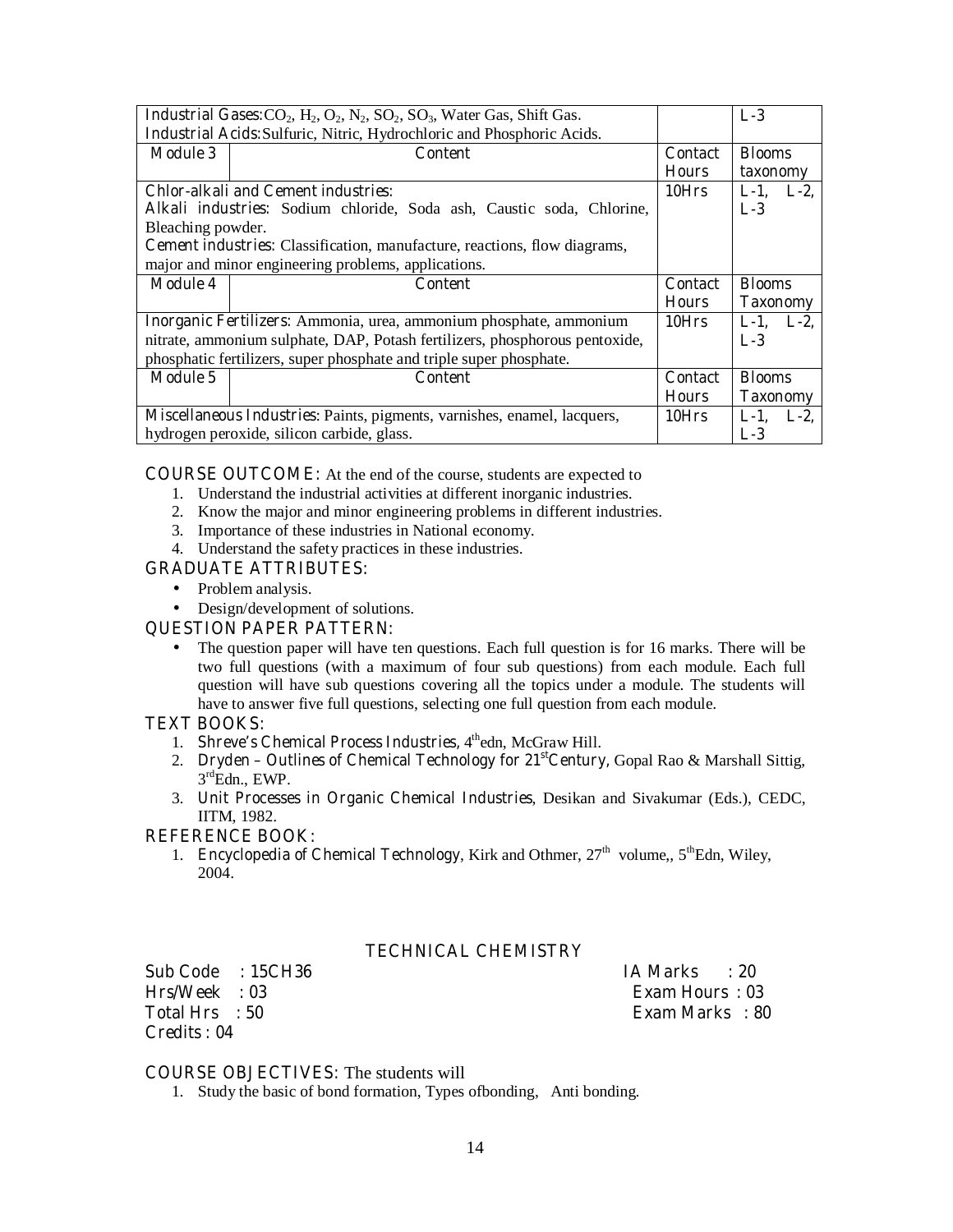- 2. Study of Colligative properties; determine the effects of solutes on boiling point, freezing point, and osmotic pressure and to calculate the molecular weight of the unknown solute using freezing point depression.
- 3. Study of isomerism nomenclature properties of isomers.
- 4. Study of Coordinate compounds.
- 5. Study of Heterocyclic compounds.
- 6. Study of reactions & mechanisms.

| <b>Module 1</b>         | <b>Content</b>                                                                                   | <b>Contact</b> | <b>Blooms</b>      |
|-------------------------|--------------------------------------------------------------------------------------------------|----------------|--------------------|
|                         |                                                                                                  | <b>Hours</b>   | <b>Taxonomy</b>    |
|                         | <b>BONDING:</b> Atomic and Molecular orbital theory:                                             | 10Hrs          | $L-1$ ,<br>$L-2$ , |
|                         | Theory of bonding, Types of bonds, Hydrogen bond with discussion on                              |                | $L-3$              |
|                         | interaction between two atoms such as exchange of electron, screen effect of                     |                |                    |
|                         | electrons, ionic character of H-OH bond. Anti bonding, Bond theory of                            |                |                    |
|                         | metals, Theory of resonance, Structural stability, structure of carbonate ion                    |                |                    |
|                         | and benzene, Importance of resonance compounds.                                                  |                |                    |
| <b>Module 2</b>         | <b>Content</b>                                                                                   | <b>Contact</b> | <b>Blooms</b>      |
|                         |                                                                                                  | <b>Hours</b>   | <b>Taxonomy</b>    |
|                         | <b>COLLIGATIVE PROPERTIES:</b>                                                                   | 10Hrs          | $L-1$ ,<br>$L-2$ , |
|                         | Colligative properties - meaning and types, Lowering of vapor pressure -                         |                | $L-3$              |
|                         | Raoult's law - statement, limitation, Determination of molecular weight by                       |                |                    |
|                         | lowering of vapor pressure. Problems, Ostwald's and Walker's method,                             |                |                    |
|                         | Elevation in boiling point of a solvent - derivation, Experimental                               |                |                    |
|                         | determination of molecular weight by ebullioscopy method, problems,                              |                |                    |
|                         | Isotonic solutions - abnormal molecular weight. Osmosis and osmotic                              |                |                    |
|                         | pressure – explanation of the terms, effect of temperature and concentration                     |                |                    |
|                         | and simultaneous effect of both, Determination of molecular weight,                              |                |                    |
|                         | Berkeley and Hartley's method.                                                                   |                |                    |
| <b>Module 3</b>         | <b>Content</b>                                                                                   | <b>Contact</b> | <b>Blooms</b>      |
|                         |                                                                                                  | <b>Hours</b>   | <b>Taxonomy</b>    |
| <b>ISOMERISM:</b>       |                                                                                                  | 5Hrs           | $L-1$ ,<br>$L-2$ , |
|                         | Definition, Types, Conformational isomerism in alkanes, free rotation about                      |                | $L-3$              |
|                         | carbon- carbon single bond, conformation of ethane, propane n, butane,                           |                |                    |
|                         | relative stability of different conformations. Optical isomers - Isomer                          |                |                    |
|                         | number & tetrahedral carbon atom chirality, optical isomerism with one                           |                |                    |
|                         | asymmetric carbon atom, Polarimeter, Specific rotation, Enantiomerism R &                        |                |                    |
|                         | S Nomenclature. Geometrical isomerism - Definition, conditions for                               |                |                    |
|                         | geometrical isomerism, cis-trans & E-Z nomenclature, physical & chemical                         |                |                    |
|                         | properties of geometrical isomerism                                                              |                |                    |
|                         | <b>COORDINATION CHEMISTRY:</b>                                                                   | 5Hrs           | $L-1$ ,<br>$L-2$   |
|                         | Werner's theory, Nomenclature, effective atomic number, stability of                             |                | $L-3$              |
|                         | complex ions, factors affecting the stability, stereochemistry of co-ordination<br>Importance of |                |                    |
| coordination compounds. | compounds. Isomerism of co-ordination compounds.                                                 |                |                    |
| <b>Module 4</b>         | <b>Content</b>                                                                                   | <b>Contact</b> | <b>Blooms</b>      |
|                         |                                                                                                  | <b>Hours</b>   | <b>Taxonomy</b>    |
|                         | HETEROCYCLIC COMPOUNDS:                                                                          | 10Hrs          | $L-1$ ,<br>$L-2$   |
|                         | Nomenclature, Classification,<br>Structure, Preparation,<br>$\&$<br>Properties                   |                | $L-3$              |
|                         | Reactions of Heterocyclic, Analogues of Cyclopropane, Cyclo butane                               |                |                    |
|                         | Cyclopentadiene, Heterocyclic's one or more hetero atoms, Azetidenes,                            |                |                    |
|                         | Furans, Pyratidine, Pyroles, diazines, Fused heterocyclics, Heterocyclics in                     |                |                    |
|                         | Dyes, Medicines, Natural products                                                                |                |                    |
| <b>Module 5</b>         | <b>Content</b>                                                                                   | Contact        | <b>Blooms</b>      |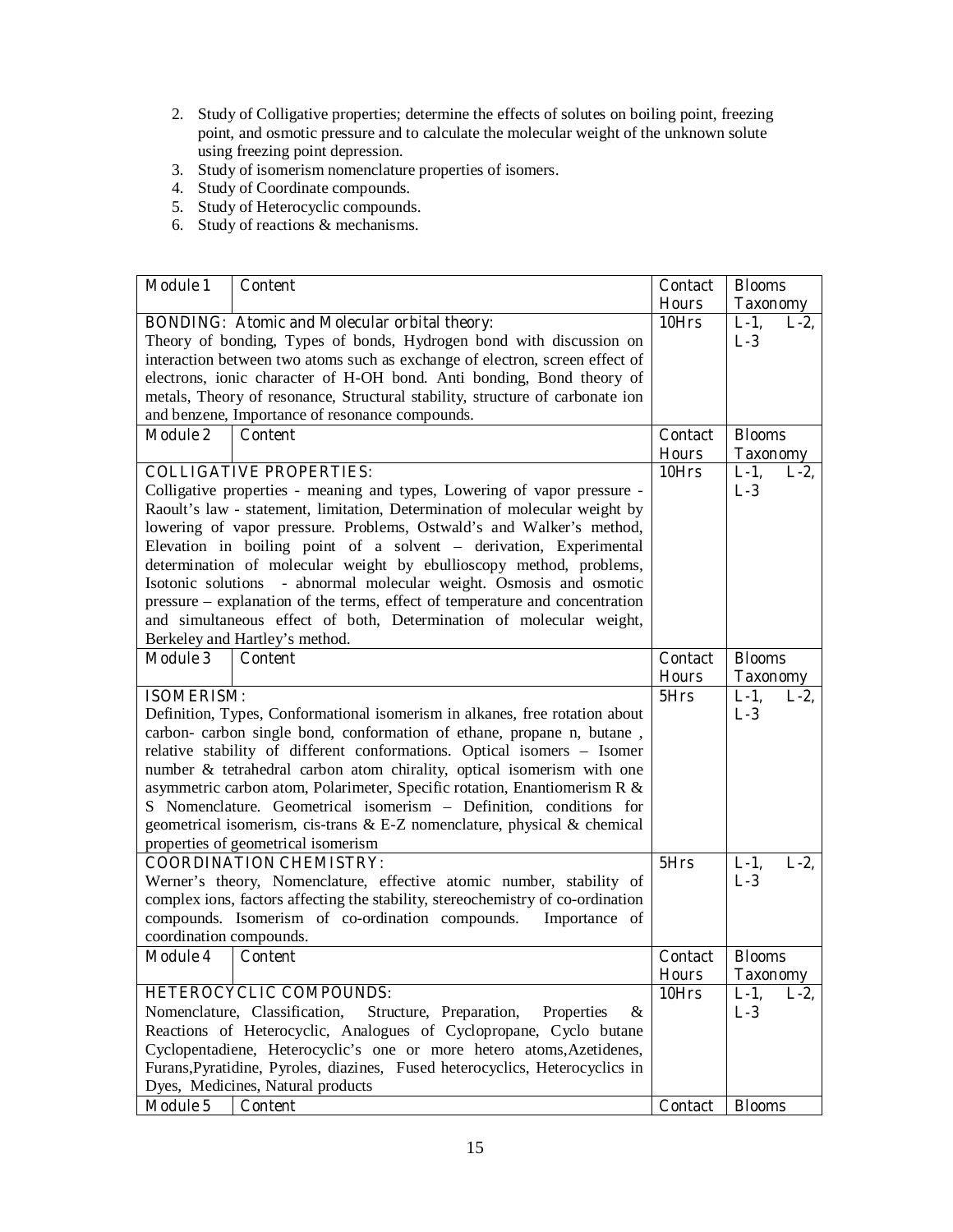|                                                                              | <b>Hours</b> | <b>Taxonomy</b> |       |
|------------------------------------------------------------------------------|--------------|-----------------|-------|
| <b>REACTIONS &amp; MECHANISMS:</b>                                           |              | $L-1$ ,         | $L-2$ |
| Concept of Steady states, reactive intermediates, Carbanions, Carbocations,  |              | $L-3$           |       |
| Inductive and resonance effects. Mechanism of nucleophilic substitution      |              |                 |       |
| (SN1 and s2) in alkyl halides. Mechanism of elimination reactions (E1 and    |              |                 |       |
| E2). Mechanism of electrophilic substitution in benzene, nitration,          |              |                 |       |
| sulphonation, halogenation. Friedel-crafts alkyl and acylation reactions.    |              |                 |       |
| Electronic interpretation of orienting influence of substituents in aromatic |              |                 |       |
| electrophilic of toluene, chlorobenzene, phenol and nitrobenzene. Solvents   |              |                 |       |
| effects                                                                      |              |                 |       |

**COURSE OUTCOMES:** On successful completion of this course students will be able to

- 1. Explain the bond theory Resonance theory H-OH Bonds
- 2. Explain the effects of solutes on boiling point, freezing point, and osmotic pressure and to calculate the molecular weight of the unknown solute using freezing point depression.
- 3. Explain the structure and bonding of coordination compounds with proper reason of deviation, isomerism prevailing
- 4. Write reaction mechanisms in various types of reactions.

### **GRADUATE ATTRIBUTES:**

- Problem analysis.
- Design/development of solutions.

#### **QUESTION PAPER PATTERN:**

• The question paper will have ten questions. Each full question is for 16 marks. There will be two full questions (with a maximum of four sub questions) from each module. Each full question will have sub questions covering all the topics under a module. The students will have to answer five full questions, selecting one full question from each module.

### **TEXT BOOKS:**

- 1. ArunBahl and Bahl B.S., "A text book of Organic Chemistry", 15<sup>th</sup>edn., Chand S. and Company, New Delhi, 1998
- 2. Morrison B.R. and Boyd L.L., "Organic Chemistry", 6<sup>th</sup>edn, ELBS, New Delhi, 1998
- 3. Tiwari Melhotra and Vishnoi, "Organic Chemistry", 7<sup>th</sup>edn., Chand S. and Company, New Delhi, 1996

### **REFERENCE BOOKS:**

- 1. Puri L.R. and Sharma B.R., "Physical Chemistry",  $14<sup>th</sup>$ edn., Chand S. and Company, New Delhi, 1998
- 2. James Huheey, "Inorganic Chemistry", 19<sup>th</sup>edn. Wiley Publishers, New Delhi, 1997
- 3. Dhone D. B., A Text Book of Plant Utilities, Nirali Publications.

#### **MOMENTUM TRANSFER LAB**

| Sub Code : 15CHL37   | IA Marks : 20   |
|----------------------|-----------------|
| $Hrs/Week : 1T + 2L$ | Exam Hours: 03  |
| Total Hrs : 42       | Exam Marks : 80 |
| Credits: 02          |                 |

The experiments are to be conducted on the following topics,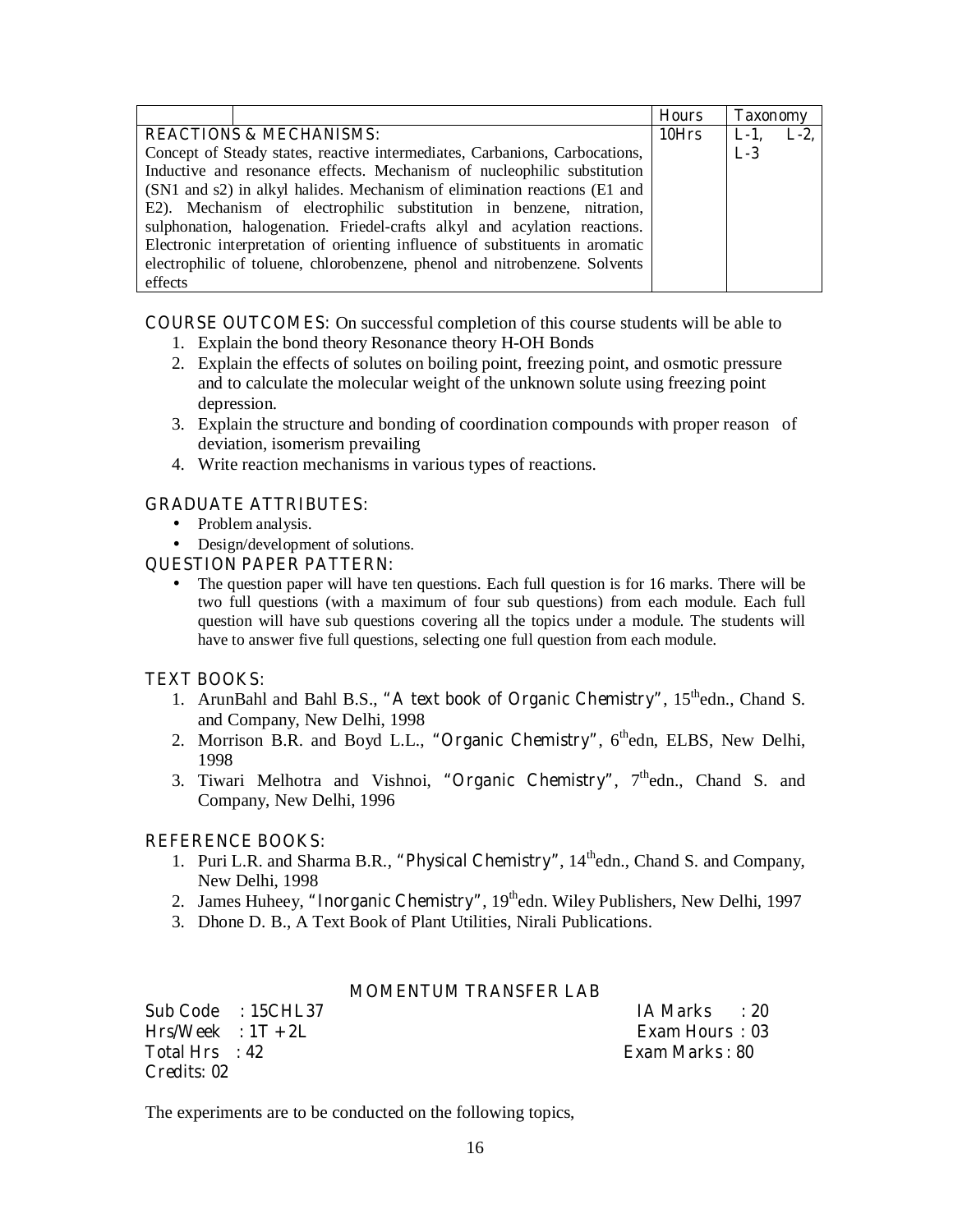- 1. Friction in circular pipes.
- 2. Friction in non-circular pipes.
- 3. Friction in helical/spiral coils.
- 4. Flow measurement using venturi/orifice meters (incompressible fluid).
- 5. Local velocity measurement using Pitot tube
- 6. Flow over notches
- 7. Hydraulic coefficients open orifice
- 8. Packed bed
- 9. Fluidized bed
- 10. Study of characteristics for centrifugal , Positive displacement pump
- 11. Study of various pipe fittings and their equivalent lengths.
- 12. Compressible fluid flow
- 13. Reynolds apparatus.
- 14. Unsteady flows Emptying of Tank

#### **Note: Minimum of 10 experiments are to be conducted.**

#### **TECHNICAL CHEMISTRY LAB**

 $Hrs/Week : 1T + 2L$  Exam Hours : 03 **Total Hrs : 42 Exam Marks : 80 Credits: 02** 

**Sub Code : 15CHL38 IA Marks : 20** 

Experiments are to be conducted on the following topics,

- 1. Critical Solution Temperature- Water Phenol System
- 2. Distribution Coefficients Iodine in Water Chloroform
- 3. Boiling Point Elevation -Water acetic acid solution
- 4. Estimation of dissolved oxygen in given sample of water by Winkler's method.
- 5. Estimation of Iodine & Saponification number of vegetable oil
- 6. Analysis of alloy- Stainless steel/ Brass
- 7. Analysis of Bleaching Powder -Available chlorine
- 8. Molecular weight determination -Victor Mayers Method
- 9. Freezing point depression- Ice-salt system
- 10. Refractometric Estimation Sugar content of solution
- 11. Heats of mixing -Water –HCl system
- 12. Conductometric estimation- Water hardness estimation
- 13. Calorimetric Estimation Potassium dichromate Estimation
- 14. Analysis of coal- Moisture Volatile matter & Ash content
- 15. Study of kinetics of reaction between K2S2O8 and KI
- 16. Study of kinetics of hydrolysis of ester

17. Conductometric determination of equivalent conductance of acetic acid at infinite dilution (using Kohlrausch Law)

18. Estimation of phenol by iodometric method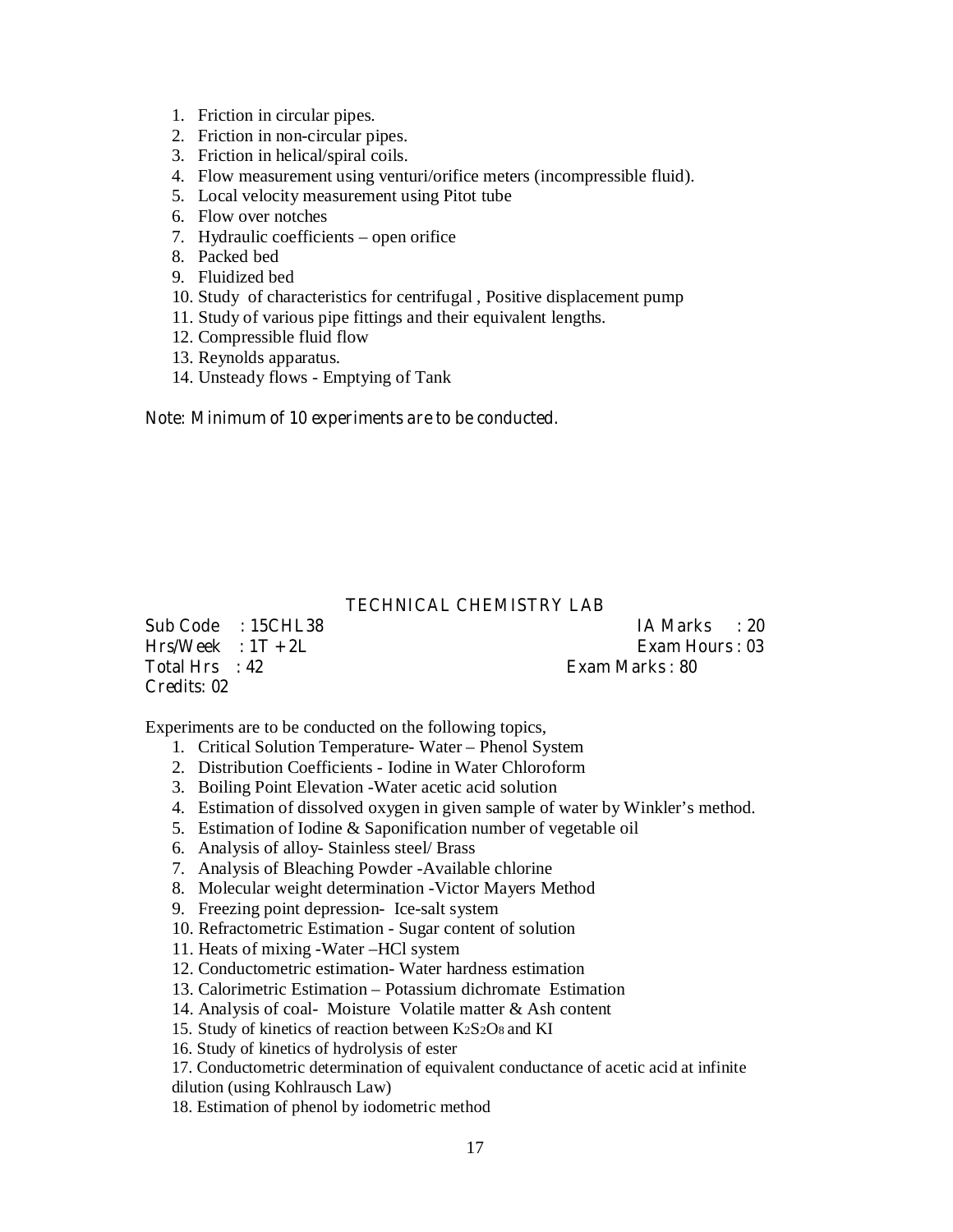19. Preparation of p-bromo acetanilide from acetanilide

20. Colorimetric estimation of fluoride in water using SPADNS reagent

#### **Minimum of 10 experiments are to be performed**

#### **ENGINEERING MATHEMATICS – IV**

**Sub Code : 15MAT41 IA Marks : 20 Hrs/Week : 04 Exam Hours : 03 Total Hrs : 50 Exam Marks : 80 Credits: 04** 

**Exam Hours : 03** 

#### **[COMMON TO ALL BRANCHES]**

#### **PROCESS HEAT TRANSFER**

**Sub Code : 15CH42 IA Marks : 20**<br>**Hrs/Week : 04 Exam Hours : 03 Total Hrs** : 50 **Exam Marks : 80** 

**Credits: 04** 

### **COURSE OBJECTIVES:** The students will

- 1. Study various modes of Heat transfer and their fundamental relations.
- 2. Study conduction heat transfer and develop mathematical relations for various solid geometries.
- 3. Understand properties of insulation and critical thickness of insulation.
- 4. Understand different types of heat transfer coefficients and their estimations in various types of flows in different geometries.
- 5. Study the Boiling phenomenon and to generate pool boiling curve.
- 4. Understand the working of Heat exchangers and to learn design of double pipe, shell and tube heat exchangers and design of evaporators and conduct experiments and to submit the report.
- 5. Understand the phenomenon of radiation, radiation shields and estimation of emissivity.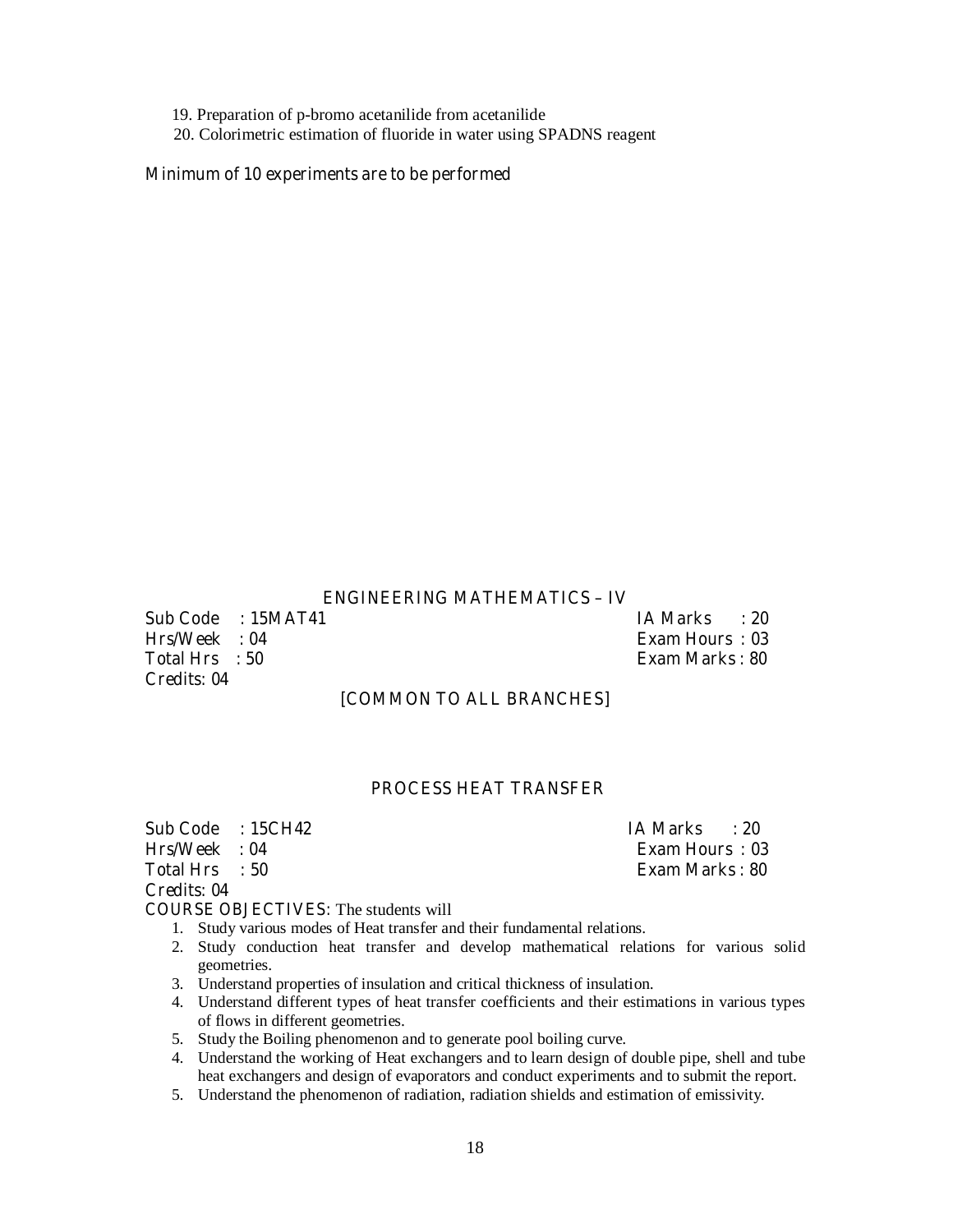| <b>Module 1</b>                                                                                                | <b>Content</b>                                                                   | <b>Contact</b> | <b>Blooms</b>      |
|----------------------------------------------------------------------------------------------------------------|----------------------------------------------------------------------------------|----------------|--------------------|
|                                                                                                                |                                                                                  | <b>Hours</b>   | <b>Taxonomy</b>    |
|                                                                                                                | <b>INTRODUCTION:</b> Various modes of heat transfer Viz. Conduction,             | 10Hrs          | $L-1$ ,<br>$L-2$   |
| Convection and Radiation.                                                                                      |                                                                                  |                | $L-3$              |
|                                                                                                                | <b>CONDUCTION:</b> Fourier's law, Steady state unidirectional heat flow through  |                |                    |
|                                                                                                                | single and multiphase layers slabs, cylinders and spheres for constant and       |                |                    |
|                                                                                                                | variable thermal conductivity.                                                   |                |                    |
| <b>INSULATION:</b> Properties of insulation materials, Types of insulation, Critical<br>and Optimum thickness. |                                                                                  |                |                    |
| <b>Module 2</b>                                                                                                | <b>Content</b>                                                                   | <b>Contact</b> | <b>Blooms</b>      |
|                                                                                                                |                                                                                  | <b>Hours</b>   | <b>Taxonomy</b>    |
|                                                                                                                | <b>EXTENDED SURFACES:</b> Fins - Types of fins, Derivation of fin efficiency     | 10Hrs          | $L-1$ ,<br>$L-2$ , |
|                                                                                                                | for longitudinal fins, Fin effectiveness, Elementary treatment of unsteady state |                | $L-3$              |
| heat conduction.                                                                                               |                                                                                  |                |                    |
|                                                                                                                | CONVECTION:Individual and overall heat transfer coefficient, LMTD,               |                |                    |
|                                                                                                                | LMTD correction factor, Dimensionless numbers, Dimensional analysis,             |                |                    |
|                                                                                                                | Empirical correlation for forced and natural convection.                         |                |                    |
| <b>Module 3</b>                                                                                                | <b>Content</b>                                                                   | <b>Contact</b> | <b>Blooms</b>      |
|                                                                                                                |                                                                                  | <b>Hours</b>   | <b>Taxonomy</b>    |
|                                                                                                                | ANALOGY: Analogy between momentum and heat transfer- Reynolds,                   | 10Hrs          | $L-1$ ,<br>$L-2$   |
|                                                                                                                | Colburn and Prandtl analogies.                                                   |                | $L-3$              |
|                                                                                                                | HEAT TRANSFER WITH PHASE CHANGE: Boiling phenomena,                              |                |                    |
| Nucleate and Film boiling, Condensation - Film and Drop wise condensation,                                     |                                                                                  |                |                    |
| Nusselts equations.                                                                                            |                                                                                  |                |                    |
|                                                                                                                | <b>HEAT TRANSFER EQUIPMENT:</b> Double pipe heat exchangers, Shell and           |                |                    |
|                                                                                                                | tube heat exchangers – Types of shell and tube heat exchangers, Construction     |                |                    |
|                                                                                                                | details, Condenser, types of condensers.                                         |                |                    |
| <b>Module 4</b>                                                                                                | <b>Content</b>                                                                   | <b>Contact</b> | <b>Blooms</b>      |
|                                                                                                                |                                                                                  | <b>Hours</b>   | <b>Taxonomy</b>    |
|                                                                                                                | DESIGN OF HEAT TRANSFER EQUIPMENT: Elementary design of                          | 10Hrs          | $L-1$ ,<br>$L-2$   |
|                                                                                                                | double pipe heat exchanger, shell and tube heat exchangers and condensers.       |                | $L-3$              |
| Numerical Problems.                                                                                            |                                                                                  |                |                    |
| <b>Module 5</b>                                                                                                | <b>Content</b>                                                                   | <b>Contact</b> | <b>Blooms</b>      |
|                                                                                                                |                                                                                  | <b>Hours</b>   | <b>Taxonomy</b>    |
|                                                                                                                | <b>EVAPORATORS:</b> Types of evaporators, performance of tubular evaporator –    | 10Hrs          | $L-1$ ,<br>$L-2$   |
|                                                                                                                | Evaporator capacity, Evaporator economy, Multiple effect evaporator -            |                | $L-3$ ,            |
|                                                                                                                | Methods of feeding, effect of liquid head and boiling point elevation, Vapor     |                |                    |
|                                                                                                                | recompression evaporation.                                                       |                |                    |
|                                                                                                                | RADIATION: Properties and definitions, Absorptivity, Reflectivity, Emissive      |                |                    |
|                                                                                                                | power and intensity of radiation, Black body radiation, Gray body radiation,     |                |                    |
|                                                                                                                | Stefen - Boltzmann law, Wein's displacement law, Kirchhoff's law, View           |                |                    |
|                                                                                                                | factors, Radiation between surfaces, Radiation involving gases and vapors,       |                |                    |
| Radiation shields.                                                                                             |                                                                                  |                |                    |

**COURSE OUTCOMES:** The students will be able to do the following

- 1. Write all fundamental heat transfer relations.
- 2. Derive equations for the calculation of heat flux and estimation of intermediate temperatures in multilayer systems.
- 3. Calculate critical thickness of insulation requires for different geometry of solids.
- 4. Write different dimensionless numbers and explain their significance.
- 5. Estimate LMTD and heat transfer coefficients for different types of flows.
- 6. Design Shell and tube and double pipe heat exchanger, condensers and Evaporator.
- 7. Explain radiation in different type of solids and estimate emissivity.

#### **Note: Use of steam tables permitted in examination and internal assessment test.**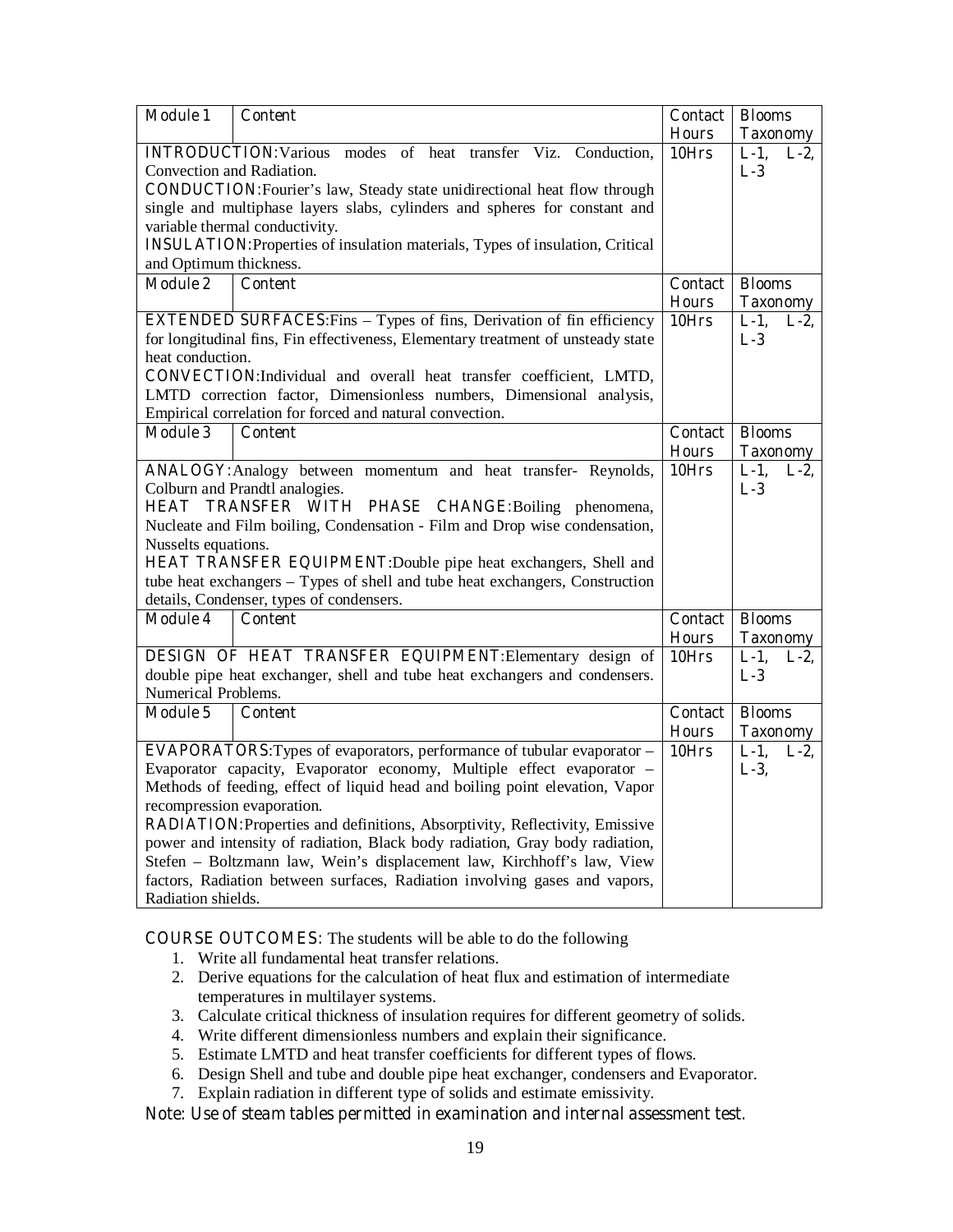#### **GRADUATE ATTRIBUTES:**

- Problem analysis.
- Design/development of solutions.

#### **QUESTION PAPER PATTERN:**

• The question paper will have ten questions. Each full question is for 16 marks. There will be two full questions (with a maximum of four sub questions) from each module. Each full question will have sub questions covering all the topics under a module. The students will have to answer five full questions, selecting one full question from each module.

#### **TEXT BOOKS:**

- 1. Kern D.Q., **"Process Heat Transfer"**, McGraw Hill., New York, 1965
- 2. McCabe W.L., et.al., "Unit Operations of Chemical Engineering", 5<sup>th</sup>edn., McGraw Hill, New York, 2000
- 3. Coulson J.M. and Richardson J.F., **"Unit Operations of Chemical Engineering"**, Vol-I, 5thedn., Chemical Engg, Pergamon& ELBS, McGraw Hill, New York, 2000

### **REFERENCES:**

- 1. Rao Y.V.C., "Heat Transfer", 1<sup>st</sup>edn., Universities Press (India) Ltd., New Delhi, 2001.
- 2. Dutta, Binay K., "Heat Transfer: Principles and Applications", PHI Learning., 2000.

## **CHEMICAL ENGINEERING THERMODYNAMICS**

|                | Sub Code : 15CH43 | IA Marks<br>$\cdot$ 20 |
|----------------|-------------------|------------------------|
| Hrs/Week : 04  |                   | <b>Exam Hours: 03</b>  |
| Total Hrs : 50 |                   | <b>Exam Marks : 80</b> |
| Credits: 04    |                   |                        |

#### **COURSE OBJECTIVES:** The students will

- 1. Learn fundamentals of thermodynamics such as types of properties, processes and laws of thermodynamics for flow and non flow process.
- 2. Understand the clear concepts on P-V-T behavior, Equations of state, thermodynamic diagrams and compressibility charts, entropy, irreversibility and problem solving skills.
- 3. Learn the thermodynamic properties of pure fluids, energy relations and fugacity concepts.
- 4. Study the estimation of partial molar properties, property changes of mixing, and ideal and non ideal solutions.
- 5. Learn the fundamentals of phase equilibrium, concept of chemical potential and generation and consistency check for VLE data.
- 6. Understand fundamentals of chemical reaction equilibrium to find feasibility and extent of conversion for the industrial reactions.

| <b>Module 1</b>                                                              | Content                                                                           | <b>Contact</b> | <b>Blooms</b>   |
|------------------------------------------------------------------------------|-----------------------------------------------------------------------------------|----------------|-----------------|
|                                                                              |                                                                                   | <b>Hours</b>   | <b>Taxonomy</b> |
|                                                                              | <b>BASIC CONCEPTS:</b> System, Surrounding and processes, Closed and Open   10Hrs |                | $L-1, L-2.$     |
|                                                                              | systems, state and Properties, Intensive and Extensive Properties, State and      |                |                 |
| Path functions, equilibrium state and Phase rule, Zeroth law of              |                                                                                   |                |                 |
| thermodynamics, Heat reservoir and Heat engines, Reversible and Irreversible |                                                                                   |                |                 |
| processes.                                                                   |                                                                                   |                |                 |
| FIRST LAW OF THERMODYNAMICS: General statement of First law of               |                                                                                   |                |                 |
|                                                                              | thermodynamics, First law for cyclic process and non-flow processes, Heat         |                |                 |
| capacity.                                                                    |                                                                                   |                |                 |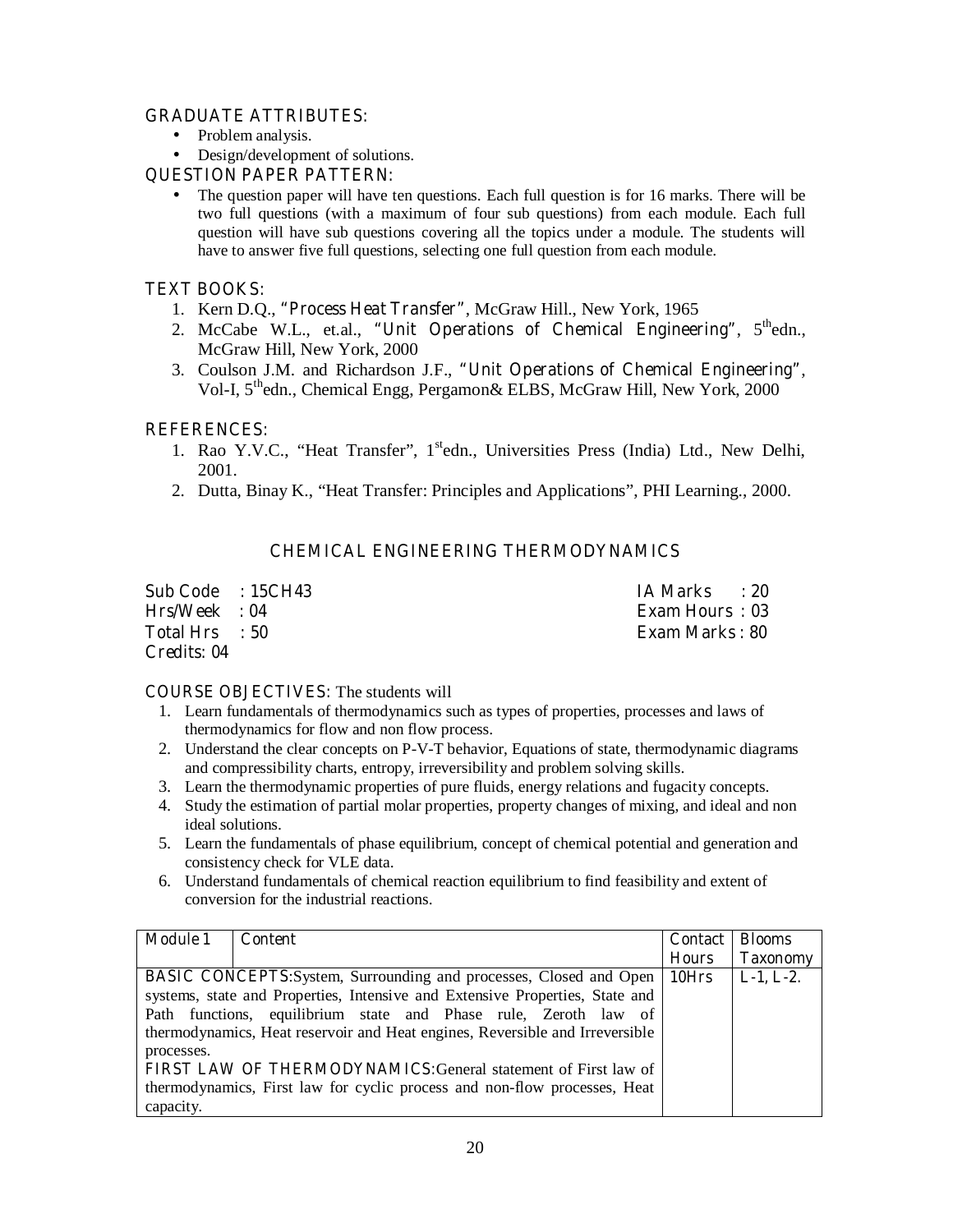| <b>HEAT</b>                                                                     | <b>EFFECTS</b><br><b>ACCOMPANYING</b><br><b>CHEMICAL</b>                                                                                                       |                |                    |
|---------------------------------------------------------------------------------|----------------------------------------------------------------------------------------------------------------------------------------------------------------|----------------|--------------------|
| <b>REACTIONS:</b> Standard heat of reaction, formation, combustion, Hess's law  |                                                                                                                                                                |                |                    |
| of constant heat summation, effect of temperature on standard heat of reaction. |                                                                                                                                                                |                |                    |
| <b>Module 2</b>                                                                 | <b>Content</b>                                                                                                                                                 | Contact        | <b>Blooms</b>      |
|                                                                                 |                                                                                                                                                                | <b>Hours</b>   | <b>Taxonomy</b>    |
|                                                                                 | P-V-T BEHAVIOUR: P-V-T behavior of pure fluids, Equations of state and                                                                                         | 10Hrs          | $L-1$ , $L-2$ ,    |
|                                                                                 | ideal gas law, Processes involving ideal gas law: Constant volume, constant                                                                                    |                | $L-3$ ,            |
|                                                                                 | pressure, constant temperature, adiabatic and polytropic processes. Equation of                                                                                |                |                    |
|                                                                                 | state for real gases: vander Waals equation, Redlich – Kwong equation, Peng –                                                                                  |                |                    |
|                                                                                 | Robinson equation, Virial equation, Compressibility charts: Principles of                                                                                      |                |                    |
|                                                                                 | corresponding states, generalized compressibility charts.                                                                                                      |                |                    |
|                                                                                 | <b>SECOND LAW OF THERMODYNAMICS: General statements of the</b>                                                                                                 |                |                    |
|                                                                                 | Second law, Concept of Entropy, The Carnot Principle, calculation of entropy                                                                                   |                |                    |
|                                                                                 | changes, Clausius Inequality, Entropy and Irreversibility, Third law of                                                                                        |                |                    |
| Thermodynamics.                                                                 |                                                                                                                                                                |                |                    |
| <b>Module 3</b>                                                                 | <b>Content</b>                                                                                                                                                 | <b>Contact</b> | <b>Blooms</b>      |
|                                                                                 |                                                                                                                                                                | <b>Hours</b>   | <b>Taxonomy</b>    |
|                                                                                 | <b>THERMODYNAMIC PROPERTIES OF PURE FLUIDS: Reference</b>                                                                                                      | 10Hrs          | $L-1$ ,<br>$L-2$ , |
|                                                                                 | Properties, Energy Properties, Derived Properties, Work function, Gibbs free                                                                                   |                | $L-3$ ,            |
|                                                                                 | energy, Relationships among thermodynamic properties, Exact differential                                                                                       |                |                    |
|                                                                                 | equations, Fundamental property relations, Maxwell's equations, Clapeyron                                                                                      |                |                    |
|                                                                                 | equations, Entropy heat capacity relations, Modified equations for U $\&$ H,<br>Effect of temperature on U, H & S, Relationships between $C_P \& C_V$ , Gibbs- |                |                    |
|                                                                                 |                                                                                                                                                                |                |                    |
| Helmholtz equation, Fugacity, Fugacity coefficient, Effect of temperature and   |                                                                                                                                                                |                |                    |
| pressure on Fugacity, Determination of Fugacity of pure gases, Fugacities of    |                                                                                                                                                                |                |                    |
| solids and liquids, Activity, Effect of temperature and pressure on activity,   |                                                                                                                                                                |                |                    |
| Thermodynamic diagrams<br><b>Module 4</b>                                       | <b>Content</b>                                                                                                                                                 | <b>Contact</b> | <b>Blooms</b>      |
|                                                                                 |                                                                                                                                                                | <b>Hours</b>   | <b>Taxonomy</b>    |
|                                                                                 | PROPERTIES OF SOLUTIONS:                                                                                                                                       | 10Hrs          | $L-1$ ,<br>$L-2$   |
|                                                                                 | Partial molar properties, Chemical potential, Fugacity in solutions, Henry's                                                                                   |                | $L-3$ ,            |
|                                                                                 | law and dilute solutions, activity in solutions, Activity coefficients, Gibbs -                                                                                |                |                    |
|                                                                                 | Duhem's equation, Property changes of mixing, excess properties.                                                                                               |                |                    |
| <b>Module 5</b>                                                                 | <b>Content</b>                                                                                                                                                 | <b>Contact</b> | <b>Blooms</b>      |
|                                                                                 |                                                                                                                                                                | <b>Hours</b>   | <b>Taxonomy</b>    |
|                                                                                 | PHASE EQUILIBRIA: Criteria of phase Equilibria, Criterion of stability,                                                                                        | 10Hrs          | $L-1$ ,<br>$L-2$ , |
|                                                                                 | Duhem's theorem, Vapor - Liquid Equilibria, VLE in ideal solutions, Non-                                                                                       |                | $L-3$ ,            |
|                                                                                 | Ideal solutions, VLE at low pressures, VLE at high pressures, consistency test                                                                                 |                |                    |
| for VLE data, Calculation of Activity coefficients using Gibbs - Duhem's        |                                                                                                                                                                |                |                    |
| equation.                                                                       |                                                                                                                                                                |                |                    |
| <b>CHEMICAL</b>                                                                 | <b>REACTION</b><br><b>EQUILIBRIUM: Reaction</b><br>Stoichiometry,                                                                                              |                |                    |
|                                                                                 | Criteria of chemical reaction equilibrium, Equilibrium constant and standard                                                                                   |                |                    |
|                                                                                 | free energy change, Effect of temperature, Pressure on equilibrium constants                                                                                   |                |                    |
|                                                                                 | and other factors affecting equilibrium conversion, Liquid phase reactions,                                                                                    |                |                    |
| heterogeneous reaction equilibrium, phase rule for reacting systems.            |                                                                                                                                                                |                |                    |

**COURSE OUTCOMES:** The students are expected to do the following

- 1. Calculate the heat and work requirements for the given flow or non-flow processes.
- 2. Analyze and find properties such as Pressure, Volume and temperature for equations of states and from the fundamentals of first law of thermodynamics.
- 2. Calculate entropy for the processes, and various types of energies such as internal energy, enthalpy, Helmholtz free energy and Gibbs free energy.
- 3. Differentiate between ideal and non-ideal solution and estimate partial molar properties.
- 4. Generate Vapor Liquid Equilibrium data for ideal and non-ideal solutions and check for their consistency by various methods.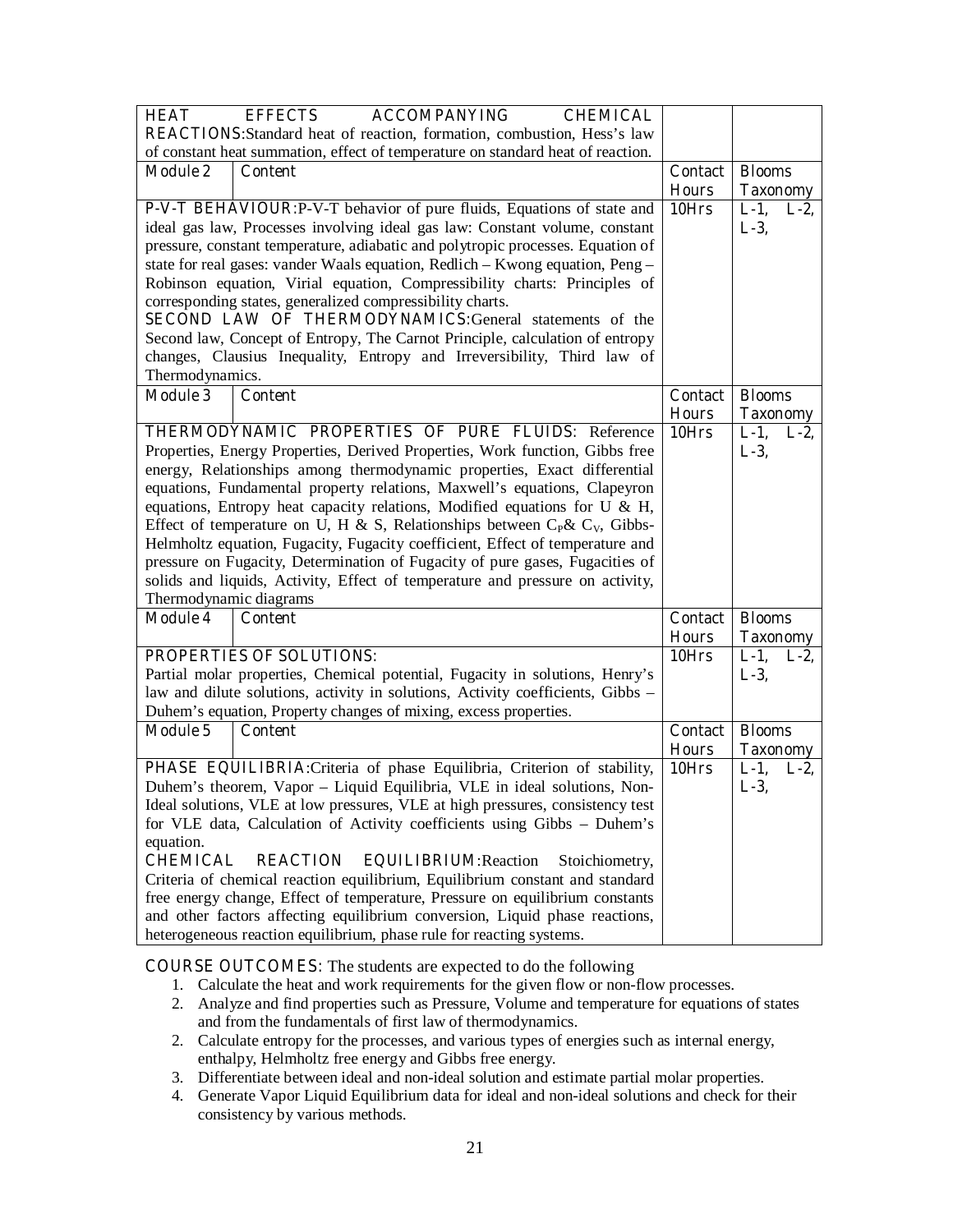5. Find the feasibility and extent of conversion for any reaction.

#### **GRADUATE ATTRIBUTES:**

- 1. Problem analysis.
- 2. Design/development of solutions.

#### **QUESTION PAPER PATTERN:**

The question paper will have ten questions. Each fullquestion is for 16 marks. There will be two full questions (with a maximum of four sub questions) from each module. Each full question will have sub questions covering all the topics under a module. The students will have to answer five full questions, selecting one full question from each module

#### **Note: Use of steam tables permitted in examination and internal assessment test.**

#### **TEXT BOOKS:**

- 1. Smith J.M. and Vanness H.C., "Introduction to Chemical Engineering Thermodynamics", 5<sup>th</sup>edn., McGraw Hill, New York, 1996
- 2. Rao Y.V.C., "Chemical Engineering Thermodynamics", New age International Publication, Nagpur, 2000

#### **REFERENCE BOOK:**

1. Narayanan K.V., "Text book of Chemical Engineering Thermodynamics", Prentice Hall of India Private Limited, New Delhi, 2001.

#### **MATERIAL SCIENCE**

| Sub Code : 15CH44 | IA Marks<br>$\cdot$ 20 |  |
|-------------------|------------------------|--|
| $Hrs/Week = 03$   | <b>Exam Hours: 03</b>  |  |
| Total Hrs : 50    | Exam Marks : 80        |  |
| Credits: 03       |                        |  |

**COURSE OBJECTIVES:** The students will be able

- 1. Understand concepts on properties and selection of metals, ceramics, and polymers for design and manufacturing.
- 2. Study variety of engineering applications through knowledge of atomic structure, electronic structure, chemical bonding, crystal structure, X-rays and X-ray diffraction, defect structure.
- 3. Study Microstructure and structure-property relationships, Phase diagrams, heat treatment of steels.
- 4. Study detailed information on types of corrosion and its prevention.
- 5. Learn information on selection of materials for design and manufacturing.

| <b>Module 1</b>                                                                    | <b>Content</b>                                                                 | <b>Contact</b> | <b>Blooms</b>      |
|------------------------------------------------------------------------------------|--------------------------------------------------------------------------------|----------------|--------------------|
|                                                                                    |                                                                                | <b>Hours</b>   | <b>Taxonomy</b>    |
|                                                                                    | <b>INTRODUCTION:</b> Introduction to material science, Classification of       | 10Hrs          | $L-2$ .<br>$L-1$ , |
|                                                                                    | engineering materials, Level of structure, Structure property relationships in |                | $L-3$ ,            |
| materials.                                                                         |                                                                                |                |                    |
| CRYSTAL GEOMETRY AND STRUCTURE DETERMINATION:                                      |                                                                                |                |                    |
|                                                                                    | Geometry of crystals – the Bravais lattices, Crystal directions and planes –   |                |                    |
| the miller indices, Structure determination $- X - Ray$ diffraction $-$ Bragg law, |                                                                                |                |                    |
| The powder method.                                                                 |                                                                                |                |                    |
| ATOMIC STRUCTURE, CHEMICAL BONDING AND STRUCTURE                                   |                                                                                |                |                    |
|                                                                                    | <b>OF SOLIDS:</b> Structure of atom, Periodic table, Ionization potential,     |                |                    |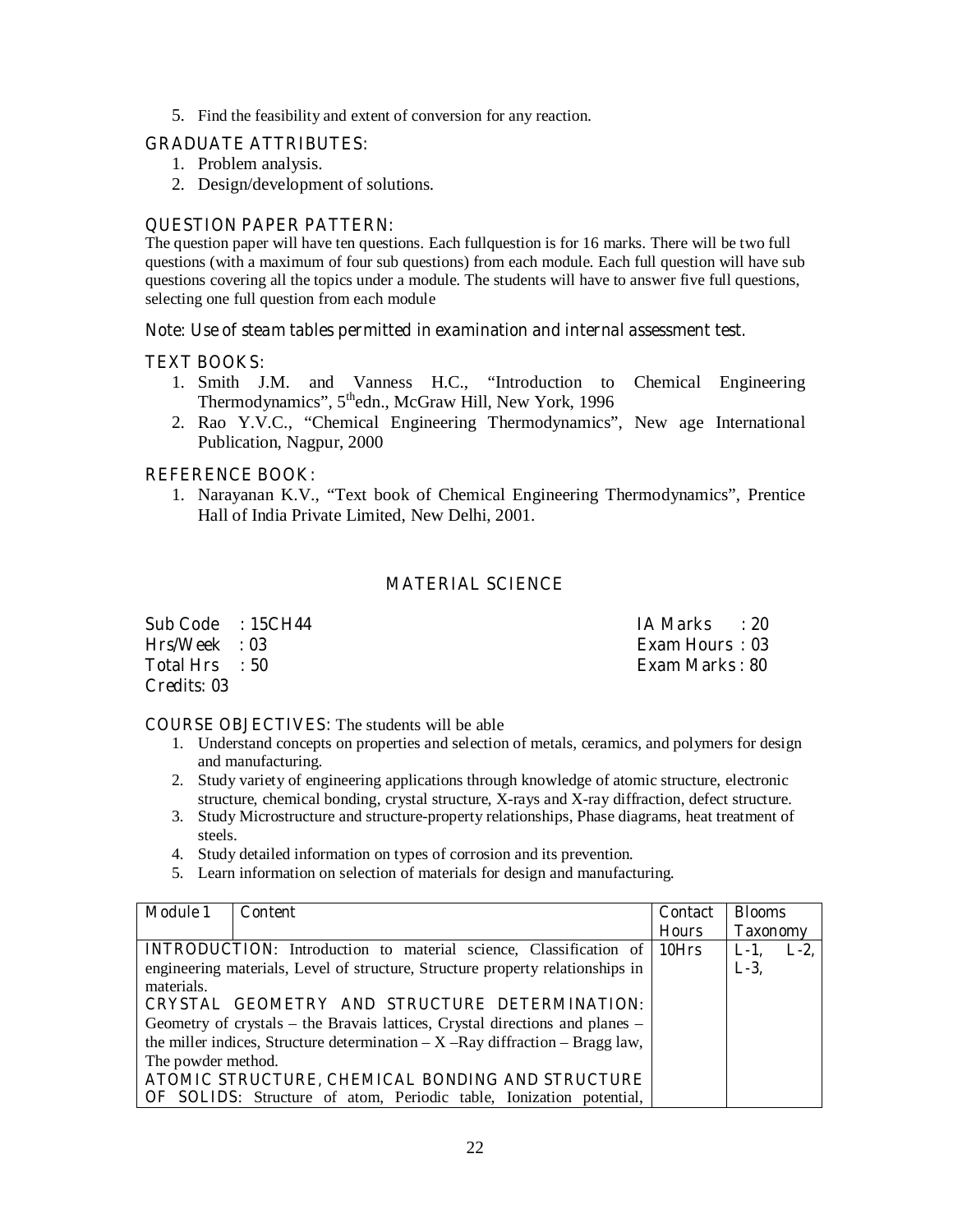|                                                                             | Electron affinity and Electro-negativity, Primary and secondary bonds,                                                                                 |                |                    |
|-----------------------------------------------------------------------------|--------------------------------------------------------------------------------------------------------------------------------------------------------|----------------|--------------------|
| variation of bonding character and properties, Covalent solids, Metals and  |                                                                                                                                                        |                |                    |
| alloys, Ionic solids, structure of silica and silicates, Polymers.          |                                                                                                                                                        |                |                    |
| <b>Module 2</b>                                                             | <b>Content</b>                                                                                                                                         | <b>Contact</b> | <b>Blooms</b>      |
|                                                                             |                                                                                                                                                        | <b>Hours</b>   | <b>Taxonomy</b>    |
|                                                                             | <b>CRYSTAL IMPERFECTIONS:</b> Point Imperfections, Line imperfections -                                                                                | 10Hrs          | $L-1$ ,<br>$L-2$ , |
|                                                                             | edge and screw dislocations, the Burgers vector, line energy of dislocations,                                                                          |                | $L-3$ ,            |
| Surface imperfections.                                                      |                                                                                                                                                        |                |                    |
|                                                                             | PHASE DIAGRAM AND PHASE TRANSFORMATIONS: Phase rule,                                                                                                   |                |                    |
|                                                                             | Single component systems, Binary phase diagrams, Lever rule, Typical                                                                                   |                |                    |
|                                                                             | phase diagrams for Magnesia-Alumina, Copper - Zinc, iron - carbon                                                                                      |                |                    |
|                                                                             | systems, Nucleation and growth, Solidification, Allotropic transformation,                                                                             |                |                    |
|                                                                             | Cooling curve for pure iron, Iron - Carbon equilibrium diagram, Isothermal                                                                             |                |                    |
|                                                                             | transformations (TTT curves).                                                                                                                          |                |                    |
| <b>Module 3</b>                                                             | <b>Content</b>                                                                                                                                         | <b>Contact</b> | <b>Blooms</b>      |
|                                                                             |                                                                                                                                                        | <b>Hours</b>   | <b>Taxonomy</b>    |
| <b>DEFORMATION</b>                                                          | <b>MATERIALS</b><br><b>AND</b><br><b>FRACTURE:</b> Elastic<br>OF                                                                                       | 10Hrs          | $L-1$ ,<br>$L-2$   |
|                                                                             | deformation, Plastic deformation, Creep, Visco-elastic deformation,                                                                                    |                | $L-3$ ,            |
| Different types of fracture.                                                | HEAT TREATMENT: Annealing, normalizing, Hardening, Martempering,                                                                                       |                |                    |
|                                                                             |                                                                                                                                                        |                |                    |
| Austempering,<br>Hardenability,<br>Quenching,<br>Tempering,<br>Carburising, |                                                                                                                                                        |                |                    |
| Cyaniding, Nitriding, Flame hardening.                                      |                                                                                                                                                        |                |                    |
| <b>Module 4</b>                                                             | <b>Content</b>                                                                                                                                         | <b>Contact</b> | <b>Blooms</b>      |
|                                                                             |                                                                                                                                                        | <b>Hours</b>   | <b>Taxonomy</b>    |
|                                                                             | <b>CORROSION AND ITS PREVENTION:Direct corrosion, Electro-</b>                                                                                         | $10$ Hrs       | $L-1$ ,<br>$L-2$   |
|                                                                             | chemical corrosion, Galvanic cells, High temperature corrosion, Passivity,<br>factors influencing corrosion rate, Control and prevention of corrosion- |                | $L-3$ ,            |
|                                                                             | modification of corrosive environment, Inhibitors, Cathodic protection,                                                                                |                |                    |
| Protective coatings.                                                        |                                                                                                                                                        |                |                    |
| <b>Module 5</b>                                                             | <b>Content</b>                                                                                                                                         | <b>Contact</b> | <b>Blooms</b>      |
|                                                                             |                                                                                                                                                        | <b>Hours</b>   | <b>Taxonomy</b>    |
|                                                                             | TYPICAL ENGINEERING MATERIALS: Ferrous metals, Non ferrous                                                                                             | 10Hrs          | $L-1$ ,<br>$L-2$   |
|                                                                             | metals and alloys - Aluminum and its alloys, Copper and its alloys, Lead                                                                               |                | $L-3$ ,            |
|                                                                             | and its alloys, Tin, Zinc and its alloys, Alloys for high temperature service,                                                                         |                |                    |
| Ceramic materials - Structure of ceramics, Polymorphism, Mechanical,        |                                                                                                                                                        |                |                    |
|                                                                             | electrical and thermal properties of ceramic phases, Refractories, Glasses,                                                                            |                |                    |
|                                                                             |                                                                                                                                                        |                |                    |
|                                                                             | abrasives, Organic materials - Mechanism of polymerization, Additives to                                                                               |                |                    |

**COURSE OUTCOMES:** The students are expected to do the following

- 1. Classify different types of engineering materials depending on structure property, crystal geometry and X-Ray diffraction.
- 2. Explain atomic structures, types of bonding and crystal imperfections.
- 3. Draw phase diagrams of different metals, TTT curves and explain deformation of materials.
- 4. Suggest different type of heat treatment techniques depending on the type of the material and they can analyze different types of corrosions and suggest preventive methods.
- 5. Select materials depending on type of application.

#### **GRADUATE ATTRIBUTES:**

- 1. Problem analysis.
- 2. Design/development of solutions.

#### **QUESTION PAPER PATTERN:**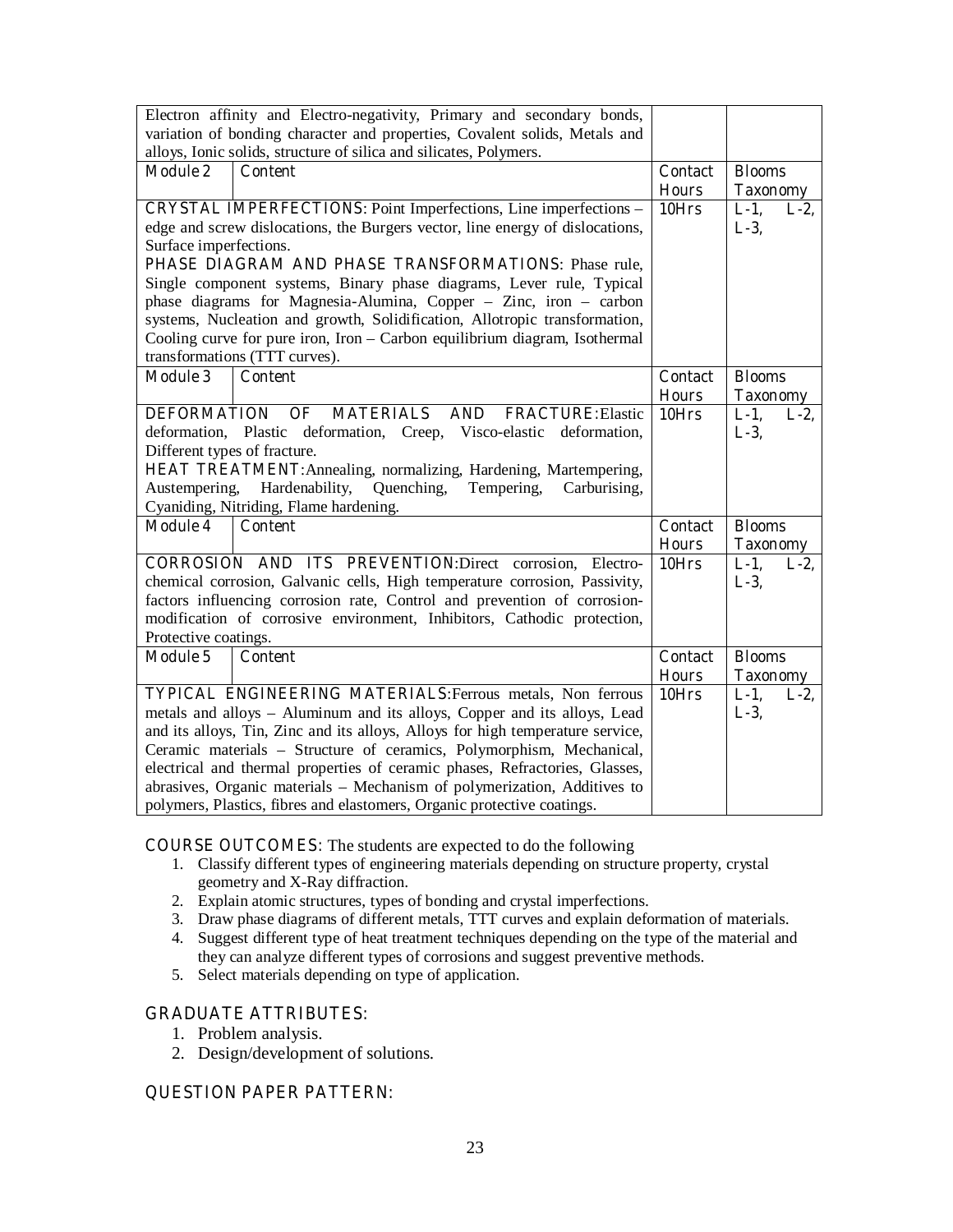The question paper will have ten questions. Each full question is for 16 marks. There will be two full questions (with a maximum of four sub questions) from each module. Each full question will have sub questions covering all the topics under a module. The students will have to answer five full questions, selecting one full question from each module.

#### **TEXT BOOKS:**

- 1. Raghavan V., "Materials Science and Engineering A First Course", 3<sup>rd</sup>edn., Prentice Hall of India Pvt. Ltd., New Delhi, 1996
- 2. Hajra Choudhury S.K., "Materials Science and Processes", Indian book distributing Co., 1982

#### **REFERENCES:**

1. Van Vlack H.L., "Elements of Material Science",  $2<sup>nd</sup>$ edn., Addison – Wesly Publishing Company, New York, 1964

### **CHEMICAL TECHNOLOGY-II**

**Sub Code : 15CH45 IA Marks : 20 Hrs/Week : 03 Exam Hours : 03 Total Hrs : 50 Exam Marks : 80 Credits: 04** 

#### **COURSE OBJECTIVES:** Students will be able to

- 1. Understand the basic concepts of Industrial Processes practiced in different Organic Chemical Industries.
- 2. Get insight in to the safety and environmental management schemes practiced.
- 3. Assess different engineering problems of individual processes.
- 4. Understand the plant layout and equipment used in the processes.

| <b>Module 1</b>                                                           | <b>Content</b>                                                               | <b>Contact</b> | <b>Blooms</b>   |
|---------------------------------------------------------------------------|------------------------------------------------------------------------------|----------------|-----------------|
|                                                                           |                                                                              | <b>Hours</b>   | <b>Taxonomy</b> |
|                                                                           | OILS, FATS, WAXES, SOAPS AND DETERGENTS: Vegetable and                       | 10Hrs          | $L-1$ , $L-2$ , |
|                                                                           | animal oils and fats. Extraction of vegetable oils, refining of edible oils. |                | $L-3$ ,         |
|                                                                           | Hydrogenation of oils, waxes and their applications. Soaps and detergents,   |                |                 |
|                                                                           | theory of detergency. Miscellaneous concentrations. Manufacture of soaps     |                |                 |
|                                                                           | and heavy duty detergents. Linear alkyl benzenes.                            |                |                 |
| <b>Module 2</b>                                                           | Content                                                                      | <b>Contact</b> | <b>Blooms</b>   |
|                                                                           |                                                                              | <b>Hours</b>   | <b>Taxonomy</b> |
| SUGAR, STARCH AND ALLIED INDUSTRIES: Production of cane                   |                                                                              |                | $L-1$ , $L-2$ , |
|                                                                           | sugar. Chemistry of starch. Manufacturing of industrial starch and its       |                | $L-3$ ,         |
| applications. Fermentation industries: Production of alcohol, Manufacture |                                                                              |                |                 |
|                                                                           | of beer, wines and liquors. Acetic acid and citric acid by fermentation.     |                |                 |
| <b>Module 3</b>                                                           | <b>Content</b>                                                               | <b>Contact</b> | <b>Blooms</b>   |
|                                                                           |                                                                              | <b>Hours</b>   | <b>Taxonomy</b> |
|                                                                           | PETROLEUM INDUSTRIES AND PETROCHEMICALS: Origin                              | 10Hrs          | $L-1$ , $L-2$ , |
|                                                                           | and classification. Petroleum refining and processing. LPG, CNG,             |                | $L-3$ ,         |
|                                                                           | LNG technologies, methane, propylene, benzenes.                              |                |                 |
| <b>Module 4</b>                                                           | <b>Content</b>                                                               | <b>Contact</b> | <b>Blooms</b>   |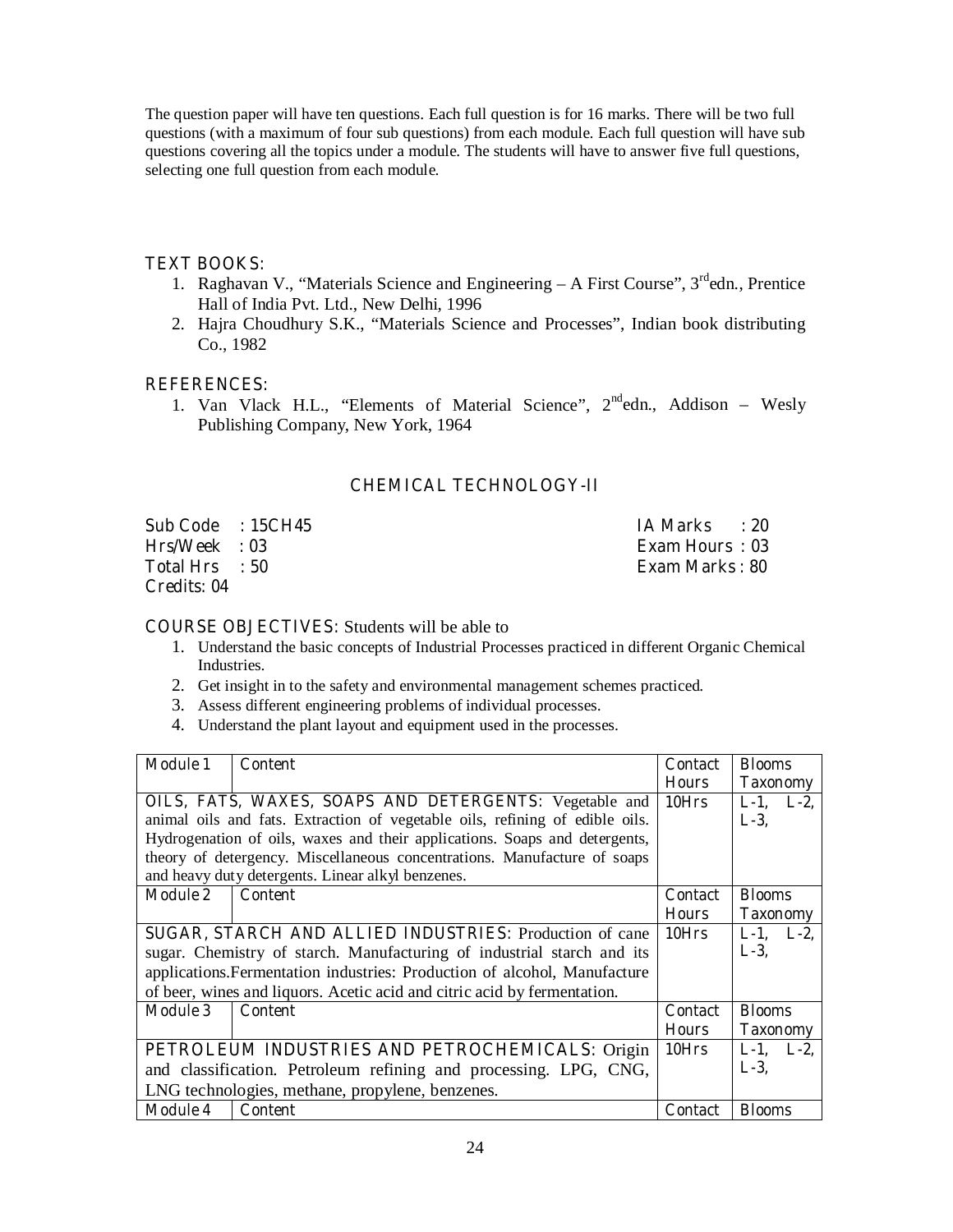|                                                                                |                                                                                   | <b>Hours</b>   | <b>Taxonomy</b> |
|--------------------------------------------------------------------------------|-----------------------------------------------------------------------------------|----------------|-----------------|
| <b>COAL:</b> Formation and Classification of coal, mining of coal, destructive | 10Hrs                                                                             | $L-2$<br>$L-1$ |                 |
|                                                                                | distillation of coal, coking of coal, coal tar distillation, chemicals from coal. |                | $L-3$ ,         |
|                                                                                | PULP AND PAPER INDUSTRIES: Raw materials, manufacture of pulp,                    |                |                 |
|                                                                                | paper and structural boards. Effluent treatment appropriate for pulp and paper    |                |                 |
| industries.                                                                    |                                                                                   |                |                 |
| <b>Module 5</b>                                                                | <b>Content</b>                                                                    | <b>Contact</b> | <b>Blooms</b>   |
|                                                                                |                                                                                   | <b>Hours</b>   | <b>Taxonomy</b> |
|                                                                                | POLYMERS AND RUBBER: Macromolecules. Polymerization. PVC,                         | 10Hrs          | $L-2$<br>$L-1$  |
| LDPE. Polypropylene. Cross-linked polymers. UF and MF. Natural rubber.         |                                                                                   | $L-3$ ,        |                 |
|                                                                                | Synthetic rubber and rubber compounding.                                          |                |                 |

**COURSE OUTCOMES:** The students are expected to understand

- 1. Different processes employed in industries for manufacture of various products.
- 2. Various equipment used.
- 3. Flow sheet and plant layout.
- 4. Material and energy balances.
- 5. Safety and environmental aspects.
- 6. Engineering problems of different processes.

#### **GRADUATE ATTRIBUTES:**

- Problem analysis.
- Design/development of solutions.

#### **QUESTION PAPER PATTERN:**

The question paper will have ten questions. Each full question is for 16 marks. There will be two full questions (with a maximum of four sub questions) from each module. Each full question will have sub questions covering all the topics under a module. The students will have to answer five full questions, selecting one full question from each module.

#### **TEXT BOOKS:**

- 1. **Shreve's Chemical Process Industries,** 4thedn, McGraw Hill.
- 2. **Dryden Outlines of Chemical Technology for 21<sup>st</sup>Century, Gopal Rao & Marshall Sittig,** 3rdedn. EWP.
- 3. **Unit Processes in Organic Chemical Industries**, Desikan and Sivakumar (Eds.), CEDC, IITM, 1982.

#### **REFERENCE BOOK:**

1. **Encyclopedia of Chemical Technology**, Kirk and Othmer,  $27<sup>th</sup>$  volume,  $5<sup>th</sup>$ edn, Wiley, 2004.

#### **INSTRUMENTAL ANALYSIS**

| Sub Code : 15CH46 | IA Marks<br>$\cdot$ 20 |
|-------------------|------------------------|
| Hrs/Week : 03     | <b>Exam Hours: 03</b>  |
| Total Hrs : 50    | <b>Exam Marks</b> : 80 |
| Credits: 04       |                        |

**COURSE OBJECTIVES:**The course is designed to impart the knowledge in the field of Instrumental Analysis. The various modern analytical techniques like UV-Visible, IR, NMR, Mass, GC, HPLC, different chromatographic methods and other important topics are taught to enable the students to understand and apply the principles involved in the determination of different bulk drugs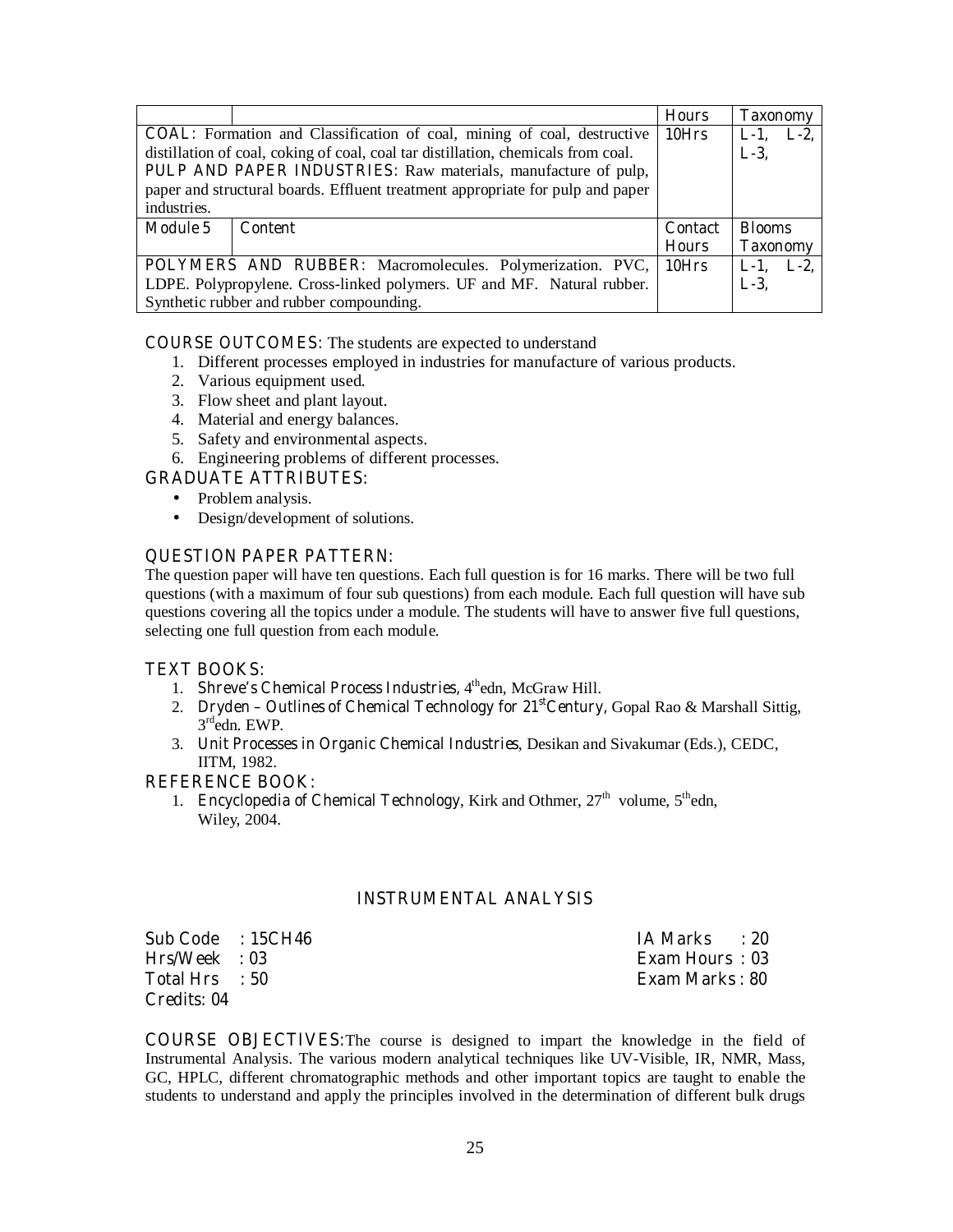and their formulation. In addition to the theoretical aspects, the basic practical knowledge relevant to the analysis is also imparted.

| <b>Module 1</b>                                                     | <b>Content</b>                                                                                                                                  | <b>Contact</b> | <b>Blooms</b>        |
|---------------------------------------------------------------------|-------------------------------------------------------------------------------------------------------------------------------------------------|----------------|----------------------|
|                                                                     |                                                                                                                                                 | <b>Hours</b>   | <b>Taxonomy</b>      |
|                                                                     | <b>CHROMATOGRAPHY:</b> Classification of chromatographic methods based<br>on the mechanism of separation. Column Chromatography: Adsorption and | 10Hrs          | L-1, L-2,<br>$L-3$ , |
|                                                                     | partition, theory, preparation, procedure and methods of detection. Thin Layer                                                                  |                |                      |
|                                                                     | Chromatography: Theory, preparation, procedures, detection of compounds.                                                                        |                |                      |
|                                                                     | Paper Chromatography: Theory, different techniques employed, filter papers                                                                      |                |                      |
|                                                                     | used, qualitative and quantitative detection .Counter - current extraction,                                                                     |                |                      |
|                                                                     | solid phase extraction techniques, gel filtration                                                                                               |                |                      |
| <b>Module 2</b>                                                     | <b>Content</b>                                                                                                                                  | <b>Contact</b> | <b>Blooms</b>        |
|                                                                     |                                                                                                                                                 | <b>Hours</b>   | <b>Taxonomy</b>      |
|                                                                     | GAS CHROMATOGRAPHY: Introduction, fundamentals, instrumentation,                                                                                | 10Hrs          | $L-1$ ,<br>$L-2$     |
|                                                                     | columns: preparation and operation, detection, dramatization. . HPLC:                                                                           |                | $L-3$ ,              |
|                                                                     | Principles and instrumentation, solvents and columns, detection and                                                                             |                |                      |
|                                                                     | applications, HPTLC: Theory and principle, instrumentation, elution                                                                             |                |                      |
| techniques.                                                         |                                                                                                                                                 |                |                      |
| <b>Module 3</b>                                                     | <b>Content</b>                                                                                                                                  | <b>Contact</b> | <b>Blooms</b>        |
|                                                                     |                                                                                                                                                 | <b>Hours</b>   | <b>Taxonomy</b>      |
|                                                                     | SPECTROSCOPY: Introduction, electromagnetic spectrum, absorbance                                                                                | 10Hrs          | $L-1$ ,<br>$L-2$     |
| laws                                                                | and limitations, instrumentation-design and working principle,                                                                                  |                | $L-3$ ,              |
| chromophore concept, auxochromes, Wood-Fisher rules for calculating |                                                                                                                                                 |                |                      |
|                                                                     | absorption maximum, applications of UV-Visible spectroscopy. IR                                                                                 |                |                      |
|                                                                     | spectroscopy: Basic principles-Molecular vibrations, vibrational frequency,                                                                     |                |                      |
| factors                                                             | vibrational<br>influencing<br>frequencies,<br>sampling<br>techniques,                                                                           |                |                      |
|                                                                     | instrumentation, interpretation of spectra, FT-IR, theory and applications.                                                                     |                |                      |
| <b>Module 4</b>                                                     | <b>Content</b>                                                                                                                                  | <b>Contact</b> | <b>Blooms</b>        |
|                                                                     |                                                                                                                                                 | <b>Hours</b>   | <b>Taxonomy</b>      |
|                                                                     | <b>MASS SPECTROSCOPY:</b> Theory, ionization techniques: electron                                                                               | 10Hrs          | $L-1$ ,<br>$L-2$     |
|                                                                     | impact ionization, chemical ionization, field ionization, fast<br>atom                                                                          |                | $L-3$ ,              |
|                                                                     | bombardment, plasma desorption, fragmentation process: types of fission,                                                                        |                |                      |
| resolution,                                                         | GC/MS, interpretation of spectra and applications<br>for                                                                                        |                |                      |
|                                                                     | identification and structure determination.                                                                                                     |                |                      |
| <b>Module 5</b>                                                     | <b>Content</b>                                                                                                                                  | <b>Contact</b> | <b>Blooms</b>        |
|                                                                     |                                                                                                                                                 | <b>Hours</b>   | <b>Taxonomy</b>      |
|                                                                     | NMR: Theory, instrumentation, chemical shift, shielding and de-shielding                                                                        | 10Hrs          | $L-1$ ,<br>$L-2$     |
|                                                                     | effects, splitting of signals, spin-spin coupling, proton exchange reactions,                                                                   |                | $L-3$ ,              |
|                                                                     | coupling constant (J), nuclear over Hauser effect (NOE), 13CNMR spectra                                                                         |                |                      |
| and its applications, 2D-NMR, COSY and applications                 |                                                                                                                                                 |                |                      |

**COURSE OUTCOME**: The appreciable knowledge will be gained by the students in the Modern Analytical Techniques and can apply the theories involved in the Analysis of various bulk drugs and their formulations. The students will also be in a position to apply their knowledge in developing the new methods for the determination and validate the procedures.

#### **GRADUATE ATTRIBUTES:**

- 1. Problem analysis.
- 2. Design/development of solutions.

#### **QUESTION PAPER PATTERN:**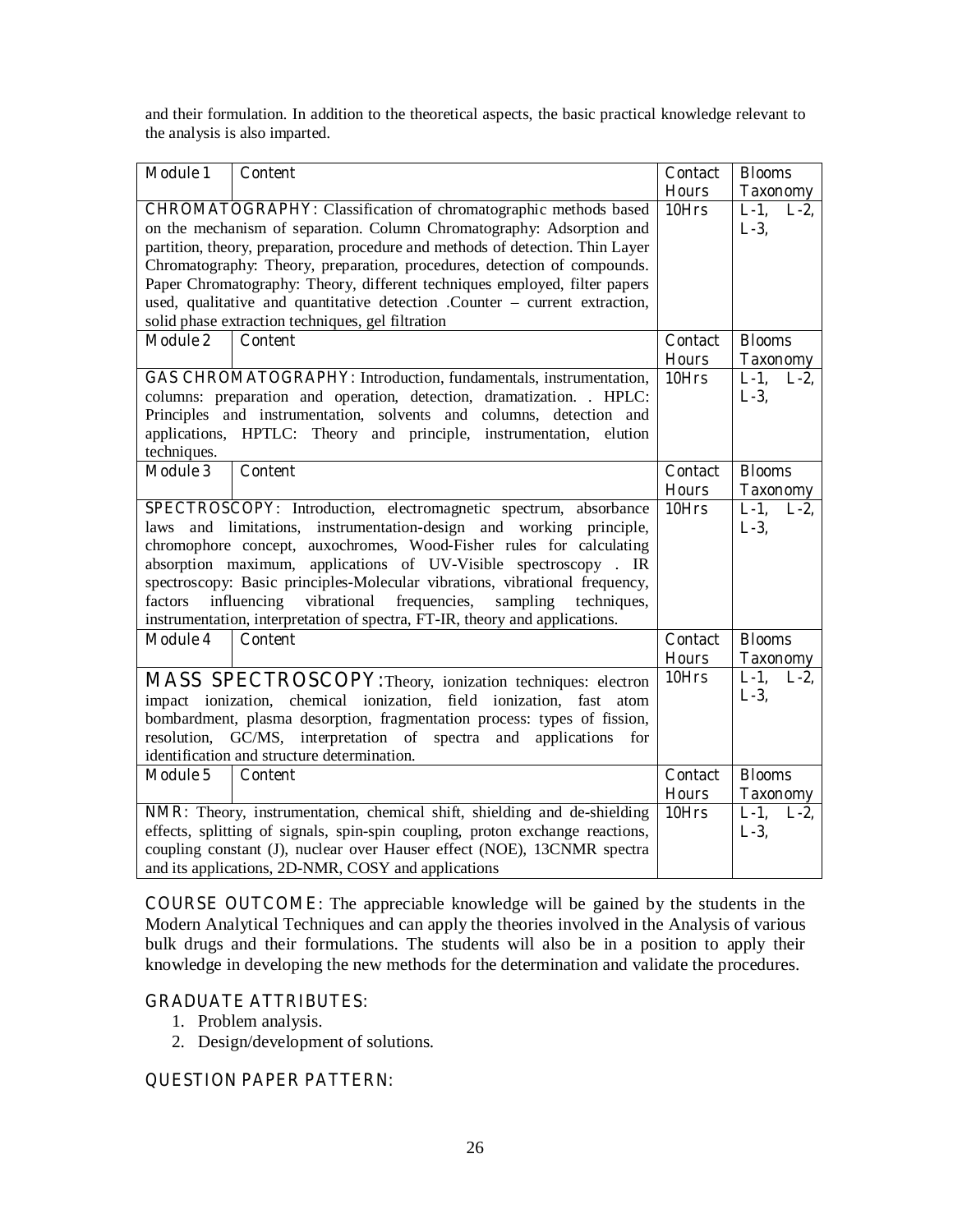The question paper will have ten questions. Each full question is for 16 marks. There will be two full questions (with a maximum of four sub questions) from each module. Each full question will have sub questions covering all the topics under a module. The students will have to answer five full questions, selecting one full question from each module.

#### **TEXT BOOKS**

- 1. Instrumental Methods of Chemical Analysis by B.K Sharma
- 2. Organic Spectroscopy by Y.R Sharma

#### **REFERENCE BOOKS:**

- 1. Text book of Quantitative Chemical Analysis by Vogel's A.I.
- 2. Organic Spectroscopy by William Kemp

#### **CHEMICAL ENGINEERING DRAWING LAB**

| Sub Code : 15CHL47       | IA Marks<br>$\cdot$ 20 |
|--------------------------|------------------------|
| $Hrs/Week$ : $1 I + 2 L$ | Exam Hours: 03         |
| Total Hrs : 42           | Exam Marks : 80        |
| Credits: 02              |                        |

|                                                                                       | <b>Content</b>                                                                  | <b>Contact</b> | <b>Blooms</b> |
|---------------------------------------------------------------------------------------|---------------------------------------------------------------------------------|----------------|---------------|
|                                                                                       |                                                                                 | <b>Hours</b>   | taxonomy      |
| <b>SECTIONAL VIEWS:</b>                                                               | 02Hrs                                                                           |                |               |
|                                                                                       | Representation of the sectional planes, Sectional lines and hatching, selection |                |               |
|                                                                                       | of section planes and types of sectional views.                                 |                |               |
|                                                                                       | <b>Content</b>                                                                  | <b>Contact</b> | <b>Blooms</b> |
|                                                                                       |                                                                                 | <b>Hours</b>   | taxonomy      |
| <b>PROPRTIONATE DRAWINGS</b>                                                          |                                                                                 |                |               |
|                                                                                       | Equipment and piping symbols, Vessels components: Vessel openings,              |                |               |
|                                                                                       | Manholes, Vessel enclosures, Vessel support, Jackets, Shell and tube heat       |                |               |
|                                                                                       | exchanger, Reaction vessel and different types of Evaporators. P & I            |                |               |
| Diagrams                                                                              |                                                                                 |                |               |
|                                                                                       | <b>Content</b>                                                                  | <b>Contact</b> | <b>Blooms</b> |
|                                                                                       |                                                                                 | <b>Hours</b>   | taxonomy      |
|                                                                                       |                                                                                 |                |               |
| <b>ASSEMBLY DRAWINGS:</b>                                                             |                                                                                 | 20Hrs          |               |
| <b>Joints:</b> Cotter joint with sleeve, Socket and Spigot joint, Flanged pipe joint, |                                                                                 |                |               |
|                                                                                       | Union joint, Stuffing box and Expansion joint (Screw type or flanged type)      |                |               |

#### **Note:**

- 1. Assignments to be given to students to practice all the drawings and weightage shall be given to these assignments while awarding IA marks.
- 2. Minimum of Ten drawings are to be conducted.
- 3. Examination consists of one question on proportionate drawing (30 marks) and one question on Assembly drawing (50 marks).
- 4. **Examination to be conducted like other lab exams. Question paper should be prepared jointly by Internal and External examiners.**
- 5. Computer Aided drawing Software: Solid Edge or Equivalent Software.

#### **TEXT BOOKS:**

- 1. Gopal Krishna K.R., "Machine Drawing", 2nd revised edn., Sudhas stores, Bangalore, 1998
- 2. Bhat N.D., "Machine Drawing", 22<sup>nd</sup>edn., Charoter Publishing House, Anand, 1987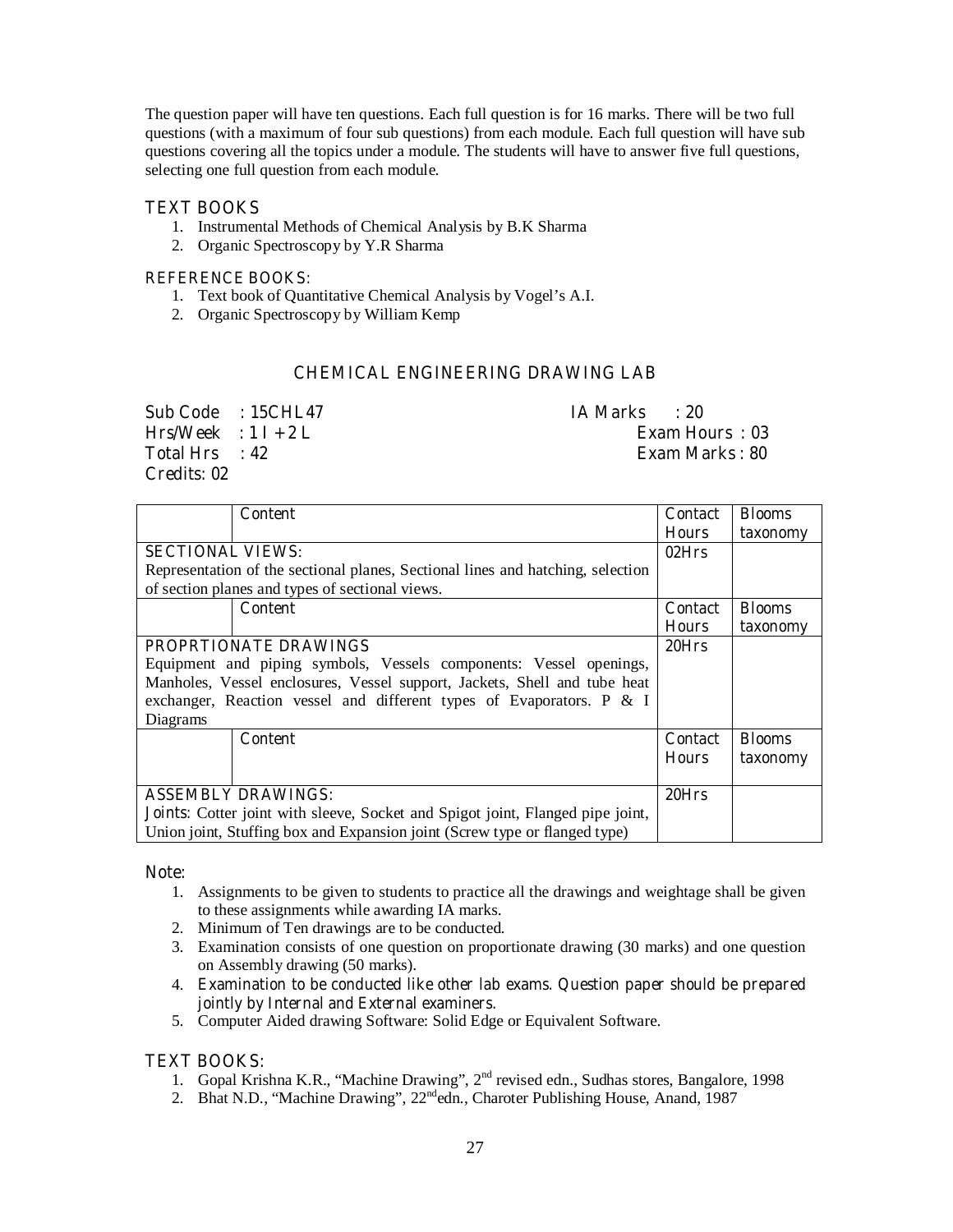3. Joshi M.V., "Process Equipment Design", 3<sup>rd</sup>edn., Macmillan India publication", New Delhi, 1999

#### **REFERENCE BOOKS:**

- 1. Walas S.M., "Chemical Process Equipment", Butterworth Heinemann Pub., 1999
- 2. Ludwig E.E., "Applied Process Design", 3<sup>rd</sup>edn., Gulf Professional Publishing, New Delhi, 1994

#### **MECHANICAL OPEARATIONS LAB**

**Sub Code : 15CHL48 IA Marks : 20**   $Hrs/Week : 1 I + 2 L$  Exam Hours : 03 **Total Hrs : 42 Exam Marks : 80 Credits: 02** 

Experiments based on the following topics,

- 1. Ball mill
- 2. Batch sedimentation
- 3. Free settling
- 4. Drop weight crusher
- 5. Screen effectiveness
- 6. Sieve analysis
- 7. Jaw crusher
- 8. Leaf filter
- 9. Air elutriation
- 10. Air permeability
- 11. Grindability index
- 12. Gyratory crusher
- 13. Froth floatation
- 14. Plate and frame filter press
- 15. Cyclone separator

#### **Minimum of 10 experiments are to be conducted**

# **VISVESVARAYA TECHNOLOGICAL UNIVERSITY, BELGAUM CHOICE BASED CREDIT SYSTEM (CBCS) SCHEME & SYLLABUS OF TEACHING AND EXAMINATION**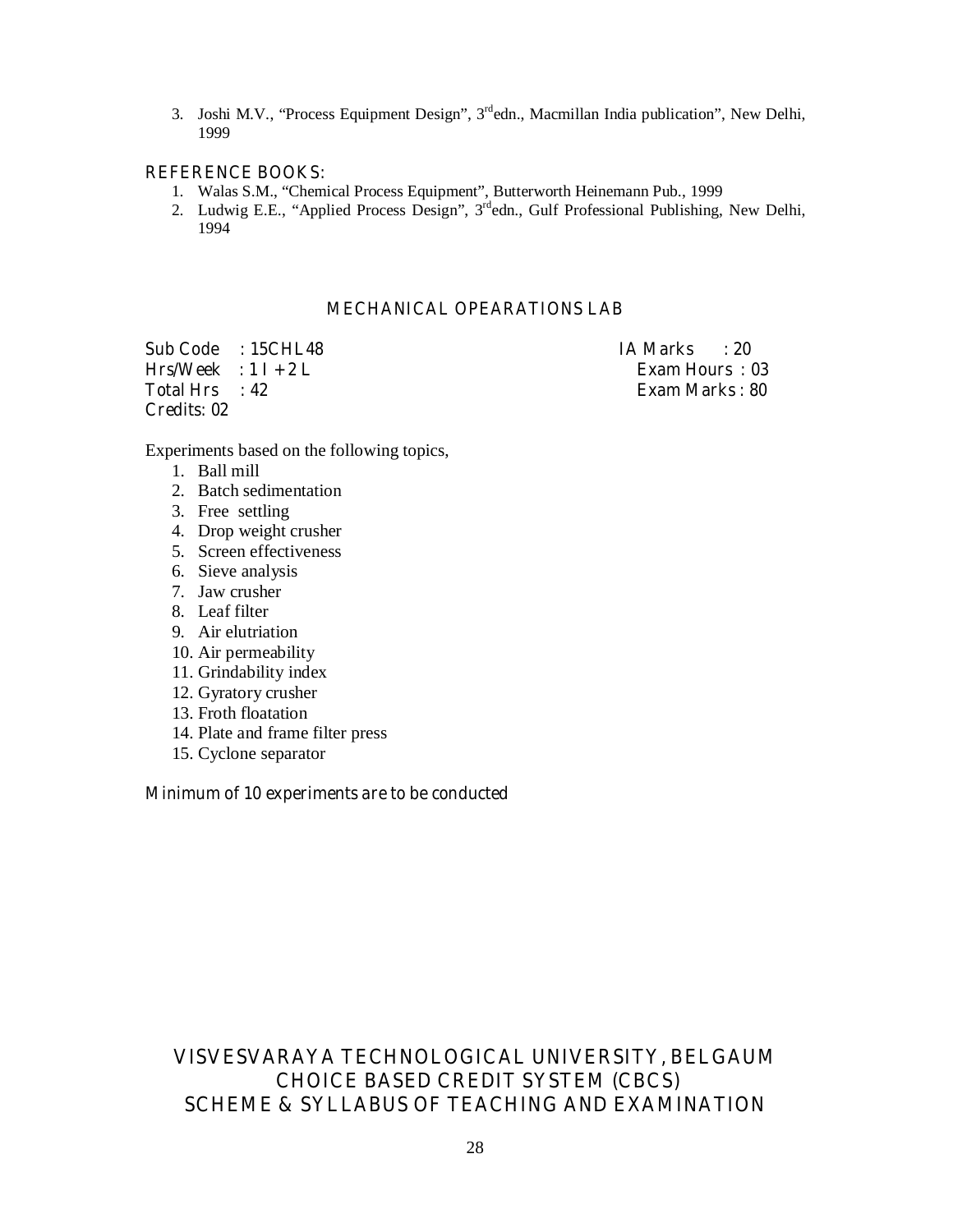# **2015-2016**

### **SEMESTER V**

| SEMESTEK V                                                                                                                                           |                |                  |                      |          |                                   |
|------------------------------------------------------------------------------------------------------------------------------------------------------|----------------|------------------|----------------------|----------|-----------------------------------|
| PROCESS INDUSTRY MANAGEMENT (Common to CH & PC)                                                                                                      |                |                  |                      |          |                                   |
| <b>Subject Code</b><br><b>No. of Lecture Hrs/Week</b>                                                                                                |                | 15CH51           | <b>IA Marks</b>      |          | 20                                |
|                                                                                                                                                      | $\ddot{\cdot}$ | 04               | <b>Exam Hours</b>    |          | 03                                |
| <b>Total No. of Lecture Hours</b>                                                                                                                    |                | 50               | <b>Exam Marks</b>    |          | 80                                |
| <b>Credits</b>                                                                                                                                       |                | 04               |                      |          |                                   |
| Course Objectives: The students will be able to                                                                                                      |                |                  |                      |          |                                   |
| 1. Understand the roles of managers and historical evolution of various approaches to the study of                                                   |                |                  |                      |          |                                   |
| management.<br>2. Demonstrate the process of planning which can be used as a tool for decision-making in                                             |                |                  |                      |          |                                   |
| organizations.                                                                                                                                       |                |                  |                      |          |                                   |
| 3. Create logical relationships between various organizational structures and designs.                                                               |                |                  |                      |          |                                   |
| 4. Implement leadership practices towards the management and development of people within                                                            |                |                  |                      |          |                                   |
| organizations.                                                                                                                                       |                |                  |                      |          |                                   |
|                                                                                                                                                      |                |                  |                      |          |                                   |
| Revised Bloom's Taxonomy Levels: L1 - Remembering, L2 - Understanding, L3 -                                                                          |                |                  |                      |          |                                   |
| Applying, L4 – Analyzing, L5 – Evaluating, and L6 - Creating                                                                                         |                |                  |                      |          |                                   |
| <b>Modules</b>                                                                                                                                       |                |                  |                      | Teaching | <b>Blooms</b>                     |
|                                                                                                                                                      |                |                  |                      | Hours    | Taxonomy                          |
| <b>Module 1</b>                                                                                                                                      |                | <b>Content</b>   |                      |          |                                   |
| Organization and Management: Forms of Business Organization, Basic                                                                                   |                |                  |                      | 10       | L1, L2                            |
| management-classification,<br>of<br>concepts                                                                                                         |                | characteristics, | objectives,          |          |                                   |
| Functions of management-planning, organizing, staffing, directing,                                                                                   |                |                  |                      |          |                                   |
| Organization Structure-linear, functional, line and staff, staff and                                                                                 |                |                  |                      |          |                                   |
| functional, Management by objectives, Management information system.                                                                                 |                |                  |                      |          |                                   |
|                                                                                                                                                      |                |                  |                      |          |                                   |
|                                                                                                                                                      |                |                  |                      |          |                                   |
| <b>Module 2</b>                                                                                                                                      |                | <b>Content</b>   |                      |          |                                   |
| Personnel (Human Resource) Management: Acquisition of manpower-                                                                                      |                |                  |                      | 10       | L1, L2                            |
| functions and objectives of personnel management, manpower planning,                                                                                 |                |                  |                      |          |                                   |
| Job analysis and evaluation, Induction, Orientation, Training and                                                                                    |                |                  |                      |          |                                   |
| development, Maintenance of human resource. Industrial relations, Trade                                                                              |                |                  |                      |          |                                   |
| Unionism.                                                                                                                                            |                |                  |                      |          |                                   |
| <b>Module 3</b>                                                                                                                                      |                | <b>Content</b>   |                      |          |                                   |
| Entrepreneurship and Project Management: Entrepreneurship-Types,                                                                                     |                |                  |                      | 10       | L2, L3, L4                        |
| Growth, functions, qualities, Project Planning-project implementation,<br>monitoring and control, evaluation strategies, Gantt charts, Critical path |                |                  |                      |          |                                   |
| method, Performance evaluation and review technique, application of                                                                                  |                |                  |                      |          |                                   |
| network techniques.                                                                                                                                  |                |                  |                      |          |                                   |
| <b>Module 4</b>                                                                                                                                      |                | <b>Content</b>   |                      |          |                                   |
| <b>Operation Research:</b> Introduction, phases, scope, methodology, O R                                                                             |                |                  |                      | 10       | L <sub>2</sub> , L <sub>3</sub> . |
| Models, techniques, applications of O R, Linear Programming, graphic                                                                                 |                |                  |                      |          |                                   |
| method, simplex method, waiting line theory, game theory, Monte Carlo                                                                                |                |                  |                      |          |                                   |
| technique. Dynamic programming.                                                                                                                      |                |                  |                      |          |                                   |
| <b>Module 5</b>                                                                                                                                      |                | <b>Content</b>   |                      |          |                                   |
| Materials Management: Purchasing, make or buy decision,                                                                                              |                |                  | stores               | 10       | L1, L2                            |
| management,<br>inventory control, spare parts                                                                                                        |                |                  | value<br>management, |          |                                   |
| engineering.                                                                                                                                         |                |                  |                      |          |                                   |
| Marketing: Marketing research, marketing management, consumer                                                                                        |                |                  |                      |          |                                   |
| behavior and market promotion.                                                                                                                       |                |                  |                      |          |                                   |
|                                                                                                                                                      |                |                  |                      |          |                                   |
| Course outcomes: Students after completion of course are expected to                                                                                 |                |                  |                      |          |                                   |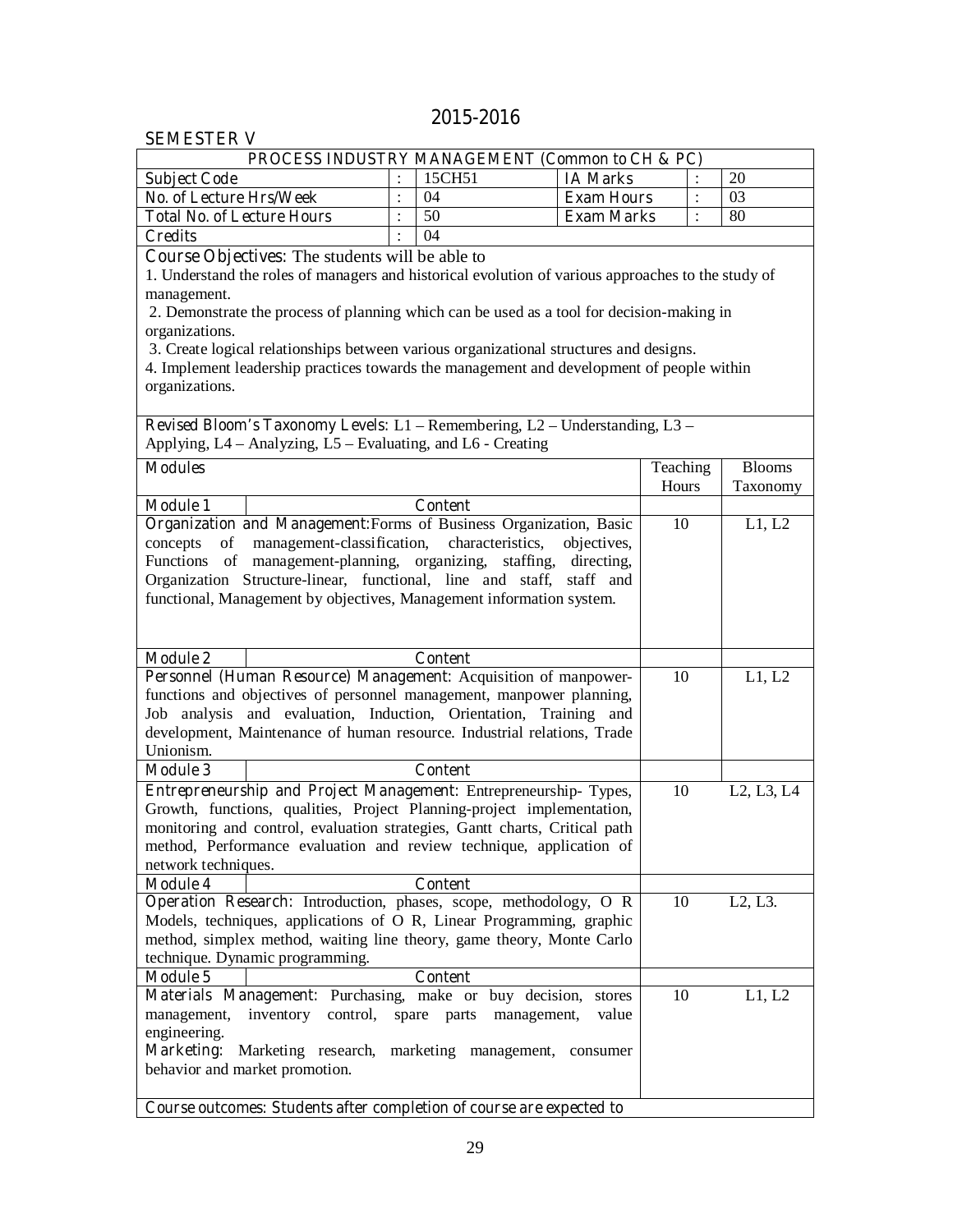- 1. Understand the principles of management theory &recognize the characteristics of an organization.
- 2. Demonstrate the importance of key performance areas in strategic management & decisionmaking process.
- 3. Design appropriate organizational structures and possess an ability to conceive organizational dynamics.
- 4. Evaluate attitudes and personality traits for inter personal effectiveness and development within organizations.
- 5. 5. Implement the right leadership practices in organizations that would enable systems orientation.

#### **Question Paper Pattern:**

This question paper will have ten questions. Each full question consists of 16 marks. There will be 2 full questions (with a maximum of four sub questions) from each module. Each full question will have sub questions covering all the topics under a module. The students will have to answer 5 full questions, selecting one full question from each module.

#### **Graduate Attributes**

- 1. Critical Thinking
- 2. Problem solving
- 3. Use of modern tools
- 4.Life long Learning

#### **TEXT BOOKS:**

- 1. T R Banga S C Sharma Industrial Organization and Engineering Economics Khanna Publications 24<sup>th</sup> Edition ISBN No. 81-7409-078-9
- 2. Dr. Vilas Kulkarni &HardikBavishiEngineering Economics & Management:Vikas Publishing

#### **REFERENCE BOOKS:**

- 1. Stephen Robbins, Mary Coulter &Neharika Vohra, Management, Pearson Education Publications, 10<sup>th</sup>edn, ISBN: 978-81-317-2720-1.
- 2. James Stoner, Edward Freeman & Daniel Gilbert Jr, Management, PHI, 6th Edition, ISBN: 81-203-0981-2.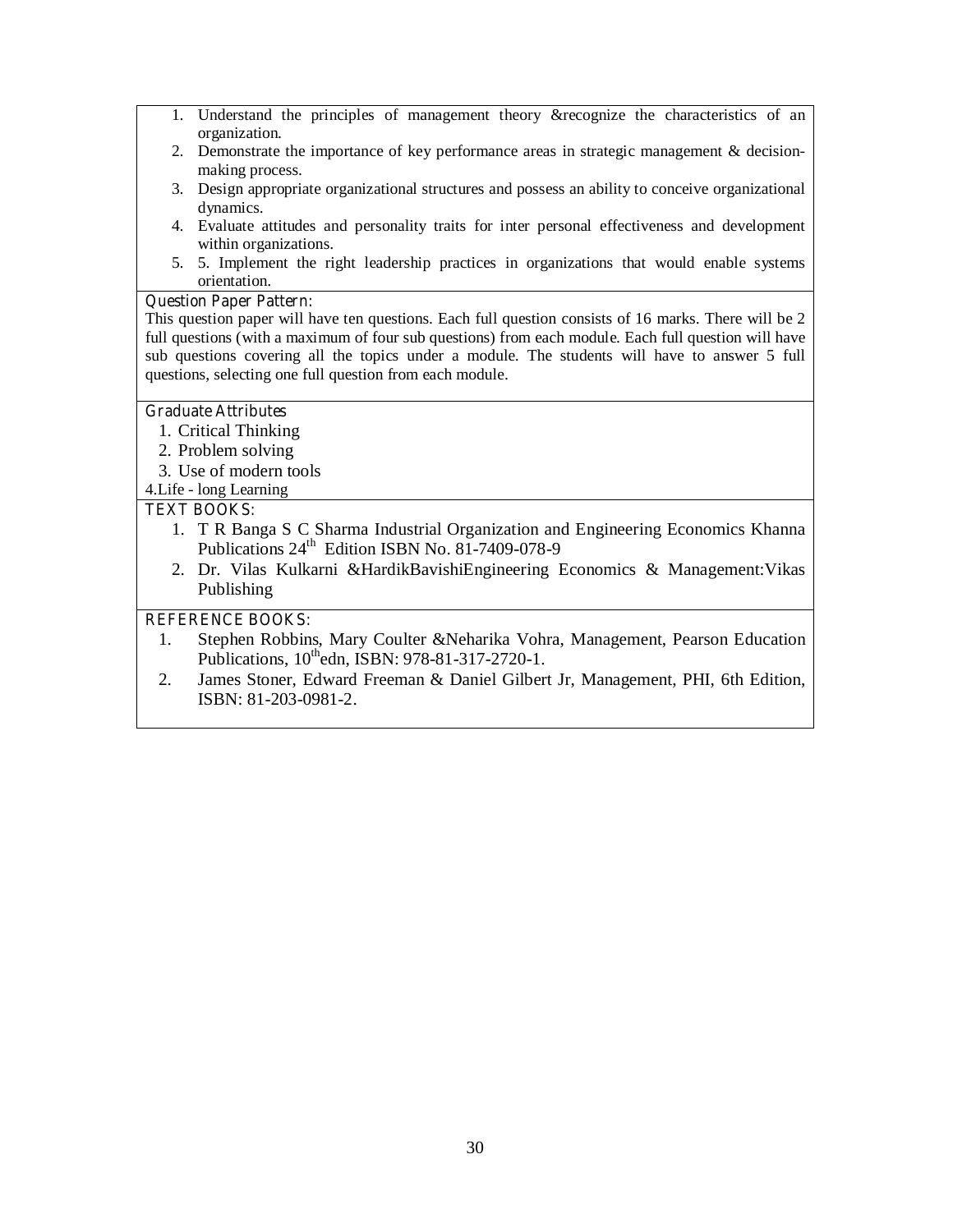|                                                                                                       |                | MASS TRANSFER OPERATIONS-I (Common to CH & PC)         |                      |         |                |  |
|-------------------------------------------------------------------------------------------------------|----------------|--------------------------------------------------------|----------------------|---------|----------------|--|
| <b>Subject Code</b>                                                                                   |                | 15CH52                                                 | <b>IA Marks</b>      |         | 20             |  |
| <b>No. of Lecture Hrs/Week</b>                                                                        | $\ddot{\cdot}$ | 04                                                     | <b>Exam Hours</b>    |         | 03             |  |
| <b>Total No. of Lecture Hours</b>                                                                     | $\ddot{\cdot}$ | 50                                                     | <b>Exam Marks</b>    |         | 80             |  |
| <b>Credits</b>                                                                                        |                | 04                                                     |                      |         |                |  |
| <b>Course Objectives:</b>                                                                             |                |                                                        |                      |         |                |  |
| The students will                                                                                     |                |                                                        |                      |         |                |  |
| 1. Be able to formulate equations for estimation of diffusivities in fluids $\&$ solids using first   |                |                                                        |                      |         |                |  |
| principles of engineering sciences.                                                                   |                |                                                        |                      |         |                |  |
| 2. Be able to apply mass transfer fundamentals to calculate mass transfer rates and design the        |                |                                                        |                      |         |                |  |
| mass transfer equipment.                                                                              |                |                                                        |                      |         |                |  |
| Revised Bloom's Taxonomy Levels: L1 - Remembering, L2 - Understanding, L3 -                           |                |                                                        |                      |         |                |  |
| Applying, L4 – Analyzing, L5 – Evaluating, and L6 - Creating                                          |                |                                                        |                      |         |                |  |
|                                                                                                       |                |                                                        |                      |         |                |  |
| <b>Modules</b>                                                                                        |                |                                                        |                      | Teachin | <b>Bloom</b>   |  |
|                                                                                                       |                |                                                        |                      | g Hours | S              |  |
|                                                                                                       |                |                                                        |                      |         | Taxon          |  |
|                                                                                                       |                |                                                        |                      |         | omy            |  |
| <b>Module 1</b>                                                                                       |                | <b>Content</b>                                         |                      |         |                |  |
| fluids.Typesofdiffusionin<br>Typesof<br>diffusionin                                                   |                |                                                        | solid.Measurementand | 10      | $L1,L2$ ,      |  |
| calculations of diffusivities.                                                                        |                |                                                        |                      |         | L <sub>3</sub> |  |
| Masstransfercoefficientsandtheircorrelations. TheoriesofmassTransfer.                                 |                |                                                        |                      |         |                |  |
| Interphasemasstransfer.                                                                               |                | Materialbalanceforco-current, cross-currentandcounter- |                      |         |                |  |
| current operations.Conceptofstages,cascadesoperation,NTUandHTU concepts.                              |                |                                                        |                      |         |                |  |
| <b>Module 2</b>                                                                                       |                | <b>Content</b>                                         |                      |         |                |  |
| <b>Humidification:</b><br>General<br>theory,                                                          |                | Psychrometricchart.                                    | Concepts<br>in       | 10      | L2, L3,        |  |
| humidification, dehumidification.Designofcoolingtowers.                                               |                |                                                        |                      |         | L4             |  |
| <b>Module 3</b>                                                                                       |                | <b>Content</b>                                         |                      |         |                |  |
| Drying:Introduction,Equilibria,Dryingratecurves.Mechanismofdrying,typesofdry                          |                |                                                        |                      | 10      | L3, L4,        |  |
| ers. Designofbatch andcontinuousdryers.                                                               |                |                                                        |                      |         | L <sub>5</sub> |  |
| <b>Module 4</b>                                                                                       |                | <b>Content</b>                                         |                      |         |                |  |
| Adsorption: Theories of adsorption. Isotherms, Industrial adsorbents. Equipment, Bat                  |                |                                                        |                      | 10      | L4, L5,        |  |
| ch&continuousmultistageadsorption.                                                                    |                |                                                        |                      |         | L <sub>6</sub> |  |
| <b>Module 5</b>                                                                                       |                | <b>Content</b>                                         |                      |         |                |  |
| Crystallization:Factorsgoverningnucleationandcrystalgrowthrates.Controlledgro                         |                |                                                        |                      | 10      | L2, L3,        |  |
| wthof                                                                                                 |                |                                                        |                      |         | L4             |  |
| crystals.Incorporationofprinciplesintodesignofequipment.Differenttypesofcrystal                       |                |                                                        |                      |         |                |  |
| lizer equipment.                                                                                      |                |                                                        |                      |         |                |  |
| IntroductiontoNovelSeparations:Ionexchange,Membraneprocesses-                                         |                |                                                        |                      |         |                |  |
| ReverseOsmosis,                                                                                       |                | Dialysis, UltraandMicro-filtrations, Super-            |                      |         |                |  |
| criticalfluidextraction.(Workingprincipleand operationsonly)                                          |                |                                                        |                      |         |                |  |
| <b>Course outcomes:</b>                                                                               |                |                                                        |                      |         |                |  |
| After studying this course, students will be able to:                                                 |                |                                                        |                      |         |                |  |
| Estimate mass transfer co-efficients and provide valid conclusions on suitability of the<br>1.        |                |                                                        |                      |         |                |  |
| operation.                                                                                            |                |                                                        |                      |         |                |  |
| Apply the analogies in transport processes for validating and reaching substantiated<br>2.            |                |                                                        |                      |         |                |  |
| conclusions.                                                                                          |                |                                                        |                      |         |                |  |
| <b>Question Paper Pattern:</b>                                                                        |                |                                                        |                      |         |                |  |
| This question paper will have ten questions. Each full question consists of 16 marks. There will be 2 |                |                                                        |                      |         |                |  |
| full questions (with a maximum of four sub questions) from each module. Each full question will have  |                |                                                        |                      |         |                |  |
| sub questions covering all the topics under a module. The students will have to answer 5 full         |                |                                                        |                      |         |                |  |
| questions, selecting one full question from each module.                                              |                |                                                        |                      |         |                |  |

# **Graduate Attributes**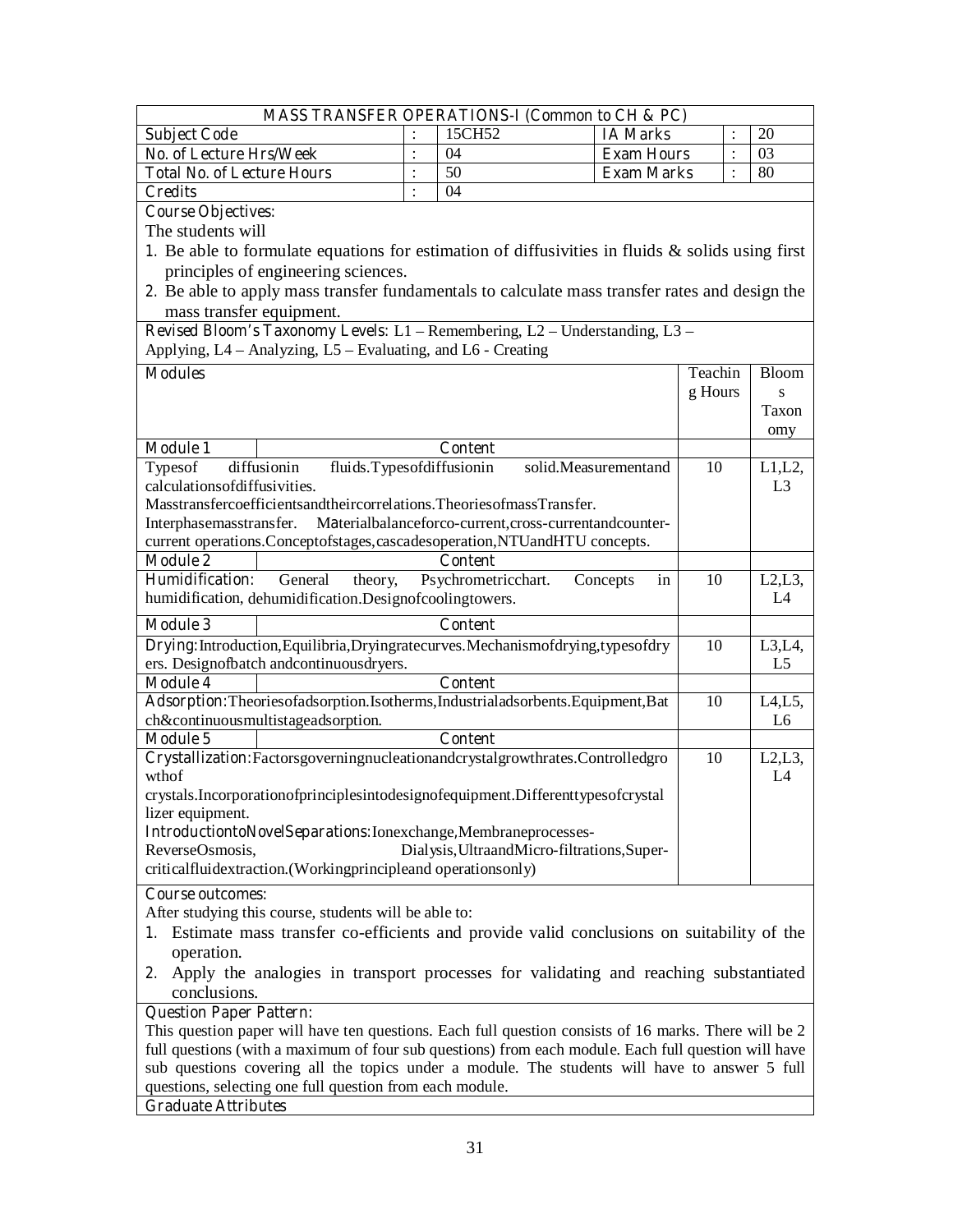- 1. Critical thinking
- 2. Problem solving
- 3. Use of modern tools
- 4. Life long learning

#### **TEXT BOOKS:**

1. **MassTransferOperations-**RobertE Treybal,3rdedn,McGrawHill,1981.

2. **UnitOperationsof ChemicalEngineering-McCabe&Smith,6thedn,McGrawHill,** 

#### 2001.

# **REFERENCE BOOKS:**

- 1. Chemical Engineering VolI, II, IV and V Coulson and Richardson, 4<sup>th</sup>edn, PergamonPress, 1998.
- 2. IntroductiontoChemicalEngineering-Badger&Banchero,TMH6<sup>th</sup>Reprint1998.
- 3. **Principlesof UnitOperations-**Foust*et.al.,*2ndedn,JohnWiley,1994.
- 4. **TransportProcessesandUnitOperations-**GeankoplisCJ,PrenticeHall(I),2000.
- 5. **AppliedProcessDesignforChemicalandPetrochemicalPlant**Ludwig,2<sup>nd</sup>edn,Gulf Publishing,2002.

|                                                                                 | <b>CHEMICAL REACTION ENGINEERING-I (Common to CH &amp; PC)</b>                               |                |                |                   |         |                |               |
|---------------------------------------------------------------------------------|----------------------------------------------------------------------------------------------|----------------|----------------|-------------------|---------|----------------|---------------|
| <b>Subject Code</b>                                                             |                                                                                              |                | 15CH53         | <b>IA Marks</b>   |         |                | 20            |
| No. of Lecture Hrs/Week                                                         |                                                                                              |                | 04             | <b>Exam Hours</b> |         | $\ddot{\cdot}$ | 03            |
| <b>Total No. of Lecture Hours</b>                                               |                                                                                              | $\ddot{\cdot}$ | 50             | <b>Exam Marks</b> |         |                | 80            |
| <b>Credits</b>                                                                  |                                                                                              |                | 04             |                   |         |                |               |
| <b>Course Objectives:</b>                                                       |                                                                                              |                |                |                   |         |                |               |
| The students will be able to                                                    |                                                                                              |                |                |                   |         |                |               |
|                                                                                 | 1. Analyze and interpret the data to determine rate equation and estimate the performance    |                |                |                   |         |                |               |
|                                                                                 | equation of ideal systems.                                                                   |                |                |                   |         |                |               |
|                                                                                 | 2. Formulate and analyze the rate equations for various reactions using suitable mechanisms. |                |                |                   |         |                |               |
|                                                                                 | Revised Bloom's Taxonomy Levels: L1 - Remembering, L2 - Understanding, L3 -                  |                |                |                   |         |                |               |
|                                                                                 | Applying, L4 - Analyzing, L5 - Evaluating, and L6 - Creating                                 |                |                |                   |         |                |               |
| <b>Modules</b>                                                                  |                                                                                              |                |                |                   | Teachin |                | <b>Blooms</b> |
|                                                                                 |                                                                                              |                |                |                   | g Hours |                | Taxonom       |
|                                                                                 |                                                                                              |                |                |                   |         |                | y             |
| <b>Module 1</b>                                                                 |                                                                                              |                | <b>Content</b> |                   |         |                |               |
| <b>Introduction:</b>                                                            |                                                                                              |                |                | 10                |         | L1,L2,L3       |               |
| ScopeofChemicalReactionEngineering.Classificationofreactions.Rate               |                                                                                              |                |                |                   |         |                |               |
| equationandrateofreaction. Factorsaffecting rateofreaction. Chemicalkineticsand |                                                                                              |                |                |                   |         |                |               |
|                                                                                 | ThermodynamicsEquilibrium.Temperaturedependency                                              |                |                |                   |         |                |               |
|                                                                                 | ofrateconstantfromArrhenius,                                                                 |                |                |                   |         |                |               |
| CollisionandTransitionstatetheories.Molecularityandorderofreaction.             |                                                                                              |                |                |                   |         |                |               |
|                                                                                 | Non-ElementaryReactions:Differencebetweenelementaryandnon-                                   |                |                |                   |         |                |               |
|                                                                                 | Kineticmodelsandmechanismsfornon-<br>elementaryreactions.                                    |                |                |                   |         |                |               |
|                                                                                 | elementaryreactions. Typesofreactors.                                                        |                |                |                   |         |                |               |
| <b>Module 2</b>                                                                 |                                                                                              |                | <b>Content</b> |                   |         |                |               |
|                                                                                 | HomogeneousReactions:Interpretationofbatchreactordata.Constant&Variable                      |                |                |                   | 10      |                | L2,L3,L4      |
| Volume<br>batchreactor.Analysis:Differentialmethod,Integralmethod,half-         |                                                                                              |                |                |                   |         |                |               |
| lifemethod.Methodof                                                             |                                                                                              |                |                |                   |         |                |               |
| excessandmethodofisolation(ForReversibleandIrreversible                         |                                                                                              |                |                |                   |         |                |               |
|                                                                                 | reactionsuptosecondorder). Autocatalyticreactions.                                           |                |                |                   |         |                |               |
| <b>Module 3</b>                                                                 |                                                                                              |                | <b>Content</b> |                   |         |                |               |
|                                                                                 |                                                                                              |                |                |                   |         |                |               |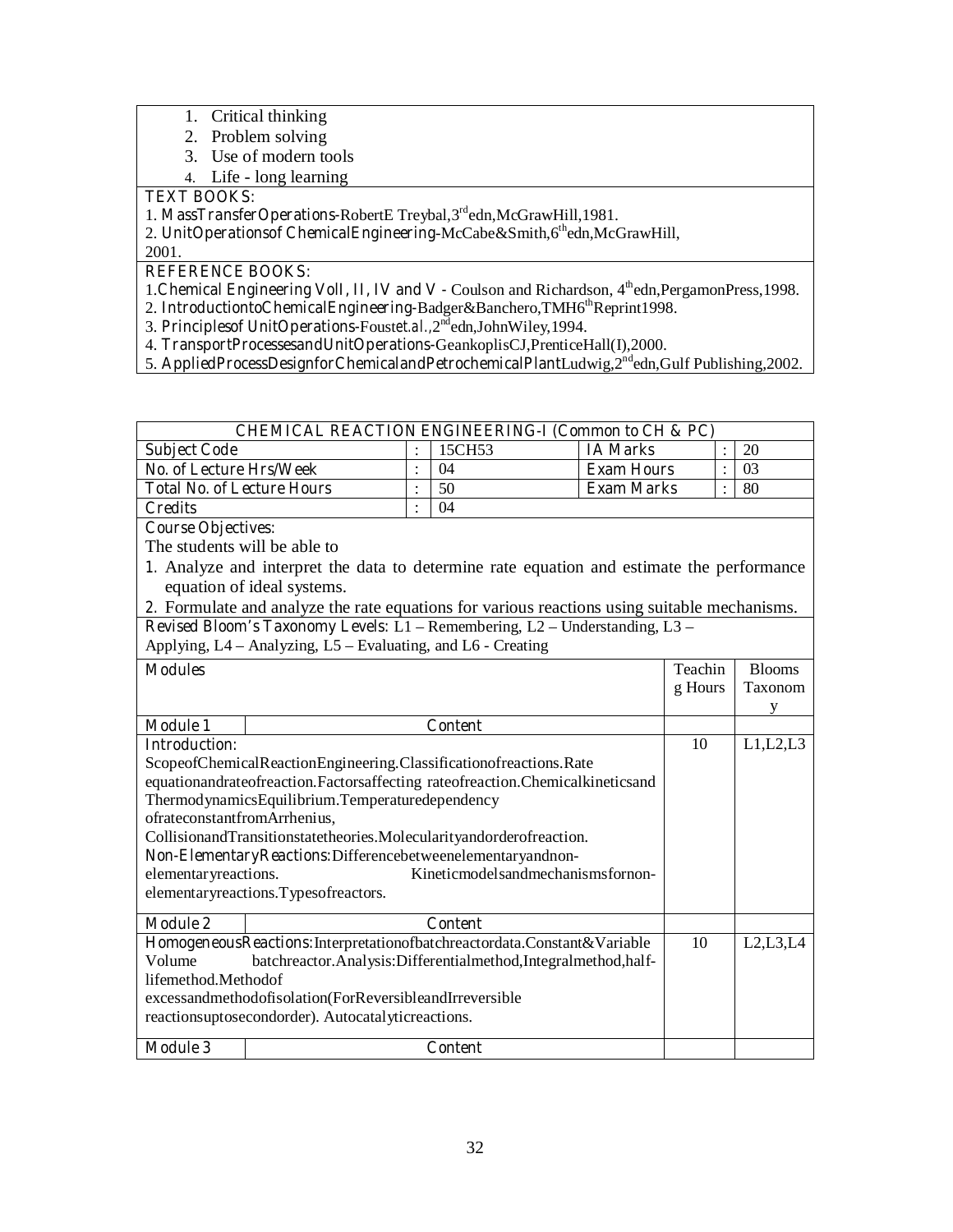| DesignofIdealReactors:Conceptofideality.Developmentofdesignequationsforb                              | 10    | L3,L4,L5   |  |  |  |  |  |
|-------------------------------------------------------------------------------------------------------|-------|------------|--|--|--|--|--|
|                                                                                                       | atch, |            |  |  |  |  |  |
| tubularandstirredtankreactorsforbothconstantandvariablevolumereactions.Eval                           |       |            |  |  |  |  |  |
| uationof rateequationsfromdataobtainedinthesereactors. Numerical Problems.                            |       |            |  |  |  |  |  |
| <b>Module 4</b><br><b>Content</b>                                                                     |       |            |  |  |  |  |  |
| Comparison of Ideal Reactors: General graphical comparison.                                           | 10    | L4, L5, L6 |  |  |  |  |  |
| MultipleReactorSystems:Plugflowand/orMixedflowreactorsinSeries,parallela                              |       |            |  |  |  |  |  |
| ndseries parallel.Reactorsofdifferenttypesandsizesinseries.                                           |       |            |  |  |  |  |  |
| DesignofReactorsforMultipleReactions:DesignofBatchreactor,PlugandMixe                                 |       |            |  |  |  |  |  |
| dflow<br>reactorsforParallel,SeriesandSeries-                                                         |       |            |  |  |  |  |  |
| Parallelreactions(Onlyirreversiblereactionsmustbe considered).                                        |       |            |  |  |  |  |  |
|                                                                                                       |       |            |  |  |  |  |  |
| Module 5<br><b>Content</b>                                                                            |       |            |  |  |  |  |  |
| <b>Non-IsothermalReactors:</b><br>Introduction, effectoftemperatureonequilibrium                      | 10    | L3,L4,L5   |  |  |  |  |  |
| constant<br>andheat                                                                                   |       |            |  |  |  |  |  |
| ofreaction, Materialand Energybalances, conversions inadiabaticand non-                               |       |            |  |  |  |  |  |
| adiabaticreactors.                                                                                    |       |            |  |  |  |  |  |
| AnalysisofNonIsothermalReactor:Designprocedure                                                        |       |            |  |  |  |  |  |
| (Forsingle/simplereactionsonly). OptimumtemperatureProgression.                                       |       |            |  |  |  |  |  |
| <b>Course outcomes:</b>                                                                               |       |            |  |  |  |  |  |
| After studying this course, students will be able to:                                                 |       |            |  |  |  |  |  |
| 1. Apply theoretical knowledge for interpretation of experimental data.                               |       |            |  |  |  |  |  |
| 2. Acquire practical knowledge of reactors.                                                           |       |            |  |  |  |  |  |
| 3. Know the use of reactors, problems associated and modifications.                                   |       |            |  |  |  |  |  |
| <b>Question Paper Pattern:</b>                                                                        |       |            |  |  |  |  |  |
| This question paper will have ten questions. Each full question consists of 16 marks. There will be 2 |       |            |  |  |  |  |  |
| full questions (with a maximum of four sub questions) from each module. Each full question will have  |       |            |  |  |  |  |  |
| sub questions covering all the topics under a module. The students will have to answer 5 full         |       |            |  |  |  |  |  |
| questions, selecting one full question from each module.                                              |       |            |  |  |  |  |  |
| <b>Graduate Attributes</b>                                                                            |       |            |  |  |  |  |  |
| 1. Critical Thinking                                                                                  |       |            |  |  |  |  |  |
| 2. Problem solving                                                                                    |       |            |  |  |  |  |  |
| 3. Use of modern tools                                                                                |       |            |  |  |  |  |  |
| 4. Life - long Learning                                                                               |       |            |  |  |  |  |  |
| <b>TEXT BOOKS:</b>                                                                                    |       |            |  |  |  |  |  |
| 1. ChemicalReactionEngineering,OctaveLevenspiel,3rdedn,JohnWiley&Sons,2001.                           |       |            |  |  |  |  |  |
| 2. ElementsofChemicalReactionEngineering, H.ScottFogler, 3rdedn, Prentice                             |       |            |  |  |  |  |  |
| Hall 2001.                                                                                            |       |            |  |  |  |  |  |
| <b>REFERENCE BOOKS:</b>                                                                               |       |            |  |  |  |  |  |
| 1. ChemicalEngineeringKinetics, J.M. Smith, 3rd edn, McGrawHill, 1984.                                |       |            |  |  |  |  |  |
|                                                                                                       |       |            |  |  |  |  |  |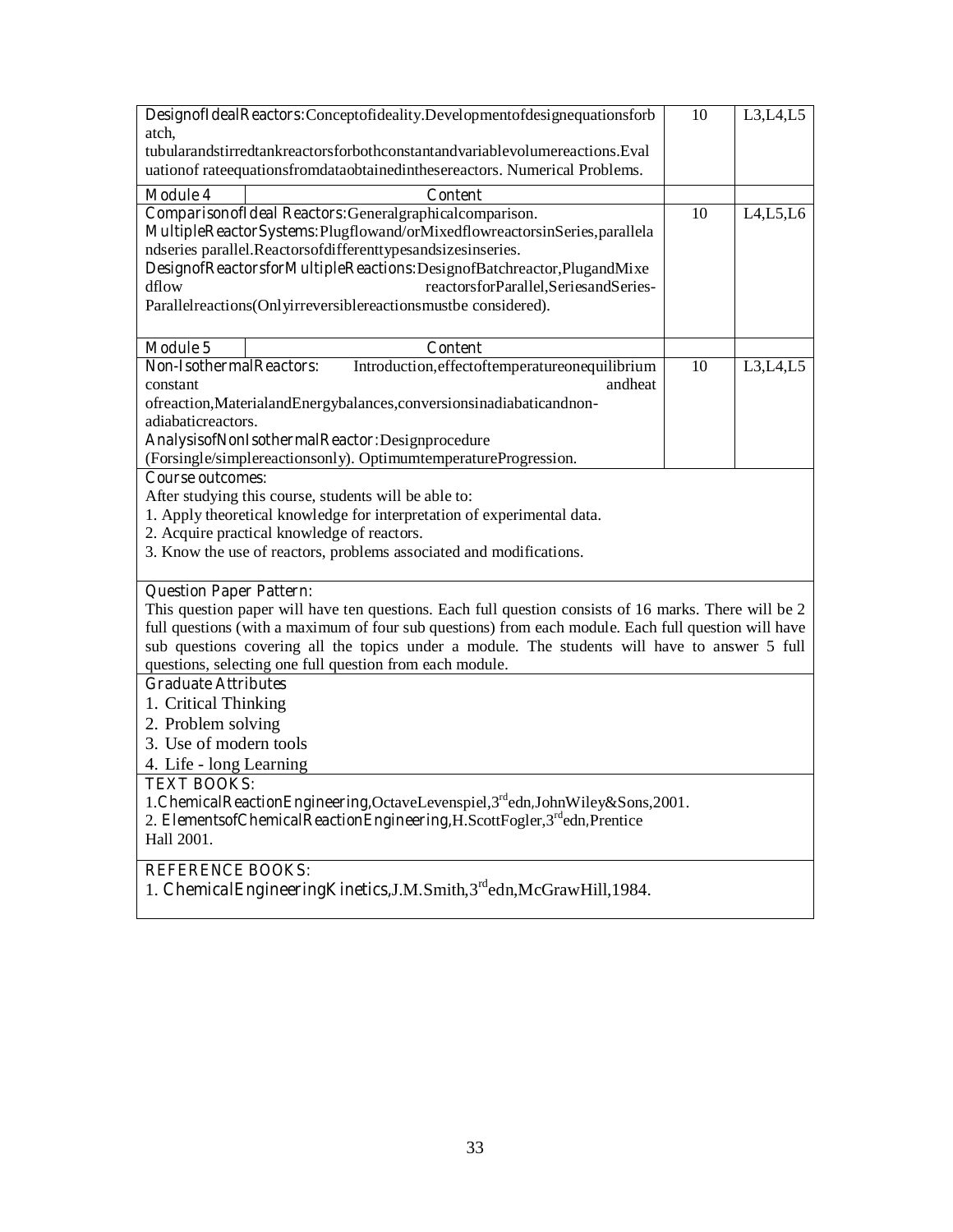| <b>CHEMICAL EQUIPMENT DESIGN (Common to CH &amp; PC)</b>                                                                                                      |                |                                    |                               |      |                |                  |  |
|---------------------------------------------------------------------------------------------------------------------------------------------------------------|----------------|------------------------------------|-------------------------------|------|----------------|------------------|--|
| <b>Subject Code</b>                                                                                                                                           |                | 15CH54                             | <b>IA Marks</b>               |      |                | 20               |  |
| No. of Lecture Hrs/Week                                                                                                                                       | $\ddot{\cdot}$ | 04                                 | <b>Exam Hours</b>             |      | $\ddot{\cdot}$ | 03               |  |
| <b>Total No. of Lecture Hours</b>                                                                                                                             | $\ddot{\cdot}$ | 50                                 | <b>Exam Marks</b>             |      |                | 80               |  |
| <b>Credits</b>                                                                                                                                                | $\ddot{\cdot}$ | 04                                 |                               |      |                |                  |  |
| Course Objectives:                                                                                                                                            |                |                                    |                               |      |                |                  |  |
| Students will                                                                                                                                                 |                |                                    |                               |      |                |                  |  |
| 1. Understand types in the design of Chemical equipment and its accessories.                                                                                  |                |                                    |                               |      |                |                  |  |
| Revised Bloom's Taxonomy Levels: L1 - Remembering, L2 - Understanding, L3 -                                                                                   |                |                                    |                               |      |                |                  |  |
| Applying, L4 – Analyzing, L5 – Evaluating, and L6 - Creating                                                                                                  |                |                                    |                               |      |                |                  |  |
| <b>Modules</b>                                                                                                                                                |                |                                    |                               | Teac |                | <b>Bloo</b>      |  |
|                                                                                                                                                               |                |                                    |                               | hing |                | ms               |  |
|                                                                                                                                                               |                |                                    |                               | Hour |                | Taxo             |  |
|                                                                                                                                                               |                |                                    |                               | S    |                | nom              |  |
|                                                                                                                                                               |                |                                    |                               |      |                | y                |  |
| <b>Module 1</b>                                                                                                                                               |                | <b>Content</b>                     |                               |      |                |                  |  |
| <b>Basic</b><br><b>Introduction:</b><br>considerations                                                                                                        | in             | design. General                    | design<br>procedure.          | 10   |                | L1,              |  |
| classification.<br>Equipment                                                                                                                                  |                | Variouscomponents                  | ofprocess                     |      |                | L2,              |  |
| equipment.Designparameters.Pressure                                                                                                                           |                | vessel                             | codes.                        |      |                | L <sub>3</sub>   |  |
| DesignConsiderations: Materialselection. Factorsaffectingdesign. Stressesduetostatica                                                                         |                |                                    |                               |      |                |                  |  |
| nddynamicloads(Internal&External).Temperatureeffects.Economicconsiderations.                                                                                  |                |                                    |                               |      |                |                  |  |
| DesignofPressureVessels:Designparameters,conditions&stresses.Designofshell,andot                                                                              |                |                                    |                               |      |                |                  |  |
| hervesselcomponents. Vesselatlow&highoperating temperatures. Designproblemsusing                                                                              |                |                                    |                               |      |                |                  |  |
| givenprocessparameters.                                                                                                                                       |                |                                    |                               |      |                |                  |  |
| <b>Module 2</b>                                                                                                                                               |                | <b>Content</b>                     |                               |      |                |                  |  |
|                                                                                                                                                               |                |                                    |                               | 10   |                | $L2$ ,           |  |
| VesselComponentDesign:Designofsupportsforvessels-Bracket,Leg,Saddleand<br>Skirtsupports.<br>Designofflanges&nozzles,Classificationofflanges.Flangethickness   |                |                                    |                               |      |                | L3,              |  |
| calculation, Gasketselection, Boltselection, NozzleSelection. Design ofvesselclosures-                                                                        |                |                                    |                               |      |                | L <sub>5</sub>   |  |
| Flatplates, Formedheads, Elliptical&Hemisphericalheads.                                                                                                       |                |                                    |                               |      |                |                  |  |
| <b>Module 3</b>                                                                                                                                               |                | <b>Content</b>                     |                               |      |                |                  |  |
|                                                                                                                                                               |                |                                    |                               | 10   |                | $L2$ ,           |  |
| StorageVessels:Processconditionsanddesignparametersforstorageofvolatile,non-<br>volatilefluids&gases.Designofcylindricaltankswithfixedroofs.Designofpartially |                |                                    |                               |      |                | L <sub>3</sub> , |  |
| filledspherical<br>tanks.Designofcomponents,                                                                                                                  |                |                                    |                               |      |                | L <sub>5</sub>   |  |
| supports<br>andselectionofvesselsaccessories&mountings. Numericalproblems.                                                                                    |                |                                    |                               |      |                |                  |  |
|                                                                                                                                                               |                |                                    |                               |      |                |                  |  |
| <b>Module 4</b><br><b>Reaction Vessels: Designof</b><br>reactiontanks                                                                                         |                | <b>Content</b><br>withagitationand |                               | 10   |                | L1,              |  |
|                                                                                                                                                               |                |                                    | jacket.<br>of<br><b>Types</b> |      |                | L2,              |  |
| agitators, baffles. Powerrequirementcalculations. Designoftankdimensions andagitation<br>systemcomponents.                                                    |                |                                    |                               |      |                | L <sub>3</sub> , |  |
| Drivecalculations&selectionofaccessories.Designofjackets.Support calculationsforthe                                                                           |                |                                    |                               |      |                | L <sub>4</sub>   |  |
| system.Numericalproblems.                                                                                                                                     |                |                                    |                               |      |                |                  |  |
| <b>Module 5</b>                                                                                                                                               |                | <b>Content</b>                     |                               |      |                |                  |  |
|                                                                                                                                                               |                |                                    |                               | 10   |                | L <sub>3</sub> , |  |
| Tall Vertical Vessels: Vessels subjected to various loads, Multi shell constructions.<br>Determinationofshellthickness.Supportsforcolumns.                    |                |                                    |                               |      |                | L4,              |  |
| Pipe LineDesign:Pipeline sizing,Condensateandsteam pipedesign,optimumsize of                                                                                  |                |                                    |                               |      |                | L <sub>6</sub>   |  |
| deliverylineinpumpingoperations.                                                                                                                              |                |                                    |                               |      |                |                  |  |
|                                                                                                                                                               |                |                                    |                               |      |                |                  |  |
| <b>Course outcomes:</b>                                                                                                                                       |                |                                    |                               |      |                |                  |  |
| After studying this course, students will be able to:<br>1. Summarize on advances in process engineering design of many process equipment relating            |                |                                    |                               |      |                |                  |  |
|                                                                                                                                                               |                |                                    |                               |      |                |                  |  |
| to heat and mass transfer.                                                                                                                                    |                |                                    |                               |      |                |                  |  |
| 2. Will handle process parameters toalter and design process Equipments.                                                                                      |                |                                    |                               |      |                |                  |  |

**Question Paper Pattern:**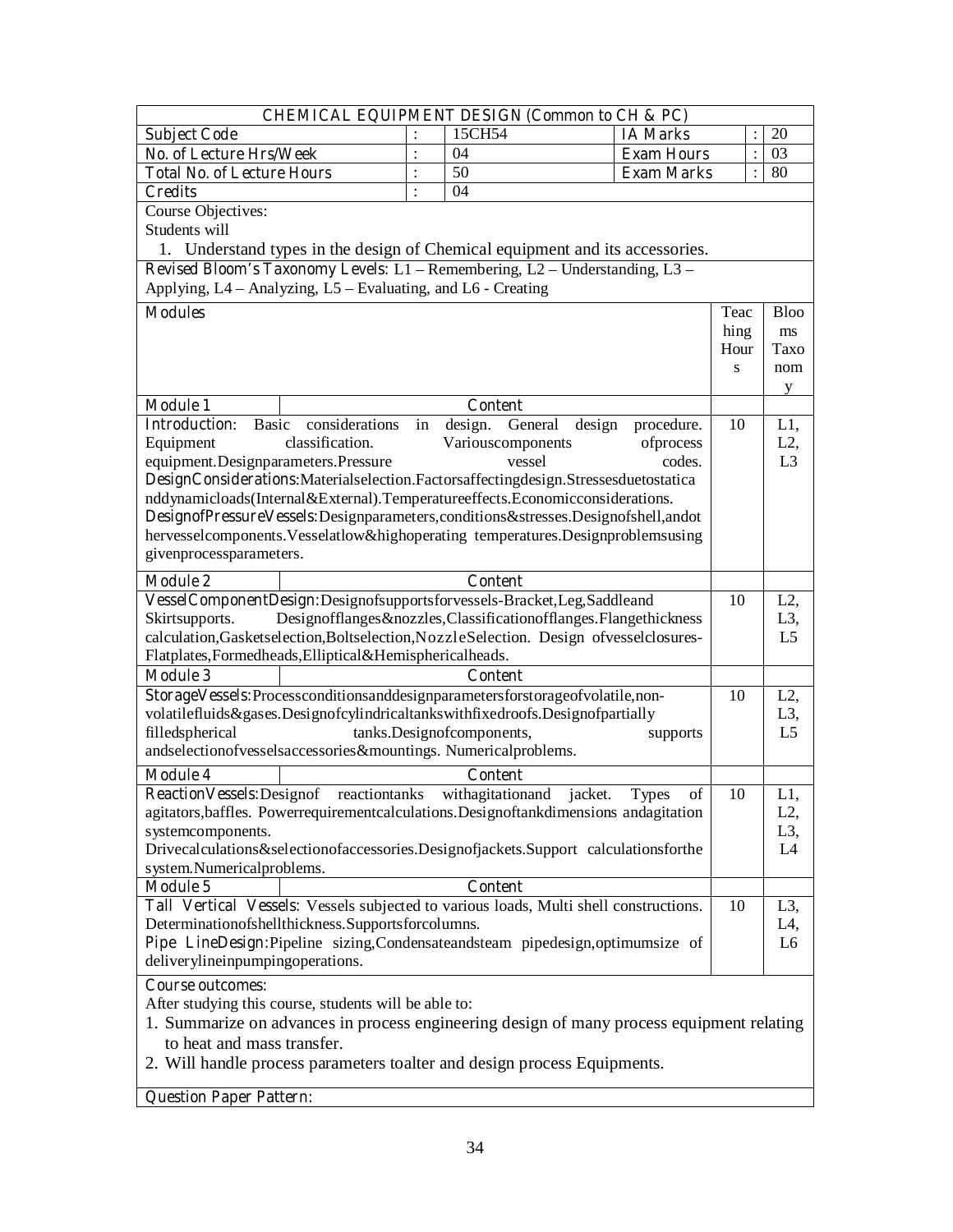This question paper will have ten questions. Each full question consists of 16 marks. There will be 2 full questions (with a maximum of four sub questions) from each module. Each full question will have sub questions covering all the topics under a module. The students will have to answer 5 full questions, selecting one full question from each module.

#### **Graduate Attributes**

- 1. Critical Thinking
- 2. Problem solving
- 3. Use of modern tools
- 4. Life long Learning
- 5. Collaborative and multidisciplinary work

#### **TEXT BOOKS:**

1. **ProcessEquipmentDesign-**M.V.Joshi,3rdedn.,Macmillan&Co. India,Delhi,

1998.

2. **ProcessEquipmentDesign–VesselDesign,**Brownell&Young,JohnWilley,1959.

3. **Process DesignofEquipment – Vol1,** S. D. Dawande, 3rdedn, Central Techno Publications.2003.

**REFERENCE BOOKS:** 

- 1. **ChemicalEngineersHandbook,**Perry&Green,7thedn,McGrawHill,1997.
- 2. **PressureVesselCode–IS2825,**ISCode,B.I.S.,NewDelhi,1969.
- 3. **Flowof FluidsthroughValves,Fittings&Pipes**,CraneAmazon,2006.

### **Profession Elective-I**

| <b>OILS AND FATS TECHNOLOGY</b>   |  |         |                   |  |    |  |
|-----------------------------------|--|---------|-------------------|--|----|--|
| <b>Subject Code</b>               |  | 15CH551 | <b>IA Marks</b>   |  | 20 |  |
| No. of Lecture Hrs/Week           |  |         | <b>Exam Hours</b> |  | 03 |  |
| <b>Total No. of Lecture Hours</b> |  | 40      | <b>Exam Marks</b> |  | 80 |  |
| Credits                           |  |         |                   |  |    |  |

**Course Objectives:** 

The students will be able to

- 1. Understand Structure of fats and oils, Sources and classification of fats and oils, Chemical and physical characteristics.
- 2. Know its importance in industry and nutrition.
- 3. Process of fats and oils, Pre-extraction operations, extraction/processing, filtering and refining. Quality and nutritive values of processed products.

**Revised Bloom's Taxonomy Levels:** L1 – Remembering, L2 – Understanding, L3 – Applying, L4 – Analyzing, L5 – Evaluating, and L6 - Creating

| <b>Modules</b>                                                               |                | Teachin | <b>Blooms</b>  |
|------------------------------------------------------------------------------|----------------|---------|----------------|
|                                                                              |                | g Hours | Taxonom        |
|                                                                              |                |         |                |
| <b>Module 1</b>                                                              | <b>Content</b> |         |                |
| <b>Introduction:</b> Classificationoffatsandoil.Characteristicofoils.        |                |         | L1, L2,        |
| Utilization of fatandoils. Composition of oils (general).                    |                |         | L <sub>3</sub> |
| Obtaining Oils and Fats from Source Materials: Mechanical pretreatment.      |                |         |                |
| Mechanical expression. Solvent extraction (two types of extractors).         |                |         |                |
|                                                                              |                |         |                |
|                                                                              |                |         |                |
| <b>Module 2</b>                                                              | <b>Content</b> |         |                |
| <b>ProcessTechniques:</b> Refiningandhydrogenation(H2productionandcatalyst). |                | 8       | L2, L3,        |
| ProcessTechniques(contd.):Degumming.Alkalirefiningandbleaching.              |                |         | I 4            |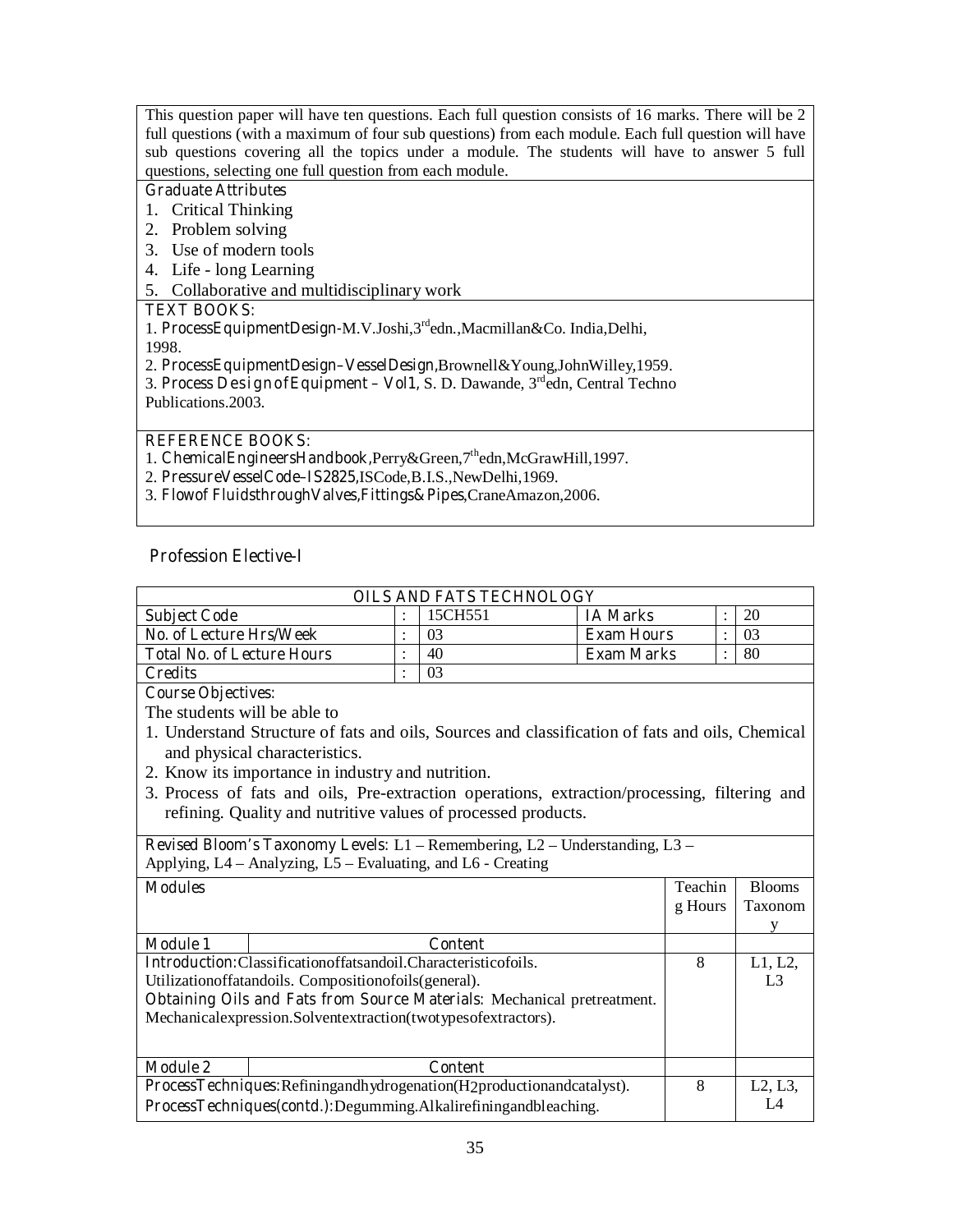| <b>Module 3</b>                                                                                       | <b>Content</b>                                                                                       |    |         |  |  |  |  |
|-------------------------------------------------------------------------------------------------------|------------------------------------------------------------------------------------------------------|----|---------|--|--|--|--|
| <b>Deodorization:</b> Theoreticalconsiderationandoperationofcommercialdeodorizer.                     |                                                                                                      |    | L2, L5, |  |  |  |  |
|                                                                                                       | <b>Vegetable Oils:</b> Composition. Extraction. Refining processes and uses of                       |    | L6      |  |  |  |  |
| coconut oil, cottonseedoil.                                                                           |                                                                                                      |    |         |  |  |  |  |
|                                                                                                       |                                                                                                      |    |         |  |  |  |  |
| <b>Module 4</b>                                                                                       | <b>Content</b>                                                                                       |    |         |  |  |  |  |
|                                                                                                       | Vegetable Oils: Composition. Extraction. Refining processes and uses of                              | 8  | L3, L4, |  |  |  |  |
| coconut oil, cottonseedoil.                                                                           |                                                                                                      |    | L6      |  |  |  |  |
| VegetableOils:Refiningprocessesandusesofpalmoil,Soyabeanoil,peanutoil,sunf                            |                                                                                                      |    |         |  |  |  |  |
| loweroil.                                                                                             |                                                                                                      |    |         |  |  |  |  |
| <b>Module 5</b>                                                                                       | <b>Content</b>                                                                                       |    |         |  |  |  |  |
| MarineOils:Composition.Extraction.Refiningprocessesandusesoffishoils.                                 |                                                                                                      |    | L3, L4, |  |  |  |  |
|                                                                                                       |                                                                                                      | L5 |         |  |  |  |  |
|                                                                                                       |                                                                                                      |    |         |  |  |  |  |
|                                                                                                       | <b>Course outcomes:</b>                                                                              |    |         |  |  |  |  |
| 1.                                                                                                    | After studying this course, students will be able to:                                                |    |         |  |  |  |  |
| 2.                                                                                                    | Work on isolation and purification of fats and oils.                                                 |    |         |  |  |  |  |
| Develop new skills in fat and oil products development.                                               |                                                                                                      |    |         |  |  |  |  |
| Experiment on physical and chemical changes occurring in fat and oil products.<br>3.                  |                                                                                                      |    |         |  |  |  |  |
| <b>Question Paper Pattern:</b>                                                                        |                                                                                                      |    |         |  |  |  |  |
| This question paper will have ten questions. Each full question consists of 16 marks. There will be 2 |                                                                                                      |    |         |  |  |  |  |
|                                                                                                       | full questions (with a maximum of four sub questions) from each module. Each full question will have |    |         |  |  |  |  |

sub questions covering all the topics under a module. The students will have to answer 5 full questions, selecting one full question from each module.

#### **Graduate Attributes**

- 1. Critical Thinking
- 2. Problem solving
- 3. Use of modern tools
- 4. Life long Learning

#### **TEXT BOOKS:**

1. **Bailey's IndustrialOilandFatProducts–VolItoV,**Y.H.HeryJohnWileyInternational, 2ndedn,1976.

#### **REFERENCE BOOKS:**

- 1. **ChemistryandTechnologyof Oil and Fats,**DevineJandWilliamsP.N,1961.
- 2. **Chemical process Industries,** Austin G. T., Shreve's 5<sup>th</sup>edn, McGraw-Hill internationalBookCompany,Singapore,1984.
- 3. **OutlinesofChemicalTechnology,Dryden** C.E.,Edited by GopalaRao.MandM.Sittig, 2<sup>nd</sup>edn, AffiliatedEastWestPress,1993.
- 4. **HandBookofIndustrialChemistry**,KentJ.A(Ed) Riegel'sVanNostrandReinhold, 1974.

| PETROLEUM REFINERY ENGINEERING    |  |         |                   |  |    |  |  |
|-----------------------------------|--|---------|-------------------|--|----|--|--|
| <b>Subject Code</b>               |  | 15CH552 | <b>IA Marks</b>   |  | 20 |  |  |
| No. of Lecture Hrs/Week           |  |         | <b>Exam Hours</b> |  | 03 |  |  |
| <b>Total No. of Lecture Hours</b> |  | 40      | <b>Exam Marks</b> |  | 80 |  |  |
| <b>Credits</b>                    |  |         |                   |  |    |  |  |

#### **Course Objectives:**

The students will able to

- 1. Understand history, classification of petroleum crudes.
- 2. Understand the extraction and production of oil and gas to meet energy needs, as well as refining of crude oil for a widespectrum of useful products such as petrochemicals, Chemicals, Plastics.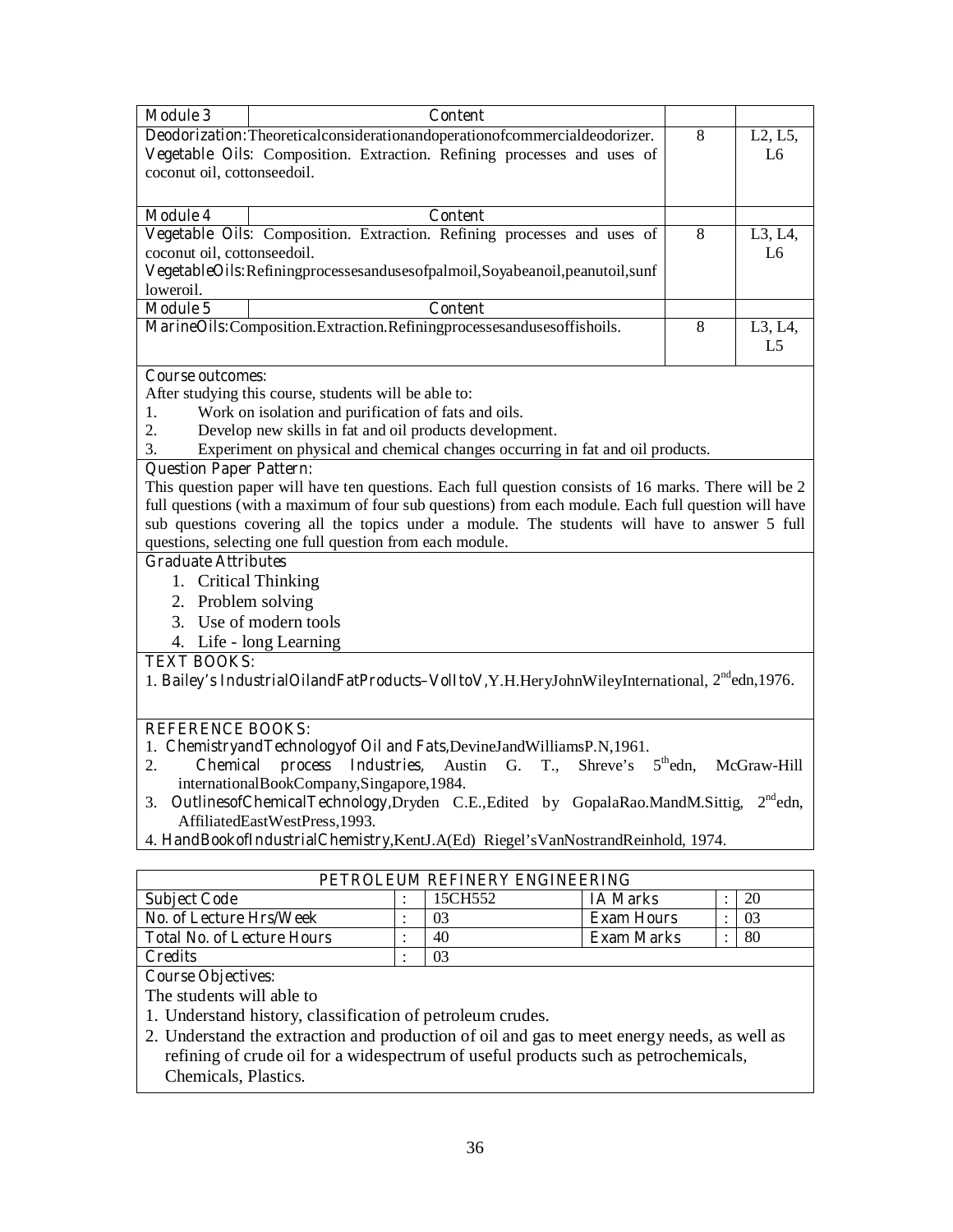| Revised Bloom's Taxonomy Levels: L1 - Remembering, L2 - Understanding, L3 -                                                       |         |                                   |
|-----------------------------------------------------------------------------------------------------------------------------------|---------|-----------------------------------|
| Applying, L4 – Analyzing, L5 – Evaluating, and L6 - Creating                                                                      |         |                                   |
| <b>Modules</b>                                                                                                                    | Teachin | <b>Blooms</b>                     |
|                                                                                                                                   | g Hours | Taxono                            |
|                                                                                                                                   |         | my                                |
| <b>Module 1</b><br><b>Content</b>                                                                                                 |         |                                   |
| Indian Petroleum Industry: Prospects &Future. Major companies. World                                                              | 8       | L1, L2,                           |
| production, Markets, Offshoreandonshore, Oilwelltechnology.                                                                       |         | L <sub>3</sub>                    |
| Compositionof<br>Crude:Classification.Evaluationofpetroleum.UOP-                                                                  |         |                                   |
| kfactor.TBP<br>analysis.                                                                                                          |         |                                   |
| EFVanalysis.Averageboilingpoint.ASTMcurves.Thermalpropertiesof                                                                    |         |                                   |
| petroleumfractions.                                                                                                               |         |                                   |
| ProductPropertiesandTestMethods:Gas.VarioustypesofgasandLPG.Reidvap                                                               |         |                                   |
| pressureanalysis.Gasoline<br>andnaptha.OctaneNo.Oxidation<br><sub>or</sub>                                                        |         |                                   |
| stability.Additives<br>forgasoline.                                                                                               |         |                                   |
| Kerosene.Characterizationforflashpointorfirepoint, volatility, burning                                                            |         |                                   |
| qualitiesetc, Diesel,<br>octanetesting, viscosity                                                                                 |         |                                   |
| etc.Gradesofdieselse.g.HSD,LDO.Dieseladditives.Lubeoils:Types,tests-                                                              |         |                                   |
| carbonresidueandviscosityindex.                                                                                                   |         |                                   |
| <b>Module 2</b><br><b>Content</b>                                                                                                 |         |                                   |
| CrudePretreatment:Pumpingof crude oils. Dehydrationof crude bychemical,                                                           | 8       | L1, L2,                           |
| centrifugal, electricalde-salterandcomparisonofeach. Heating of crude-<br>gravity,                                                |         | L <sub>3</sub>                    |
| different<br>typesofpipestillheatersincluding<br>heater,                                                                          |         |                                   |
| boxtype, cylindricaletc. Crudedistillation, arrangement of                                                                        |         |                                   |
| towersforvarioustypesofreflux.Designaspectsforatmospheric                                                                         |         |                                   |
| andvacuumcolumn.                                                                                                                  |         |                                   |
| Atmosphericdistillationdistillationunit:internalsandoperational.                                                                  |         |                                   |
| <b>Content</b><br><b>Module 3</b>                                                                                                 |         |                                   |
| TreatmentTechniques:Typesofimpuritiespresentandvariousdesulfurisationpro                                                          | 8       | L <sub>2</sub> , L <sub>3</sub> , |
| ProductionandtreatmentofLPG.LNGtechnology.Sweetening<br>cesses.                                                                   |         | L4                                |
| operationsforgasesincluding                                                                                                       |         |                                   |
| merox, ethanolamine, copperchloride, stertfordetc. Catalyticdesulphonisation.                                                     |         |                                   |
| Treatmentof kerosene, De-aromatisationand merox. Treatment of diesel,                                                             |         |                                   |
| desulpurisationby<br>naptha:                                                                                                      |         |                                   |
| hydrogenandcatalysts.Treatmentoflubes:sulphuricacid,clay                                                                          |         |                                   |
| treatment, solventtreatment-phenol, furfural.                                                                                     |         |                                   |
| <b>Module 4</b><br><b>Content</b>                                                                                                 |         |                                   |
| ThermalProcesses: Thermalcrackingreactions-                                                                                       | 8       | L2, L3,                           |
| theoryofthermalcracking.Propertiesof<br>crackedmaterials                                                                          |         | L4                                |
| andfactorsinfluencingthe<br>properties of<br>crackedmaterials. Visbreaking,                                                       |         |                                   |
| dubbstwocoil crackingprocess.                                                                                                     |         |                                   |
| Catalytic Reforming: Theory of reforming. Factors influencing reforming,<br>catalysts, feedstockrequirements. Plat-forming, hondi |         |                                   |
| reforming<br>forming, flexiformingetc.                                                                                            |         |                                   |
| <b>Module 5</b><br><b>Content</b>                                                                                                 |         |                                   |
| CatalyticCracking:Comparisonofthermalandcatalyticcracking.Carboniumionc                                                           | 8       | L2, L4,                           |
| hemistry.                                                                                                                         |         | L5                                |
| Feedbackrequirements.Crackingconditions.Commercialcrackinganalysis.Vario                                                          |         |                                   |
| crackingprocesses.Fixedbedcrackers.Moving<br>uscatalytic                                                                          |         |                                   |
| bedcrackers. Fluidcatal yticcracking-flexi<br>cracking-ortho-flow                                                                 |         |                                   |
| reactor.Theoryofcoking:varioustypesofcokingprocesses.Delayed<br>coking, fluid                                                     |         |                                   |
| coking, contact coking, flexicoking. Napthacracking, napthacracking for ethylene                                                  |         |                                   |
| asfeedselectionandgasyield.Hydrocracking.Theory                                                                                   |         |                                   |
| ofhydrocracking.Catalystsforhydro cracking.                                                                                       |         |                                   |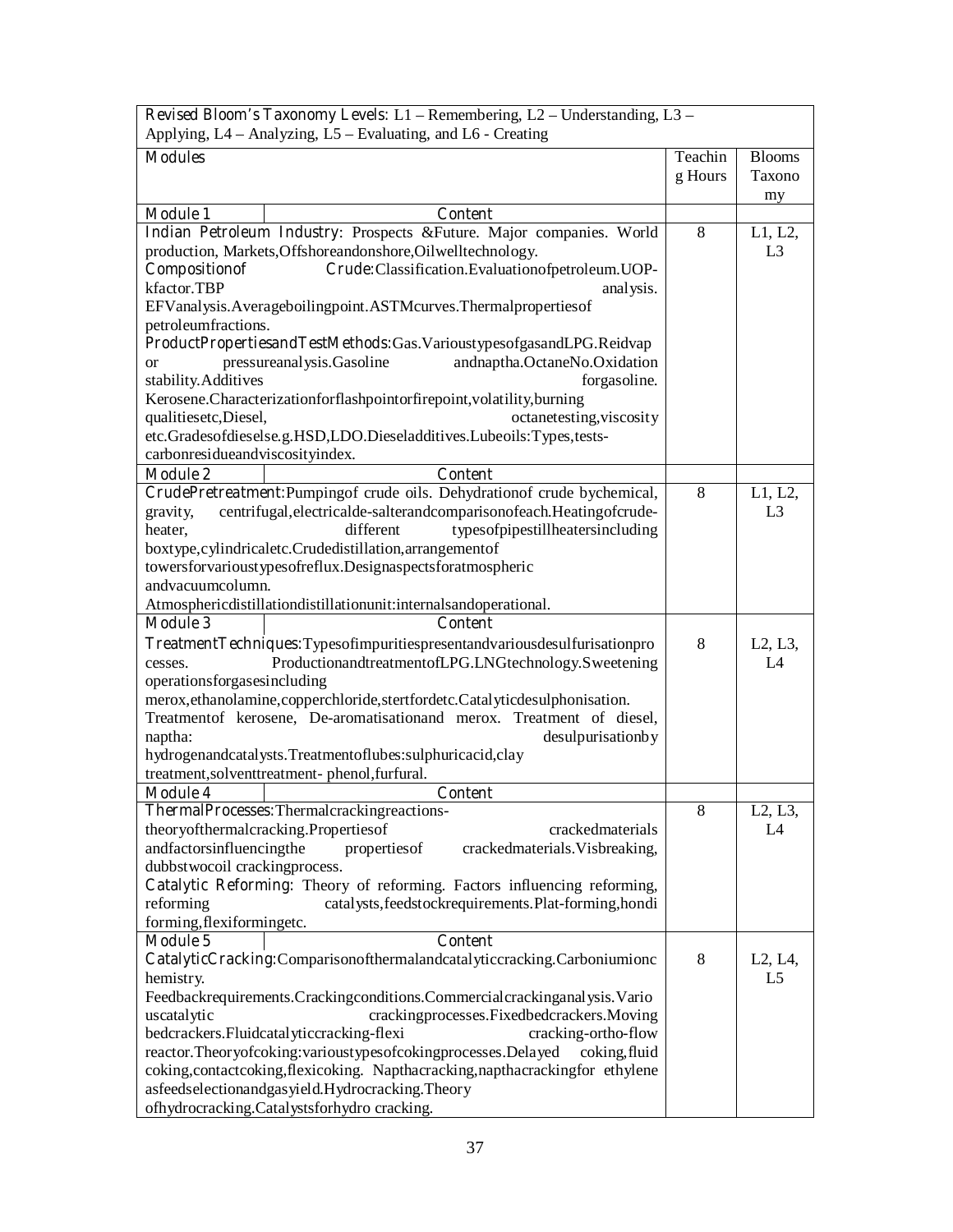After studying this course, students will be able to:

- 1. Introduce the petroleum refinery sector worldwide.
- 2. Develop knowledge of different refining processes
- 3. Develop knowledge of safety and pollution control in the refining industries.
- 4. To find the suitable refining technology for maximizing the yield.

#### **Question Paper Pattern:**

This question paper will have ten questions. Each full question consists of 16 marks. There will be 2 full questions (with a maximum of four sub questions) from each module. Each full question will have sub questions covering all the topics under a module. The students will have to answer 5 full questions, selecting one full question from each module.

#### **Graduate Attributes**

- 1. Critical Thinking
- 2. Problem solving
- 3. Use of modern tools
- 4. Life long Learning

### **TEXT BOOKS:**

- 1. **PetroleumRefineryEngineering**,Nelson,4<sup>th</sup>ednMcGrawHill,14<sup>th</sup>Reprint,1982.
- 2. **Modern Petroleum Refining Processes, BhaskaraRao, 3<sup>rd</sup>edn, Oxford &IBH**
- Publication,Reprint,1999.

- 1. **PetroleumRefiningTechnology,Ram Prasad,1**<sup>st</sup>edn,KhannaPublishers,2000.
- 2. **Challengesin CrudeOil Evaluation,**NagnalJ.M.,Gate,McGrawHill, 1996.
- 3. **PetroleumProcessing,**BlandW.F.and DavidsonR.L.McGrawHill,1967.

|                                                                             |              | PHARMACEUTICAL TECHNOLOGY |                   |                |               |
|-----------------------------------------------------------------------------|--------------|---------------------------|-------------------|----------------|---------------|
| <b>Subject Code</b>                                                         |              | 15CH553                   | <b>IA Marks</b>   | $\ddot{\cdot}$ | 20            |
| <b>No. of Lecture Hrs/Week</b>                                              | ٠<br>$\cdot$ | 03                        | <b>Exam Hours</b> | $\bullet$      | 03            |
| <b>Total No. of Lecture Hours</b>                                           | ٠            | 40                        | <b>Exam Marks</b> | $\ddot{\cdot}$ | 80            |
| <b>Credits</b>                                                              | $\bullet$    | 03                        |                   |                |               |
| <b>Course Objectives:</b>                                                   |              |                           |                   |                |               |
| Students will                                                               |              |                           |                   |                |               |
| 1. Learn formulations, tablet and capsule making.                           |              |                           |                   |                |               |
| 2. Learn development, testing of cosmetics.                                 |              |                           |                   |                |               |
| 3. Learn manufacturing technology.                                          |              |                           |                   |                |               |
| 4. Learn patent intellectual property rights and regulatory affairs.        |              |                           |                   |                |               |
| Revised Bloom's Taxonomy Levels: L1 - Remembering, L2 - Understanding, L3 - |              |                           |                   |                |               |
| Applying, L4 – Analyzing, L5 – Evaluating, and L6 - Creating                |              |                           |                   |                |               |
| <b>Modules</b>                                                              |              |                           |                   | Teachin        | <b>Blooms</b> |
|                                                                             |              |                           |                   | g Hours        | Taxono        |
|                                                                             |              |                           |                   |                | my            |
| <b>Module 1</b>                                                             |              | Content                   |                   |                |               |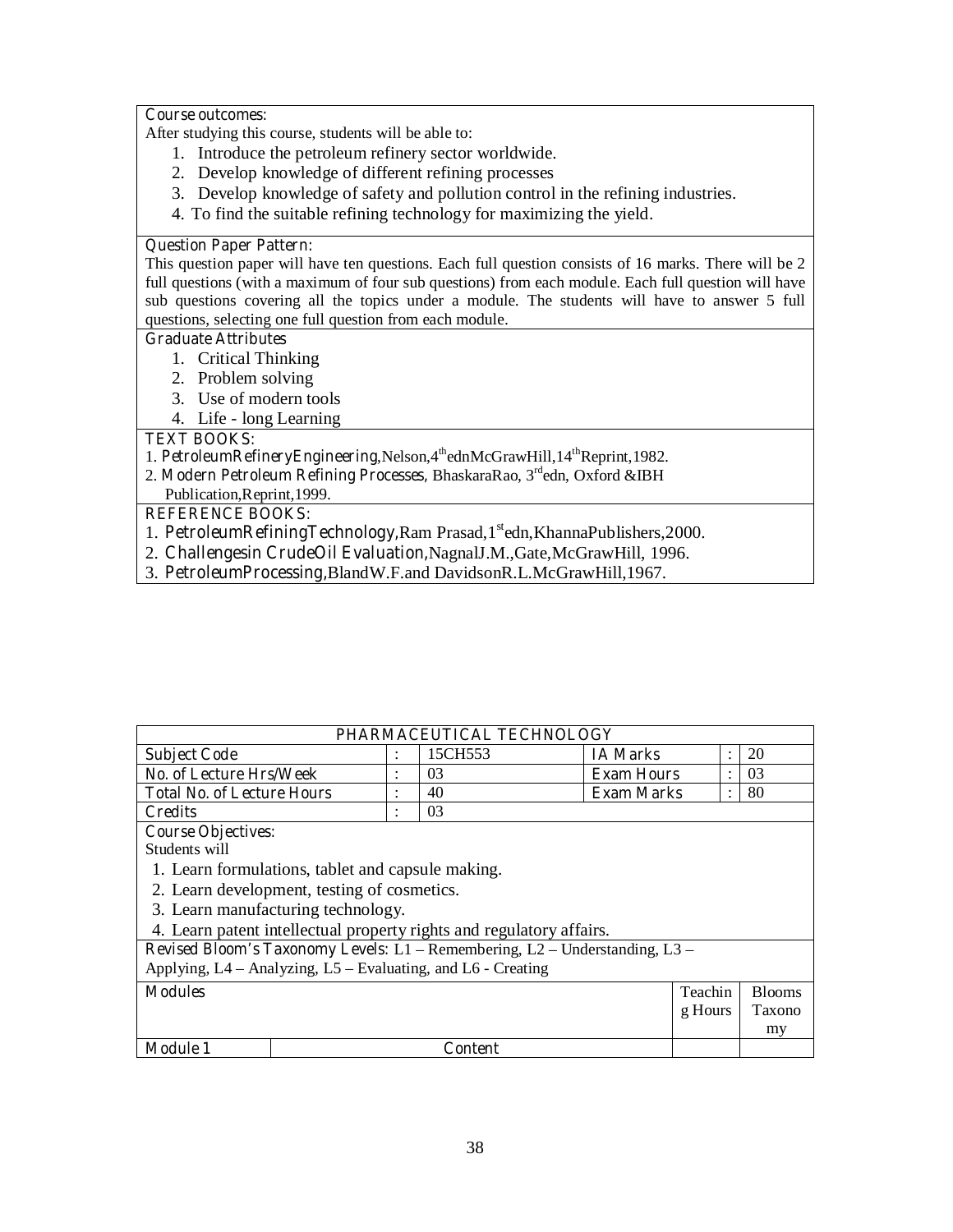|                                                                                                      | ElectrophilicSubstitutionReaction:Preparationofcycloalkane.Bayer'sstrainthe                           | 8 | L1, L2,        |  |  |  |
|------------------------------------------------------------------------------------------------------|-------------------------------------------------------------------------------------------------------|---|----------------|--|--|--|
| oryand                                                                                               | orbitalpictureofanglestream.                                                                          |   | L <sub>3</sub> |  |  |  |
| ElectrophilicSubstitutionReactionMechanism&Application:Dehydrogenatio                                |                                                                                                       |   |                |  |  |  |
| nofalkylhalides. 1-2 elimination kinetics: E2 and E1mechanisms. Isotope effect.                      |                                                                                                       |   |                |  |  |  |
|                                                                                                      | Dehydration of alcohols. Ease of dehydration.                                                         |   |                |  |  |  |
|                                                                                                      |                                                                                                       |   |                |  |  |  |
| <b>Module 2</b>                                                                                      | <b>Content</b>                                                                                        |   |                |  |  |  |
| <b>Nucleophilic Addition Reaction:</b>                                                               | Mechanism.<br>Important<br>chemicals. Oxidation-Reduction reactions.                                  | 8 | L2, L3,<br>L4  |  |  |  |
|                                                                                                      | Rheologyof FluidsinMixingand Blending.                                                                |   |                |  |  |  |
|                                                                                                      |                                                                                                       |   |                |  |  |  |
| <b>Module 3</b>                                                                                      | <b>Content</b>                                                                                        |   |                |  |  |  |
| rinitrate.                                                                                           | Preparation:TestforpurityandmedicalusesofChlorobutal,Dimercopral,Glycerolt                            | 8 | L3, L4,<br>L5  |  |  |  |
| <b>Module 4</b>                                                                                      | Content                                                                                               |   |                |  |  |  |
|                                                                                                      | Preparation:TestforpurityandmedicalusesofUrea,ethylenediaminedihydrate, van                           | 8 | $L3$ , $L4$ ,  |  |  |  |
| illin, paraldehyde.                                                                                  |                                                                                                       |   | L <sub>6</sub> |  |  |  |
|                                                                                                      | Preparation:Testforpurityandmedicalusesoflacticacid,citricacid,salicylicacid,sa                       |   |                |  |  |  |
| ccharinsodium                                                                                        |                                                                                                       |   |                |  |  |  |
| <b>Module 5</b>                                                                                      | <b>Content</b>                                                                                        |   |                |  |  |  |
| <b>Preparation: Test</b>                                                                             | forpurityandmedicalusesof                                                                             | 8 | L4, L5,        |  |  |  |
| Ethylborate, dimethylphthalate, aspirin.                                                             |                                                                                                       |   | L <sub>6</sub> |  |  |  |
| <b>Course outcomes:</b>                                                                              |                                                                                                       |   |                |  |  |  |
|                                                                                                      | After studying this course, students will be able to:                                                 |   |                |  |  |  |
| 1.                                                                                                   | Explain various formulations and formulate tablet and capsule.                                        |   |                |  |  |  |
|                                                                                                      | 2. Develop manufacturing technologies and apply for various cases.                                    |   |                |  |  |  |
| 3. Practice industrial safety and involve in patent intellectual property rights and regulatory      |                                                                                                       |   |                |  |  |  |
| affairs.                                                                                             |                                                                                                       |   |                |  |  |  |
| <b>Question Paper Pattern:</b>                                                                       |                                                                                                       |   |                |  |  |  |
|                                                                                                      | This question paper will have ten questions. Each full question consists of 16 marks. There will be 2 |   |                |  |  |  |
| full questions (with a maximum of four sub questions) from each module. Each full question will have |                                                                                                       |   |                |  |  |  |
| sub questions covering all the topics under a module. The students will have to answer 5 full        |                                                                                                       |   |                |  |  |  |
|                                                                                                      | questions, selecting one full question from each module.                                              |   |                |  |  |  |
| <b>Graduate Attributes</b>                                                                           |                                                                                                       |   |                |  |  |  |
| 1. Critical thinking                                                                                 |                                                                                                       |   |                |  |  |  |
| 2. Problem solving<br>3. Use of modern tools                                                         |                                                                                                       |   |                |  |  |  |
|                                                                                                      |                                                                                                       |   |                |  |  |  |
| 4. Research skill<br>5. Life-long learning                                                           |                                                                                                       |   |                |  |  |  |
| <b>TEXT BOOKS:</b>                                                                                   |                                                                                                       |   |                |  |  |  |
|                                                                                                      | 1. OrganicChemistry,T.R.MorissonandR.Boyd,6 <sup>th</sup> edn,PrenticeHallofIndiaPvtLtd.,NewDel       |   |                |  |  |  |
| hi, 1992.                                                                                            |                                                                                                       |   |                |  |  |  |
| 2.                                                                                                   | The Theory and Practice of Industrial Pharmacy, Liberman, and Lachman, 3 <sup>rd</sup> edn,           |   |                |  |  |  |
|                                                                                                      | Lea & Febiger, Philedelphia, 1986.                                                                    |   |                |  |  |  |
|                                                                                                      | 3. Pharmaceutical Product Development, Jain N.K., CBS Publications and Distributions,                 |   |                |  |  |  |
| New Delhi, 2006.                                                                                     |                                                                                                       |   |                |  |  |  |
| <b>REFERENCE BOOKS:</b>                                                                              |                                                                                                       |   |                |  |  |  |
| 1.                                                                                                   | OrganicChemistryFundamentals, I.L.Finar, 2 <sup>nd</sup> edn, ELBS, PergamonPress, 1965.              |   |                |  |  |  |
| 2.                                                                                                   | Good Manufacturing of Pharmaceuticals, Sidnay H. Willing, Murray M. Tuckerman,                        |   |                |  |  |  |
|                                                                                                      | and Williams Hitchings, 3 <sup>rd</sup> edn, Marcell Dekker Inc., NY, 1982.                           |   |                |  |  |  |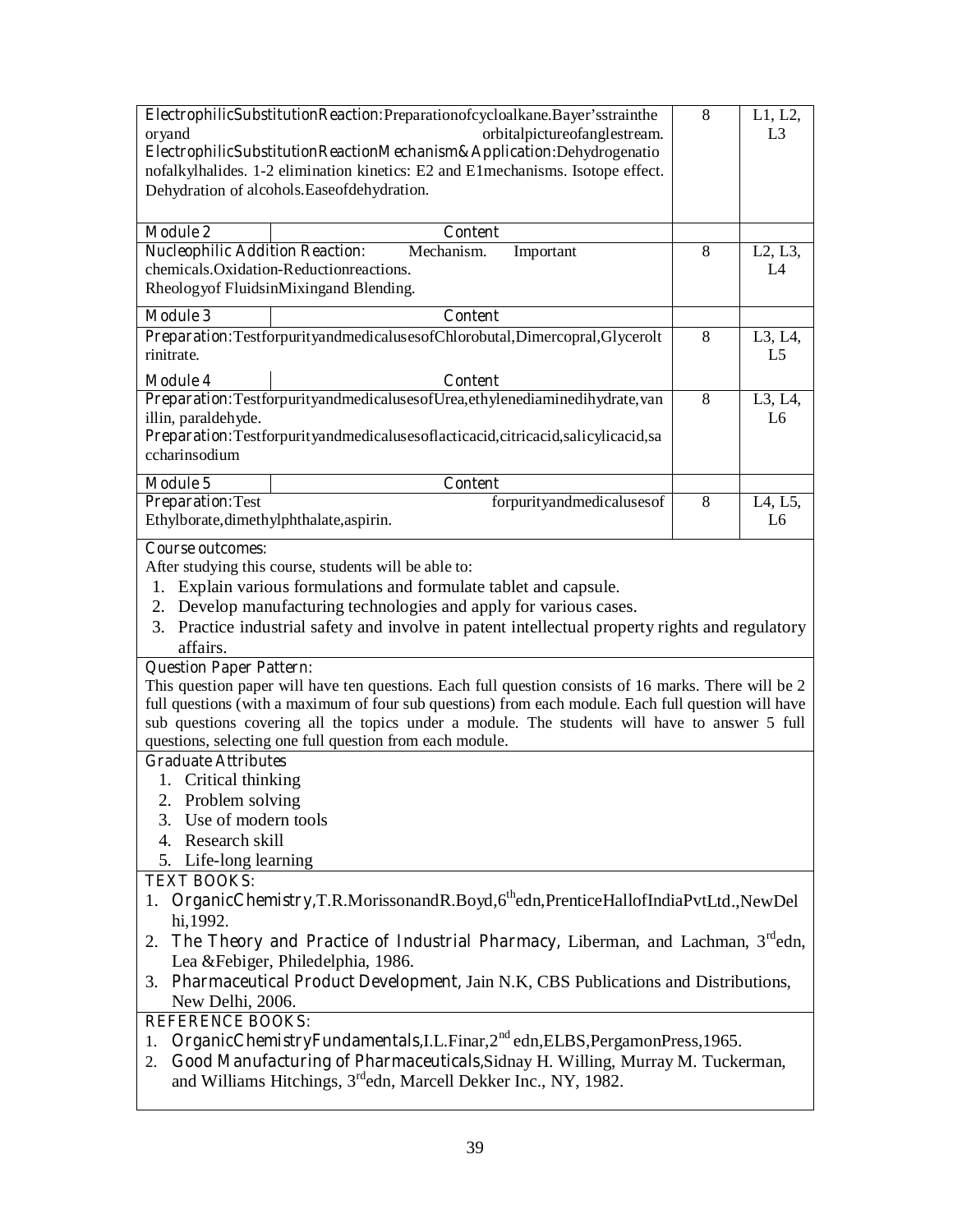|                                                                                                                                             |                | POLYMER TECHNOLOGY                                        |                       |                |                           |
|---------------------------------------------------------------------------------------------------------------------------------------------|----------------|-----------------------------------------------------------|-----------------------|----------------|---------------------------|
| <b>Subject Code</b>                                                                                                                         |                | 15CH554                                                   | <b>IA Marks</b>       |                | 20                        |
| No. of Lecture Hrs/Week                                                                                                                     | $\ddot{\cdot}$ | 03                                                        | <b>Exam Hours</b>     | $\ddot{\cdot}$ | 03                        |
| <b>Total No. of Lecture Hours</b>                                                                                                           | $\ddot{\cdot}$ | 40                                                        | <b>Exam Marks</b>     | $\ddot{\cdot}$ | 80                        |
| <b>Credits</b>                                                                                                                              | $\ddot{\cdot}$ | 03                                                        |                       |                |                           |
| <b>Course Objectives:</b>                                                                                                                   |                |                                                           |                       |                |                           |
| The students will                                                                                                                           |                |                                                           |                       |                |                           |
| 1. Able to understand broad and fundamental knowledge of the polymers and their                                                             |                |                                                           |                       |                |                           |
| chemical, physical and mechanical behavior.                                                                                                 |                |                                                           |                       |                |                           |
| 2. Able to emphasize the processing techniques, along with the production of polymers and                                                   |                |                                                           |                       |                |                           |
| correlate structure processing properties relationships for polymers and blends.                                                            |                |                                                           |                       |                |                           |
| Revised Bloom's Taxonomy Levels: L1 - Remembering, L2 - Understanding, L3 -                                                                 |                |                                                           |                       |                |                           |
| Applying, L4 – Analyzing, L5 – Evaluating, and L6 - Creating                                                                                |                |                                                           |                       |                |                           |
| <b>Modules</b>                                                                                                                              |                |                                                           |                       | Teachi         | <b>Bloom</b>              |
|                                                                                                                                             |                |                                                           |                       | ng             | S                         |
|                                                                                                                                             |                |                                                           |                       | Hours          | Taxon                     |
|                                                                                                                                             |                |                                                           |                       |                | omy                       |
| <b>Module 1</b>                                                                                                                             |                | <b>Content</b>                                            |                       |                |                           |
| PrinciplesofProcessingofPolymers:Meltprocessing                                                                                             |                |                                                           |                       | 8              | L1, L2,                   |
| ofthermoplastics.Classificationof                                                                                                           |                |                                                           |                       |                | L <sub>3</sub>            |
| processes. Thermosetplasticsprocessing, crystallization, orientation                                                                        |                |                                                           | &shrinkage,           |                |                           |
| blendings, compounding<br>copolymers                                                                                                        |                | forengineeringapplication, stress-                        |                       |                |                           |
| strainbehavior, WLFequation, practicalassessmentforlongtermbehavior.                                                                        |                |                                                           |                       |                |                           |
|                                                                                                                                             |                |                                                           |                       |                |                           |
| <b>Module 2</b>                                                                                                                             |                | <b>Content</b>                                            |                       | 8              |                           |
| PolymerExtrusion:RequirementsofPolymerforextrusion.Singlescrewanddoublescr<br>ewplasticatingextruderzonesinextrusion,                       |                |                                                           |                       |                | L2, L3,<br>L <sub>5</sub> |
| breakerplates, extruderscrew, powercal culation. PVC                                                                                        |                |                                                           |                       |                |                           |
| extruder.Dieandcalibrationequipmentprimemoverforextrusion,                                                                                  |                |                                                           | coextrusion,          |                |                           |
| extrusion                                                                                                                                   |                | coating, extrusionfilmblowing                             |                       |                |                           |
| reactive<br>extrusion.ExtrusionblowmouldingforPETbottles,                                                                                   |                |                                                           | wiredrawing-PVC,      |                |                           |
| spinning-varioustypesandapplications.Applicationofvariousextruded                                                                           |                |                                                           |                       |                |                           |
| products.Rheologicalaspectsofextrusionandextrusiondefects.Operationalandmainte                                                              |                |                                                           |                       |                |                           |
| nance of extrusionequipment, pultrusion.                                                                                                    |                |                                                           |                       |                |                           |
| <b>Module 3</b>                                                                                                                             |                | <b>Content</b>                                            |                       |                |                           |
| Injection<br><b>Moulding:</b><br>Polymer                                                                                                    |                | characteristics<br>injection<br>for                       | moulding.             | 8              | L2, L3,                   |
| Reciprocating                                                                                                                               |                |                                                           |                       |                | L4                        |
| screwinjectionmoulding.Singleimpressionmould.Multiimpressionmoulds.Coolingr                                                                 |                |                                                           |                       |                |                           |
| equirements inmoulds. Hotrunner moulds, gate, mouldclampingforce calculations.                                                              |                |                                                           |                       |                |                           |
| Controlofpressure,                                                                                                                          |                | temperatureandtimeofinjectionthermostatandfiberreinforced |                       |                |                           |
| polymerinjectionmoulding,                                                                                                                   |                | sandwichmouldingandinjectionblowmoulding.                 |                       |                |                           |
| Rheologicalaspectsanddefectsofinjection.                                                                                                    |                |                                                           |                       |                |                           |
| Comparisonofinjectionmouldingandextrusion                                                                                                   |                |                                                           |                       |                |                           |
| ofinjection.Operationalandmaintenanceof                                                                                                     |                |                                                           |                       |                |                           |
| injectionmouldingequipment.Reactioninjectionmoulding.Applications.                                                                          |                |                                                           |                       |                |                           |
| <b>Module 4</b>                                                                                                                             |                | <b>Content</b>                                            |                       |                |                           |
| Moulding: Applications. Principles.<br>Compression<br>processing<br>methods.Derivationofcompressionmouldthicknessorcompactionforce.Transfer |                |                                                           | Comparison with other | 8              | L3, L4,<br>L <sub>5</sub> |
| moulding.                                                                                                                                   |                |                                                           |                       |                |                           |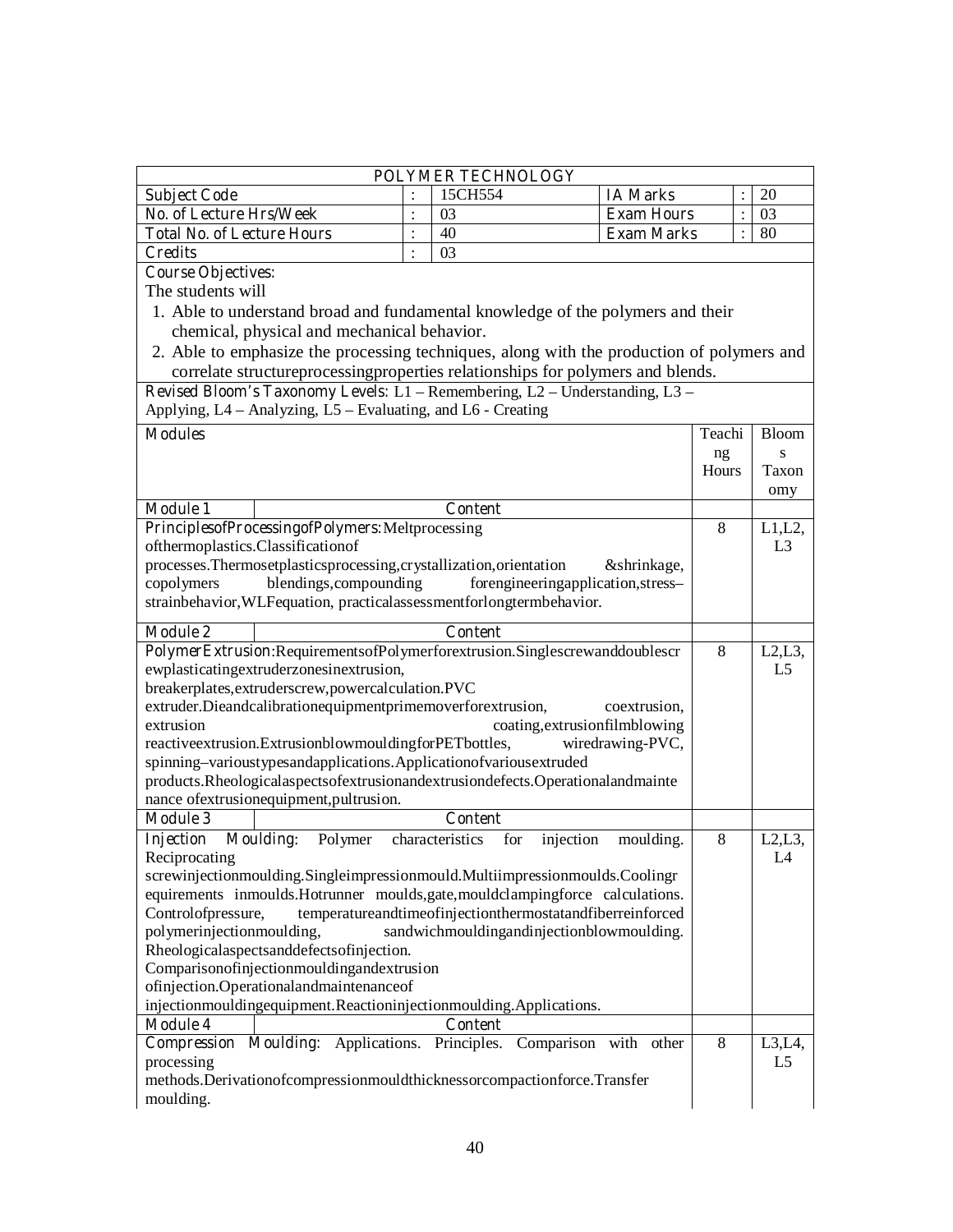|                                                                              |    | <b>Calendering:</b> Characteristics of polymer for calendering.                       | Principles and                        |   |        |
|------------------------------------------------------------------------------|----|---------------------------------------------------------------------------------------|---------------------------------------|---|--------|
| operation                                                                    | of |                                                                                       | calendaring.Derivationoffilmthickness |   |        |
| and pressure required for rollers. Guage control during                      |    |                                                                                       |                                       |   |        |
| calendaring. Application of PVC calendered products.                         |    |                                                                                       |                                       |   |        |
| Module 5                                                                     |    | <b>Content</b>                                                                        |                                       |   |        |
|                                                                              |    | <b>Thermoforming:</b> Basic principles. Vacuum forming.                               | forming.<br>Pressure                  | 8 | L2, LA |
| Description                                                                  |    |                                                                                       |                                       |   | L5, L6 |
|                                                                              |    | ofoperations. Productdesign. Application. Derivation of thermoformed product thicknes |                                       |   |        |
| S.                                                                           |    |                                                                                       |                                       |   |        |
| RotationalMoulding:Principles.Operation&applications.Thickness.Coolingcalcul |    |                                                                                       |                                       |   |        |
| ations.                                                                      |    |                                                                                       |                                       |   |        |
|                                                                              |    | TestingofPlastics:Thermal,electrical,optical,mechanicalpropertiestesting.             |                                       |   |        |

After studying this course, students will be able to:

- 1. Explain the techniques and their characteristics /limitations of synthesis of polymers.
- 2. Explain the structure property relationship of polymers and apply the various processing and manufacturing techniques.

#### **Question Paper Pattern:**

This question paper will have ten questions. Each full question consists of 16 marks. There will be 2 full questions (with a maximum of four sub questions) from each module. Each full question will have sub questions covering all the topics under a module. The students will have to answer 5 full questions, selecting one full question from each module.

#### **Graduate Attributes**

- 1. Critical Thinking
- 2. Problem solving
- 3. Use of modern tools
- 4. Research Skill
- 5. Life-long learning

### **TEXT BOOKS:**

- 1. **Principlesof PolymerProcessing,**MortonJohneschapman,Hall1989.
- 2. **PlasticEngineering,**R.J.Crawford,3rdedn,ResearchStudies,1996.

#### **REFERENCE BOOKS:**

- 1. **Principlesof PolymerEngineering,**N.G.McCrum,Vol.1,C.P.BuckleyOxfordUniversity Press,1988.
- 2. **PolymerMaterials–**Vols.1, 2&3,ManasChanda,Springer,UnivPress,1997.

#### **Open Elective-I**

| PROCESS WASTE WATER MANAGEMENT                                                          |  |         |                   |  |    |
|-----------------------------------------------------------------------------------------|--|---------|-------------------|--|----|
| <b>Subject Code</b>                                                                     |  | 15CH561 | <b>IA Marks</b>   |  | 20 |
| No. of Lecture Hrs/Week                                                                 |  | 03      | <b>Exam Hours</b> |  | 03 |
| <b>Total No. of Lecture Hours</b>                                                       |  | 40      | <b>Exam Marks</b> |  | 80 |
| <b>Credits</b>                                                                          |  | 03      |                   |  |    |
| <b>Course Objectives:</b>                                                               |  |         |                   |  |    |
| The students will                                                                       |  |         |                   |  |    |
| 1. Understand the mechanisms and processes used to treat waters that have been          |  |         |                   |  |    |
| contaminated in some way by anthropogenic, industrial or commercial activities prior to |  |         |                   |  |    |

its release into the environment or its re-use.

2. Understand various terms used in industrial wastewater treatment and to acquaint with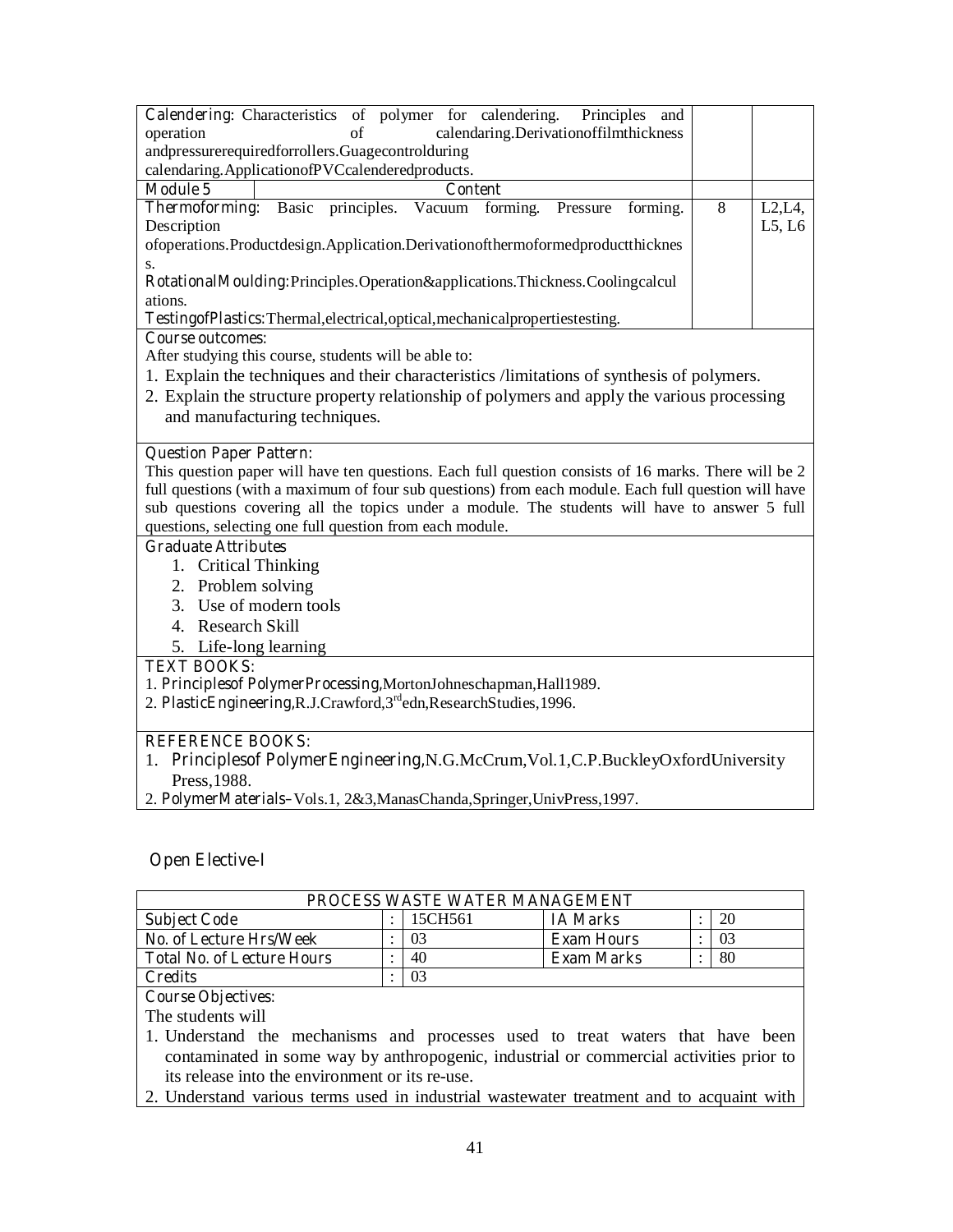|                                | different steps involved in treatment of industrial wastewater.                                                                   |          |               |
|--------------------------------|-----------------------------------------------------------------------------------------------------------------------------------|----------|---------------|
|                                |                                                                                                                                   |          |               |
|                                | Revised Bloom's Taxonomy Levels: L1 - Remembering, L2 - Understanding, L3 -                                                       |          |               |
|                                | Applying, L4 – Analyzing, L5 – Evaluating, and L6 - Creating                                                                      |          |               |
| <b>Modules</b>                 |                                                                                                                                   | Teaching | <b>Blooms</b> |
|                                |                                                                                                                                   | Hours    | Taxonomy      |
| <b>Module 1</b>                | <b>Content</b>                                                                                                                    |          |               |
|                                | Effects of Industrial Wastes on sewerage system and sewage treatment                                                              | 8        | L1, L2, L3    |
|                                | plants and receiving water bodies. Effects of waste additions on physical                                                         |          |               |
|                                | and chemical properties of soil.<br>Effluent standards and receiving water quality standards. Different                           |          |               |
|                                | aspects and choices of various disposal alternatives.                                                                             |          |               |
|                                |                                                                                                                                   |          |               |
| <b>Module 2</b>                | Content                                                                                                                           |          |               |
|                                | Industrial Wastes survey-Process flow charts, condition of waste stream.                                                          | 8        | L2, L3, L4    |
|                                | Material balance, Sampling - Grab, Composite and integrated samples.<br>Continuous monitoring – pH, Conductivity, Bio monitoring. |          |               |
| <b>Module 3</b>                | <b>Content</b>                                                                                                                    |          |               |
|                                | Pretreatment of Industrial Wastewater - Volume reduction, Strength                                                                | 8        | L2, L3, L4    |
|                                | reduction, Neutralization, Equalization and Proportion, Removal of                                                                |          |               |
|                                | Organic and inorganic dissolved solids. Wastewater Treatment in                                                                   |          |               |
|                                | specific industries: Distillery, Sugar, Pulp and paper, Cement, Textile,                                                          |          |               |
|                                | Dairy, Fertilizer, Pesticides, Pharmaceutical.                                                                                    |          |               |
| <b>Module 4</b>                | <b>Content</b>                                                                                                                    |          |               |
|                                | Design of complete treatment systems & disposal for industries:                                                                   | 8        | L4, L5, L6    |
|                                | Distillery, diary, textile, paper and pulp mill to meet P.C.B. norms.                                                             |          |               |
|                                | Radioactive wastes treatment- Low activity and high activity radiation,                                                           |          |               |
|                                | application of radioactive techniques for wastewater treatment. Bio-<br>Remediation of contaminated soils.                        |          |               |
| <b>Module 5</b>                | <b>Content</b>                                                                                                                    |          |               |
|                                | Environmental Auditing: Cost of Pollution, Environmental audit                                                                    | 8        | L4, L5, L6    |
|                                | solutions, Financial and Managerial opportunities. Criminal and                                                                   |          |               |
| Regulatory liabilities.        |                                                                                                                                   |          |               |
| <b>Course outcomes:</b>        |                                                                                                                                   |          |               |
|                                | After studying this course, students will be able to:                                                                             |          |               |
|                                | Develop physical/chemical/biological characteristics of and the evaluation technique for                                          |          |               |
|                                | various industrial wastewater                                                                                                     |          |               |
| 2.                             | Express concepts in the theory, engineering application, and design technique for the                                             |          |               |
|                                | industrial was tewater treatment unit processes.                                                                                  |          |               |
| <b>Question Paper Pattern:</b> |                                                                                                                                   |          |               |
|                                | This question paper will have ten questions. Each full question consists of 16 marks. There will be 2                             |          |               |
|                                | full questions (with a maximum of four sub questions) from each module. Each full question will                                   |          |               |
|                                | have sub questions covering all the topics under a module. The students will have to answer 5 full                                |          |               |
|                                | questions, selecting one full question from each module.                                                                          |          |               |
| <b>Graduate Attributes</b>     |                                                                                                                                   |          |               |
| 1.                             | <b>Critical Thinking</b>                                                                                                          |          |               |
| 3.                             | 2. Problem solving<br>Use of modern tools                                                                                         |          |               |
|                                | 4. Research Skill                                                                                                                 |          |               |
|                                |                                                                                                                                   |          |               |

5. Life-long learning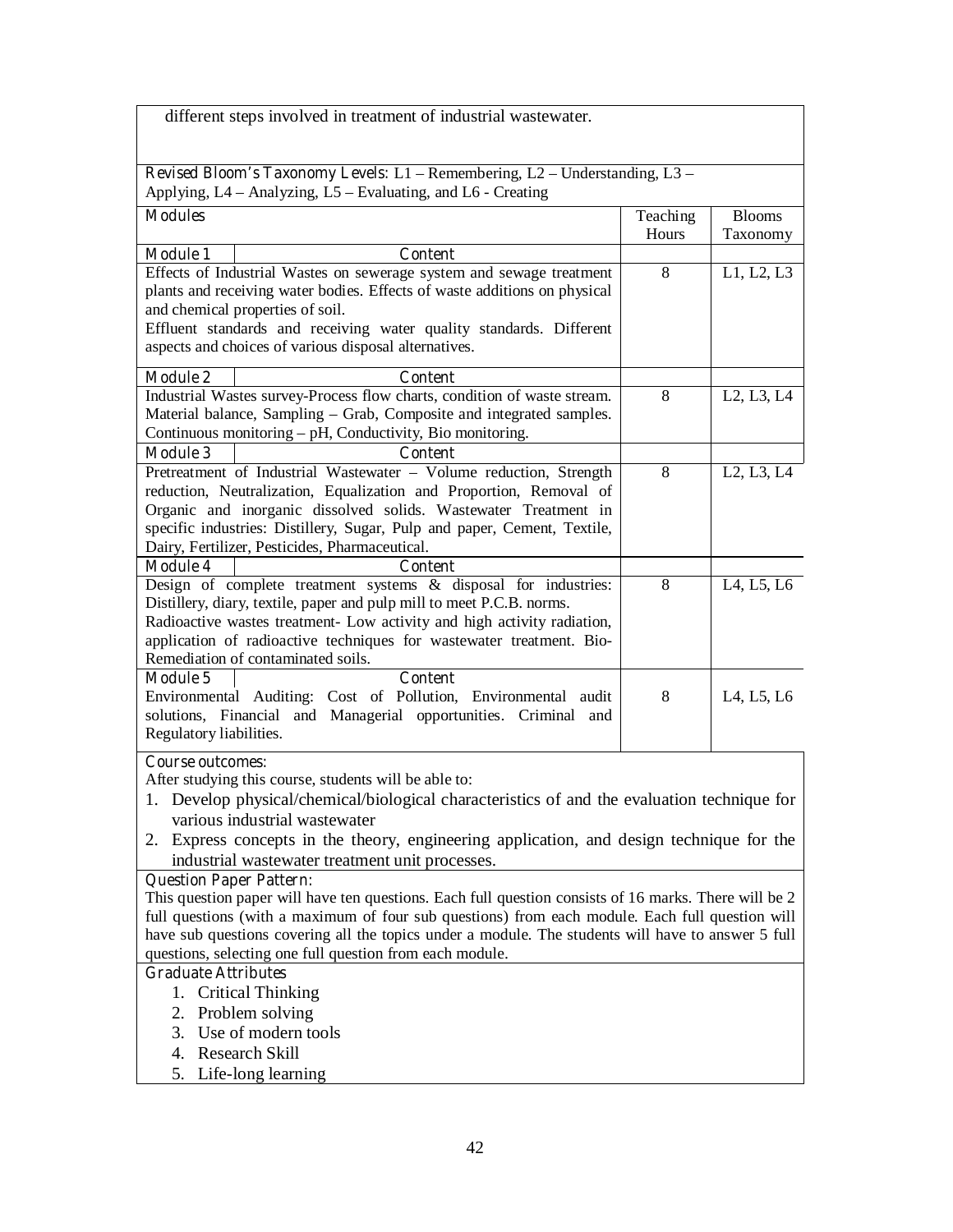### **TEXT BOOKS:**

- 1. **Liquid Waste of industry theories, Practices and Treatment,**Nemerow N.N., Addison Wiley New York.
- 2.**Industrial Wastewater Management Hand Book,** Azad N. S., McGraw Hill book Co., New York.
- 3. **Industrial Waste Disposal**, Ross R.D. Reinhold Environmental Series New York.

## **REFERENCE BOOKS:**

1. **Practical Waste Treatment and Disposal**, Dickinson, Applied Science publication, London.

2. **Pollution control in Process industries,** Mahajan S P,TMH, New Delhi.

3. **Industrial Water pollution Control,** Eckenfelder, - McGraw hill Company, New Delhi AmericanChemical Society, Washington D.C. USA.

| <b>PROCESS AIR POLLUTION &amp; CONTROL</b> |  |         |                   |  |     |  |
|--------------------------------------------|--|---------|-------------------|--|-----|--|
| <b>Subject Code</b>                        |  | 15CH562 | <b>IA Marks</b>   |  | 20  |  |
| No. of Lecture Hrs/Week                    |  | 03      | <b>Exam Hours</b> |  | -03 |  |
| <b>Total No. of Lecture Hours</b>          |  | 40      | <b>Exam Marks</b> |  | 80  |  |
| Credits                                    |  | 03      |                   |  |     |  |

**Course Objectives:** 

The students will

1. Understand knowledge on the principles and design of control of indoor/ particulate / gaseousair pollutant and its emerging trends.

**Revised Bloom's Taxonomy Levels:** L1 – Remembering, L2 – Understanding, L3 – Applying, L4 – Analyzing, L5 – Evaluating, and L6 - Creating

| <b>Modules</b>  |                                                                             | Teaching | <b>Blooms</b> |
|-----------------|-----------------------------------------------------------------------------|----------|---------------|
|                 |                                                                             | Hours    | Taxonomy      |
| <b>Module 1</b> | <b>Content</b>                                                              |          |               |
|                 | <b>INTRODUCTION:</b> Structure and composition of Atmosphere –              | 8        | L1, L2, L3    |
|                 | History of Air pollution and episodes, Causes of air pollution and types,   |          |               |
|                 | Introduction to meteorology toxicology and transport of air pollution,      |          |               |
|                 | Sources and classification of air pollutants - Effects of air pollutants on |          |               |
|                 | human health, vegetation & animals, Materials & Structures – Effects of     |          |               |
|                 | air Pollutants on the atmosphere, Soil & Water bodies $-$ Long-term         |          |               |
|                 | effects on the planet – Global Climate Change, Ozone Holes – Ambient        |          |               |
|                 | Air Quality and Emission Standards – Air Pollution Indices – Emission       |          |               |
| Inventories.    |                                                                             |          |               |
| <b>Module 2</b> | <b>Content</b>                                                              |          |               |
| AIR             | <b>POLLUTION</b><br><b>MONITORING</b><br><b>AND</b><br><b>MODELING:</b>     | 8        | L1, L2, L4    |
|                 | Physicochemical processes governing the spread of pollutants from           |          |               |
|                 | point, non-point, line, and area sources; Generation, transport and decay   |          |               |
|                 | of air pollutants; Mathematical Modeling of dynamics of pollutants,         |          |               |
|                 | Ambient and Stack Sampling and Analysis of Particulate and Gaseous          |          |               |
|                 | Pollutants-Effects of meteorology on Air Pollution - Fundamentals,          |          |               |
|                 | Atmospheric stability, Inversion, Wind profiles and stack plume             |          |               |
|                 | patterns- Transport & Dispersion of Air Pollutants - Modeling               |          |               |
|                 | Techniques – Air Sampling and monitoring methods.                           |          |               |
| <b>Module 3</b> | <b>Content</b>                                                              |          |               |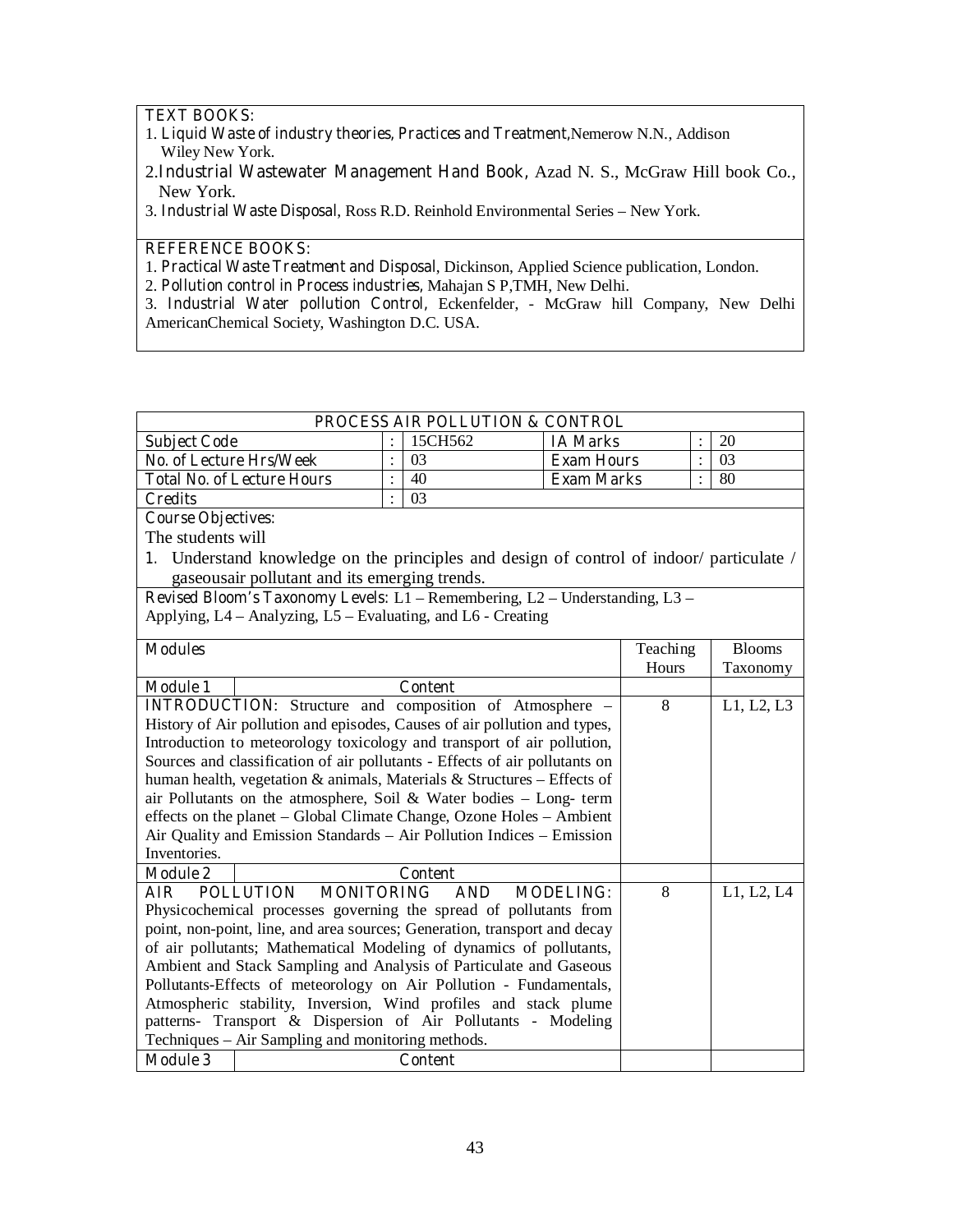| <b>CONTROL OF PARTICULATE CONTAMINANTS: Factors</b>                                                   | 8 | L1, L2, L5  |  |  |  |
|-------------------------------------------------------------------------------------------------------|---|-------------|--|--|--|
| affecting Selection of Control Equipment - Gas Particle Interaction,                                  |   |             |  |  |  |
| Working principle, Design and performance equations of Gravity                                        |   |             |  |  |  |
| Separators, cyclones, Fabric filters, Particulate Scrubbers, Electrostatic                            |   |             |  |  |  |
| Precipitators - Operational Considerations - Process Control and                                      |   |             |  |  |  |
|                                                                                                       |   |             |  |  |  |
| Monitoring - Costing of APC equipment - Case studies for stationary                                   |   |             |  |  |  |
| and mobile sources.                                                                                   |   |             |  |  |  |
| <b>Module 4</b><br><b>Content</b>                                                                     |   |             |  |  |  |
| <b>CONTROL OF GASEOUS CONTAMINANTS: Control Equipment,</b>                                            | 8 | L1, L2, L5, |  |  |  |
| Factors affecting Selection of Control Equipment - Working principle,                                 |   | L6          |  |  |  |
| Design operation<br>and performance of absorption, Adsorption,                                        |   |             |  |  |  |
| condensation, Incineration, Bio scrubbers, Bio filters - Process control                              |   |             |  |  |  |
| and Monitoring - Operational Considerations - Costing of APC                                          |   |             |  |  |  |
| Equipment - Case studies for stationary and mobile sources.                                           |   |             |  |  |  |
| <b>Module 5</b><br><b>Content</b>                                                                     |   |             |  |  |  |
| <b>AUTOMOBILE AND NOISE POLLUTION: Vehicular Pollution:</b>                                           | 8 | L1, L2, L5  |  |  |  |
| Automobile emission - Types of emissions - Exhaust emissions,                                         |   |             |  |  |  |
| evaporative emissions, crank-case emissions- Prevention and control of                                |   |             |  |  |  |
| vehicular pollution. Noise Pollution: Sources and Effects of Noise                                    |   |             |  |  |  |
| Pollution - Measurement - Standards - Control and Preventive                                          |   |             |  |  |  |
| measures. Sources types and control of indoor air pollutants, sick                                    |   |             |  |  |  |
|                                                                                                       |   |             |  |  |  |
| building syndrome types - Radon Pollution and its control. Air pollution                              |   |             |  |  |  |
| legislation and regulations. Case studies of a few industrial pollution                               |   |             |  |  |  |
| control systems.                                                                                      |   |             |  |  |  |
| <b>Course outcomes:</b>                                                                               |   |             |  |  |  |
| After studying this course, students will be able to:                                                 |   |             |  |  |  |
| 1. Apply sampling techniques                                                                          |   |             |  |  |  |
| 2. Suggest suitable air pollution prevention Equipment and techniques for various gaseous             |   |             |  |  |  |
| and particulate pollutants.                                                                           |   |             |  |  |  |
|                                                                                                       |   |             |  |  |  |
| <b>Question Paper Pattern:</b>                                                                        |   |             |  |  |  |
| This question paper will have ten questions. Each full question consists of 16 marks. There will be 2 |   |             |  |  |  |
| full questions (with a maximum of four sub questions) from each module. Each full question will       |   |             |  |  |  |
| have sub questions covering all the topics under a module. The students will have to answer 5 full    |   |             |  |  |  |
| questions, selecting one full question from each module.                                              |   |             |  |  |  |
| <b>Graduate Attributes</b>                                                                            |   |             |  |  |  |
| 1. Critical Thinking                                                                                  |   |             |  |  |  |
| 2. Problem solving                                                                                    |   |             |  |  |  |
| 3. Use of modern tools                                                                                |   |             |  |  |  |
|                                                                                                       |   |             |  |  |  |
| 4. Life - long Learning                                                                               |   |             |  |  |  |
| <b>TEXT BOOKS:</b>                                                                                    |   |             |  |  |  |
| 1. Air Pollution Control Engineering, Lawrence K. Wang, Norman C. Parelra, Yung Tse                   |   |             |  |  |  |
| Hung, Tokyo, 2004.                                                                                    |   |             |  |  |  |
| 2. Air Pollution Control Engg, Noel de Nevers, Mc. Graw Hill, New York, 1995.                         |   |             |  |  |  |
| 3. Air Pollution, David H.F. Liu, Bela G. Liptak, Lewis Publishers, 2000.                             |   |             |  |  |  |
|                                                                                                       |   |             |  |  |  |
| <b>REFERENCE BOOKS:</b>                                                                               |   |             |  |  |  |
| 1. Air Pollution & Control Technologies, Anjaneyulu. Y, Allied Publishers (P) Ltd. India,             |   |             |  |  |  |
| 2002.                                                                                                 |   |             |  |  |  |
|                                                                                                       |   |             |  |  |  |
| 2. Air Pollution (Vol.I – Vol.VIII), Arthur C.Stern, Academic Press, 2006.                            |   |             |  |  |  |
| 3. Air Pollution Engineering Manual, Wayne T.Davis, John Wiley & Sons, Inc., 2000.                    |   |             |  |  |  |
| 4. Fundamentals of Air Pollution, Daniel Vallero, Fourth Edition, 2008.                               |   |             |  |  |  |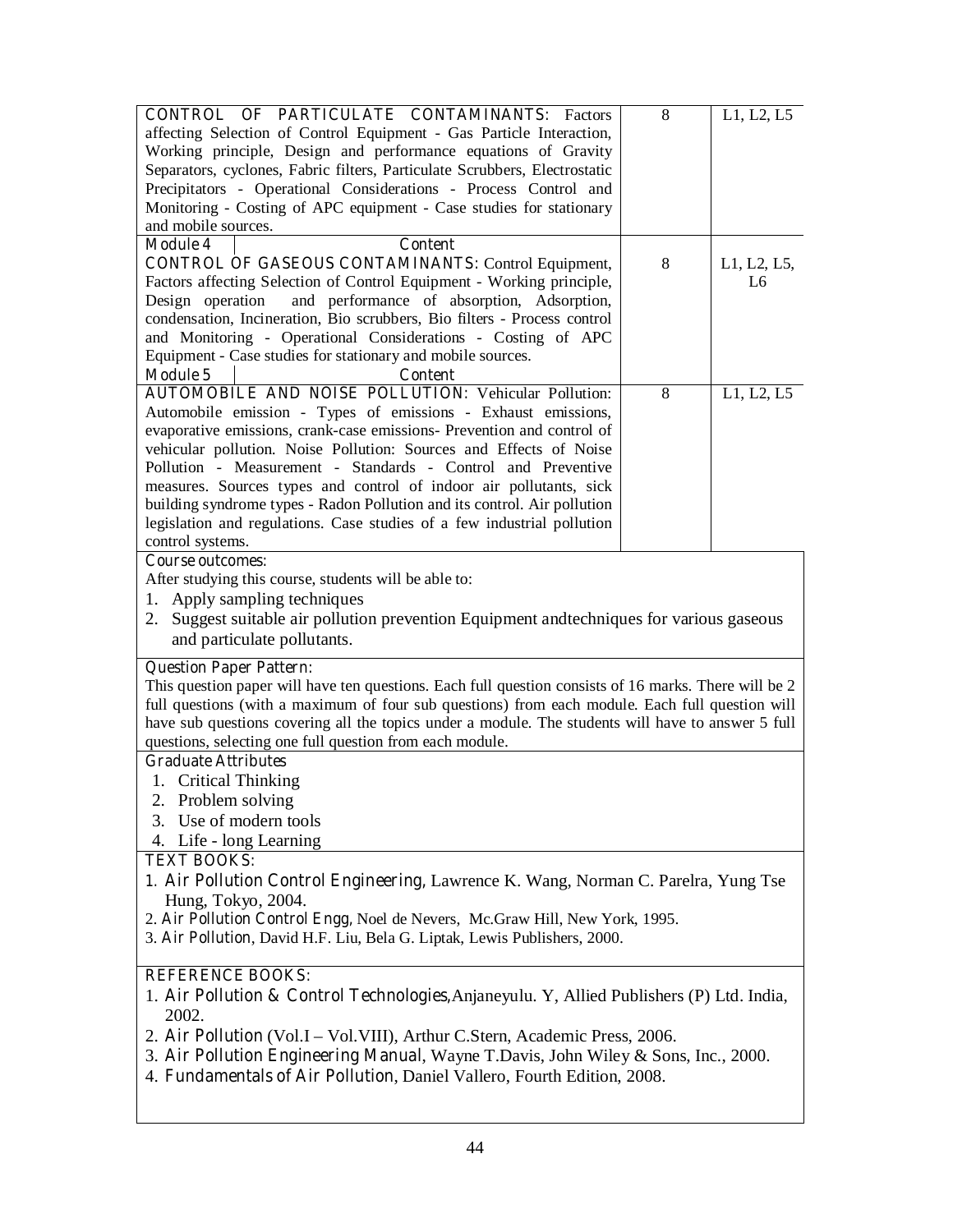## **SOLID WASTE MANAGEMENT IN PROCESS INDUSTRIES**

| <b>Subject Code</b>               | 15CH563 | <b>IA Marks</b>   |    |
|-----------------------------------|---------|-------------------|----|
| No. of Lecture Hrs/Week           | 03      | <b>Exam Hours</b> |    |
| <b>Total No. of Lecture Hours</b> | 40      | <b>Exam Marks</b> | 80 |
| <b>Credits</b>                    | 03      |                   |    |

**Course Objectives:** 

The students will

1. Understand solid waste management from an environmental public health perspective.

2. Identify and discuss the public health, regulatory, planning, technical, and economic principles that influence the solid waste management system.

| <b>Revised Bloom's Taxonomy Levels:</b> L1 – Remembering, L2 – Understanding, L3 – |
|------------------------------------------------------------------------------------|
| Applying, L4 – Analyzing, L5 – Evaluating, and L6 - Creating                       |

| <b>Modules</b>                                                                                  | Teac | <b>Bloo</b>      |
|-------------------------------------------------------------------------------------------------|------|------------------|
|                                                                                                 | hing | ms               |
|                                                                                                 | Hour | Tax              |
|                                                                                                 | S    | ono              |
|                                                                                                 |      | my               |
| <b>Module 1</b><br><b>Content</b>                                                               |      |                  |
| Introduction:Definition,characteristicsandperspectivesofsolidwaste.Typesofsolidwast             | 8    | L1,              |
| e.                                                                                              |      | L2,              |
| Physicalandchemicalcharacteristics. Variationofcompositionandcharacteristics. Municip           |      | L <sub>3</sub>   |
| al, industrial, special and hazardous was tes.                                                  |      |                  |
| GeneralAspects:Overviewofmaterialflowinsociety.Reductioninrawmaterialusage.                     |      |                  |
| Reductioninsolidwastegeneration.                                                                |      |                  |
| Reuseandmaterialrecovery.Generaleffectsonhealthand environment.Legislations.                    |      |                  |
| <b>Module 2</b><br><b>Content</b>                                                               |      |                  |
| EngineeredSystems:Typicalgenerationrates.Estimationandfactorsaffectinggeneration                | 8    | $L2$ ,           |
| rates.Onsitehandling.Storageandprocessing.Collectionsystemsanddevices.Transferand               |      | L <sub>3</sub> , |
| transport.                                                                                      |      | L4               |
| <b>Content</b><br><b>Module 3</b>                                                               |      |                  |
| Mechanical volumereduction. Thermal volumereduction.<br><b>Processing</b><br><b>Techniques:</b> | 8    | L2,              |
| Componentseparation. Land fillingandlandforming. Deepwellinjection.                             |      | L <sub>3</sub> , |
|                                                                                                 |      | L4               |
| <b>Module 4</b><br><b>Content</b>                                                               |      |                  |
| MaterialRecovery:Mechanicalsizealteration.Electromagneticseparation.Drying<br>and               | 8    | L2,              |
| dewatering. Other material recoverysystems. Recovery of biological conversion                   |      | L3,              |
| products. Recoveryofthermalconversionproducts.                                                  |      | L4               |
| EnergyRecovery:Energyrecoverysystemsandefficiencyfactors.Determinationofoutput                  |      |                  |
| andefficiency.Detailsofenergyrecoverysystems.Combustionincinerationandheatrecove                |      |                  |
| ry. Gasificationandpyrolysis.Refusederivedfuels(RDF).                                           |      |                  |
| <b>Module 5</b><br><b>Content</b>                                                               |      |                  |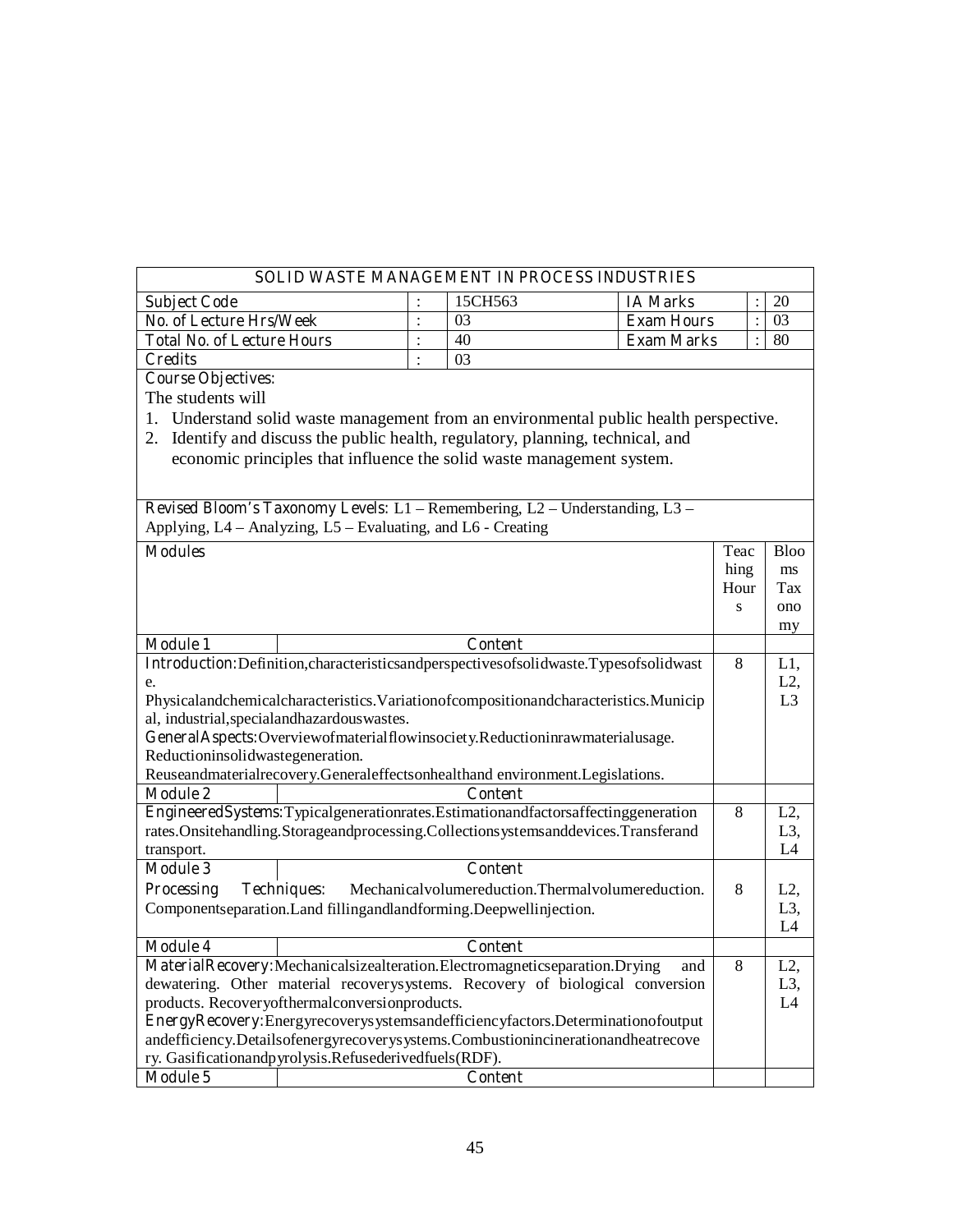| Hazardous Wastes: Classification. Originand reductionation contents collection and handling.      | - 8 |     |
|---------------------------------------------------------------------------------------------------|-----|-----|
| Managementissuesand planningmethods. Environmental Acts.                                          |     | L3  |
| <b>Case Studies:</b> Major industries and management methods used in typical industries–          |     | L4, |
| Coalfired powerstations, textile industry, oil refinery, distillery, sugarindustry, and radioacti |     | L6  |
| vewaste generation units.                                                                         |     |     |

After studying this course, students will be able to:

- 1. Have the working knowledge of all unit operations involved in solid waste management.
- 2. Will be familiar with design and policy considerations regarding alternatives for solid waste management.

#### **Question Paper Pattern:**

This question paper will have ten questions. Each full question consists of 16 marks. There will be 2 full questions (with a maximum of four sub questions) from each module. Each full question will have sub questions covering all the topics under a module. The students will have to answer 5 full questions, selecting one full question from each module.

#### **Graduate Attributes**

- 1. Critical Thinking
- 2. Problem solving
- 3. Use of modern tools
- 4. Life long Learning

#### **TEXT BOOKS:**

1. **IntegratedSolidWasteManagement,**GeorgeTchobanoglous*etal*.,2ndedn,McGrawHill&Co,1993.

2.

**IndustrialSolidWasteManagementandLandFillingPractice,**Dutta*etal.,*NarosaPublishingHouse, 1999.

### **REFERENCE BOOKS:**

1. **WasteTreatmentPlants,**SastryC.A.*et al*,NarosaPublishingHouse,1995.

2. **HazardousWasteManagement**,Lagrega,McGrawHill,1994

| <b>PROCESS SAFETY AND ENVIRONMENTAL MANAGEMENT</b> |  |         |                   |  |    |  |  |  |  |
|----------------------------------------------------|--|---------|-------------------|--|----|--|--|--|--|
| <b>Subject Code</b>                                |  | 15CH564 | <b>IA Marks</b>   |  | 20 |  |  |  |  |
| No. of Lecture Hrs/Week                            |  | 03      | <b>Exam Hours</b> |  | 03 |  |  |  |  |
| <b>Total No. of Lecture Hours</b>                  |  | 40      | <b>Exam Marks</b> |  | 80 |  |  |  |  |
| <b>Credits</b>                                     |  | 03      |                   |  |    |  |  |  |  |

**Course Objectives:** 

The students will

- 1. Understand and recognize hazardous conditions and practices affecting people, property and the environment.
- 2. Understand the importance of plant safety and safety regulations, different types of plant hazards and theircontrol, personal protective equipment, principles and procedures of safety audit.

**Revised Bloom's Taxonomy Levels:** L1 – Remembering, L2 – Understanding, L3 – Applying, L4 – Analyzing, L5 – Evaluating, and L6 - Creating

| <b>Modules</b> | Teachi      | <b>Bloom</b> |
|----------------|-------------|--------------|
|                | ng<br>Hours | Taxon        |
|                |             | omy          |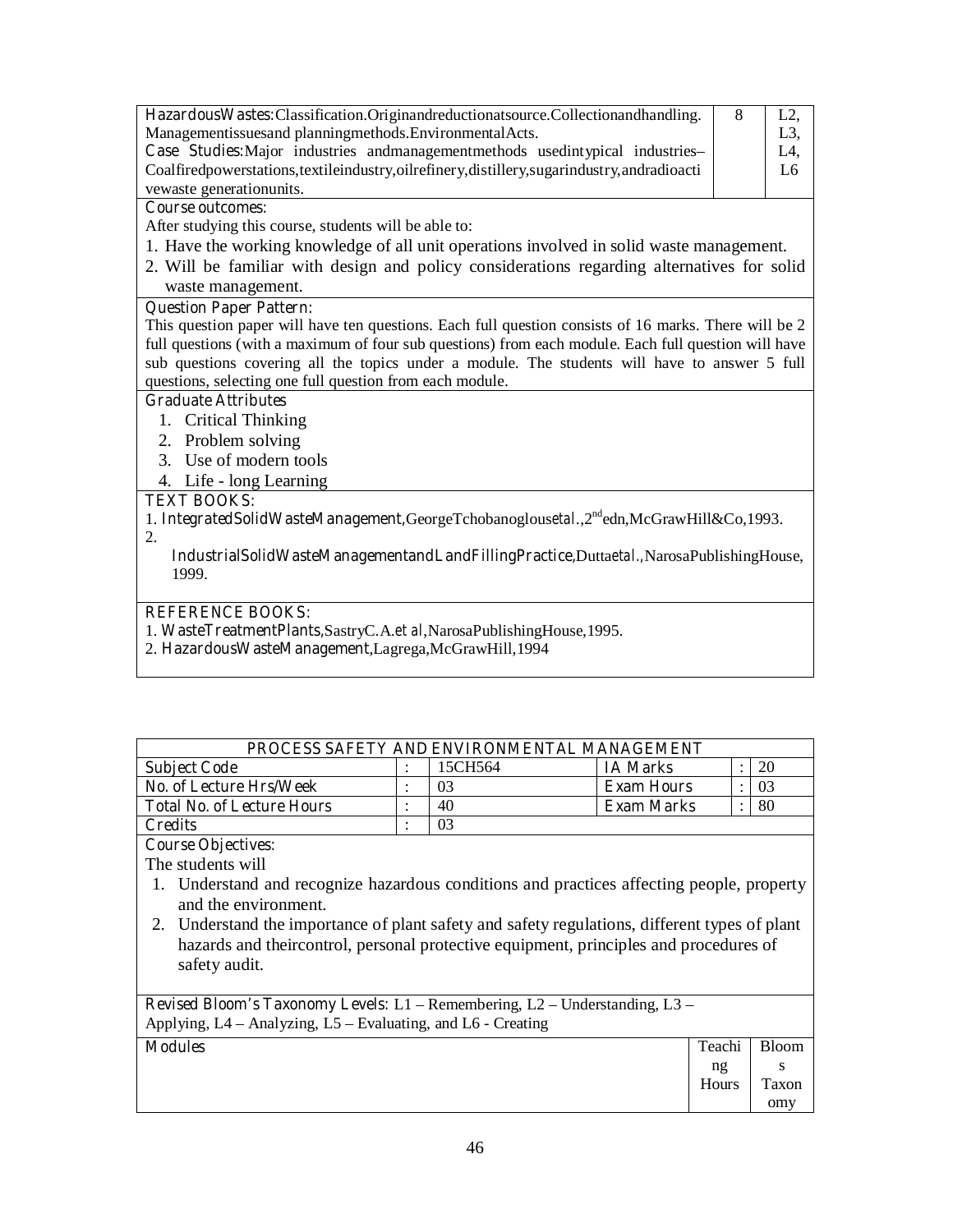| <b>Module 1</b>                    | <b>Content</b>                                                                                        |   |                  |
|------------------------------------|-------------------------------------------------------------------------------------------------------|---|------------------|
| Hazard                             | identification<br>methodologies, risk<br>methods-<br>assessment                                       | 8 | L1,              |
| PHA, HAZOP, MCA, ETA, FTA.         |                                                                                                       |   | L2,              |
|                                    | Consequence analysis, Probit Analysis. Hazards in work places. Workers'                               |   | L <sub>3</sub>   |
|                                    | exposures tohazardouschemicals. Hazardsinindustries.                                                  |   |                  |
| <b>Module 2</b>                    | <b>Content</b>                                                                                        |   |                  |
| Guidelines<br>for                  | safeguarding<br>personnel.<br>Safety<br>education<br>and<br>training-                                 | 8 | $L2$ ,           |
|                                    | Safetymanagements, fundamentalsofsafetytenets.                                                        |   | L <sub>3</sub> , |
|                                    | Measuring safety performance, motivating safety performance, legal aspects of                         |   | L4               |
| industrialsafety,safetyaudits.     |                                                                                                       |   |                  |
| <b>Module 3</b>                    | <b>Content</b>                                                                                        |   |                  |
|                                    | Introduction and need for impact assessment. Legislation and pollution control acts                   | 8 | L2,              |
|                                    | andRegulations.Methodologies-collectionofdataand analysis,costbenefitanalysis.                        |   | L <sub>3</sub> , |
|                                    |                                                                                                       |   | L4               |
| <b>Module 4</b>                    | <b>Content</b>                                                                                        |   |                  |
|                                    | ApplicationsofImpactassessmentmethodsinspecificdevelopedprojects, advantagesa                         | 8 | L2,              |
| nddisadvantagesofdifferentmethods. |                                                                                                       |   | L <sub>3</sub> , |
|                                    | Applicabilityofspecificmethodswithexamples.                                                           |   | L4               |
| <b>Module 5</b>                    | <b>Content</b>                                                                                        |   |                  |
|                                    | CleantechnologyOption:Cleantechnologyandcleanuptechnology,materialreuse,was                           | 8 | L2,              |
|                                    | tereductionat sourceand cleansynthesis.                                                               |   | $L3$ ,           |
|                                    |                                                                                                       |   | L4, L6           |
| <b>Course outcomes:</b>            |                                                                                                       |   |                  |
|                                    | After studying this course, students will be able to:                                                 |   |                  |
|                                    | 1. Carry out Hazard analysis, Risk assessment techniques (HAZOP, HAZON, Fault Tree                    |   |                  |
|                                    | Analysis, Consequence Analysis), Onsite and offsite emergency management,                             |   |                  |
|                                    | Human error Analysis and Accident Analysis.                                                           |   |                  |
|                                    | 2. Recognize that the practice of safety requires ongoing learning, and undertake appropriate         |   |                  |
|                                    | activities to address this need.                                                                      |   |                  |
| <b>Question Paper Pattern:</b>     |                                                                                                       |   |                  |
|                                    | This question paper will have ten questions. Each full question consists of 16 marks. There will be 2 |   |                  |
|                                    | full questions (with a maximum of four sub questions) from each module. Each full question will have  |   |                  |
|                                    | sub questions covering all the topics under a module. The students will have to answer 5 full         |   |                  |
|                                    | questions, selecting one full question from each module.                                              |   |                  |
| <b>Graduate Attributes</b>         |                                                                                                       |   |                  |
| 1. Critical thinking               |                                                                                                       |   |                  |
| 2. Problem solving                 |                                                                                                       |   |                  |
| 3. Use of modern tools             |                                                                                                       |   |                  |
| 4. Life - long learning            |                                                                                                       |   |                  |
| 5. Research Skill                  |                                                                                                       |   |                  |
| <b>TEXT BOOKS:</b>                 |                                                                                                       |   |                  |

1.Losspreventioninprocessindustries,F.P.Lees,2<sup>nd</sup>edn,Butterworth-Heinemann,1996.

2.**EIA,TheoryandPractice**,PeterWathern,UnwinHymanLtd.,1988.

## **REFERENCE BOOKS:**

1. **Environmental Healthand Safety Auditing Handbook,** Lee Harrison, 2<sup>nd</sup>edn, McGrawHill, Inc.,NewYork,1994.

## **ESSENTIALS OF NCC**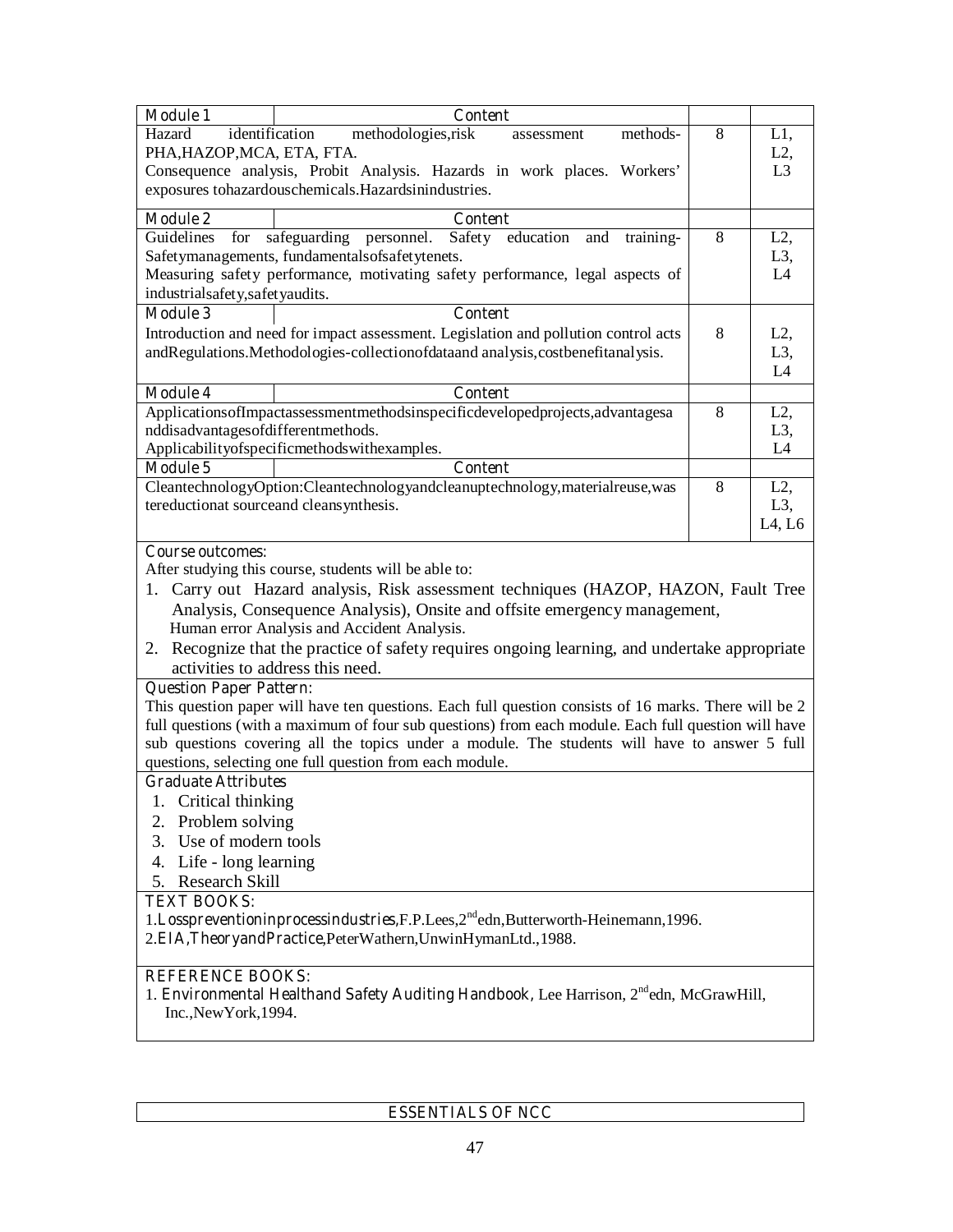| <b>Subject Code</b>               | 15 NC565 | <b>IA Marks</b>   | 20 |
|-----------------------------------|----------|-------------------|----|
| No. of Lecture Hrs/Week           | 03       | <b>Exam Hours</b> | 03 |
| <b>Total No. of Lecture Hours</b> | 40       | Exam Marks        | 80 |
| <b>Credits</b>                    |          |                   |    |

#### **SYLLABUS COMMON FOR ALL BRANCHES OF ENGINEERING.**

|                                                                                    |                | <b>HEAT TRANSFER LABORATORY</b> |                   |                    |                        |  |  |  |  |
|------------------------------------------------------------------------------------|----------------|---------------------------------|-------------------|--------------------|------------------------|--|--|--|--|
| <b>Subject Code</b>                                                                | $\ddot{\cdot}$ | 15CHL57                         | <b>IA Marks</b>   | $\ddot{\cdot}$     | 20                     |  |  |  |  |
| No. of Lecture Hrs/Week                                                            | $\ddot{\cdot}$ | $1I + 2P$                       | <b>Exam Hours</b> | $\overline{\cdot}$ | 03                     |  |  |  |  |
| <b>Total No. of Lecture Hours</b>                                                  | $\ddot{\cdot}$ | 42                              | <b>Exam Marks</b> | $\ddot{\cdot}$     | 80                     |  |  |  |  |
| <b>Credits</b>                                                                     | $\ddot{\cdot}$ | 02                              |                   |                    |                        |  |  |  |  |
| <b>Course Objectives:</b>                                                          |                |                                 |                   |                    |                        |  |  |  |  |
| The Students will                                                                  |                |                                 |                   |                    |                        |  |  |  |  |
| 1. Experimentally verify the Heat Exchanger concepts studied in theory.            |                |                                 |                   |                    |                        |  |  |  |  |
| 2. Carry out experiment and make observations for various heat transfer equipment. |                |                                 |                   |                    |                        |  |  |  |  |
| 3. Study the effect of U, hi and ho in design of equipment.                        |                |                                 |                   |                    |                        |  |  |  |  |
| 4. Evaluate the performance characteristic for different heat transfer cases.      |                |                                 |                   |                    |                        |  |  |  |  |
| Revised Bloom's Taxonomy Levels: L1 - Remembering, L2 - Understanding, L3 -        |                |                                 |                   |                    |                        |  |  |  |  |
| Applying, L4 – Analyzing, L5 – Evaluating, and L6 - Creating                       |                |                                 |                   |                    |                        |  |  |  |  |
| The following experiments are to be carried out; the data are to be analyzed based |                |                                 |                   |                    | <b>Blooms</b>          |  |  |  |  |
| onthe theoretical aspects, and recorded with comments.                             |                |                                 |                   |                    | Level                  |  |  |  |  |
|                                                                                    |                |                                 |                   |                    |                        |  |  |  |  |
| 1. Natural Convection in Bare and Finned tube                                      |                |                                 |                   |                    | L3,L4,L5               |  |  |  |  |
| 2. Vertical Shell and tube Heat exchanger (Condenser)                              |                |                                 |                   |                    | L3,L4,L5               |  |  |  |  |
| 3. Horizontal Shell and tube Heat exchanger (Condenser)                            |                |                                 |                   |                    | L3, L4, L5             |  |  |  |  |
| 4. Helical Coil Heat exchanger                                                     |                |                                 |                   |                    | L3, L4, L5             |  |  |  |  |
| 5. Emissivity Determination                                                        |                |                                 |                   |                    | L3, L4, L5             |  |  |  |  |
| 6. Effect of Geometry on Natural convection                                        |                |                                 |                   |                    | L3,L4,L5               |  |  |  |  |
| 7. Heat Transfer in Packed Beds                                                    |                |                                 |                   |                    | L3, L4, L5             |  |  |  |  |
| 8. Double Pipe Heat Exchanger<br>9. Heat Transfer in Jacketed Vessel               |                |                                 |                   |                    | L3, L4, L5             |  |  |  |  |
| 10. Determination of Insulation Thickness                                          |                |                                 |                   |                    | L3, L4, L5             |  |  |  |  |
| 11. Transient Heat Conduction                                                      |                |                                 |                   |                    | L3,L4,L5<br>L3, L4, L5 |  |  |  |  |
| 12. Heat Transfer in Fluidized Beds                                                |                |                                 |                   |                    | L3, L4, L5             |  |  |  |  |
|                                                                                    |                |                                 |                   |                    |                        |  |  |  |  |
| 13. Evaporator                                                                     |                |                                 |                   |                    | L3, L4, L5             |  |  |  |  |
| 14. Solar Heater                                                                   |                |                                 |                   |                    | L3,L4,L5               |  |  |  |  |
| L3, L4, L5<br>15. Spiral Plate Heat Exchanger                                      |                |                                 |                   |                    |                        |  |  |  |  |
| 16. Cross Flow Heat Exchanger<br>L3, L4, L5                                        |                |                                 |                   |                    |                        |  |  |  |  |
| <b>Course Outcomes:</b>                                                            |                |                                 |                   |                    |                        |  |  |  |  |
| After studying this course, students will be able to:                              |                |                                 |                   |                    |                        |  |  |  |  |
| 1. Apply theoretical knowledge of various Heat exchanger, evaporators and fins.    |                |                                 |                   |                    |                        |  |  |  |  |

- 2. Acquire practical knowledge of Heat Transfer Equipment.
- 3. Know the use of Heat Exchanging equipment.

## **Conduct of Practical Examination:**

- 1. Minimum of 10 experiments are to be conducted andall 10experiments are to be included for practical examination.
- 2. Students are allowed to pick one experiment from the lot.
- 3. Strictly follow the instructions as printed on the cover page of answer script for breakup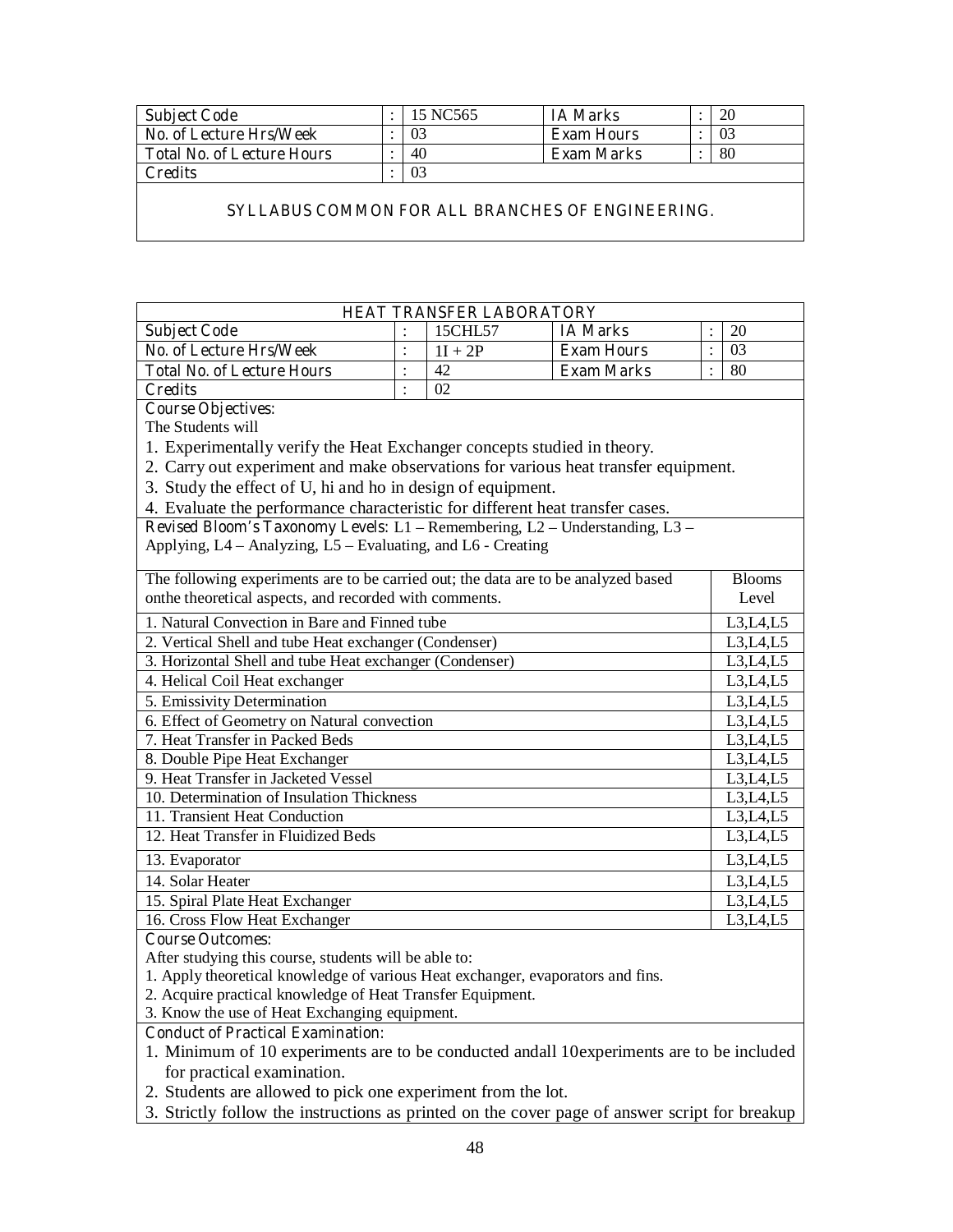of marks.

4. Change of experiment is allowed only once and 15% Marks allotted to the procedurepart to be made zero.

### **Graduate Attributes**

- 1. Critical Thinking
- 2. Usages of Modern Tools
- 3. Collaborative and Multidisciplinary Work
- 4. Life Long Learning
- 5. Independent and Reflective Learning

## **TEXT BOOKS:**

- 1. **Process Heat Transfer**, Kern D.Q. McGraw Hill., New York, 1965
- 2. **Unit Operations of Chemical Engineering, McCabe W.L., et.al., 5<sup>th</sup>edn., McGraw** Hill, NewYork, 2000
- 1. **Unit Operations of Chemical Engineering,** Coulson J.M. and Richardson J.F., Vol-I, 5<sup>th</sup>edn. Chemical Engg, Pergamon & ELBS, McGraw Hill, New York, 2000

- 1. Heat Transfer, Rao Y.V.C., 1<sup>st</sup>edn., Universities Press (India) Ltd., New Delhi, 2001.
- 2. **Heat Transfer: Principles and Applications**, Dutta, Binay K., PHI Learning. 2000.

| POLLUTION CONTROL &INSTRUMENTAL ANALYSIS LABORATORY                                   |                |                         |                   |                            |  |  |  |  |  |
|---------------------------------------------------------------------------------------|----------------|-------------------------|-------------------|----------------------------|--|--|--|--|--|
| <b>Subject Code</b>                                                                   | $\ddot{\cdot}$ | 15CHL58                 | <b>IA Marks</b>   | 20                         |  |  |  |  |  |
| <b>No. of Lecture Hrs/Week</b>                                                        | $\ddot{\cdot}$ | $1I + 2P$               | <b>Exam Hours</b> | 03<br>$\ddot{\cdot}$       |  |  |  |  |  |
| <b>Total No. of Lecture Hours</b>                                                     | $\ddot{\cdot}$ | 42<br><b>Exam Marks</b> |                   | 80<br>$\ddot{\phantom{0}}$ |  |  |  |  |  |
| <b>Credits</b>                                                                        | $\ddot{\cdot}$ | 02                      |                   |                            |  |  |  |  |  |
| <b>Course Objectives:</b>                                                             |                |                         |                   |                            |  |  |  |  |  |
| The Students will                                                                     |                |                         |                   |                            |  |  |  |  |  |
| 1. Experimentally verify the principles and working of instruments studied in theory. |                |                         |                   |                            |  |  |  |  |  |
| 2. Carry out experiment and make observations for various parameters.                 |                |                         |                   |                            |  |  |  |  |  |
| 3. Study and use various analytical instruments for analysis of various parameters.   |                |                         |                   |                            |  |  |  |  |  |
| 4. Evaluate the data and compare with reported literature.                            |                |                         |                   |                            |  |  |  |  |  |
| Revised Bloom's Taxonomy Levels: L1 - Remembering, L2 - Understanding, L3 -           |                |                         |                   |                            |  |  |  |  |  |
| Applying, L4 - Analyzing, L5 - Evaluating, and L6 - Creating                          |                |                         |                   |                            |  |  |  |  |  |
| The following experiments are to be carried out; the data are to be analyzed based    |                |                         |                   | <b>Blooms</b>              |  |  |  |  |  |
| onthe theoretical aspects, and recorded with comments.                                |                |                         |                   | Level                      |  |  |  |  |  |
| 1. Analysis of effluents for pH, alkalinity and turbidity                             |                |                         |                   | L4, L5                     |  |  |  |  |  |
| 2. Determination of COD and BOD                                                       |                |                         |                   | L4,L5                      |  |  |  |  |  |
| 3. Volatile, Fixed, Filterable and Dissolved solid analysis                           |                |                         |                   | L4, L5                     |  |  |  |  |  |
| 4. Analysis by ion selective electrode (any two anions)                               |                |                         |                   | L4, L5                     |  |  |  |  |  |
| 5. Measurement of particulate matter in Air                                           |                |                         |                   | L4, L5                     |  |  |  |  |  |
| 6. Measurement of $SO2$ in air                                                        |                |                         |                   | L4,L5                      |  |  |  |  |  |
| 7. Analysis of exhaust by Orsat apparatus                                             |                |                         |                   | L4,L5                      |  |  |  |  |  |
| 8. Analysis of flue gases by Gas chromatograph                                        |                |                         |                   | L3, L4, L5                 |  |  |  |  |  |
| 9. UV Spectrophotometer                                                               |                |                         |                   | L3, L4, L5                 |  |  |  |  |  |
| 10. KF Auto titrator                                                                  |                |                         |                   | L4, L5                     |  |  |  |  |  |
| 11. Flame photometer                                                                  |                |                         |                   | L4, L5                     |  |  |  |  |  |
| 12. Turbidometer                                                                      |                |                         |                   | L4, L5                     |  |  |  |  |  |
| 13. Dissolved Oxygen measurement                                                      |                |                         |                   | L4,L5                      |  |  |  |  |  |
| 14. Bomb calorimeter                                                                  |                |                         |                   | L4, L5                     |  |  |  |  |  |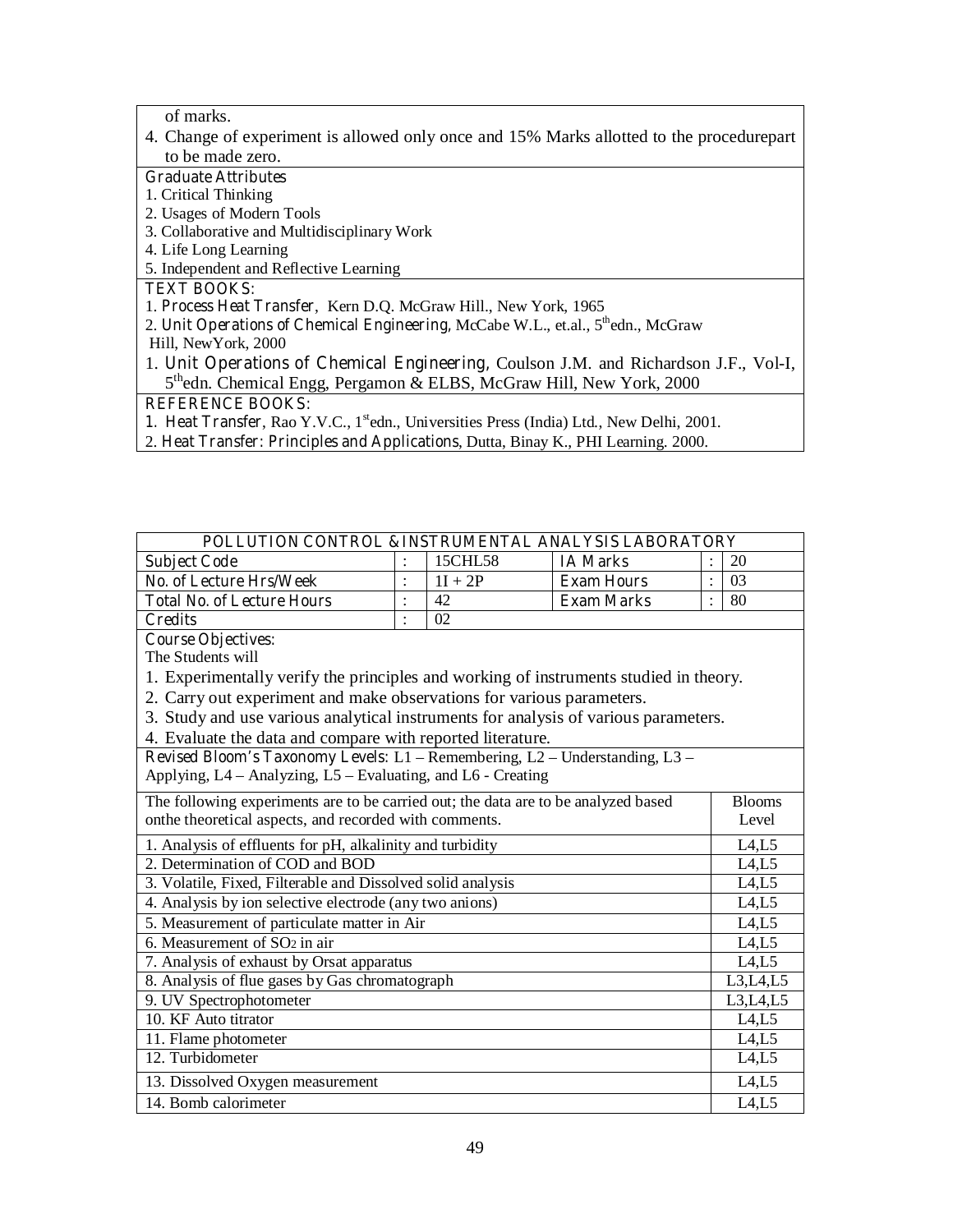| 15. Viscometer                                                                                | L4, L5 |  |  |  |  |  |
|-----------------------------------------------------------------------------------------------|--------|--|--|--|--|--|
| 16. Polarograph                                                                               | L4, L5 |  |  |  |  |  |
| 17. Potentiometer titration                                                                   | L4, L5 |  |  |  |  |  |
| <b>Course outcomes:</b>                                                                       |        |  |  |  |  |  |
| After studying this course, students will be able to:                                         |        |  |  |  |  |  |
| 1. Apply theoretical knowledge of various Analytical Instruments.                             |        |  |  |  |  |  |
| 2. Acquire practical knowledge of preparation of solutions, standardization and calibration   |        |  |  |  |  |  |
| of instruments.                                                                               |        |  |  |  |  |  |
| 3. Know the use of skills in handling various analytical instruments.                         |        |  |  |  |  |  |
| <b>Conduct of Practical Examination:</b>                                                      |        |  |  |  |  |  |
| 1. Minimum of 10 experiments are to be conducted and all 10 experiments are to be             |        |  |  |  |  |  |
| included for practical examination.                                                           |        |  |  |  |  |  |
| 2. Students are allowed to pick one experiment from the lot.                                  |        |  |  |  |  |  |
| 3. Strictly follow the instructions as printed on the cover page of answer script for breakup |        |  |  |  |  |  |
| of marks.                                                                                     |        |  |  |  |  |  |
| 4. Change of experiment is allowed only once and 15% Marks allotted to the procedurepart      |        |  |  |  |  |  |
| to be made zero.                                                                              |        |  |  |  |  |  |
| <b>Graduate Attributes</b>                                                                    |        |  |  |  |  |  |
| 1. Critical thinking                                                                          |        |  |  |  |  |  |
| 2. Usages of modern tools                                                                     |        |  |  |  |  |  |
| 3. Collaborative and multidisciplinary work                                                   |        |  |  |  |  |  |
| 4. Life longlearning                                                                          |        |  |  |  |  |  |
| 5. Independent and reflective learning                                                        |        |  |  |  |  |  |
| <b>TEXT BOOKS:</b>                                                                            |        |  |  |  |  |  |
| 1. Air Pollution Engineering Manual, Wayne T. Davis, John Wiley & Sons, Inc., 2000.           |        |  |  |  |  |  |
|                                                                                               |        |  |  |  |  |  |
| <b>REFERENCE BOOKS:</b>                                                                       |        |  |  |  |  |  |
| 2. Practical Waste Treatment and Disposal, Dickinson, Applied Science publication,            |        |  |  |  |  |  |
|                                                                                               |        |  |  |  |  |  |
| London.                                                                                       |        |  |  |  |  |  |
| 3. Pollution control in Process industries, Mahajan, TMH, New Delhi.                          |        |  |  |  |  |  |

## **VISVESVARAYA TECHNOLOGICAL UNIVERSITY, BELGAUM CHOICE BASED CREDIT SYSTEM (CBCS) SCHEME & SYLLABUS OF TEACHING AND EXAMINATION 2015-2016**

**SEMESTER VI** 

| CHEMICAL REACTION ENGINEERING-II (Common to CH & PC) |  |     |                   |  |    |  |  |
|------------------------------------------------------|--|-----|-------------------|--|----|--|--|
| <b>Subject</b>                                       |  |     | <b>IA Marks</b>   |  | 20 |  |  |
| No. of Lecture Hrs/Week                              |  | ()∠ | <b>Exam Hours</b> |  | 03 |  |  |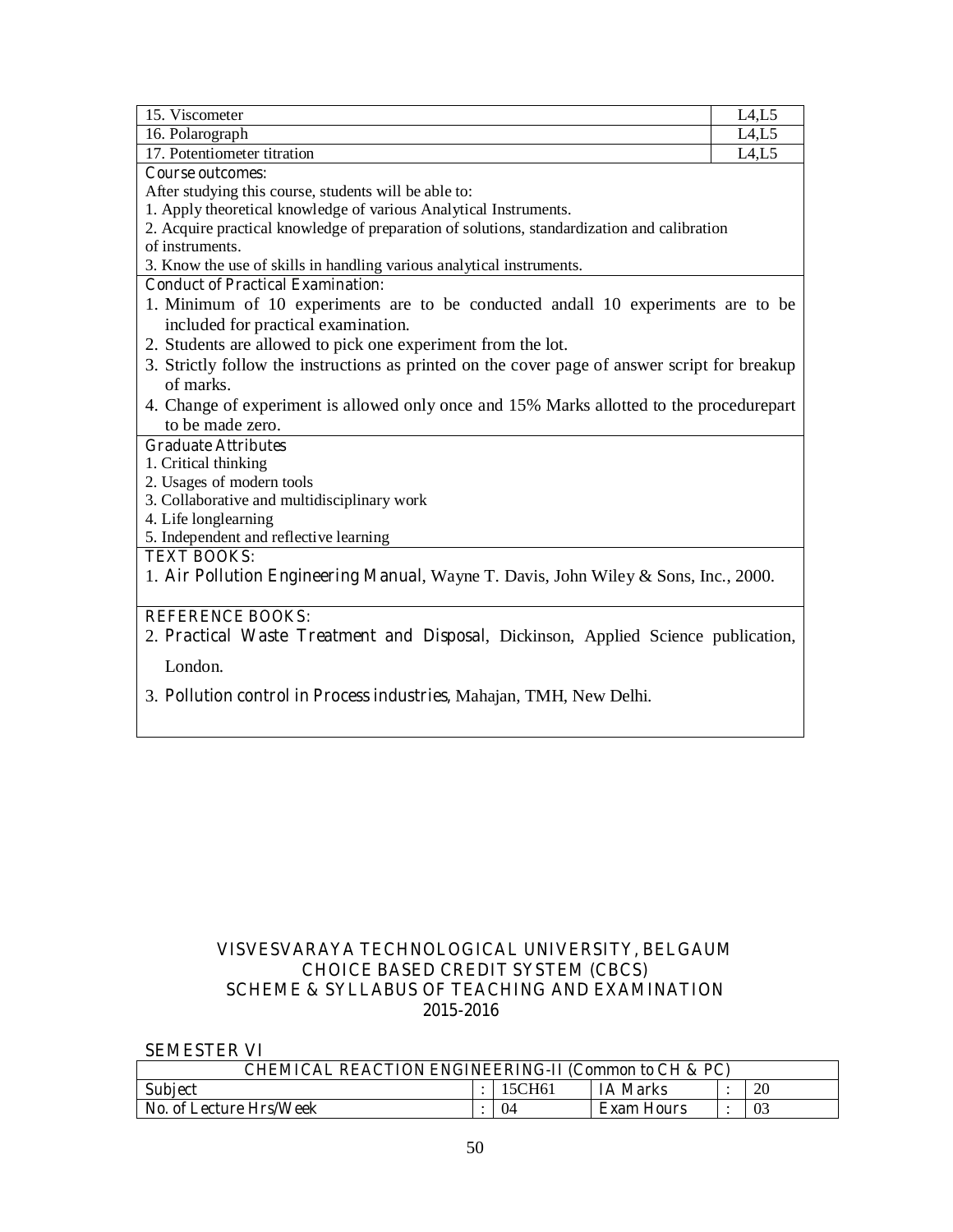| <b>Total No. of Lecture</b>                                                                                   |                | 50 |                | <b>Exam Marks</b> |                   |  | 80                        |
|---------------------------------------------------------------------------------------------------------------|----------------|----|----------------|-------------------|-------------------|--|---------------------------|
| <b>Credits</b>                                                                                                | $\ddot{\cdot}$ | 04 |                |                   |                   |  |                           |
| Course Objectives:                                                                                            |                |    |                |                   |                   |  |                           |
| The students will be able to                                                                                  |                |    |                |                   |                   |  |                           |
| 1. Understand and apply the principles of non-ideal flow in the design of reactor.                            |                |    |                |                   |                   |  |                           |
| 2. Develop rate laws for heterogeneous reactions.                                                             |                |    |                |                   |                   |  |                           |
| Revised Bloom's Taxonomy Levels: L1 - Remembering, L2 - Understanding, L3 -                                   |                |    |                |                   |                   |  |                           |
| Applying, L4 – Analyzing, L5 – Evaluating, and L6 - Creating                                                  |                |    |                |                   |                   |  |                           |
| <b>Modules</b>                                                                                                |                |    |                |                   | Teaching<br>Hours |  | <b>Blooms</b><br>Taxonomy |
| <b>Module 1</b>                                                                                               |                |    | <b>Content</b> |                   |                   |  |                           |
| <b>Basics of Non Ideal Flow:</b> Importance & interpretation of RTD, C, E & F                                 |                |    |                |                   | 10                |  | L1, L2, L3                |
| curves & Statistical interpretation. Dispersion model. Tanks in series model.                                 |                |    |                |                   |                   |  |                           |
| Conversion in non-ideal flow reactors for simple systems.                                                     |                |    |                |                   |                   |  |                           |
| <b>Module 2</b>                                                                                               |                |    |                |                   |                   |  |                           |
| Introduction to Heterogeneous Systems: Rate equations, contacting patterns,                                   |                |    |                |                   | 10                |  | L2,L3,L4                  |
| fluid-particle non catalytic reactions, URC model, Spherical particles of                                     |                |    |                |                   |                   |  |                           |
| unchanging size, shrinking spherical particles, determination of rate                                         |                |    |                |                   |                   |  |                           |
| controlling steps.                                                                                            |                |    |                |                   |                   |  |                           |
| Fluid-Fluid Non Catalytic Reactions: Kinetic regimes for mass transfer and                                    |                |    |                |                   |                   |  |                           |
| reaction; rate equations.                                                                                     |                |    |                |                   |                   |  |                           |
| <b>Module 3</b>                                                                                               |                |    |                |                   |                   |  |                           |
| Catalysis: Introduction to catalysis. Properties of catalysts. Estimation                                     |                |    |                |                   | 10                |  | L3, L4, L5                |
| methods for catalytic properties. Promoters, inhibitors etc, Mechanism of                                     |                |    |                |                   |                   |  |                           |
| catalysis. Rate equations for different rate controlling step.                                                |                |    |                |                   |                   |  |                           |
| <b>Deactivation:</b> Deactivating catalyst. Mechanism, rate & performance<br>equation.                        |                |    |                |                   |                   |  |                           |
| <b>Module 4</b>                                                                                               |                |    |                |                   |                   |  |                           |
| Solid Catalyzed Reactions: Heterogeneous reactions- Introduction, Kinetic                                     |                |    |                |                   | 10                |  | L4, L5                    |
| Rate equation for surface kinetics. Pore diffusion resistance<br>regimes.                                     |                |    |                |                   |                   |  |                           |
| combined with surface kinetics. Thiele modulus and enhancement factor,                                        |                |    |                |                   |                   |  |                           |
| Porous catalyst particles. Heat effects during reaction.                                                      |                |    |                |                   |                   |  |                           |
| <b>Module 5</b>                                                                                               |                |    |                |                   |                   |  |                           |
| Solid Catalyzed Reactions (Contd.): Performance equations for reactors                                        |                |    |                |                   | 10                |  | L3, L4, L5                |
| containing porous catalyst particles. Experimental methods for finding rates.                                 |                |    |                |                   |                   |  |                           |
| Packed bed catalytic reactor & reactors with suspended solid catalyst.<br>Fluidized reactors of various type. |                |    |                |                   |                   |  |                           |
| Gas-Liquid Reactors: Trickle bed, slurry reactors. Three phase fluidized bed.                                 |                |    |                |                   |                   |  |                           |
|                                                                                                               |                |    |                |                   |                   |  |                           |
| <b>Course outcomes:</b>                                                                                       |                |    |                |                   |                   |  |                           |
| After studying this course, students will be able to:                                                         |                |    |                |                   |                   |  |                           |
| 1. Apply theoretical knowledge to distinguish between various RTD curves and predict the conversion           |                |    |                |                   |                   |  |                           |
| from a non-ideal reactor using tracer information.                                                            |                |    |                |                   |                   |  |                           |
| 2. Acquire practical knowledge about design of reactors for non-catalytic and catalytic reactions.            |                |    |                |                   |                   |  |                           |
| 3. Know the use of reactors for gas-liquid operations with and without chemical reaction.                     |                |    |                |                   |                   |  |                           |
| <b>Question Paper Pattern:</b>                                                                                |                |    |                |                   |                   |  |                           |
| This question paper will have ten questions. Each full question consists of 16 marks. There will be 2 full    |                |    |                |                   |                   |  |                           |
| questions (with a maximum of four sub questions) from each module. Each full question will have sub           |                |    |                |                   |                   |  |                           |
| questions covering all the topics under a module. The students will have to answer 5 full questions,          |                |    |                |                   |                   |  |                           |
| selecting one full question from each module.                                                                 |                |    |                |                   |                   |  |                           |
| <b>Graduate Attributes</b>                                                                                    |                |    |                |                   |                   |  |                           |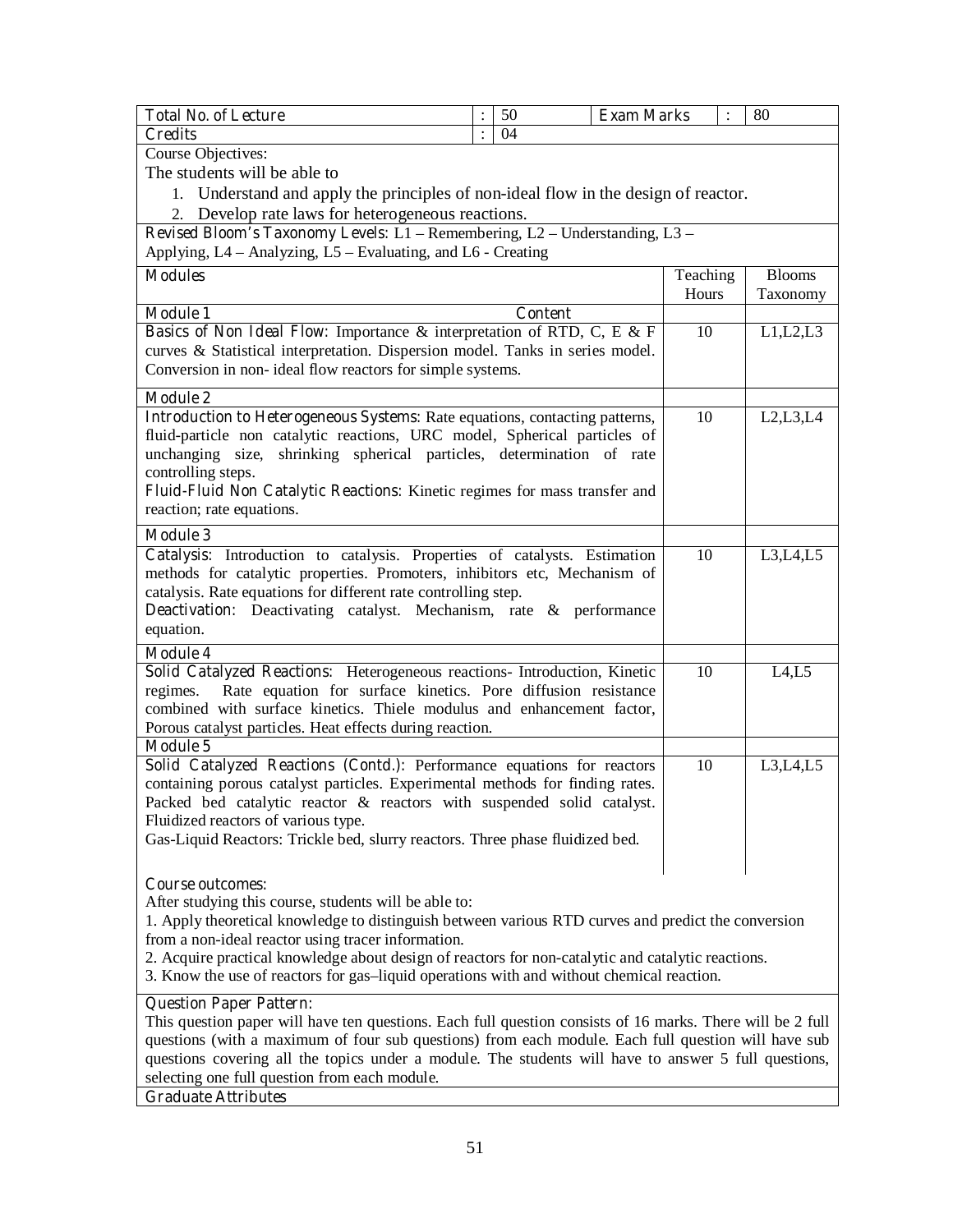- 5. Critical Thinking
- 6. Problem solving
- 7. Use of modern tools
- 8. Life long Learning

## **TEXT BOOKS:**

1. **ChemicalReactionEngineering,**OctaveLevenspiel,3rdedn,JohnWiley&Sons, 2001.

- 2. **ChemicalEngineeringKinetics,**J.M.Smith,3rdedn,McGrawHill.
- 3. **ElementsofChemicalReactionEngineering,**H.ScottFoggler,3rdedn,PrenticeHall, 2001.

## **REFERENCE BOOKS:**

1. **Chemical&CatalyticReactionEngineering,**JamesJ.Carberry,McGrawHill,1976

|                                                                                                                 | <b>MASS TRANSFER OPERATIONS-II (Common to CH &amp; PC)</b>                                    |          |                |                   |                |               |  |  |
|-----------------------------------------------------------------------------------------------------------------|-----------------------------------------------------------------------------------------------|----------|----------------|-------------------|----------------|---------------|--|--|
| <b>Subject Code</b>                                                                                             |                                                                                               |          | 15CH62         | <b>IA Marks</b>   |                | 20            |  |  |
| <b>No. of Lecture Hrs/Week</b>                                                                                  |                                                                                               | $\vdots$ | 04             | <b>Exam Hours</b> | $\ddot{\cdot}$ | 03            |  |  |
| <b>Total No. of Lecture Hours</b>                                                                               |                                                                                               | $\vdots$ | 50             | <b>Exam Marks</b> | $\ddot{\cdot}$ | 80            |  |  |
| <b>Credits</b>                                                                                                  |                                                                                               |          |                |                   |                |               |  |  |
| Course Objectives:                                                                                              |                                                                                               |          |                |                   |                |               |  |  |
| The students will                                                                                               |                                                                                               |          |                |                   |                |               |  |  |
|                                                                                                                 | 1. Be able to understand different separation techniques.                                     |          |                |                   |                |               |  |  |
|                                                                                                                 | 2. Be able to design distillation column, absorber and calculations involved in liquid liquid |          |                |                   |                |               |  |  |
| extraction.                                                                                                     |                                                                                               |          |                |                   |                |               |  |  |
|                                                                                                                 | Revised Bloom's Taxonomy Levels: L1 - Remembering, L2 - Understanding, L3 -                   |          |                |                   |                |               |  |  |
|                                                                                                                 | Applying, L4 – Analyzing, L5 – Evaluating, and L6 - Creating                                  |          |                |                   |                |               |  |  |
| <b>Modules</b>                                                                                                  |                                                                                               |          |                |                   | Teachin        | <b>Blooms</b> |  |  |
|                                                                                                                 |                                                                                               |          |                |                   | g Hours        | Taxonom       |  |  |
|                                                                                                                 |                                                                                               |          |                |                   |                | y             |  |  |
| <b>Module 1</b>                                                                                                 |                                                                                               |          | <b>Content</b> |                   |                |               |  |  |
|                                                                                                                 | Gas Liquid Contacting Systems: Types, construction and working of plate                       |          |                |                   | 10             | L1,L2,L3      |  |  |
|                                                                                                                 | and packed columns, types and properties of industrial packing's, plate                       |          |                |                   |                |               |  |  |
|                                                                                                                 | efficiencies, HETP and HTU concepts.                                                          |          |                |                   |                |               |  |  |
| Absorption:                                                                                                     |                                                                                               |          |                |                   |                |               |  |  |
|                                                                                                                 | Absorption.Solventselectionforabsorption.Materialbalanceandconceptof                          |          |                |                   |                |               |  |  |
|                                                                                                                 | drivingforceandminimumsolventrates.                                                           |          |                |                   |                |               |  |  |
|                                                                                                                 | Multistageabsorptioncolumns. DesignofPlate                                                    |          |                |                   |                |               |  |  |
|                                                                                                                 | columns. Absorptionanddesorptionfactors.                                                      |          |                |                   |                |               |  |  |
| <b>Module 2</b>                                                                                                 |                                                                                               |          | <b>Content</b> |                   |                |               |  |  |
|                                                                                                                 | PackedTowerAbsorption:Liquidphaseholdupandpressuredropinabsorptionto                          |          |                |                   | 10             | L2, L3, L4    |  |  |
| wers.                                                                                                           | Designofpackedtowers(processdesign-heightanddiameter).Multi-                                  |          |                |                   |                |               |  |  |
|                                                                                                                 | componentabsorption. Absorptionwithchemical reaction.                                         |          |                |                   |                |               |  |  |
|                                                                                                                 | Distillation: Introduction. Vapourliquidequilibria(T-x, y, P-x, y.H-x, yandx-                 |          |                |                   |                |               |  |  |
| ydiagramsfor binary mixtures). Relative volatility. Prediction of VLE from                                      |                                                                                               |          |                |                   |                |               |  |  |
| vapour pressure data using Raoult'slaw.VLEformulti-component systems.Non-<br>idealsystems.Azeotropes.Immiscible |                                                                                               |          |                |                   |                |               |  |  |
|                                                                                                                 |                                                                                               |          |                |                   |                |               |  |  |
| <b>Module 3</b>                                                                                                 | systems. Atmospheric distillation, Flashandsimple distillation.                               |          |                |                   |                |               |  |  |
|                                                                                                                 |                                                                                               |          | <b>Content</b> |                   |                |               |  |  |
|                                                                                                                 | Distillation (Contd.): Multi-stage rectification column. Design using McCabe                  |          |                |                   | 10             | L3,L4,L5      |  |  |
|                                                                                                                 | Thiele and Lewis-Sorelmethodsforbinarymixtures.                                               |          |                |                   |                |               |  |  |
|                                                                                                                 | Distillation(Contd.):Ponchon-                                                                 |          |                |                   |                |               |  |  |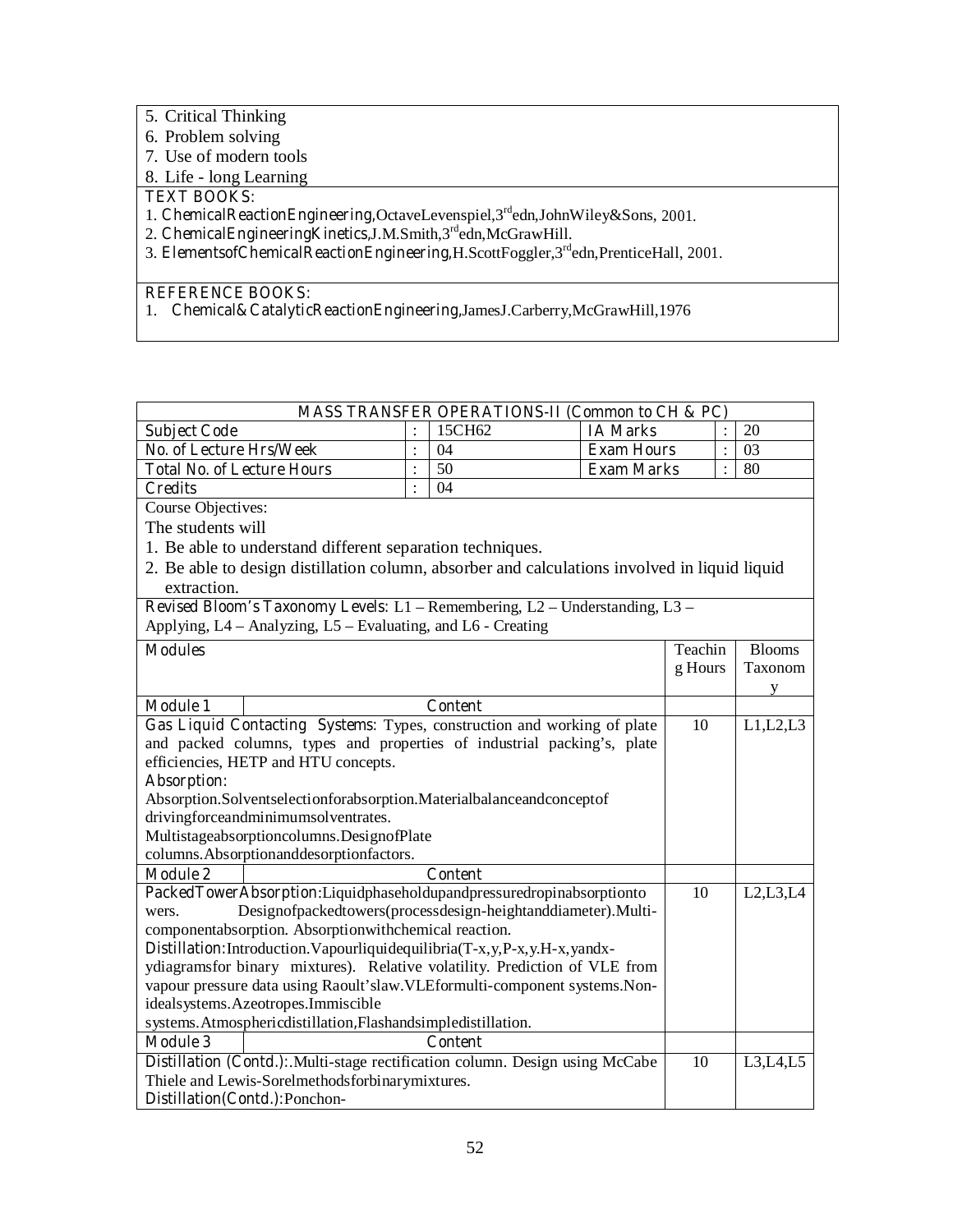| Savaritmethod.IntroductiontoMulticomponentdistillation,                                               |    |            |
|-------------------------------------------------------------------------------------------------------|----|------------|
| Vacuum, molecular, extractive and azeotropic distillations.                                           |    |            |
| <b>Module 4</b><br><b>Content</b>                                                                     |    |            |
| Liquid-                                                                                               | 10 | $L3,L4$ ,  |
| LiquidExtraction:Ternaryequilibrium.Solventselection.Singlestage.Multi-                               |    | L5         |
| stage<br>cross-current, counter-currentextraction. Equipmentforliquid-                                |    |            |
| liquidextraction.                                                                                     |    |            |
|                                                                                                       |    |            |
| <b>Module 5</b><br><b>Content</b>                                                                     |    |            |
| LeachingOperation:Equipmentforleaching.Preparationofsolidsforleaching.Eq                              | 10 | L2,L3,L4   |
| uilibrium diagrams.Calculation of singlestage and multi-stageleaching operation.                      |    |            |
|                                                                                                       |    |            |
| <b>Course outcomes:</b>                                                                               |    |            |
| After studying this course, students will be able to:                                                 |    |            |
| 1. Apply theoretical knowledge for separation of components.                                          |    |            |
| 2. Acquire practical knowledge about design of mass transfer equipment.                               |    |            |
| 3. Differentiate various separation techniques.                                                       |    |            |
| <b>Question Paper Pattern:</b>                                                                        |    |            |
| This question paper will have ten questions. Each full question consists of 16 marks. There will be 2 |    |            |
| full questions (with a maximum of four sub questions) from each module. Each full question will have  |    |            |
| sub questions covering all the topics under a module. The students will have to answer 5 full         |    |            |
| questions, selecting one full question from each module.                                              |    |            |
| <b>Graduate Attributes</b>                                                                            |    |            |
| 1. Critical Thinking                                                                                  |    |            |
| 2. Problem solving                                                                                    |    |            |
| 3. Use of modern tools                                                                                |    |            |
| 4. Life - long Learning                                                                               |    |            |
| <b>TEXT BOOKS:</b>                                                                                    |    |            |
| 1. MassTransferOperations-RobertE Treybal, 3 <sup>rd</sup> edn, McGrawHill, 1981.                     |    |            |
| 2. UnitOperationsin ChemicalEngineering-McCabe&Smith,6thednMcGraw                                     |    |            |
| Hill, 2001.                                                                                           |    |            |
| <b>REFERENCE BOOKS:</b>                                                                               |    |            |
| Chemical Engineering Voll, II, IV and V - Coulson and Richardson,<br>1.                               |    | $4th$ edn. |
| PergamonPress, 1998.                                                                                  |    |            |
| 2. IntroductiontoChemicalEngineering-Badger&Banchero,TMH6 <sup>th</sup> Reprint1998.                  |    |            |
| 3. Principlesof UnitOperation-Foustet.al., 2 <sup>nd</sup> edn, John Wiley, 1994.                     |    |            |
| 4. TransportProcessesandUnitOperation-GeankoplisCJ,PrenticeHall(I),2000.                              |    |            |
| 5. AppliedProcessDesignforChemicalandPetrochemicalPlantLudwig,2 <sup>nd</sup> edn,                    |    |            |
| Gulf Publishing, 2002.                                                                                |    |            |

| <b>INDUSTRIAL POLLUTION CONTROL</b>                                |  |        |                   |  |    |  |
|--------------------------------------------------------------------|--|--------|-------------------|--|----|--|
| <b>Subject Code</b>                                                |  | 15CH63 | <b>IA Marks</b>   |  | 20 |  |
| No. of Lecture Hrs/Week                                            |  | 04     | <b>Exam Hours</b> |  | 03 |  |
| <b>Total No. of Lecture Hours</b>                                  |  | 50     | <b>Exam Marks</b> |  | 80 |  |
| <b>Credits</b>                                                     |  | 04     |                   |  |    |  |
| Course Objectives:                                                 |  |        |                   |  |    |  |
| The students will be able to                                       |  |        |                   |  |    |  |
| 1. Understand various concepts of water usage and importance.      |  |        |                   |  |    |  |
| 2. Understand about air, soil and noise pollution and its control. |  |        |                   |  |    |  |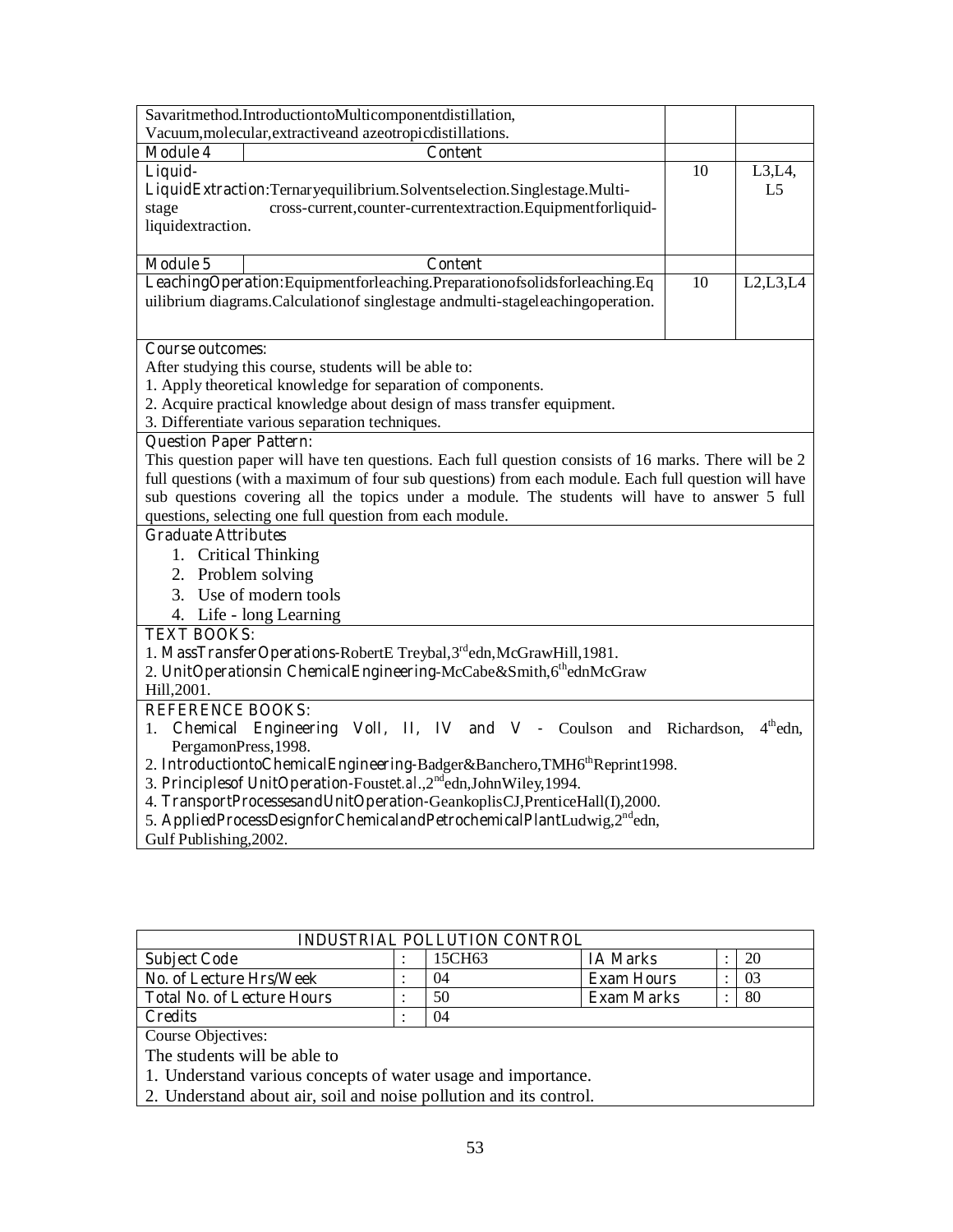| Revised Bloom's Taxonomy Levels: L1 - Remembering, L2 - Understanding, L3 - |                                                                                                       |         |                |  |  |
|-----------------------------------------------------------------------------|-------------------------------------------------------------------------------------------------------|---------|----------------|--|--|
|                                                                             | Applying, $L4 -$ Analyzing, $L5 -$ Evaluating and $L6 -$ Creating.                                    |         |                |  |  |
| <b>Modules</b>                                                              |                                                                                                       | Teachin | <b>Blooms</b>  |  |  |
|                                                                             |                                                                                                       | g Hours | Taxono         |  |  |
|                                                                             |                                                                                                       |         | my             |  |  |
| <b>Module 1</b>                                                             | Content                                                                                               |         |                |  |  |
|                                                                             | Introduction:Importanceofenvironmentformankind.Biosphereandlayersofatmo                               | 10      | L1,L2,L        |  |  |
| sphere.                                                                     | Hydrologicalcycleandnutrientcycles.Typesofpollution.                                                  |         | 3              |  |  |
| Damagesfromenvironmental                                                    | Needofenvironmental<br>pollution.                                                                     |         |                |  |  |
|                                                                             | legislationsandenvironmentalActsinIndia.Functions<br>of                                               |         |                |  |  |
| centralandstatepollutioncontrolboards.                                      |                                                                                                       |         |                |  |  |
| <b>Sources, Sampling</b>                                                    | andAnalysis                                                                                           |         |                |  |  |
|                                                                             | ofWastewater:Waterresources.Originofwastewater.<br>Evaluation,                                        |         |                |  |  |
|                                                                             | classificationandcharacterizationofwastewater.<br>Physicalandchemical                                 |         |                |  |  |
|                                                                             | characteristics.BOD,CODandtheirimportance.Types<br>ofwaterpollutants                                  |         |                |  |  |
|                                                                             | andtheireffects. Samplingandmethodsofanalysis.                                                        |         |                |  |  |
| <b>Module 2</b>                                                             | <b>Content</b>                                                                                        |         |                |  |  |
|                                                                             | WastewaterTreatment:Preliminary,primary,secondaryand tertiarytreatments                               | 10      | L2, L3, L      |  |  |
| of                                                                          | wastewater.                                                                                           |         | $\overline{4}$ |  |  |
|                                                                             | Sludgetreatmentanddisposal.Advancedwastewatertreatment.Recoveryofmateria                              |         |                |  |  |
| lsfrom processeffluents.                                                    |                                                                                                       |         |                |  |  |
|                                                                             | ApplicationstoIndustries:Normsandstandardsoftreatedwater.Origin,characteri                            |         |                |  |  |
|                                                                             | stics, and treatment methodsintypical industries-petroleum refinery, pulpand                          |         |                |  |  |
|                                                                             | paper, fertilizer, distillery, tannery, and textile processing.                                       |         |                |  |  |
| <b>Module 3</b>                                                             | <b>Content</b>                                                                                        |         |                |  |  |
|                                                                             | AirPollutionAspects:Natureofairpollution.Classificationofairpollutants.Source                         | 10      | L3,L4,L        |  |  |
| sofair                                                                      |                                                                                                       |         | 5              |  |  |
|                                                                             | pollutants. Airqualitycriteriaandstandards. Plumebehavioranddispersionofairpoll                       |         |                |  |  |
|                                                                             | utants. Effects of airpollution on health, vegetation, and materials.                                 |         |                |  |  |
| <b>Module 4</b>                                                             | <b>Content</b>                                                                                        |         |                |  |  |
|                                                                             | Air Pollution Control: Sampling of pollutants. Methods of estimation of air                           | 10      | L4, L5,        |  |  |
| pollutants.                                                                 | Automobile                                                                                            |         | L6             |  |  |
|                                                                             | pollution.Controlmethodsforparticulatesandgaseouspollutants.Origin,control                            |         |                |  |  |
| methods, and equipmentused in                                               | typicalindustries                                                                                     |         |                |  |  |
|                                                                             | Thermalpowerplants, metallurgical industries, andcementindustries.                                    |         |                |  |  |
|                                                                             |                                                                                                       |         |                |  |  |
| <b>Module 5</b>                                                             | <b>Content</b>                                                                                        |         |                |  |  |
|                                                                             | SolidWasteTreatment:Origin,Classificationandmicrobiology.Propertiesandthe                             | 10      | L3, L4, L      |  |  |
| irvariation.                                                                | Engineered<br>systemsforsolidwastemanagement-                                                         |         | 5              |  |  |
| generation, onsitehandling, storage,                                        |                                                                                                       |         |                |  |  |
|                                                                             | collection, transferandtransport, composting, sanitarylandfilling.                                    |         |                |  |  |
|                                                                             | NoiseControl:Sourcesanddefinitions.Determinationofnoiselevels.Noisecontrol                            |         |                |  |  |
|                                                                             | criteria and noise exposure index. Administrative and engineering controls.                           |         |                |  |  |
| Acoustic absorptive materials.                                              |                                                                                                       |         |                |  |  |
| <b>Course outcomes:</b>                                                     |                                                                                                       |         |                |  |  |
|                                                                             | After studying this course, students will be able to:                                                 |         |                |  |  |
|                                                                             | 1. Apply, analyze and identify the environmental problems.                                            |         |                |  |  |
|                                                                             | 2. Acquire practical knowledge to plan strategies for control and reduce pollution.                   |         |                |  |  |
|                                                                             | 3. Apply environmental management systems to industrial activities.                                   |         |                |  |  |
| <b>Question Paper Pattern:</b>                                              |                                                                                                       |         |                |  |  |
|                                                                             | This question paper will have ten questions. Each full question consists of 16 marks. There will be 2 |         |                |  |  |

full questions (with a maximum of four sub questions) from each module. Each full question will have sub questions covering all the topics under a module. The students will have to answer 5 full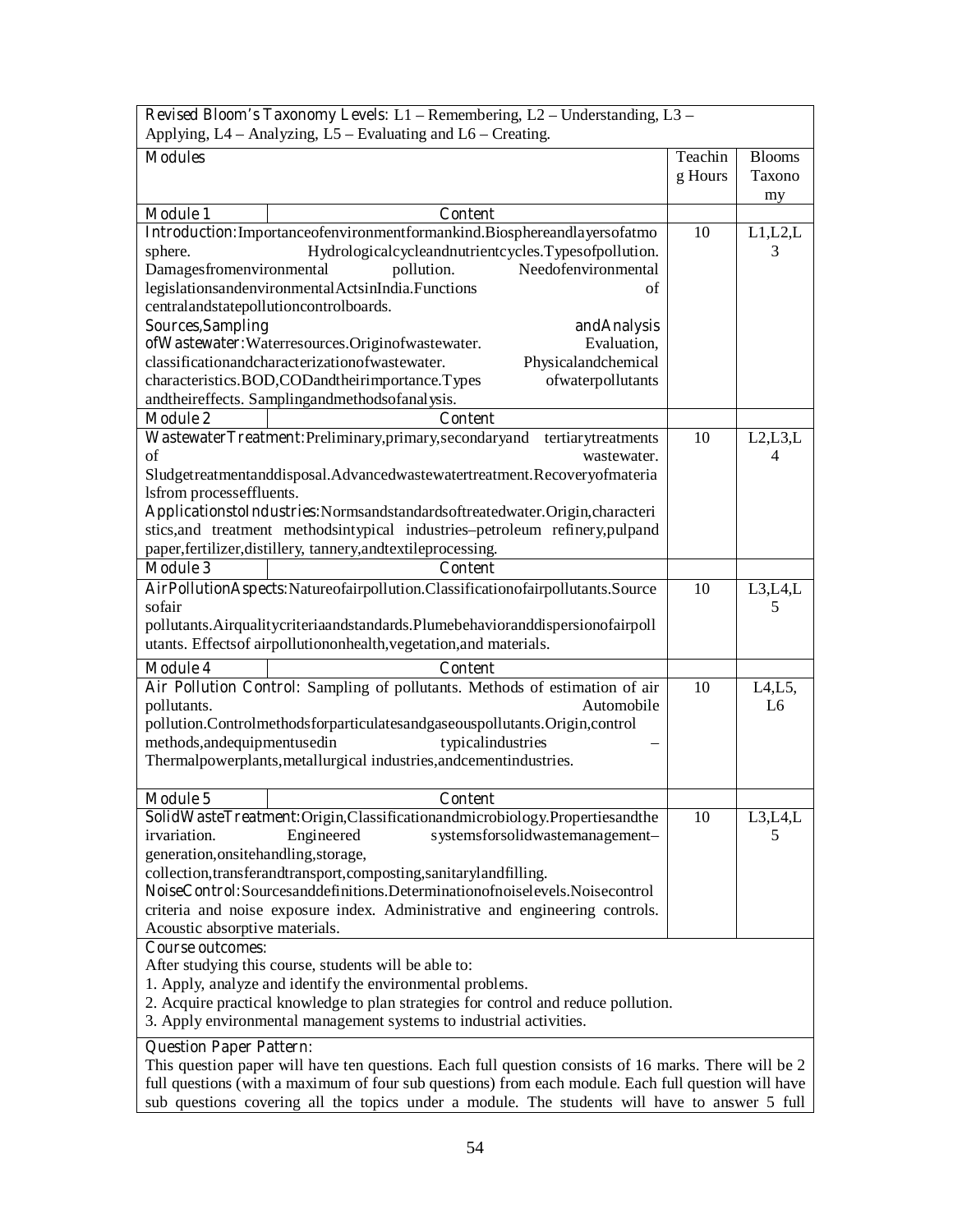questions, selecting one full question from each module.

#### **Graduate Attributes**

- 1. Critical Thinking
- 2. Problem solving
- 3. Use of modern tools
- 4. Life long Learning
- 5. Collaborative and multidisciplinary work

**TEXT BOOKS:** 

- 1. **EnvironmentalPollutionControlEngg,**C.S.Rao,2ndedn,NewAgeInternational Reprint,2002.
- 2. **PollutionControlinProcessIndustries,**S.P.Mahajan,TataMcGrawHill,22<sup>nd</sup>Reprint, 1999.

## **REFERENCE BOOKS:**

## 1. **PrinciplesandPracticesofAirPollutionControlandAnalysis,**J.R.Mudakavi,I.K.

InternationalPublishingHomePvt.Ltd.,NewDelhi,2010.

- 2. **Air Pollution,**H.C.Perkins,McGrawHill,1974.
- 3. **SolidWasteManagement,**D.J.Hagery*et.al*.,VanNostrandReinhold,1973.
- 4. IndustrialPollutionControlHandbook,Lund,H.F.,6<sup>th</sup>edn,Vol.1,McGrawHill, 1971.
- 5. **NoiseAbatement,**Duerden,Buttreworth,1970.
- 6. **IntroductiontoEnvironmentalEngg,**Davis.,3rdedn,McGrawHill,1998.
- 7. **WasteWaterEngineeringTreatmentDisposalReuse,**Metcalf and Eddy,4thedn,Tata McGrawHill,2003.
- 8. **EnvironmentalEngineering, G.N**. Pandey and G.C. Carney, Tata McGraw Hill, 11<sup>th</sup>Reprint,2002.
- 9. **IntegratedSolidWasteManagement,**GeorgeTchobanoglous*etal*,2ndedn,McGraw Hill&Co,1993.

| <b>PROCESS EQUIPMENT DESIGN AND DRAWING (Common to CH &amp; PC)</b> |  |        |                   |  |    |  |
|---------------------------------------------------------------------|--|--------|-------------------|--|----|--|
| <b>Subject Code</b>                                                 |  | 15CH64 | <b>IA Marks</b>   |  | 20 |  |
| <b>No. of Lecture Hrs/Week</b>                                      |  | 04     | <b>Exam Hours</b> |  | 04 |  |
| <b>Total No. of Lecture Hours</b>                                   |  | 50     | <b>Exam Marks</b> |  | 80 |  |
| <b>Credits</b>                                                      |  | 04     |                   |  |    |  |
| $\sim$<br>$\sim$ $\sim$ $\sim$                                      |  |        |                   |  |    |  |

**Course Objectives:** 

The students will be able to

- 1. Understand advances and types in the design of heat and mass transfer equipment and its accessories.
- 2. Develop modifications based on design.

**Revised Bloom's Taxonomy Levels:** L1 – Remembering, L2 – Understanding, L3 – Applying, L4 – Analyzing, L5 – Evaluating, and L6 - Creating

| Detailedchemicalengineeringprocessdesignofthefollowing equipment should            | <b>Teaching</b> | <b>Blooms</b>   |
|------------------------------------------------------------------------------------|-----------------|-----------------|
| studied.Standardcodebooksaretobeused.Thedetailedproportionate<br>be                | <b>Hours</b>    | <b>Taxonomy</b> |
| shallincludesectional<br>drawings                                                  |                 |                 |
| frontview, fulltop/sideviewdependingonequipmentandmajorcomponents.                 |                 |                 |
| 1. Classwork: Students areto design the equipment. They shall                      |                 |                 |
| also be trained to draw free hand proportionatesketches.                           |                 |                 |
| 2. Final Examination: Students have to answer anyone of the two questions given in |                 |                 |
| the examination. After completing the design, free hand proportionate              |                 |                 |
| sketchesaretobe drawnasrequired.                                                   |                 |                 |
| Content                                                                            |                 |                 |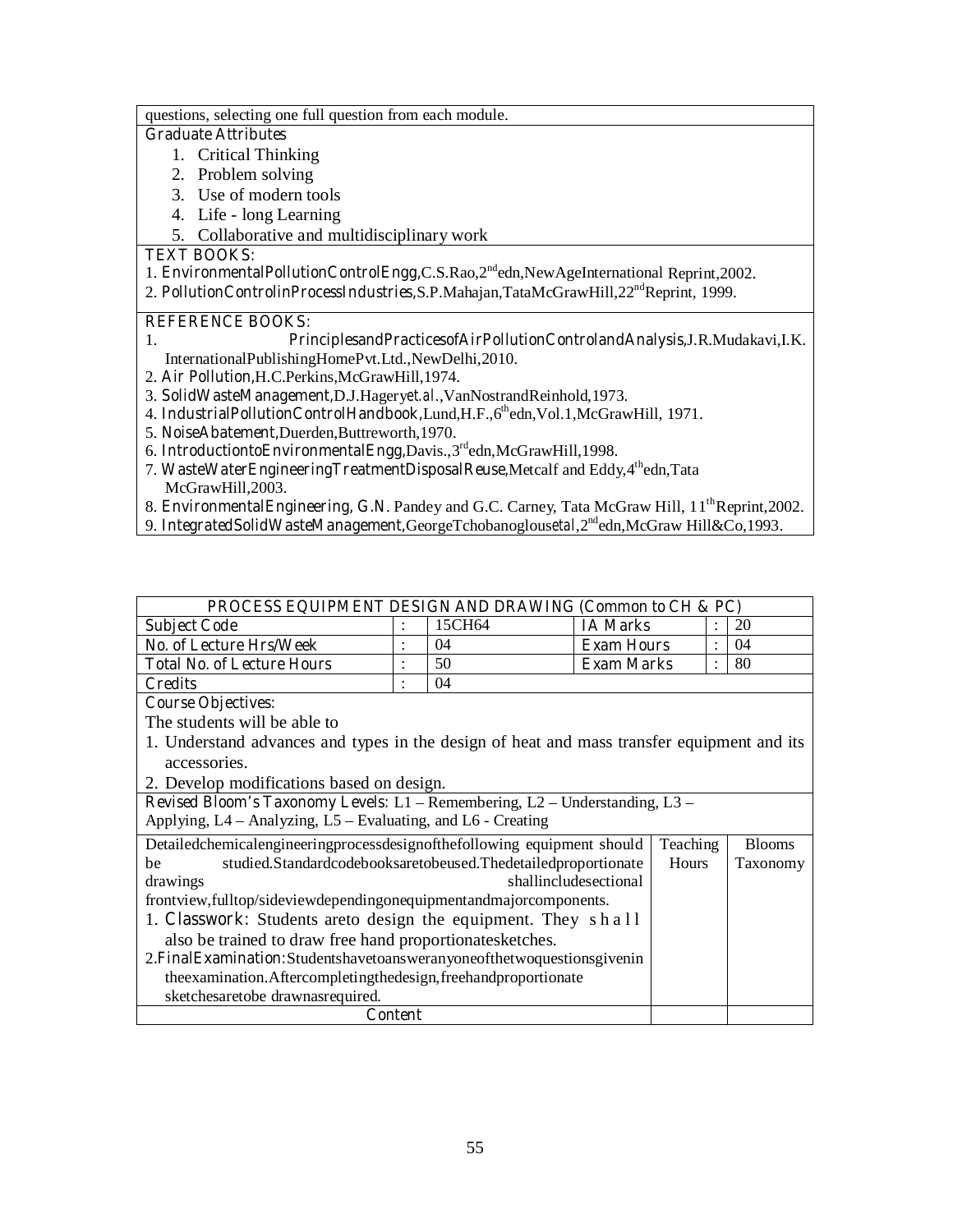| 1. Doublepipe Heatex changer          | 07 | L1,L2,L3 |
|---------------------------------------|----|----------|
| 2. ShellandTubeHeatexchanger          | 07 | L4,L5,L6 |
| 3. Condensers–Horizontal and vertical | 08 |          |
| 4. Evaporator–Singleeffect            | 07 |          |
| 5. Sieve TrayDistillationColumn       | 07 |          |
| 6. Packed BedAbsorptionColumn         | 07 |          |
| 7. Rotary Dryer.                      | 07 |          |
|                                       |    |          |
|                                       |    |          |

After studying this course, students will be able to:

- 1. Design and modify process equipment relating to heat and mass transfer.
- 2. Will handle process parameters to alter and design process Equipment.

#### **Question Paper Pattern:**

This question paper will have two questions. Each full question consists of 80 marks. Each full question will have sub questions covering design of the equipment and proportionate drawing Top view, front view and side view of equipment. The students will have to answer any one full question.

#### **Note: ChemicalEngineersHandbook,**Perry&Green,McGrawHill,1997.

**IS2825,IS4503**,B.I.S.,NewDelhi,1969 are permitted for exam and internal.

#### **Graduate Attributes**

- 1. Critical Thinking
- 2. Problem solving
- 3. Use of modern tools
- 4. Life long Learning
- 5. Collaborative and multidisciplinary work

#### **TEXT BOOKS:**

1. **ProcessEquipmentDesign-**M.V.Joshi,3rdedn.,Macmillan&Co. India,Delhi,

1998.

- 2. **ProcessEquipmentDesign–VesselDesign,**Brownell&Young,JohnWiley,1959.
- 3. **Process DesignofEquipment Vol1,** S. D. Dawande, 3rdedn, Central Techno Publications.2003.

#### **REFERENCE BOOKS:**

- 1. **ChemicalEngineersHandbook,**Perry&Green,8thedn,McGrawHill,1997.
- 2. **PressureVesselCode–IS2825,**ISCode,B.I.S.,NewDelhi,1969.
- 3. **Flowof FluidsthroughValves,Fittings&Pipes**,CraneAmazon,2006.

#### **Professional Elective-II**

| ELECTROCHEMICAL TECHNOLOGY                                             |  |         |                   |  |    |
|------------------------------------------------------------------------|--|---------|-------------------|--|----|
| <b>Subject Code</b>                                                    |  | 15CH651 | <b>IA Marks</b>   |  | 20 |
| No. of Lecture Hrs/Week                                                |  | 03      | <b>Exam Hours</b> |  | 03 |
| <b>Total No. of Lecture Hours</b>                                      |  | 40      | <b>Exam Marks</b> |  | 80 |
| <b>Credits</b>                                                         |  | 03      |                   |  |    |
| Course Objectives:                                                     |  |         |                   |  |    |
| The students will be able to                                           |  |         |                   |  |    |
| 1. Understand the energies of various types of electrochamical systems |  |         |                   |  |    |

1. Understand the operation of various types of electrochemical systems.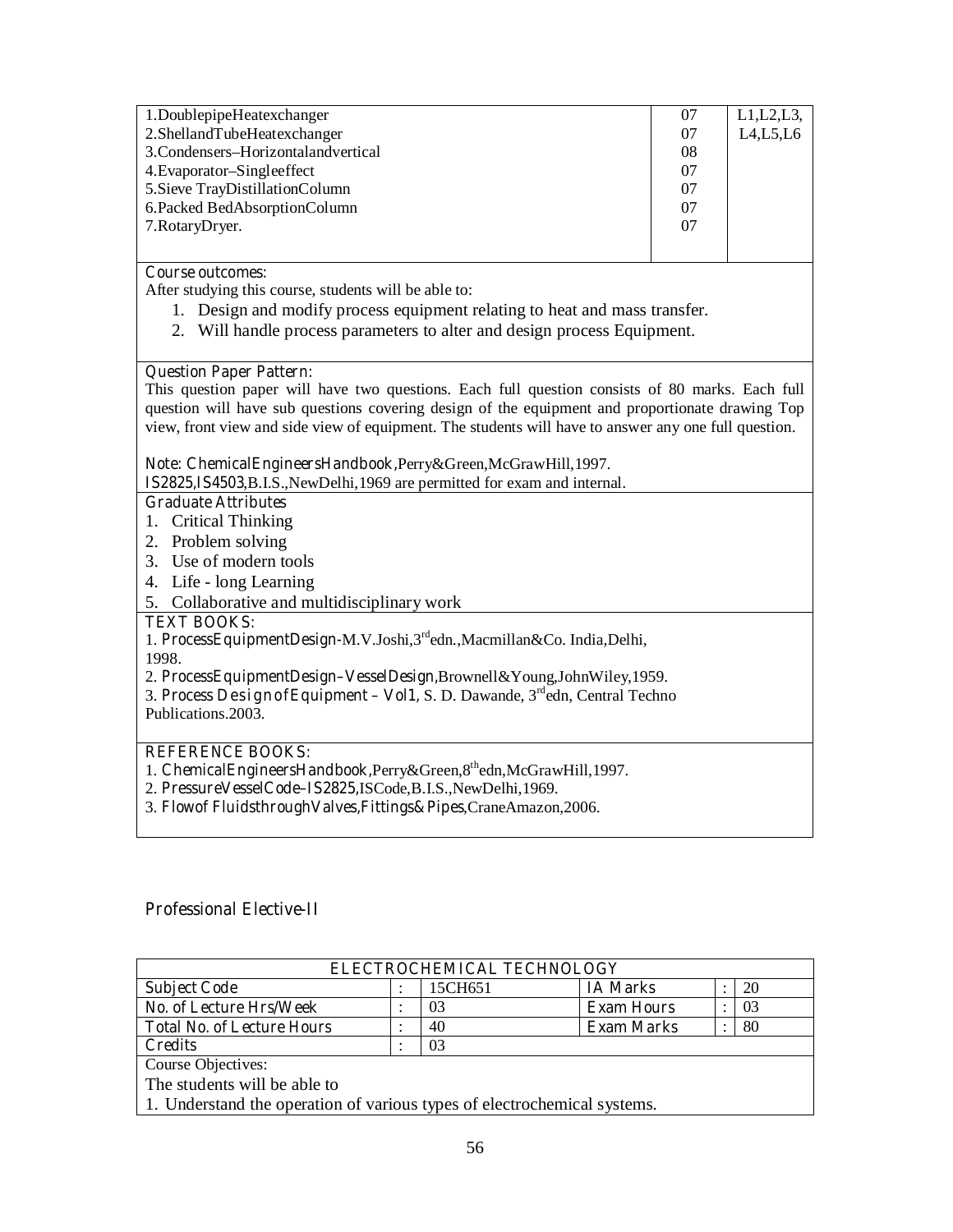| 2. Understand electrochemical corrosion of metals and corrosion protection methods.                   |         |               |
|-------------------------------------------------------------------------------------------------------|---------|---------------|
| Revised Bloom's Taxonomy Levels: L1 - Remembering, L2 - Understanding, L3 -                           |         |               |
| Applying, L4 - Analyzing, L5 - Evaluating, and L6 - Creating                                          |         |               |
| <b>Modules</b>                                                                                        | Teachin | <b>Blooms</b> |
|                                                                                                       | g Hours | Taxonom       |
|                                                                                                       |         | v             |
| <b>Module 1</b><br><b>Content</b>                                                                     |         |               |
| IntroductionToTheoreticalAspects:Faradayslaws,mechanismofconductionin                                 | 8       | L1,L2,L3      |
| andinionicmelts.Conductioninmetals<br>solids,<br>liquidsand<br>gases                                  |         |               |
| andsemiconductors.                                                                                    |         |               |
| Reversibleelectrodesandpotentials, electrodeprocessesandelectrodekinetics.                            |         |               |
|                                                                                                       |         |               |
| <b>Module 2</b><br><b>Content</b>                                                                     |         |               |
| Varioustypesofoverpotentials.Polarisation.<br>Butler-                                                 | 8       | L2,L3,L4      |
| volmerforoneelectronandmuteelectronsteps.ModelsofelectricalDoublelayer.                               |         |               |
| <b>Module 3</b><br><b>Content</b>                                                                     |         |               |
| Appliedaspects:Potentiometryandion-selectiveelectrodes.Polarography.                                  | 8       | L2,L3,L4      |
|                                                                                                       |         |               |
| <b>Module 4</b><br><b>Content</b>                                                                     |         |               |
| Electrodedepositionofmetals andalloys. PrimaryandSecondaryFuelCells.                                  | 8       | L1,L2,L3      |
|                                                                                                       |         |               |
|                                                                                                       |         |               |
| <b>Module 5</b><br><b>Content</b>                                                                     |         |               |
| CorrosionanditsPrevention:Electrowinning.Electroorganicandinorganicsynth                              | 8       | L2,L3,L4      |
| esis(and<br>sometypicalexamples). Environmentalelectrochemistry. Bio-                                 |         |               |
| electrochemistry.                                                                                     |         |               |
| <b>Course outcomes:</b>                                                                               |         |               |
| After studying this course, students will be able to:                                                 |         |               |
| 1. Apply and control techniques for the electrochemical surface treatment of metals, such as          |         |               |
| plating and anodizing, with the aim of improving their properties.                                    |         |               |
| 2. Understand the mechanism of electrochemical corrosion of metals, use of appropriate                |         |               |
| design criteria and apply corrosion protection techniques in order to limit corrosion of              |         |               |
| metals.                                                                                               |         |               |
| <b>Question Paper Pattern:</b>                                                                        |         |               |
| This question paper will have ten questions. Each full question consists of 16 marks. There will be 2 |         |               |
| full questions (with a maximum of four sub questions) from each module. Each full question will have  |         |               |
| sub questions covering all the topics under a module. The students will have to answer 5 full         |         |               |
| questions, selecting one full question from each module.                                              |         |               |
| <b>Graduate Attributes</b>                                                                            |         |               |
| <b>Critical Thinking</b><br>1.                                                                        |         |               |
| Problem solving<br>2.                                                                                 |         |               |
| Use of modern tools<br>3.                                                                             |         |               |
| 4. Life - long Learning                                                                               |         |               |
| <b>TEXT BOOKS:</b>                                                                                    |         |               |
| 1. ModernElectrochemistry, J.O.M., Bockris&A.K.N.Reddy, Vol.1&2, Plenum, New<br>York2002.             |         |               |
| 2. IndustrialElectrochemicalProcesses,A.Kuhn,Elsevier,Amsterdam,1971.                                 |         |               |
|                                                                                                       |         |               |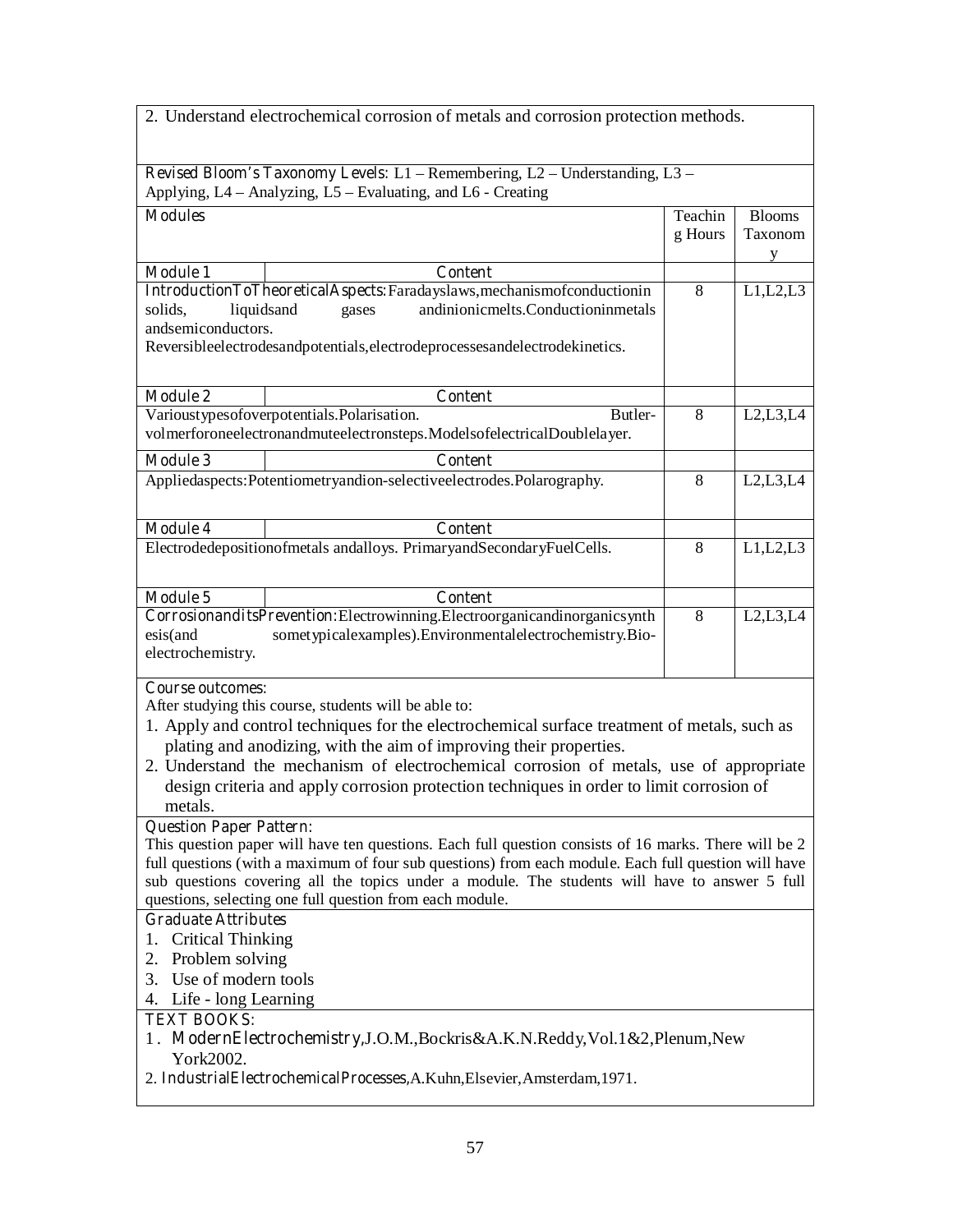- 1. **ElectroAnalyticalChemistry,**J.J.Lingane,Wiley, NewYork,1958.
- 2. **Electrochemistry,PrinciplesandApplications,**E.C.Potter,CleaverhumePress,London 1956.
- 3. **OrganicElectrochemistry,**M.M.Baizer,MarcelDekker,3rdEdition,NewYork,1991.

|                                                        | <b>PETROCHEMICALS</b> |                |                                                                                      |                            |         |                |               |
|--------------------------------------------------------|-----------------------|----------------|--------------------------------------------------------------------------------------|----------------------------|---------|----------------|---------------|
| <b>Subject Code</b>                                    |                       | $\ddot{\cdot}$ | 15CH652                                                                              | <b>IA Marks</b>            |         |                | 20            |
| <b>No. of Lecture Hrs/Week</b>                         |                       | $\vdots$       | 03                                                                                   | <b>Exam Hours</b>          |         | $\ddot{\cdot}$ | 03            |
| <b>Total No. of Lecture Hours</b>                      |                       | $\vdots$       | 40                                                                                   | <b>Exam Marks</b>          |         | $\ddot{\cdot}$ | 80            |
| <b>Credits</b>                                         |                       | $\ddot{\cdot}$ | 03                                                                                   |                            |         |                |               |
| <b>Course Objectives:</b>                              |                       |                |                                                                                      |                            |         |                |               |
| The students will be able to                           |                       |                |                                                                                      |                            |         |                |               |
|                                                        |                       |                | 1. Understand the various types of Carbon compounds and their properties.            |                            |         |                |               |
|                                                        |                       |                | 2. Understand preparation of petrochemical compounds from different sources.         |                            |         |                |               |
|                                                        |                       |                | Revised Bloom's Taxonomy Levels: L1 - Remembering, L2 - Understanding, L3 -          |                            |         |                |               |
|                                                        |                       |                | Applying, L4 – Analyzing, L5 – Evaluating, and L6 - Creating                         |                            |         |                |               |
| <b>Modules</b>                                         |                       |                |                                                                                      |                            | Teachin |                | <b>Blooms</b> |
|                                                        |                       |                |                                                                                      |                            | g Hours |                | Taxono        |
|                                                        |                       |                |                                                                                      |                            |         |                | my            |
| <b>Module 1</b>                                        |                       |                | <b>Content</b>                                                                       |                            |         |                |               |
|                                                        |                       |                | Definition of Petrochemicals: Petrochemical industries in India. Principal raw       |                            | 8       |                | L1,L2,L       |
|                                                        |                       |                | materials. Introduction to chemicals from $C_1$ , $C_2$ , $C_3$ and $C_4$ compounds. |                            |         |                | 3             |
|                                                        |                       |                | ChemicalsfromC <sub>1</sub> Compounds:Manufactureofmethanolandchloromethanes.M       |                            |         |                |               |
| anufacture of perchloroethylene.                       |                       |                |                                                                                      |                            |         |                |               |
|                                                        |                       |                |                                                                                      |                            |         |                |               |
| <b>Module 2</b>                                        |                       |                | <b>Content</b>                                                                       |                            |         |                |               |
|                                                        |                       |                | ChemicalsfromC <sub>2</sub> Compounds:Feed stock, technology, engineering problems   |                            | 8       |                | L2, L3, L     |
| and                                                    |                       | usage          |                                                                                      | of                         |         |                | 4             |
|                                                        |                       |                | Ethyleneandacetylene, ethanol, polyethylene, acetaldehyde, ethanolamines, acetic     |                            |         |                |               |
| acid.                                                  |                       |                |                                                                                      |                            |         |                |               |
| <b>Module 3</b>                                        |                       |                | <b>Content</b>                                                                       |                            |         |                |               |
| <b>Chemical</b><br>from                                | $C_3$ Compounds:      |                | Isopropanol,                                                                         | acetone,                   | 8       |                | L2, L3, L     |
| acrylonitrile, polypropylene, propyleneoxide.          |                       |                |                                                                                      |                            |         |                | 4             |
|                                                        |                       |                |                                                                                      |                            |         |                |               |
| <b>Module 4</b>                                        |                       |                | <b>Content</b>                                                                       |                            |         |                |               |
|                                                        |                       |                | Chemical from C <sub>4</sub> Compounds: Butadiene dehydrogenation of butane          |                            | 8       |                | L2, L3, L     |
| (Houdry).                                              | Dehydrogenationof     |                |                                                                                      | butylenes.Dehydrogenation- |         |                | 4             |
| dehydrationofethanol.Steam crackingof hydrocarbons.    |                       |                |                                                                                      |                            |         |                |               |
|                                                        |                       |                | ChemicalsfromAromatics: Primaryrawmaterial. Hydroalkylation.                         |                            |         |                |               |
| <b>Module 5</b>                                        |                       |                | <b>Content</b>                                                                       |                            |         |                |               |
|                                                        |                       |                | Manufactureofphenol-2methods.Styrene-2methods.Phthalicanhydridemaleic                |                            | 8       |                | L2, L3, L     |
| anhydride, nitrobenzene, aniline.                      |                       |                |                                                                                      |                            |         |                | 5             |
| Manufactureofindustrialdyesbasedonpetroleumfeedstocks. |                       |                |                                                                                      |                            |         |                |               |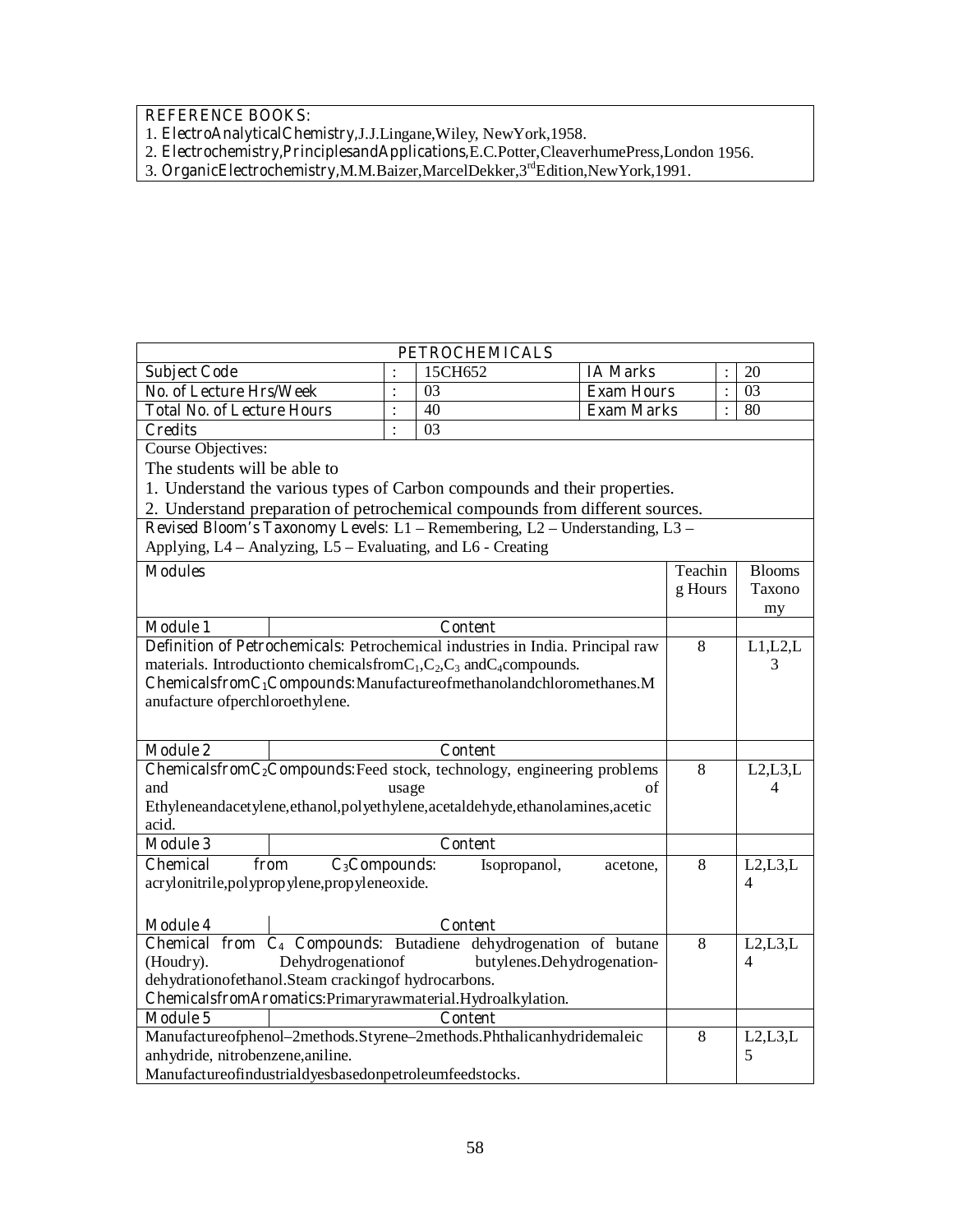After studying this course, students will be able to:

- 1. Differentiate varieties of carbon compounds and their properties.
- 2. Explain the mechanism of preparation of primary and secondary compounds.

### **Question Paper Pattern:**

This question paper will have ten questions. Each full question consists of 16 marks. There will be 2 full questions (with a maximum of four sub questions) from each module. Each full question will have sub questions covering all the topics under a module. The students will have to answer 5 full questions, selecting one full question from each module.

### **Graduate Attributes**

- 1. Critical Thinking
- 2. Problem solving
- 3. Use of modern tools
- 4. Life long Learning

#### **TEXT BOOKS:**

- 1. **Petrochemicals,**B.K.BhaskarRao,CRC Press,1990.
- 2. **ChemicalsfromPetroleum,**A.L.Waddams,2ndedn,ELBS, London,1970.

#### **REFERENCE BOOKS:**

- 1. **Dryden'sOutlinesofChemicalTechnology,**GopalRaoMand MarshallSittig,3<sup>rd</sup>edn, East-WestPress,1997.
- 2. **ChemicalProcessIndustries,**5thedn,ShreveandAustin,McGrawHill,1984.
- 3. **ChemicalTechnology,**G.N.Pandey,3rdedn,VikasPublishingHousePvt.Ltd.,1977.
- 4. **ChemicalTechnology,**Mukhlyonov,MirPublications,1982.

| <b>FERMENTATION TECHNOLOGY</b>    |  |         |                   |  |    |  |
|-----------------------------------|--|---------|-------------------|--|----|--|
| <b>Subject Code</b>               |  | 15CH653 | <b>IA Marks</b>   |  | 20 |  |
| No. of Lecture Hrs/Week           |  | 03      | <b>Exam Hours</b> |  | 03 |  |
| <b>Total No. of Lecture Hours</b> |  | 40      | <b>Exam Marks</b> |  | 80 |  |
| Credits                           |  | 03      |                   |  |    |  |

#### **Course Objectives:**

The students will

- 1. Be able to understand role of microorganisms in fermentation.
- 2. Be able to understand the various fermentation technologies used.
- 3. Be able to learn the production of important products through fermentation.

**Revised Bloom's Taxonomy Levels:** L1 – Remembering, L2 – Understanding, L3 – Applying, L4 – Analyzing, L5 – Evaluating, and L6 - Creating

| <b>Modules</b>  |                                                                              | Teaching     | <b>Blooms</b> |
|-----------------|------------------------------------------------------------------------------|--------------|---------------|
|                 |                                                                              | <b>Hours</b> | Taxonomy      |
| <b>Module 1</b> | <b>Content</b>                                                               |              |               |
|                 | <b>Introduction to fermentation &amp; Microbial Growth Kinetics: History</b> |              | L1, L2, L3    |
|                 | and development of fermentation, general requirements of the                 |              |               |
|                 | fermentation, range of fermentation processes, parts of a fermentation       |              |               |
|                 | process- upstream and downstream processing, aerobic and anaerobic           |              |               |
|                 | fermentation, solid state and submerged fermentation. Batch culture          |              |               |
|                 | (Quantifying cell concentration, Growth patterns and Kinetics),              |              |               |
|                 | Continuous culture, Comparison of batch and continuous cultures in           |              |               |
|                 | industrial processes, Fed batch culture, Examples of use of fed batch        |              |               |
| cultures.       |                                                                              |              |               |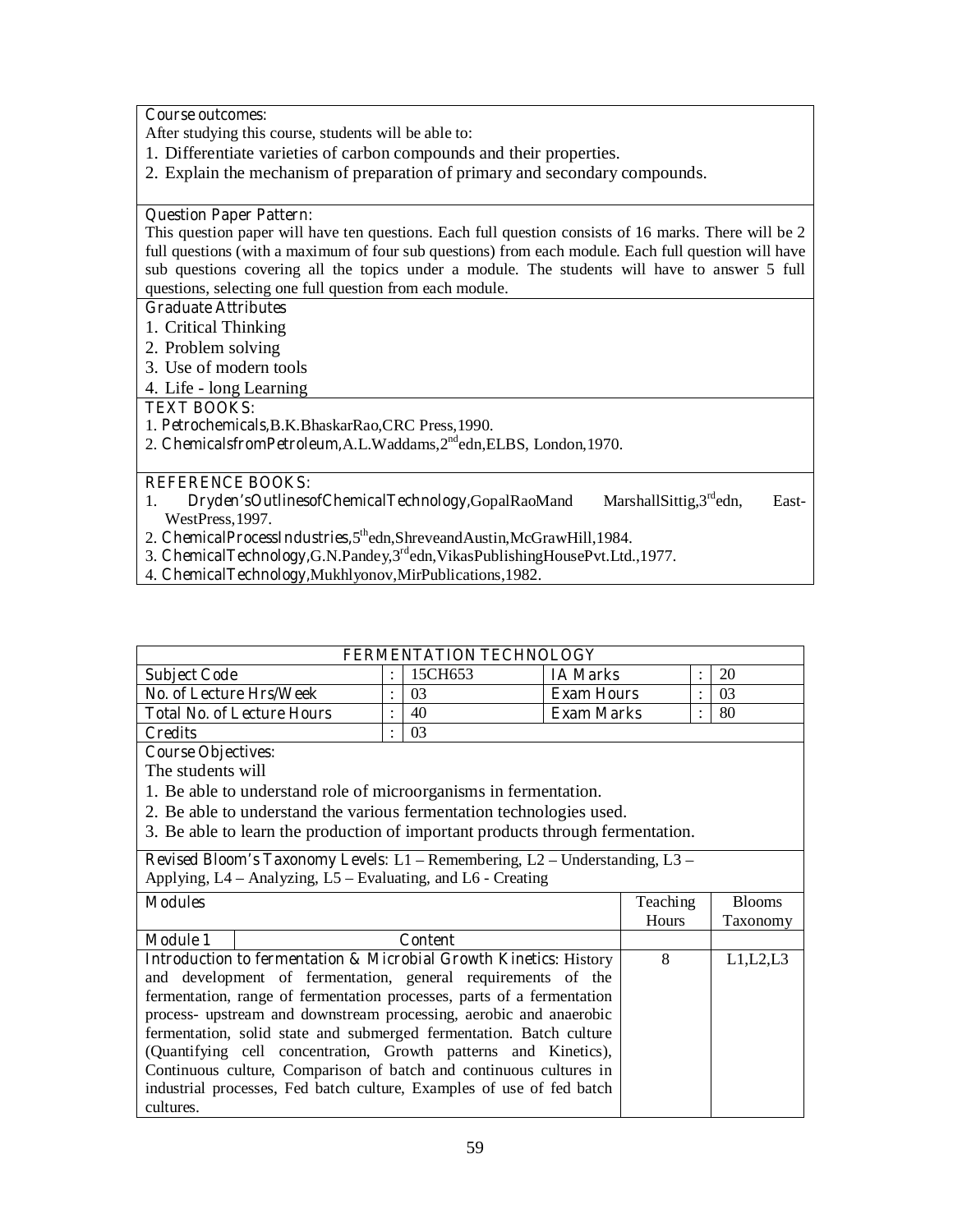| <b>Module 2</b><br><b>Content</b>                                                                     |   |            |
|-------------------------------------------------------------------------------------------------------|---|------------|
| Isolation, preservation Pathways and improvement of industrial                                        | 8 | L2, L3, L4 |
| Isolation, preservation Improvement of industrially<br><b>Microbes:</b>                               |   |            |
| microorganisms, DNA techniques Induction,<br>important<br>carbon                                      |   |            |
| catabolite repression, crab tree effect, feedback Inhibition and                                      |   |            |
| repression                                                                                            |   |            |
| <b>Module 3</b><br><b>Content</b>                                                                     |   |            |
| for industrial fermentations:<br><b>Sterilization</b><br>inoculum<br>Media,                           | 8 | L2,L3,L4   |
| Introduction, Typical media, Energy sources, Carbon sources, Nitrogen                                 |   |            |
| requirements, Antifoams,<br>sources,<br>Buffers,<br>Oxygen<br>Medium                                  |   |            |
| optimization, Medium sterilization: The design of batch sterilization                                 |   |            |
| processes, The design of continuous sterilization processes, Sterilization                            |   |            |
| of the fermenter, feeds and air, Filter sterilization The development of                              |   |            |
| inocula for yeast, bacterial and fungal processes, The aseptic                                        |   |            |
| inoculation of plant fermenters<br>Module 4<br><b>Content</b>                                         |   |            |
| Aeration agitation & Design of fermenter: The oxygen requirements                                     | 8 | L2, L3, L5 |
| and supply of industrial fermentations, Determination of KLa, Factors                                 |   |            |
| affecting K <sub>La</sub> values, balance between oxygen supply and demand,                           |   |            |
| Basic function of a fermenter for microbial or animal cell culture, body                              |   |            |
| construction, and various parts of a fermenter.                                                       |   |            |
| <b>Module 5</b><br><b>Content</b>                                                                     |   |            |
| Important products through Fermentation: Organic acids: citric and                                    | 8 | L2,L3,L4   |
| acetic acid; enzymes: amylase, protease, lipase; antibiotics: penicillin;                             |   |            |
| vitamins: vitB12; amino acids: lysine, Glutamic acid; organic solvents:                               |   |            |
| ethanol, acetone butanol; alcoholic beverages: wine, beer; biomass:                                   |   |            |
| baker's yeast; bio fertilizers; bio pesticides; bio surfactant; steroid                               |   |            |
| transformation; biopolymers                                                                           |   |            |
| <b>Course outcomes:</b>                                                                               |   |            |
| After studying this course, students will be able to:                                                 |   |            |
| 1. Appreciate the use of microorganisms for the production of value added commodities.                |   |            |
| 2. Describe key industrial bioprocesses, from the traditional to the recently evolved.                |   |            |
| 3. Integrate biological and engineering principles involved in the production and recovery            |   |            |
| of commercial products.                                                                               |   |            |
| 4. Develop critical thinking skills and learn to employ a quantitative, scientific approach           |   |            |
| towards conversion of biological materials to value added products.                                   |   |            |
|                                                                                                       |   |            |
| <b>Question Paper Pattern:</b>                                                                        |   |            |
| This question paper will have ten questions. Each full question consists of 16 marks. There will be 2 |   |            |
| full questions (with a maximum of four sub questions) from each module. Each full question will       |   |            |
| have sub questions covering all the topics under a module. The students will have to answer 5 full    |   |            |
| questions, selecting one full question from each module.                                              |   |            |
| <b>Graduate Attributes</b>                                                                            |   |            |
| 1. Critical thinking                                                                                  |   |            |
| 2. Problem solving                                                                                    |   |            |
| 3. Use of modern tools                                                                                |   |            |
| 4. Life - long learning                                                                               |   |            |
| <b>TEXT BOOKS:</b>                                                                                    |   |            |
| Biochemical Engineering, Bailey & Ollis, McGraw Hill.<br>1.                                           |   |            |
|                                                                                                       |   |            |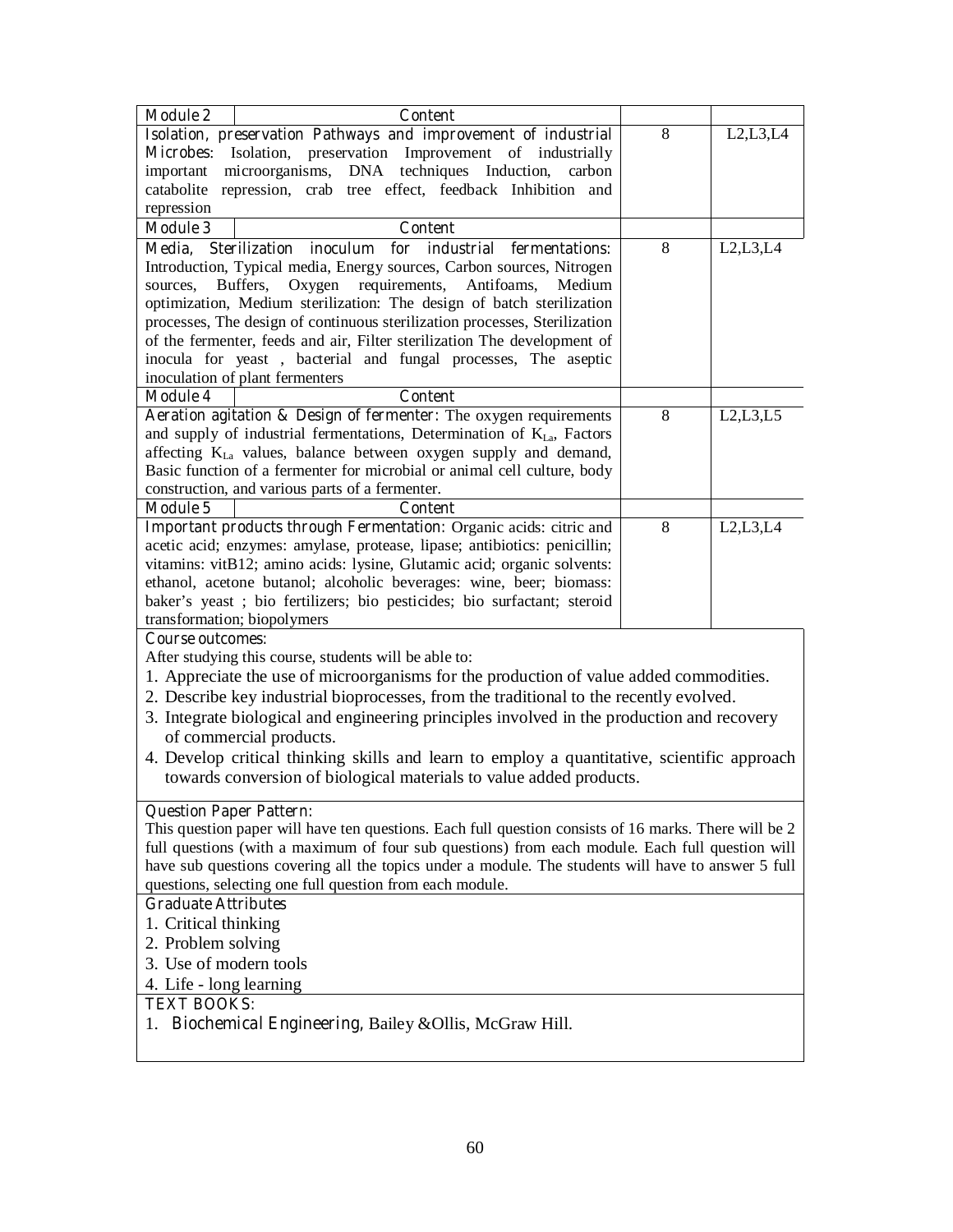**REFERENCE BOOKS:** 

- 1. **Principles of Fermentation Technology** Stan bury P.F., Whitaker A, Hall S. J.
- 2. **Bioprocess Engineering: Basic concepts** Shuler M.L., Kargi F. (PHI)

| PULP AND PAPER TECHNOLOGY         |  |         |                   |  |    |  |  |
|-----------------------------------|--|---------|-------------------|--|----|--|--|
| <b>Subject Code</b>               |  | 15CH654 | <b>IA Marks</b>   |  | 20 |  |  |
| No. of Lecture Hrs/Week           |  |         | <b>Exam Hours</b> |  | 03 |  |  |
| <b>Total No. of Lecture Hours</b> |  | 40      | <b>Exam Marks</b> |  | 80 |  |  |
| Credits                           |  |         |                   |  |    |  |  |

**Course Objectives:** 

The students will be able to

- 1. Understand the wood chemistry, basic pulp and papermaking processes from different raw materials.
- 2. Acquainted with raw material characteristics, physical and mechanical concepts, nomenclature and procedures related to evaluating paper and paper board product properties

3. Learn Chemical recovery systems and bleaching of mechanical pulps. Treatment of effluent.

**Revised Bloom's Taxonomy Levels:** L1 – Remembering, L2 – Understanding, L3 –

Applying, L4 – Analyzing, L5 – Evaluating, and L6 - Creating

| <b>Modules</b>                                                             |                                                                              | Teachin | <b>Blooms</b> |
|----------------------------------------------------------------------------|------------------------------------------------------------------------------|---------|---------------|
|                                                                            |                                                                              | g Hours | Taxonom       |
|                                                                            |                                                                              |         | y             |
| <b>Module 1</b>                                                            | <b>Content</b>                                                               |         |               |
| <b>WoodChemistry:</b>                                                      | Chemicalcomposition-                                                         | 8       | L1,L2,L3      |
|                                                                            | cellulose, hemicellulose, lignin, woodextractives,                           |         |               |
|                                                                            | rawmaterial.Qualityparametersunderevaluation.Yieldofrawmaterial.             |         |               |
| Pulping:Generalprinciple                                                   | ofpulping.Typesof                                                            |         |               |
|                                                                            | pulpingprocesses:mechanical,chemical,semi-chemical,sulphate<br>process,      |         |               |
| Kraftprocess.                                                              | Processcalculations.<br>Rawmaterialutility                                   |         |               |
|                                                                            | requirements.Processflowsheetanddescription.                                 |         |               |
| Washingandbleaching.Commonunit                                             |                                                                              |         |               |
|                                                                            | operation. Woodtreatment, digestion, evaporation, drying with equipmentused. |         |               |
| <b>Module 2</b>                                                            | <b>Content</b>                                                               |         |               |
|                                                                            | TreatmentofPulp:Screening,washing,refining,thickeningofpulp.Bleaching-       | 8       | L2,L3,L4      |
|                                                                            | conventional and non-conventional bleaching techniques.                      |         |               |
|                                                                            | PaperMaking:Preliminaryoperationsonpulp.Beatingandrefiningofpulp.Non-        |         |               |
| fibrous<br>materials.                                                      | Fillers<br>loadingmaterial.Internalsizing.Wetand<br>and                      |         |               |
|                                                                            | additivesurfacetreatment.Paper coloring.Surfacesizing.                       |         |               |
|                                                                            |                                                                              |         |               |
| <b>Module 3</b>                                                            | <b>Content</b>                                                               |         |               |
|                                                                            | Paper Drying and Finishing: Types of dryers. Calendaring. Reeling and        | 8       | L2,L3,L4      |
| winding.Paper                                                              | machinedrives, cutting, winding and                                          |         |               |
| rewinding.Conversionofpapers.                                              |                                                                              |         |               |
| <b>Module 4</b>                                                            | <b>Content</b>                                                               |         |               |
|                                                                            | PaperQualityofGrades:Differentgradesofpaperquality.Parametersandtheireva     | 8       | L2, L3, L5    |
| luation. Saturationofpaper. Special gradepapers. Recycling of wastepapers. |                                                                              |         |               |
|                                                                            |                                                                              |         |               |
| <b>Module 5</b>                                                            | <b>Content</b>                                                               |         |               |
|                                                                            | SupportiveOperations:Chemicalrecovery-                                       | 8       | L2, L3, L5    |
|                                                                            | waterbalance, oxidation, evaporation of black<br>liquor, lime                |         |               |
|                                                                            | recovery.Qualitycontrolandsafetyaspects.                                     |         |               |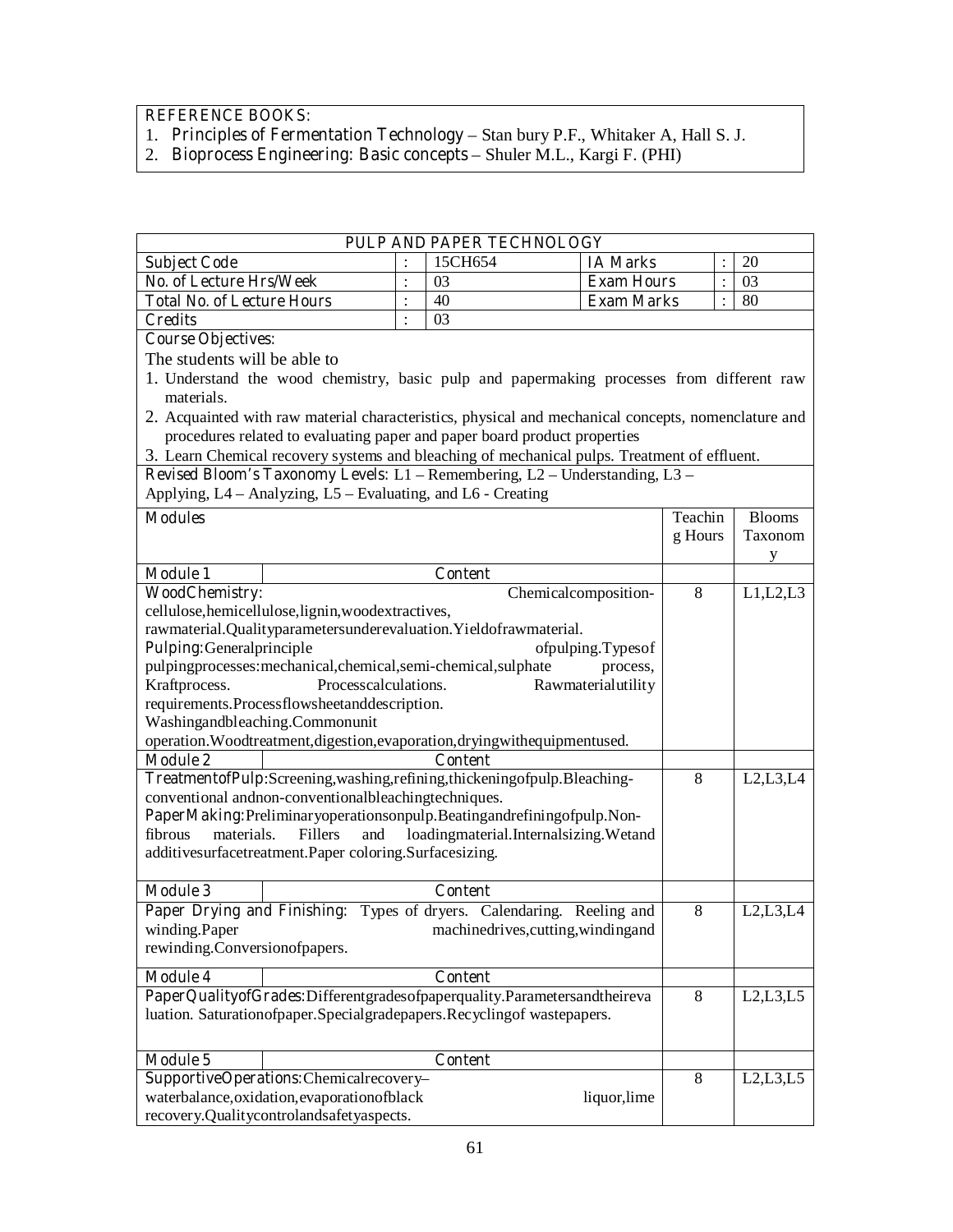| <b>Environmental Aspects:</b> Effluent characteristics of pulp and paper industries.<br>Treatment methods. |  |
|------------------------------------------------------------------------------------------------------------|--|
| <b>Course outcomes:</b>                                                                                    |  |

After studying this course, students will be able to:

- 1. Apply the fundamental chemical principles of making pulp and paper in the industry.
- 2. Optimize pulping operations to achieve maximum pulp bleaching ability and strength properties.
- 3. Advice pulp and paper makers on how to control environmental pollution.
- 4. Identify requirements for process control and quality assurance in pulp and paper manufacturing processes.

#### **Question Paper Pattern:**

This question paper will have ten questions. Each full question consists of 16 marks. There will be 2 full questions (with a maximum of four sub questions) from each module. Each full question will have sub questions covering all the topics under a module. The students will have to answer 5 full questions, selecting one full question from each module.

#### **Graduate Attributes**

- 1. Critical thinking
- 2. Problem solving
- 3. Use of modern tools
- 4. Life long learning
- 5. Collaborative and multidisciplinary work

#### **TEXT BOOKS:**

1. **Pulpand PaperChemistryandTechnology**,Casey,J.P.,2ndedn,InterScience,1960

### **REFERENCE BOOKS:**

1. **Handbookof Pulp andPaperTechnology**,BrittK.W.,ReinholdPublicationCorp.,

1964.

2. **Pulpand PaperScienceandTechnology**,LibbyC.E.Vol1to3,McGrawHill,1962.

## **Open Elective-II**

| <b>FOOD TECHNOLOGY</b>            |  |         |                   |  |    |  |  |
|-----------------------------------|--|---------|-------------------|--|----|--|--|
| <b>Subject Code</b>               |  | 15CH661 | <b>IA Marks</b>   |  | 20 |  |  |
| No. of Lecture Hrs/Week           |  | 03      | <b>Exam Hours</b> |  | 03 |  |  |
| <b>Total No. of Lecture Hours</b> |  | 40      | <b>Exam Marks</b> |  | 80 |  |  |
| <b>Credits</b>                    |  | 03      |                   |  |    |  |  |

**Course Objectives:** 

The students will be able to

1. Impart knowledge to the students about food processing and various unit operations involved in it, packaging, storing and preservation, food poisoning, food related hazards and safety.

**Revised Bloom's Taxonomy Levels:** L1 – Remembering, L2 – Understanding, L3 – Applying,  $L4 -$ Analyzing,  $L5 -$ Evaluating, and  $L6 -$ Creating.

| <b>Modules</b>  |         | Teachin | <b>Blooms</b> |
|-----------------|---------|---------|---------------|
|                 |         | g Hours | Taxonom       |
|                 |         |         |               |
| <b>Module 1</b> | Content |         |               |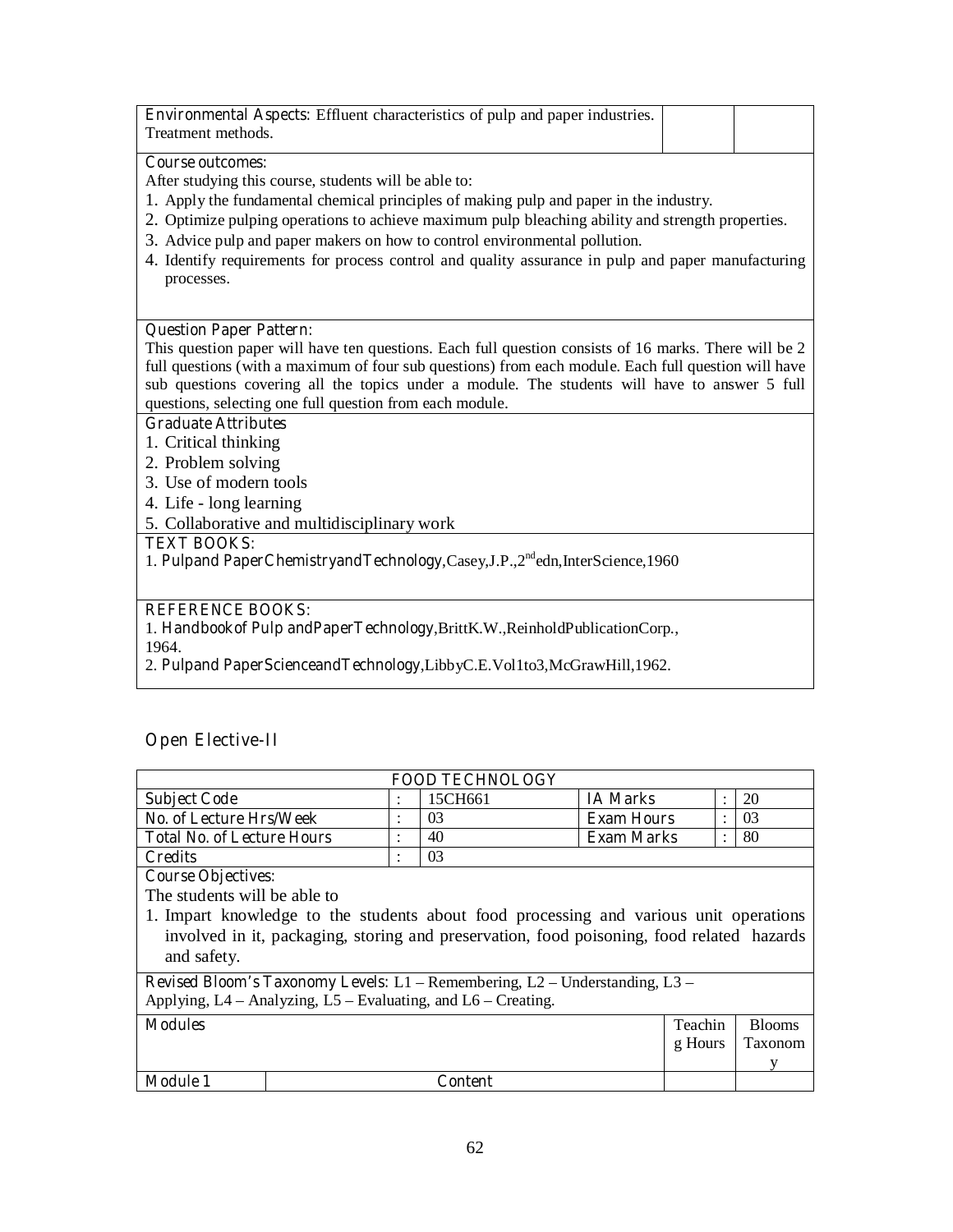| IntroductionandQualityAttributesofFood:Functionoffoods.Foodinrelationto                                             | 8 | L1,L2,L3   |
|---------------------------------------------------------------------------------------------------------------------|---|------------|
| Aimoffoodscienceandtechnology.Quality<br>health.<br>attributes-                                                     |   |            |
| Appearancefactors, Texturalfactors,<br>Flavorfactors. Visualandobjectively                                          |   |            |
| measurableattributes.Aromaoffoods-introductory                                                                      |   |            |
| ideas, formation, chemistry and analysis. Taste-introductory<br>ideas,                                              |   |            |
| formationandchemistry.<br>Additionalquality;qualitystandards,qualitycontrol.                                        |   |            |
| Introduction tosensory evaluation of foodsandbeverages.                                                             |   |            |
| ModernTrendsInFoodScience:Biotechnologyinfood.Biofortification,Nutrace                                              |   |            |
| foods.Lowcostnutrientsupplements.Packagingoffoods<br>Organic<br>uticals.                                            |   |            |
| andnutritionlabeling. Careers in foodscience andfoodindustries.                                                     |   |            |
| <b>Module 2</b><br><b>Content</b>                                                                                   |   |            |
| FormationandChemistryofFood:                                                                                        | 8 | L2,L3,L4   |
| Carbohydrates.Proteins.Lipids.Vitamins.Minerals.                                                                    |   |            |
| Water.Biotin.Choline.Phytochemicals.                                                                                |   |            |
| FoodProcessingandPreservation:Fooddeterioration-                                                                    |   |            |
| Causes.Aimsandobjectivesof<br>preservation and processing.                                                          |   |            |
| Unitoperationsinprocessing.Differentmethodsoffood<br>preservation-                                                  |   |            |
| lowtemperature, hightemperature, preservatives, osmotic pressure, dehydrations.                                     |   |            |
| foodirradiation;processingandpreservations                                                                          |   |            |
| ofmilkanddairy, vegetables and fruits, cereals,                                                                     |   |            |
| legumesandnuts, meatandmeatproducts,                                                                                |   |            |
| fatsandoils, beverages, sugars, sweeteners, honey and confectionary, saltandspices.                                 |   |            |
| <b>Module 3</b><br><b>Content</b>                                                                                   |   |            |
| EnzymaticandNon-EnzymaticReactionsDuringStorages:Introduction                                                       | 8 | L2, L3, L4 |
| toenzymes.Nature<br>andfunction                                                                                     |   |            |
| ofenzymes.Classificationofenzymes.Hydrolases-                                                                       |   |            |
| Esterace, amylases, pecticenzymes. Proteases. Oxidoreductases                                                       |   |            |
| phenolases, glucoseoxidase, catalose, peroxidase,                                                                   |   |            |
| lipoxygenase, xantineoxidase. Immobilizedenzymes. Usesandsuggestedusesofen                                          |   |            |
| zymein foodprocessing.Non-enzymaticreactions.                                                                       |   |            |
| <b>Module 4</b><br><b>Content</b>                                                                                   |   |            |
| andneedforfoodadditives.Typesofadditives-<br>FoodAdditives:Introduction                                             | 8 | L2, L3, L5 |
| antioxidants,<br>chelating<br>agents, coloring                                                                      |   |            |
| agents, curingagents, emulsions, flavorsandflavorenhancers, flavor                                                  |   |            |
| improvers, humectants and antichoking agents, leavening                                                             |   |            |
| agents, nutrients upplements,                                                                                       |   |            |
| non-<br>nutritivesweeteners, pHcontrolagents. Preservatives                                                         |   |            |
| typesandapplications.Stabilizersand<br>thickeners, other                                                            |   |            |
| additives.Additivesandfoodsafety.                                                                                   |   |            |
| FoodContaminationandAdulteration:Typesofadulterantsandcontaminants.In                                               |   |            |
| contamination.Incidentaladulterants.<br>tentional<br>adulterants.<br>Metallic                                       |   |            |
| Natureandeffects. Food lawsand standards                                                                            |   |            |
| <b>Module 5</b>                                                                                                     |   |            |
| <b>Content</b><br><b>Environmental</b>                                                                              | 8 | L2,L3,L5   |
| ConcernsandFoodSafety:Waterinfoodproduction.Propertiesand                                                           |   |            |
| water.Environmentalconcerns-                                                                                        |   |            |
| requirements of processing                                                                                          |   |            |
| solidwastedisposal, wastewater<br>properties, was tewater treatment. Safety hazards and risks. Foodrelated hazards. |   |            |
|                                                                                                                     |   |            |
| Processingand handling.Cleaningandsanitizing.                                                                       |   |            |
| <b>Course outcomes:</b>                                                                                             |   |            |
| After studying this course, students will be able to:                                                               |   |            |
| 1. Explain the various causes of food deterioration and food poisoning.                                             |   |            |
| 2. Identify appropriate processing, preservation, and packaging method.                                             |   |            |
| 3. Analyze product quality and effect of processing technique on it.                                                |   |            |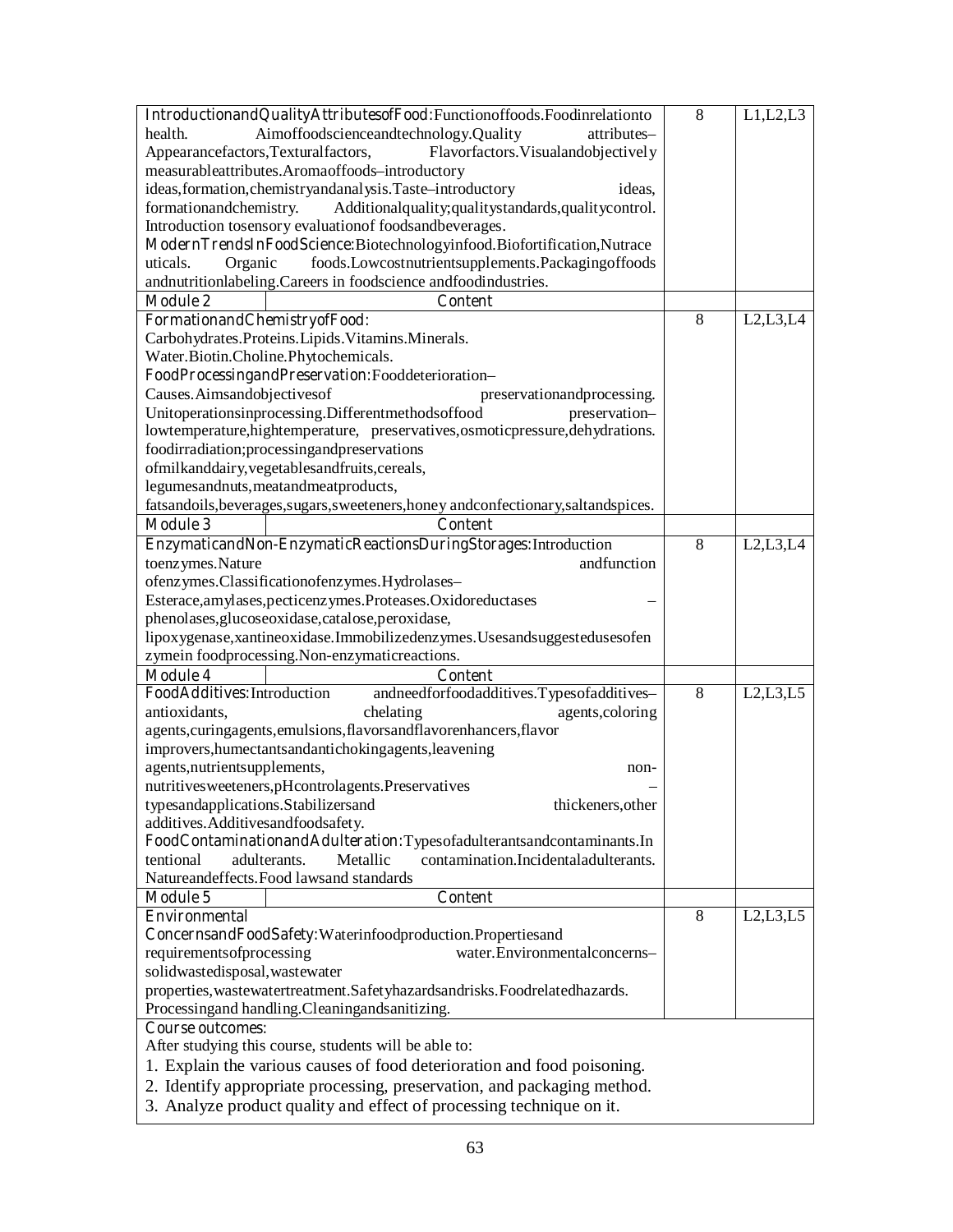#### **Question Paper Pattern:**

This question paper will have ten questions. Each full question consists of 16 marks. There will be 2 full questions (with a maximum of four sub questions) from each module. Each full question will have sub questions covering all the topics under a module. The students will have to answer 5 full questions, selecting one full question from each module.

#### **Graduate Attributes**

- 1. Critical thinking
- 2. Problem solving
- 3. Use of modern tools

#### **TEXT BOOKS:**

- 1. **FoodScience,**B.Srilakshmi,4thedn,NewAge International,2007.
- 2.**Foods:FactsandPrinciples,**N.ShakuntalaManayandM.Shadaksharamurthy,NewAge Publishers,2005.

### **REFERENCE BOOKS:**

- 1.**IntroductiontoFoodScience,**RickParker,ThomsanDetmer,2001.
- 2.**FoodProcessingandPreservation,**G.SubbulakshmiandShobhaA.Udupi,NewAge International,2001.
- 3. FoodScience, NormanN. Potterand Joseph H. Hotchkin, 1<sup>st</sup>edn, AviPublishingCo, 1968.
- 4.**Principlesof FoodChemistry,**JohnMDeMan,3rdedn,Springer,1999

| <b>SUGAR TECHNOLOGY</b>           |  |         |                   |  |    |  |  |
|-----------------------------------|--|---------|-------------------|--|----|--|--|
| <b>Subject Code</b>               |  | 15CH662 | <b>IA Marks</b>   |  | 20 |  |  |
| <b>No. of Lecture Hrs/Week</b>    |  |         | <b>Exam Hours</b> |  | 03 |  |  |
| <b>Total No. of Lecture Hours</b> |  | 40      | <b>Exam Marks</b> |  | 80 |  |  |
| Credits                           |  |         |                   |  |    |  |  |

### **Course Objectives:**

The students will be able to

- 1. Understand scenario of Indiansugar industry.
- 2. Acquaint with raw material characteristics, physical and chemical properties.
- 3. Learn methods and analyze products and byproducts.

**Revised Bloom's Taxonomy Levels:** L1 – Remembering, L2 – Understanding, L3 – Applying, L4 – Analyzing, L5 – Evaluating, and L6 - Creating

| <b>Modules</b>                                                             |                                                                                       | Teachin | <b>Blooms</b> |
|----------------------------------------------------------------------------|---------------------------------------------------------------------------------------|---------|---------------|
|                                                                            |                                                                                       | g Hours | Taxonom       |
|                                                                            |                                                                                       |         |               |
| Module 1                                                                   | Content                                                                               |         |               |
|                                                                            | SugarIndustry inIndia:Chemicalandphysicalpropertiesofsucroseandreducing               | 8       | L1,L2,L3      |
|                                                                            | sugars. Sourcesforsucrose. Formation of sucroseplants. Non-sugarcompounds of          |         |               |
| sugarcane.Inorganic                                                        |                                                                                       |         |               |
|                                                                            | constituents of sugarcane juices and sugars analytical methods used in sugarindustry. |         |               |
|                                                                            | Purification: Chemical technology of the purification process. Fundamental            |         |               |
| reactions                                                                  | physicalchemistry<br>and                                                              |         |               |
|                                                                            | aspects of clarification, liming, sulphitation and carbonation<br>process.            |         |               |
| Filtrationofsugarjuice.                                                    |                                                                                       |         |               |
| <b>Module 2</b>                                                            | Content                                                                               |         |               |
|                                                                            | Evaporation: Evaporation of sugariuice. Heat transferine vaporators.                  | 8       | L2.L3.L4      |
| Evaporationequipment andauxiliaries.                                       |                                                                                       |         |               |
| Evaporation(Contd):Methodsofobtainingsteam, and quality of steam. Steameco |                                                                                       |         |               |
|                                                                            | nomy. Chemistryoftheevaporationprocess.                                               |         |               |
|                                                                            |                                                                                       |         |               |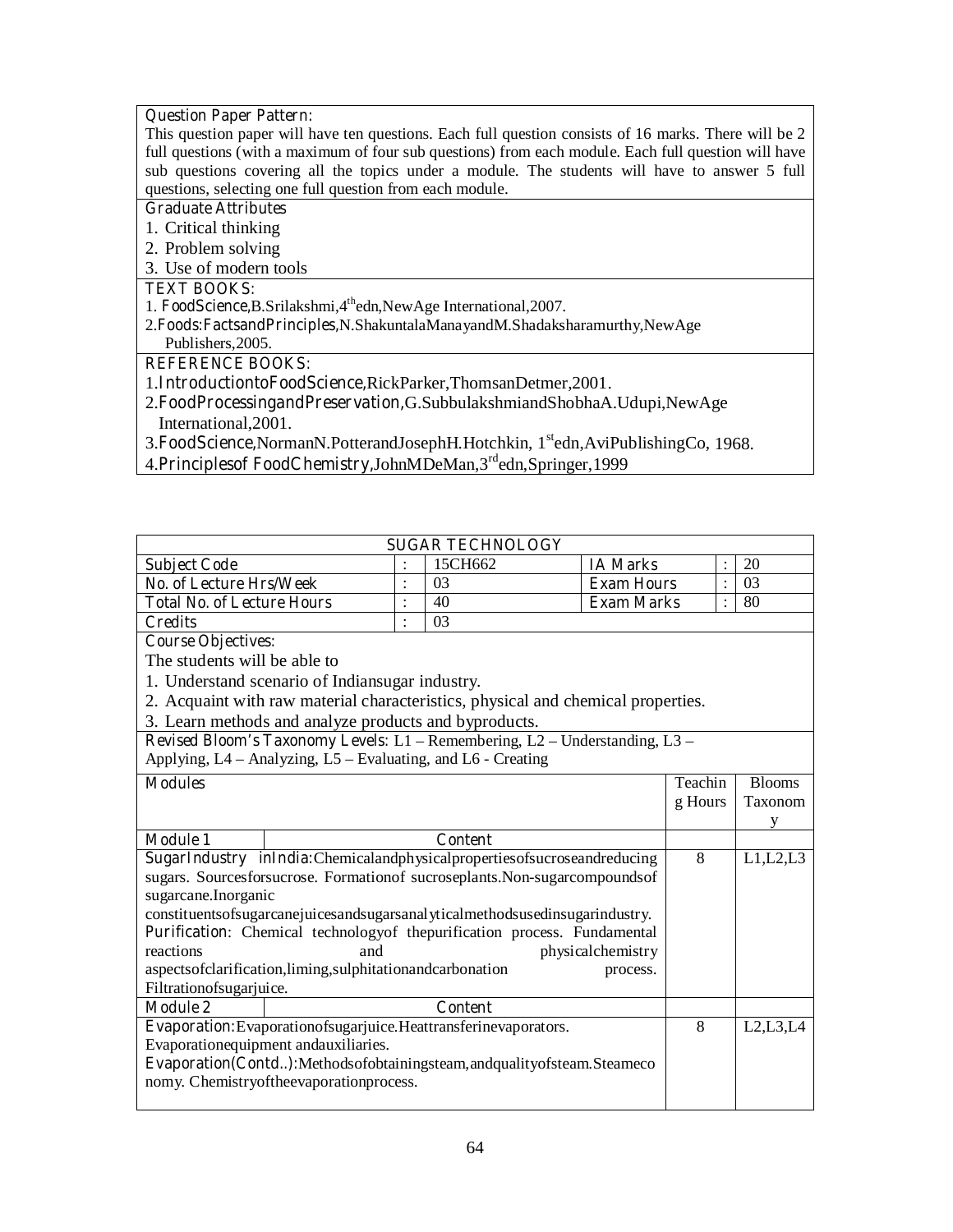| <b>Module 3</b>                                                    | <b>Content</b>                                                                                                                                            |   |            |  |  |  |  |
|--------------------------------------------------------------------|-----------------------------------------------------------------------------------------------------------------------------------------------------------|---|------------|--|--|--|--|
|                                                                    | Crystallography:Solubilityofsucrose.Nucleationinsupersaturatedsolutions-                                                                                  | 8 | L2, L3, L4 |  |  |  |  |
| growthofcrystallization.Chemistryofcrystallization.<br>kineticsand |                                                                                                                                                           |   |            |  |  |  |  |
|                                                                    | Controlmethodsandequipmentinsugarcrystallization, technology of sugar                                                                                     |   |            |  |  |  |  |
|                                                                    | crystallization.Evaporationandcirculationinvacuumpans.                                                                                                    |   |            |  |  |  |  |
| <b>Module 4</b>                                                    | <b>Content</b>                                                                                                                                            |   |            |  |  |  |  |
|                                                                    | Centrifugation: Theoryofthecentrifugalprocess, centrifugal operation.                                                                                     | 8 | L2, L3, L5 |  |  |  |  |
| <b>Module 5</b>                                                    | <b>Content</b>                                                                                                                                            |   |            |  |  |  |  |
|                                                                    | Centrifugation: Engineeringprinciples of sugarcentrifugaland the centrifugale qui                                                                         | 8 | L2,L3,L5   |  |  |  |  |
| pmentand                                                           | auxiliaries.<br>Productionoffinal<br>molassesand                                                                                                          |   |            |  |  |  |  |
|                                                                    | molasses' sutilization. Grading of sugar.                                                                                                                 |   |            |  |  |  |  |
| <b>Course outcomes:</b>                                            |                                                                                                                                                           |   |            |  |  |  |  |
|                                                                    | After studying this course, students will be able to:                                                                                                     |   |            |  |  |  |  |
|                                                                    | 1. Apply the fundamentals in production of sugar.                                                                                                         |   |            |  |  |  |  |
|                                                                    | 2. Evaluate the yield of the sugar based on different raw materials.                                                                                      |   |            |  |  |  |  |
| 3. Grade sugar and byproducts.                                     |                                                                                                                                                           |   |            |  |  |  |  |
| <b>Question Paper Pattern:</b>                                     |                                                                                                                                                           |   |            |  |  |  |  |
|                                                                    | This question paper will have ten questions. Each full question consists of 16 marks. There will be 2                                                     |   |            |  |  |  |  |
|                                                                    | full questions (with a maximum of four sub questions) from each module. Each full question will have                                                      |   |            |  |  |  |  |
|                                                                    | sub questions covering all the topics under a module. The students will have to answer 5 full<br>questions, selecting one full question from each module. |   |            |  |  |  |  |
| <b>Graduate Attributes</b>                                         |                                                                                                                                                           |   |            |  |  |  |  |
| 1. Critical thinking                                               |                                                                                                                                                           |   |            |  |  |  |  |
| 2. Problem solving                                                 |                                                                                                                                                           |   |            |  |  |  |  |
| 3. Use of modern tools                                             |                                                                                                                                                           |   |            |  |  |  |  |
|                                                                    |                                                                                                                                                           |   |            |  |  |  |  |
| 4. Life - long learning                                            |                                                                                                                                                           |   |            |  |  |  |  |
| <b>TEXT BOOKS:</b>                                                 | 5. Collaborative and multidisciplinary work                                                                                                               |   |            |  |  |  |  |
|                                                                    |                                                                                                                                                           |   |            |  |  |  |  |
|                                                                    | 1. PrinciplesofSugarTechnology,HoningP.,Vol.ItoIII,ElsevierPublishingCompany, 1953.<br>2. IntroductiontoCaneSugarTechnology,Jenkinos.G.H,Elsevier,1966.   |   |            |  |  |  |  |
| <b>REFERENCE BOOKS:</b>                                            |                                                                                                                                                           |   |            |  |  |  |  |
|                                                                    | 1. HandbookofCaneSugarTechnology,MathurR.B.L.2 <sup>nd</sup> edn,OxfordandI.B.H. PublishingCo.,1997.                                                      |   |            |  |  |  |  |
|                                                                    | 2. HandbookofSugars, Pancoast, H.M, and Junk, W.R., 2 <sup>nd</sup> edn, AVIPublishingCo.                                                                 |   |            |  |  |  |  |
| Inc., Connecticut, 1981.                                           |                                                                                                                                                           |   |            |  |  |  |  |
|                                                                    |                                                                                                                                                           |   |            |  |  |  |  |
|                                                                    |                                                                                                                                                           |   |            |  |  |  |  |

| PETROCHEMICAL ENGINEERING         |  |         |                   |  |    |  |  |  |
|-----------------------------------|--|---------|-------------------|--|----|--|--|--|
| <b>Subject Code</b>               |  | 15CH663 | <b>IA Marks</b>   |  | 20 |  |  |  |
| <b>No. of Lecture Hrs/Week</b>    |  | 03      | <b>Exam Hours</b> |  | 03 |  |  |  |
| <b>Total No. of Lecture Hours</b> |  | 40      | <b>Exam Marks</b> |  | 80 |  |  |  |
| Credits                           |  | 03      |                   |  |    |  |  |  |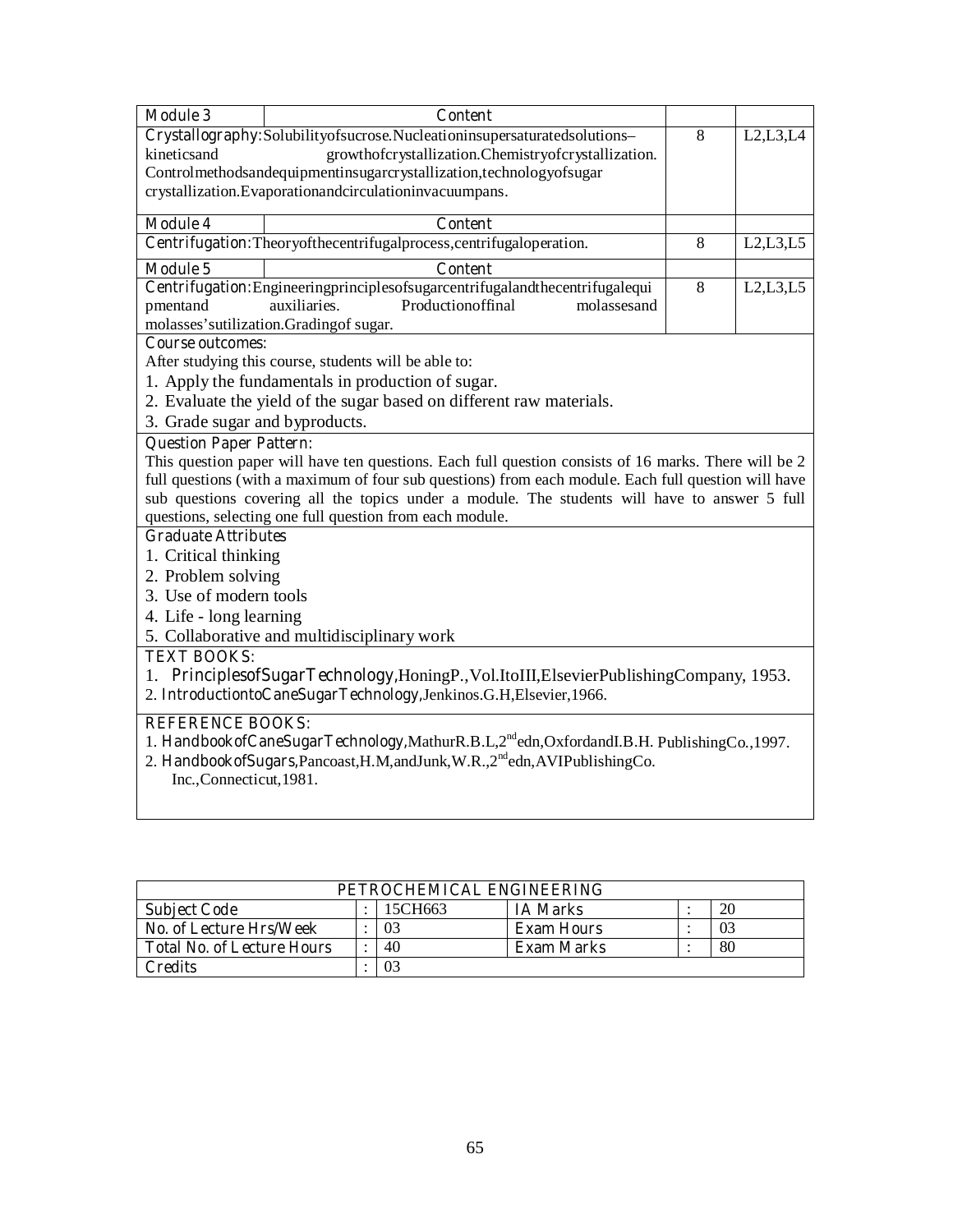## **Course Objectives:**

The students will be able to

- 1. Study the Prospects, Growth, Economy related to Petrochemical Industry.
- 2. Study various feed stocks employed.
- 3. Study heat & mass transfer operations related to Petrochemical Industry.
- 4. Study reactors employed and engineering problems encountered at

Petrochemical Industry.

| <b>Revised Bloom's Taxonomy Levels:</b> $L1$ – Remembering, $L2$ – Understanding, $L3$ – |                                                                                       |                       |               |  |  |  |  |
|------------------------------------------------------------------------------------------|---------------------------------------------------------------------------------------|-----------------------|---------------|--|--|--|--|
|                                                                                          | Applying, L4 – Analyzing, L5 – Evaluating, and L6 - Creating                          |                       |               |  |  |  |  |
| <b>Modules</b>                                                                           |                                                                                       | <b>Teaching Hours</b> | <b>Blooms</b> |  |  |  |  |
|                                                                                          |                                                                                       |                       | Taxonomy      |  |  |  |  |
| <b>Module 1</b>                                                                          | <b>Content</b>                                                                        |                       |               |  |  |  |  |
|                                                                                          | Introduction: The growth of petrochemical industry, Global &                          | 8                     | L1,L2,L3      |  |  |  |  |
|                                                                                          | Indian scenario, Feed stocks for Petrochemicals, Natural gas,                         |                       |               |  |  |  |  |
|                                                                                          | Refinery gases, Sources, Composition of natural gas, Properties,                      |                       |               |  |  |  |  |
|                                                                                          | Storage Heating value and flammability limits of natural gas.                         |                       |               |  |  |  |  |
|                                                                                          | Refinement of Natural Gas: Acid gas removal: Amine process,                           |                       |               |  |  |  |  |
| Carbonate                                                                                | washing<br>process,<br>Sulphur recovery process.                                      |                       |               |  |  |  |  |
|                                                                                          | Dehydration, Technology of Liquefied Natural Gas                                      |                       |               |  |  |  |  |
| <b>Module 2</b>                                                                          | <b>Content</b>                                                                        |                       |               |  |  |  |  |
|                                                                                          | CRACKING: Thermal, Catalytic, Product distribution, Steam                             | 8                     | L2, L3, L4    |  |  |  |  |
|                                                                                          | cracking, Thermodynamics of Steam cracking of Natural gas,                            |                       |               |  |  |  |  |
|                                                                                          | Naphtha and Heavy distillates, Products of steam cracking,                            |                       |               |  |  |  |  |
|                                                                                          | Production of Hydrogen, Synthesis gas, Methanol, Reaction                             |                       |               |  |  |  |  |
|                                                                                          | features. Reactors for steam cracking. Engineering Problems                           |                       |               |  |  |  |  |
| associated                                                                               |                                                                                       |                       |               |  |  |  |  |
| <b>Module 3</b>                                                                          | <b>Content</b>                                                                        |                       |               |  |  |  |  |
|                                                                                          |                                                                                       |                       |               |  |  |  |  |
|                                                                                          | Thermodynamical and Technological principles involved in                              | 8                     | L2,L3,L4      |  |  |  |  |
|                                                                                          | Alkylation, Oxidation, Nitration Hydrolysis processes employed                        |                       |               |  |  |  |  |
| at petrochemical industry.                                                               |                                                                                       |                       |               |  |  |  |  |
| <b>Module 4</b>                                                                          | <b>Content</b>                                                                        |                       |               |  |  |  |  |
|                                                                                          | Thermodynamical and Technological principles involved in                              | 8                     | L2, L3, L5    |  |  |  |  |
|                                                                                          | Sulphonation, Sulfation and Isomerization processes employed at                       |                       |               |  |  |  |  |
| petrochemical industry                                                                   |                                                                                       |                       |               |  |  |  |  |
| <b>Module 5</b>                                                                          | <b>Content</b>                                                                        |                       |               |  |  |  |  |
|                                                                                          | Petro Chemicals from Aromatics: Feed stocks, Hydro alkylation.                        | 8                     | L2, L3, L5    |  |  |  |  |
|                                                                                          | Thermodynamics, Kinetic Reactors features Product distribution                        |                       |               |  |  |  |  |
| Engg. problems associated                                                                |                                                                                       |                       |               |  |  |  |  |
| <b>Course outcomes:</b>                                                                  |                                                                                       |                       |               |  |  |  |  |
|                                                                                          | After studying this course, students will be able to:                                 |                       |               |  |  |  |  |
|                                                                                          | 1. Explain the various technologies of petrochemical engineering.                     |                       |               |  |  |  |  |
|                                                                                          | 2. Evaluate the thermodynamical and kinetic aspects.                                  |                       |               |  |  |  |  |
|                                                                                          | 3. Explain the various engineering problems associated with petrochemical industries. |                       |               |  |  |  |  |
| <b>Question Paper Pattern:</b>                                                           |                                                                                       |                       |               |  |  |  |  |

This question paper will have ten questions. Each full question consists of 16 marks. There will be 2 full questions (with a maximum of four sub questions) from each module. Each full question will have sub questions covering all the topics under a module. The students will have to answer 5 full questions, selecting one full question from each module.

## **Graduate Attributes**

- 1. Critical thinking
- 2. Problem solving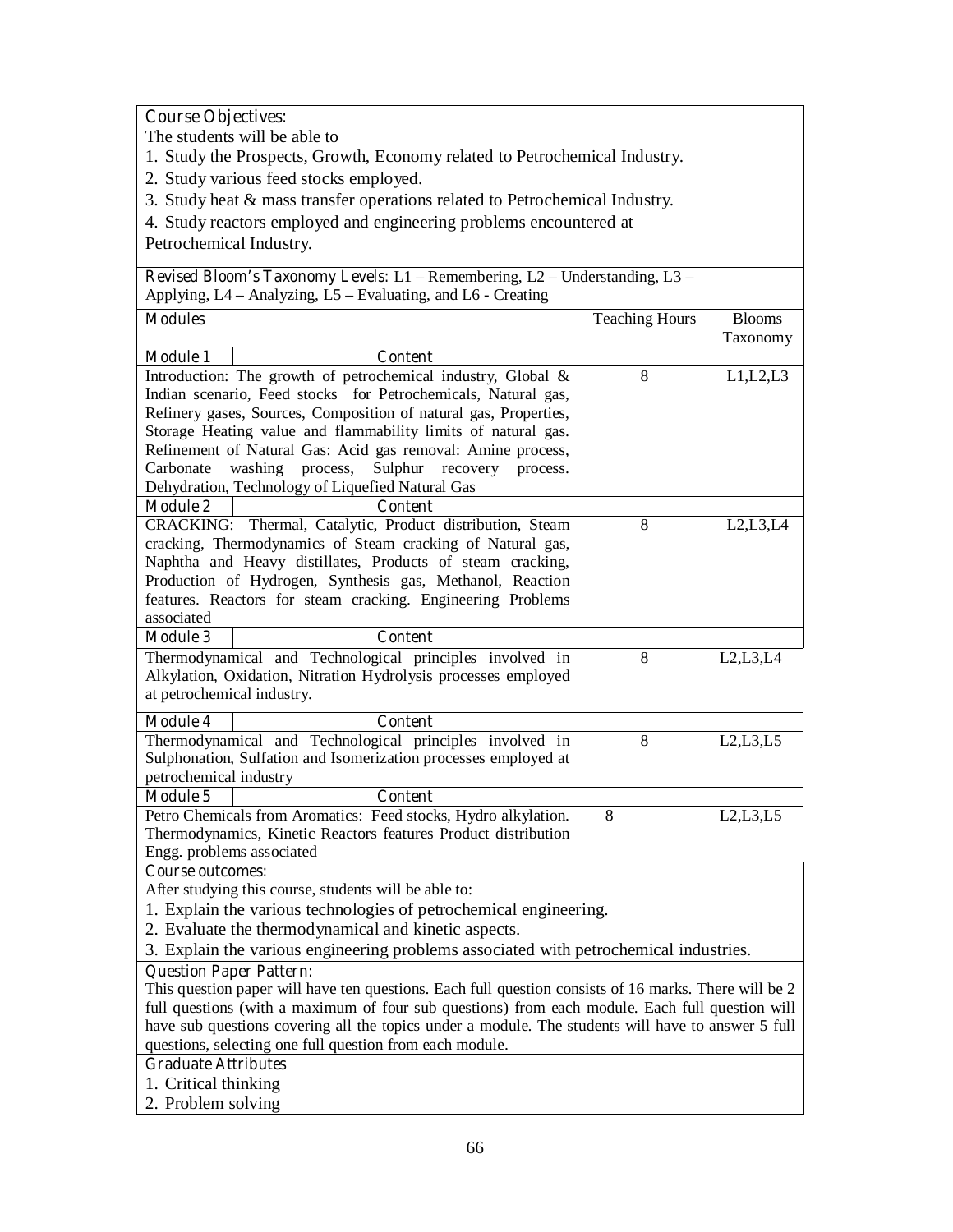- 3. Use of modern tools
- 4. Life long learning
- 5. Collaborative and multidisciplinary work

## **TEXT BOOKS:**

- 1. Bhaskara Rao, B.K., "A Text on Petrochemicals", Khanna Publishers, 2000.
- 2. SukumarMaiti, "Introduction to Petrochemicals",  $2^{nd}$ edn, Oxford and IBH Publishers, 2002.
- 3. Dryden, C.E., "Outlines of Chemical Technology", 2<sup>nd</sup>edn, Affiliated East-West press, 1993

- 1. Margaret Wells, "Handbook of Petrochemicals and Processes", 2<sup>nd</sup>edn, Ash Gate Publishing Limited, 2002.
- 2. Sami Matar, and Lewis F. Hatch., "Chemistry of Petrochemical Processes", 2<sup>nd</sup>edn, Gulf Publishing Company, 2000.

|                                                                    | POLYMER AND PLASTIC ENGINEERING                                             |                |                |                   |          |                |               |
|--------------------------------------------------------------------|-----------------------------------------------------------------------------|----------------|----------------|-------------------|----------|----------------|---------------|
| <b>Subject Code</b>                                                |                                                                             |                | 15CH664        | <b>IA Marks</b>   |          |                | 20            |
| <b>No. of Lecture Hrs/Week</b>                                     |                                                                             | $\ddot{\cdot}$ | 03             | <b>Exam Hours</b> |          | $\ddot{\cdot}$ | 03            |
|                                                                    | <b>Total No. of Lecture Hours</b>                                           | $\ddot{\cdot}$ | 40             | <b>Exam Marks</b> |          | $\ddot{\cdot}$ | 80            |
| <b>Credits</b>                                                     |                                                                             |                |                |                   |          |                |               |
| <b>Course Objectives:</b>                                          |                                                                             |                |                |                   |          |                |               |
|                                                                    | The students will be able to                                                |                |                |                   |          |                |               |
|                                                                    | 1. Understand the basics of polymers, sources, structure, properties.       |                |                |                   |          |                |               |
|                                                                    | 2. Understand plastics, manufacturing aspects, properties and uses.         |                |                |                   |          |                |               |
|                                                                    | Revised Bloom's Taxonomy Levels: L1 - Remembering, L2 - Understanding, L3 - |                |                |                   |          |                |               |
|                                                                    | Applying, L4 – Analyzing, L5 – Evaluating, and L6 - Creating                |                |                |                   |          |                |               |
| <b>Modules</b>                                                     |                                                                             |                |                |                   | Teaching |                | <b>Blooms</b> |
|                                                                    |                                                                             |                |                |                   | Hours    |                | Taxonomy      |
| <b>Module 1</b>                                                    |                                                                             |                | <b>Content</b> |                   |          |                |               |
|                                                                    | POLYMER BASICS- Classifications based on occurrence, types,                 |                |                |                   | 8        |                | L1,L2,L3      |
|                                                                    | process, and end uses. Polymerization Kinetics and mechanism of free        |                |                |                   |          |                |               |
| radical, cationic,                                                 | anionic, living polymers                                                    |                |                | and coordination  |          |                |               |
|                                                                    | polymerization- Ziegler Natta catalysts, monometallic mechanism,            |                |                |                   |          |                |               |
|                                                                    | stereo regular polymerization, chain transfer reaction and constant.        |                |                |                   |          |                |               |
| <b>Module 2</b>                                                    |                                                                             |                | <b>Content</b> |                   |          |                |               |
|                                                                    | STRUCTURE, PROPERTIES AND REACTION OF POLYMERS                              |                |                |                   | 8        |                | L2, L3, L4    |
|                                                                    | Functionality, tactility of polymer, microstructure, chemical and           |                |                |                   |          |                |               |
|                                                                    | geometrical structure, ladder, Star and telechelic polymers,                |                |                |                   |          |                |               |
|                                                                    | interpenetrating networks-Polymers-crystalline amorphous nature,            |                |                |                   |          |                |               |
|                                                                    | Crystallizability-effect on properties.                                     |                |                |                   |          |                |               |
| Reactions of polymer molecules with specific groups OH,            |                                                                             |                |                |                   |          |                |               |
| CHO, C=O, COOH and $-NH_2$ and polymer-cross linking, cyclisation- |                                                                             |                |                |                   |          |                |               |
| polymer degradation, thermal, Mechanical, photo<br>and radiation.  |                                                                             |                |                |                   |          |                |               |
| Properties of Polymers.                                            |                                                                             |                |                |                   |          |                |               |
|                                                                    |                                                                             |                |                |                   |          |                |               |
| <b>Module 3</b>                                                    |                                                                             |                | <b>Content</b> |                   |          |                |               |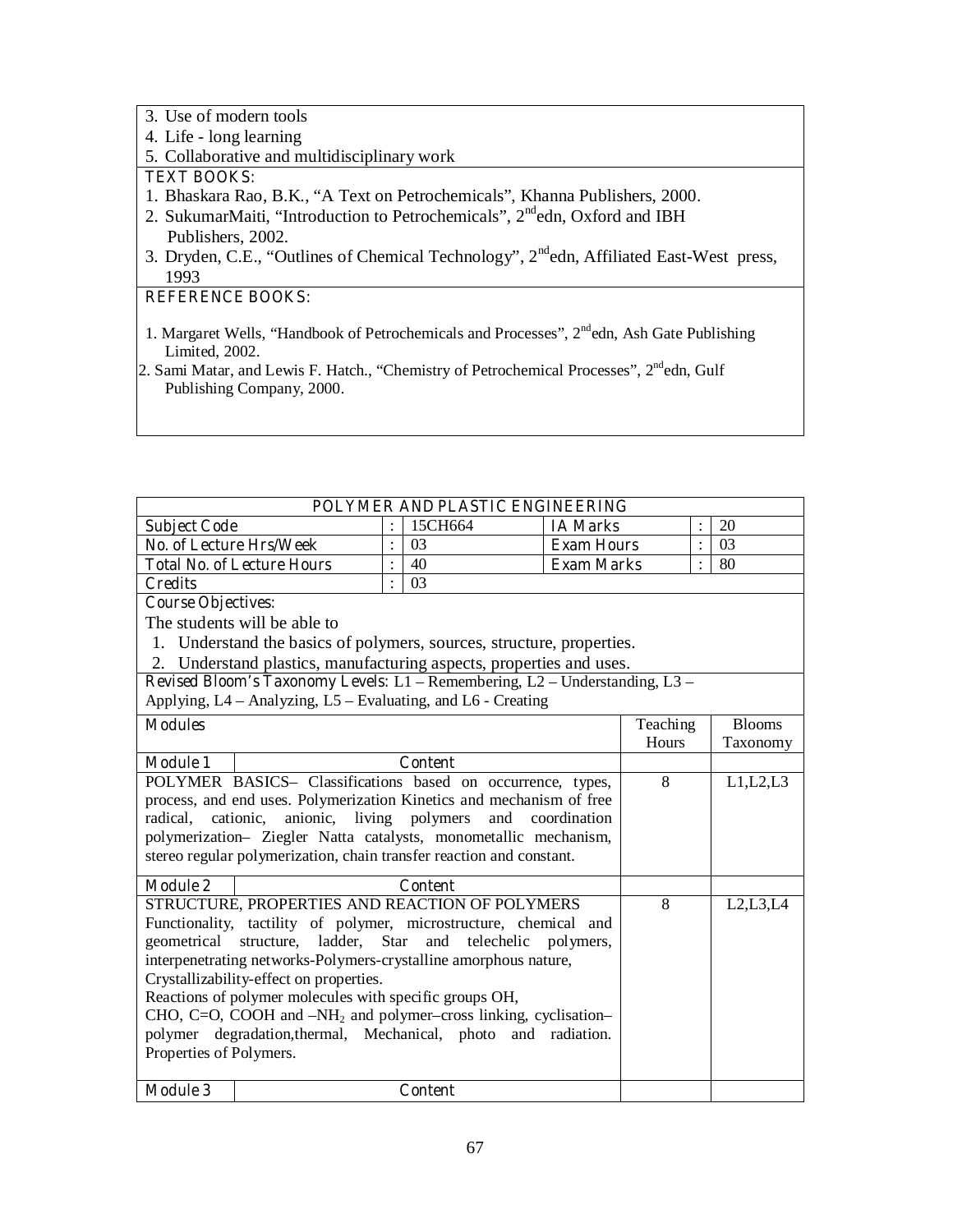| <b>BIO AND INORGANIC POLYMERS</b>                                              | 8 | L2,L3,L4   |  |  |  |
|--------------------------------------------------------------------------------|---|------------|--|--|--|
| Naturally occurring polymers, starch, proteins, cellulose, Derivatives of      |   |            |  |  |  |
| cellulose polymers, Rayon, cellophane, cellulose acetate, butyrate and         |   |            |  |  |  |
| nitrate, ethyl cellulose, carboxy methyl                                       |   |            |  |  |  |
| Cellulose-preparation, properties, application organo metallic polymers,       |   |            |  |  |  |
| co-ordination polymers, Polyamides, Inorganic polymers- phosphorous            |   |            |  |  |  |
| and nitrogen containing polymers, silicones, Hybrid polymers.                  |   |            |  |  |  |
| <b>Module 4</b><br>Content                                                     |   |            |  |  |  |
| PLASTICS: Feed stocks, Classifications, Resins, Plastics Natural &             | 8 | L2, L3, L5 |  |  |  |
| Synthetic, Code Identification. Olefins synthesis and production of            |   |            |  |  |  |
| LDPE, HDPE, CPE, homo and copolymers. Polypropylenes                           |   |            |  |  |  |
| <b>Module 5</b><br><b>Content</b>                                              |   |            |  |  |  |
| <b>ENGINEERING</b><br>PLASTICS:<br>Acrylics, Polyamides,<br>Poly-              | 8 | L2,L3,L5   |  |  |  |
| tetrafluoroethylene, feed stocks, Synthesis Processing & Applications          |   |            |  |  |  |
|                                                                                |   |            |  |  |  |
| <b>Course outcomes:</b>                                                        |   |            |  |  |  |
| After studying this course, students will be able to:                          |   |            |  |  |  |
| 1. Apply the fundamentals in reactions of polymers.                            |   |            |  |  |  |
| 2. Differentiate types of polymers based on application.                       |   |            |  |  |  |
| 3. Apply knowledge of plastics and its properties in engineering applications. |   |            |  |  |  |
| <b>Question Paper Pattern:</b>                                                 |   |            |  |  |  |

This question paper will have ten questions. Each full question consists of 16 marks. There will be 2 full questions (with a maximum of four sub questions) from each module. Each full question will have sub questions covering all the topics under a module. The students will have to answer 5 full questions, selecting one full question from each module.

#### **Graduate Attributes**

- 1. Critical thinking
- 2. Problem solving
- 3. Use of modern tools
- 4. Life long learning
- 5. Collaborative and multidisciplinary work

## **TEXT BOOKS:**

- 1. **F.W. Billmayer**, Text Book of Polymer Science, 3rdedn, John Wiley and sons, New York, 2002.
- 2. **R.J. Young**, Introduction to Polymers, Chapman and Hall Ltd., London, 1999.

- 1. **Gorge Odeon** Principles of Polymerization, 4thedn, McGraw Hill Book Company, New York. 2004.
- 2. **Premamoy Ghosh**," Polymer Science and Technology, 2<sup>nd</sup>edn, McGraw-Hill Publishing Company Limited, New Delhi, 2003.
- 3. **V.R. Gowarikar**, Polymer Science, New Age International Pvt. Ltd Publishers, 2010.
- 4. **M G Aurora, M Singh**, Introduction to Polymer Science Amol Publications.

| <b>CHEMICAL REACTION ENGINEERING LABORATORY</b> |  |           |                   |  |    |
|-------------------------------------------------|--|-----------|-------------------|--|----|
| <b>Subject Code</b>                             |  | 15CHL67   | <b>IA Marks</b>   |  | 20 |
| No. of Lecture Hrs/Week                         |  | $1I + 2P$ | <b>Exam Hours</b> |  | 03 |
| <b>Total No. of Lecture Hours</b>               |  | 42        | <b>Exam Marks</b> |  | 80 |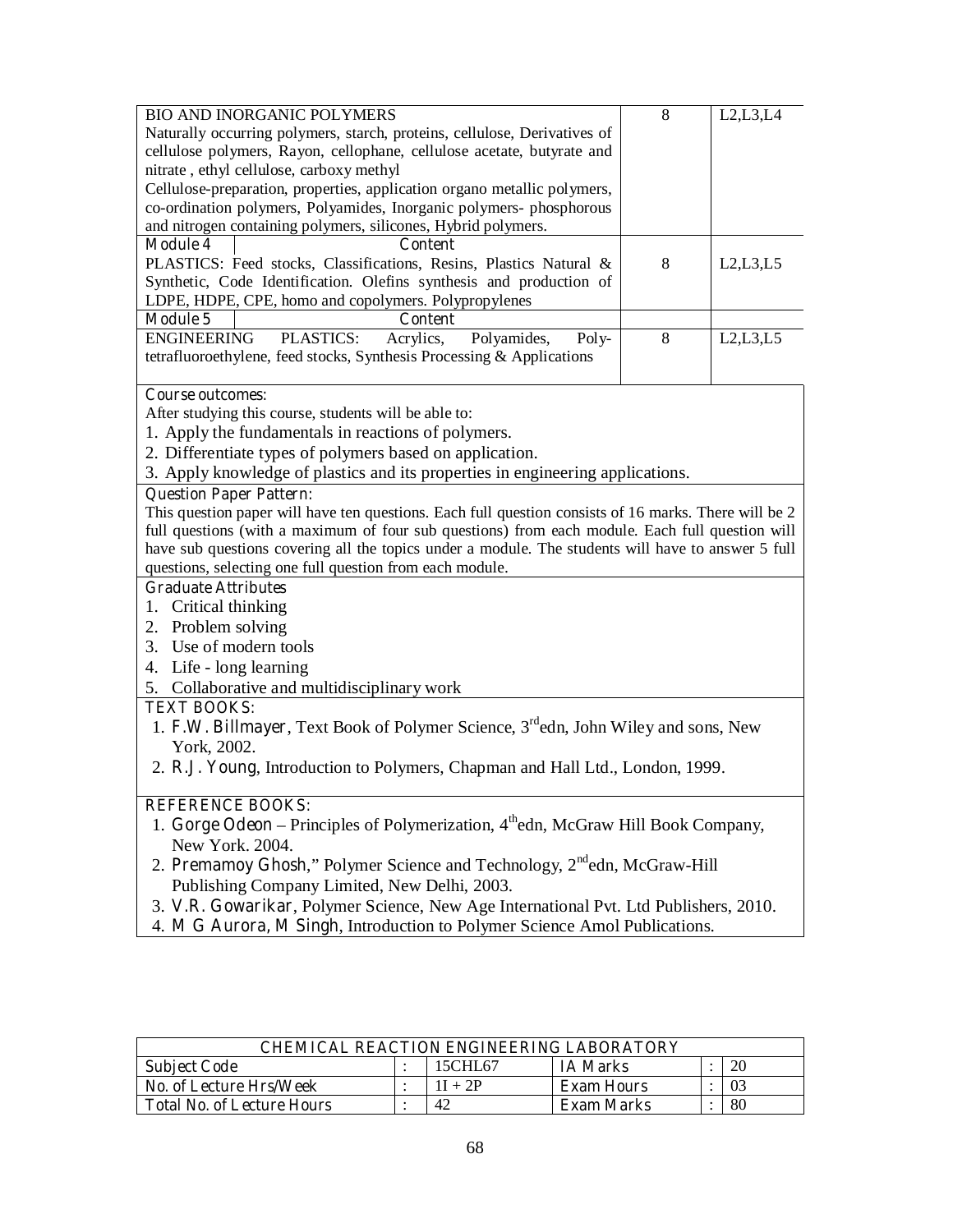| <b>Credits</b><br>$\ddot{\cdot}$<br>02                                                                                |                 |  |  |  |
|-----------------------------------------------------------------------------------------------------------------------|-----------------|--|--|--|
| <b>Course Objectives:</b>                                                                                             |                 |  |  |  |
| Students will                                                                                                         |                 |  |  |  |
| 1. Experimentally verify the principles and working of reactors studied in theory.                                    |                 |  |  |  |
| 2. Carry out experiment and make observations for various parameters.                                                 |                 |  |  |  |
| 3. Study and use various reactors for determining rate constant and conversion.                                       |                 |  |  |  |
| 4. Evaluate the data and compare with reported literature.                                                            |                 |  |  |  |
| Revised Bloom's Taxonomy Levels: L1 - Remembering, L2 - Understanding, L3 -                                           |                 |  |  |  |
| Applying, L4 - Analyzing, L5 - Evaluating, and L6 - Creating                                                          |                 |  |  |  |
| The following experiments are to be carried out; the data are to be analyzed based on                                 | <b>Blooms</b>   |  |  |  |
| the theoretical aspects, and recorded with comments.                                                                  | Level           |  |  |  |
|                                                                                                                       |                 |  |  |  |
| 1. Batch Reactor                                                                                                      | L4,L5<br>L4, L5 |  |  |  |
| 2. Isothermal plug flow reactor<br>3. Mixed flow reactor                                                              | L4, L5          |  |  |  |
| 4. Semi batch reactor                                                                                                 | L4,L5           |  |  |  |
|                                                                                                                       | L4,L5           |  |  |  |
| 5. Heterogeneous catalytic Reactor<br>6. Segregated flow reactor                                                      | L4,L5           |  |  |  |
| 7. Adiabatic Reactor                                                                                                  | L4, L5          |  |  |  |
| 8. Packed bed Reactor                                                                                                 | L3, L4, L5      |  |  |  |
| 9. RTD Studies in Tubular Reactor                                                                                     | L3, L4, L5      |  |  |  |
| 10. Effect of temperature on Rate of reaction                                                                         | L4, L5          |  |  |  |
| 11. Bio Chemical Reaction (Batch)                                                                                     | LA,L5           |  |  |  |
| 12. Enzyme catalyzed reactions in batch reactor                                                                       | LA,L5           |  |  |  |
| 13. RTD Studies in mixed flow reactor                                                                                 | L4, L5          |  |  |  |
|                                                                                                                       |                 |  |  |  |
| 14. Sono-chemical reactor                                                                                             | L4, L5          |  |  |  |
| 15. Photochemical reactor<br>L4, L5                                                                                   |                 |  |  |  |
| <b>Course outcomes:</b>                                                                                               |                 |  |  |  |
| After studying this course, students will be able to:<br>1. Apply theoretical knowledge of various types of reactors. |                 |  |  |  |
| 2. Acquire practical knowledge of reactors.                                                                           |                 |  |  |  |
| 3. Know the use of skills in handling various reactors.                                                               |                 |  |  |  |
| <b>Conduct of Practical Examination:</b>                                                                              |                 |  |  |  |
| 1. Minimum of 10 experiments are to be conducted and all 10 experiments are to be                                     |                 |  |  |  |
| included for practical examination.                                                                                   |                 |  |  |  |
| 2. Students are allowed to pick one experiment from the lot.                                                          |                 |  |  |  |
| 3. Strictly follow the instructions as printed on the cover page of answer script for                                 |                 |  |  |  |
| breakup of marks.                                                                                                     |                 |  |  |  |
| 4.                                                                                                                    |                 |  |  |  |
| Change of experiment is allowed only once and 15% Marks allotted to the procedure<br>part to be made zero.            |                 |  |  |  |
| <b>Graduate Attributes</b>                                                                                            |                 |  |  |  |
| 1. Critical thinking                                                                                                  |                 |  |  |  |
| 2. Usages of modern tools                                                                                             |                 |  |  |  |
| 3. Collaborative and multidisciplinary work                                                                           |                 |  |  |  |
| 4. Lifelong learning                                                                                                  |                 |  |  |  |
| 5. Independent and reflective learning                                                                                |                 |  |  |  |
| <b>TEXT BOOKS:</b>                                                                                                    |                 |  |  |  |
| 1. ChemicalReactionEngineering,OctaveLevenspiel,3 <sup>rd</sup> edn,JohnWiley&Sons, 2001.                             |                 |  |  |  |
| 2. ChemicalEngineeringKinetics, J.M.Smith, 3 <sup>rd</sup> edn, McGrawHill.                                           |                 |  |  |  |
| 3. ElementsofChemicalReactionEngineering, H.ScottFoggler, 3rd edn, Prentice Hall, 2001.                               |                 |  |  |  |
|                                                                                                                       |                 |  |  |  |
| <b>REFERENCE BOOKS:</b>                                                                                               |                 |  |  |  |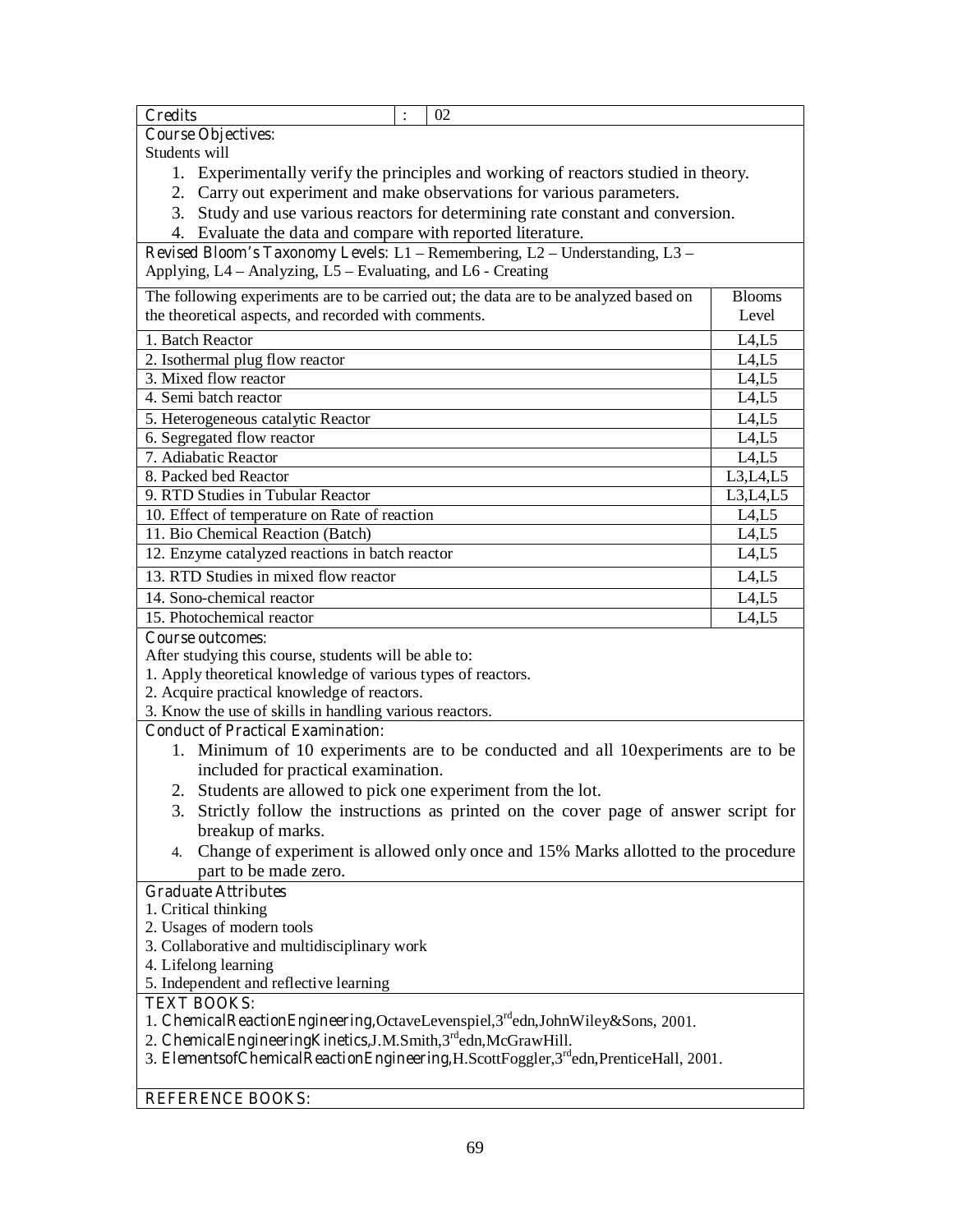# 1. **Chemical&CatalyticReactionEngineering,**JamesJ.Carberry,McGrawHill,1976

| <b>MASS TRANSFER OPERATIONS LABORATORY</b>                                                             |                |           |                   |                |               |
|--------------------------------------------------------------------------------------------------------|----------------|-----------|-------------------|----------------|---------------|
| <b>Subject Code</b>                                                                                    |                | 15CHL68   | <b>IA Marks</b>   | $\ddot{\cdot}$ | 20            |
| <b>No. of Lecture Hrs/Week</b>                                                                         | $\ddot{\cdot}$ | $1I + 2P$ | <b>Exam Hours</b> | $\ddot{\cdot}$ | 03            |
| <b>Total No. of Lecture Hours</b>                                                                      |                | 42        | <b>Exam Marks</b> |                | 80            |
| <b>Credits</b>                                                                                         | $\ddot{\cdot}$ | 02        |                   |                |               |
| <b>Course Objectives:</b>                                                                              |                |           |                   |                |               |
| Students will                                                                                          |                |           |                   |                |               |
| 1. Experimentally verify the mass transfer concepts studied in theory.                                 |                |           |                   |                |               |
| 2. Carry out experiment and make observations for various mass transfer equipment.                     |                |           |                   |                |               |
| 3. Study the effect of mass transfer coefficients in design of equipment.                              |                |           |                   |                |               |
| 4. Evaluate the performance characteristic for different mass transfer cases.                          |                |           |                   |                |               |
| Revised Bloom's Taxonomy Levels: L1 - Remembering, L2 - Understanding, L3 -                            |                |           |                   |                |               |
| Applying, L4 – Analyzing, L5 – Evaluating, and L6 - Creating                                           |                |           |                   |                |               |
| The following experiments are to be carried out; the data are to be analyzed based on                  |                |           |                   |                | <b>Blooms</b> |
| the theoretical aspects, and recorded with comments.                                                   |                |           |                   |                | Level         |
| 1. Diffusion of organic vapours in air                                                                 |                |           |                   |                | L3, L4, L5    |
| 2. Simple Distillation                                                                                 |                |           |                   |                | L3, L4, L5    |
| 3. Packed column/ plate column distillation                                                            |                |           |                   |                | L3, L4, L5    |
| 4. Steam distillation                                                                                  |                |           |                   |                | L3, L4, L5    |
| $5.$ Solid – liquid leaching                                                                           |                |           |                   |                | L3, L4, L5    |
| 6. Surface evaporation                                                                                 |                |           |                   |                | L3,L4,L5      |
| 7. Tray dryer                                                                                          |                |           |                   | L3,L4,L5       |               |
| 8. Adsorption studies                                                                                  |                |           |                   | L3, L4, L5     |               |
| 9. Liquid-liquid/Vapour -liquid equilibrium                                                            |                |           |                   | L3, L4, L5     |               |
| 10. Liquid extraction – (cross current: 1 and 2 or 3 stage)                                            |                |           |                   | L3, L4, L5     |               |
| 11. Hold up studies in packed columns                                                                  |                |           | L3, L4, L5        |                |               |
| 12. Rotary/vacuum dryers<br>L3, L4, L5                                                                 |                |           |                   |                |               |
| 13. Wetted wall column<br>L3, L4, L5                                                                   |                |           |                   |                |               |
| 14. Cooling tower                                                                                      |                |           |                   |                | L3,L4,L5      |
| 15. Solid dissolution                                                                                  |                |           |                   |                | L3,L4,L5      |
| 16. Gel-electrophoresis                                                                                |                |           |                   |                | L3, L4, L5    |
| <b>Course outcomes:</b>                                                                                |                |           |                   |                |               |
| After studying this course, students will be able to:                                                  |                |           |                   |                |               |
| 1. Apply theoretical knowledge of various mass transfer equipment.                                     |                |           |                   |                |               |
| 2. Acquire practical knowledge of mass Transfer Equipment.                                             |                |           |                   |                |               |
| 3. Know the handling of Mass transfer operations.                                                      |                |           |                   |                |               |
| <b>Conduct of Practical Examination:</b>                                                               |                |           |                   |                |               |
| 1. Minimum of 10 experiments are to be conducted and all 10 experiments are to be                      |                |           |                   |                |               |
| included for practical examination.                                                                    |                |           |                   |                |               |
| 2. Students are allowed to pick one experiment from the lot.                                           |                |           |                   |                |               |
| Strictly follow the instructions as printed on the cover page of answer script for<br>3.               |                |           |                   |                |               |
| breakup of marks.<br>Change of experiment is allowed only once and 15% Marks allotted to the procedure |                |           |                   |                |               |
| 4.                                                                                                     |                |           |                   |                |               |

part to be made zero.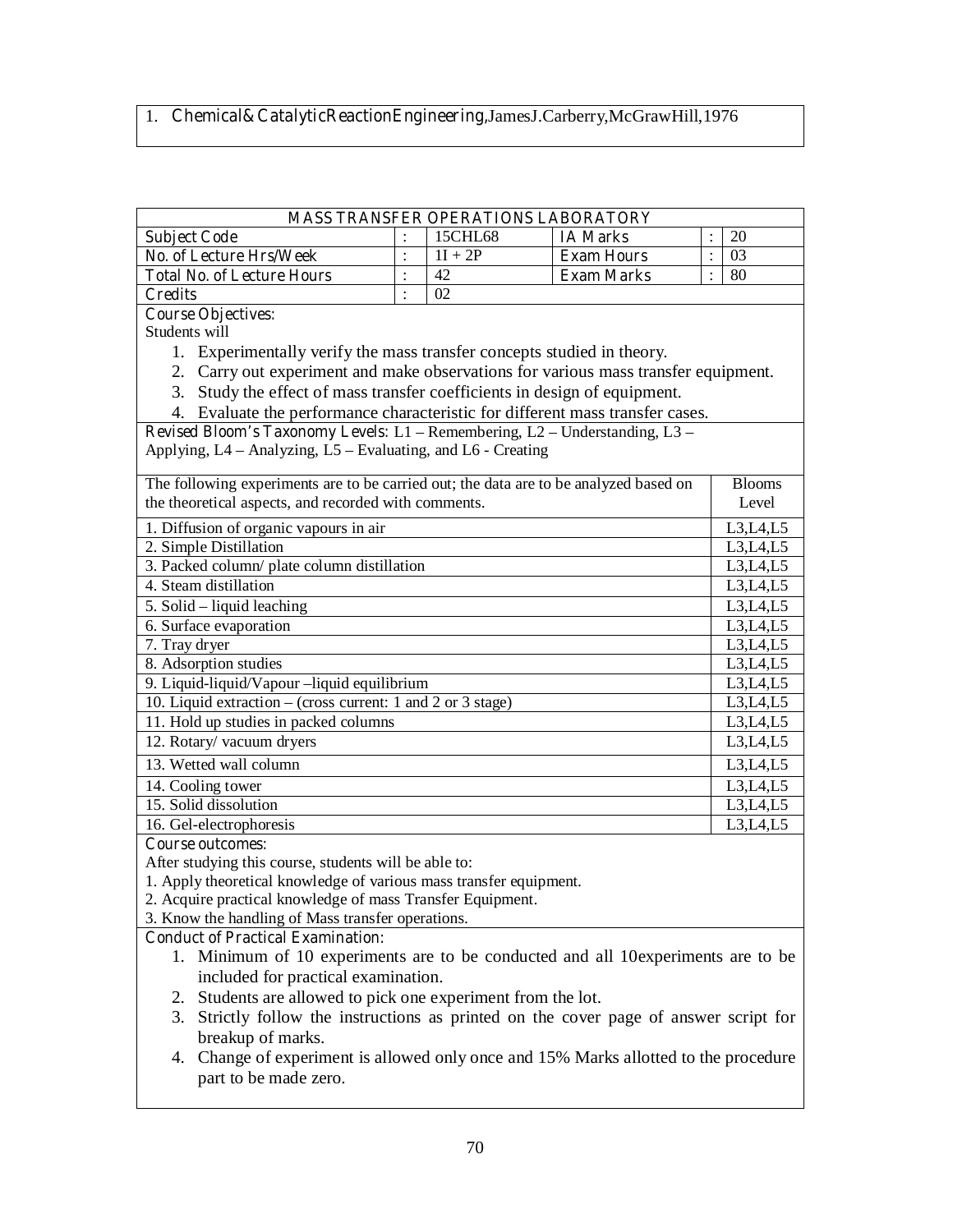| <b>Graduate Attributes</b>                                                            |
|---------------------------------------------------------------------------------------|
| 1. Critical thinking                                                                  |
| 2. Usages of modern tools                                                             |
| 3. Collaborative and multidisciplinary work                                           |
| 4. Life longlearning                                                                  |
| 5. Independent and reflective learning                                                |
| <b>TEXT BOOKS:</b>                                                                    |
| 1. MassTransferOperations-RobertE Treybal, 3rdedn, McGrawHill, 1981.                  |
| 2. UnitOperationsin ChemicalEngineering-McCabe&Smith,6thedn,McGraw                    |
| Hill, 2001.                                                                           |
| <b>REFERENCE BOOKS:</b>                                                               |
| Chemical Engineering VolI, II, IV and V - Coulson and Richardson,<br>$4th$ edn,<br>1. |
| PergamonPress, 1998.                                                                  |
|                                                                                       |

2. **TransportProcessesandUnitOperation-**GeankoplisCJ,PrenticeHall(I),2000.

## **VISVESVARAYA TECHNOLOGICAL UNIVERSITY, BELGAUM AS PER CHOICE BASED CREDIT SYSTEM (CBCS) SCHEME & SYLLABUS OF TEACHING AND EXAMINATION 2015-2016**

### **SEMESTER VII**

| <b>BIOCHEMICAL ENGINEERING</b>    |  |        |                   |  |     |  |
|-----------------------------------|--|--------|-------------------|--|-----|--|
| <b>Subject Code</b>               |  | 15CH71 | <b>IA Marks</b>   |  | 20  |  |
| No. of Lecture Hrs/Week           |  | 04     | <b>Exam Hours</b> |  | -03 |  |
| <b>Total No. of Lecture Hours</b> |  | 50     | Exam Marks        |  | 80  |  |
| <b>Credits</b>                    |  | 04     |                   |  |     |  |

#### **Course Objectives:**

To enhance skills in the areas of biochemical processes to provide the fundamental background of biological systems, biomolecules, micro-organisms, fermentation processes, Bioreactors and kinetics.

**Revised Bloom's Taxonomy Levels:** L1 – Remembering, L2 – Understanding, L3 – Applying, L4 – Analyzing, L5 – Evaluating, and L6 - Creating

| <b>Modules</b>       |                                                                           | Teaching     | <b>Blooms</b>                                    |
|----------------------|---------------------------------------------------------------------------|--------------|--------------------------------------------------|
|                      |                                                                           | <b>Hours</b> | Taxonomy                                         |
| <b>Module 1</b>      | <b>Content</b>                                                            |              |                                                  |
|                      | Introduction: Bioprocess engineering and technology. Role of a            | 10           | L1, L2, L3                                       |
|                      | Chemical engineer in bioprocess industry. An introduction to basic        |              |                                                  |
|                      | biological sciences. Microbiology: Structure of cells: Prokaryotes and    |              |                                                  |
|                      | Eukaryotes. Classification of micro-organisms. Taxonomy, control of       |              |                                                  |
|                      | microorganisms – physical and chemical methods.                           |              |                                                  |
|                      |                                                                           |              |                                                  |
| <b>Module 2</b>      | <b>Content</b>                                                            |              |                                                  |
|                      | Biochemistry: Chemicals of Life: Lipids, Sugars, Polysaccharides,         | 10           | L <sub>2</sub> , L <sub>3</sub> , L <sub>5</sub> |
|                      | Amino acids. Vitamins, Biopolymers, Nucleic Acids: RNA, DNA and           |              |                                                  |
|                      | their derivatives (Structure, Biological function and Importance for life |              |                                                  |
| only to be studied). |                                                                           |              |                                                  |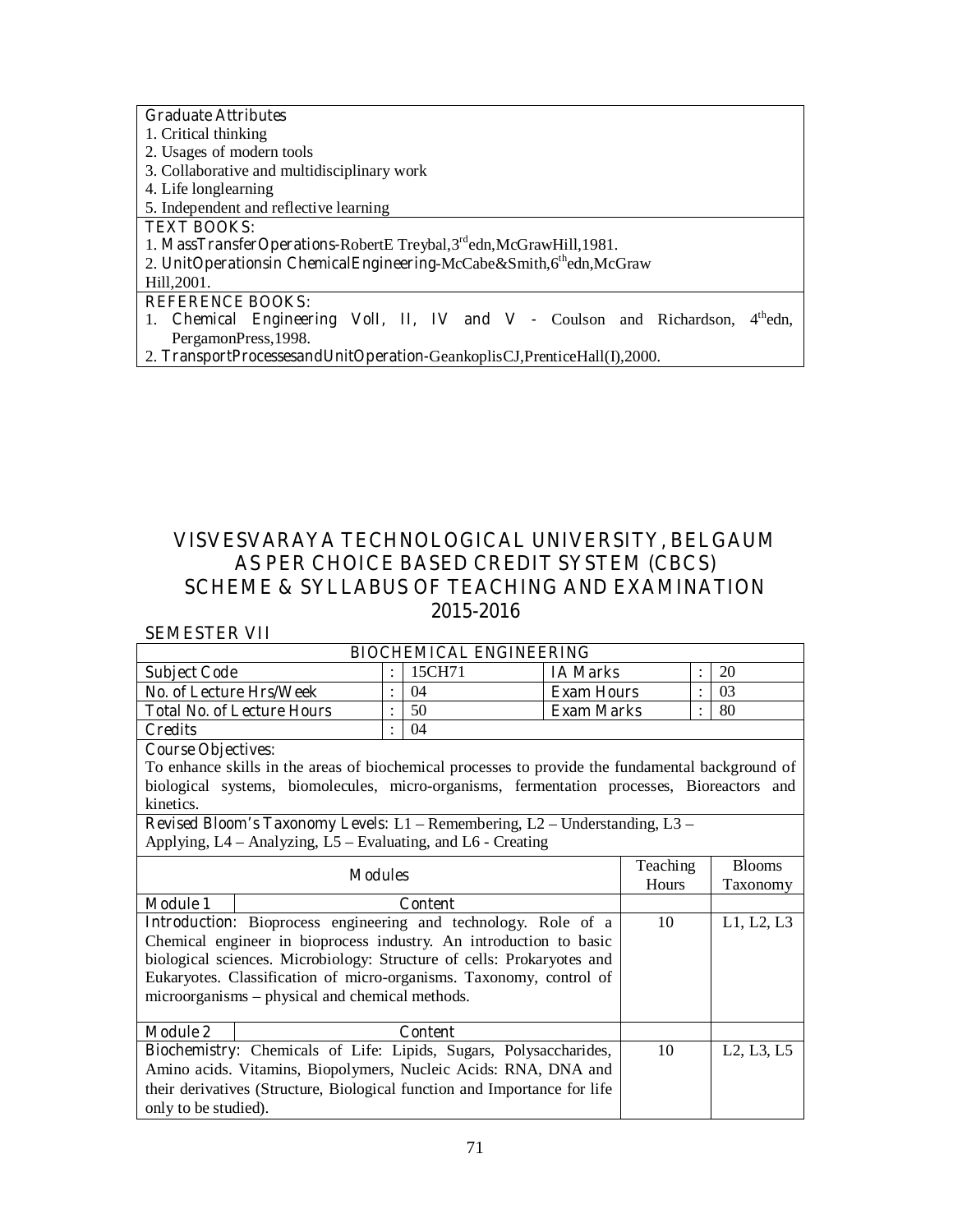| <b>Enzymes and Proteins:</b> Detailed structure of proteins and enzymes.        |    |                                                  |
|---------------------------------------------------------------------------------|----|--------------------------------------------------|
| Functions. Methods of Production and purification of Enzymes.                   |    |                                                  |
| Nomenclature and Classification of enzymes. Kinetics and                        |    |                                                  |
|                                                                                 |    |                                                  |
| mechanism of Enzyme action: Michaelis-Menten, Briggs-Haldane                    |    |                                                  |
| approach. Derivation.                                                           |    |                                                  |
| <b>Module 3</b><br><b>Content</b>                                               |    |                                                  |
| Kinetics of Enzyme Action: Reversible Enzyme. Two-substrate.                    | 10 | L <sub>2</sub> , L <sub>3</sub> , L <sub>5</sub> |
| Multi-complexes enzyme kinetics (Derivation of rate equations).                 |    |                                                  |
| Experimental determination of rate parameters: Batch and continuous             |    |                                                  |
| flow experiments. Line weaver-Burk, Eadie-Hofstee and Hanes-Woolf               |    |                                                  |
| Plots. Batch Kinetics (Integral and Differential methods).                      |    |                                                  |
| <b>Enzyme Inhibition:</b> Effect of Inhibitors (Competitive, noncompetitive,    |    |                                                  |
| uncompetitive, substrate and product inhibitions), Temperature and pH           |    |                                                  |
| on the rates enzyme catalyzed reactions. Determination of kinetic               |    |                                                  |
| parameters for various types of inhibitions. Dixon method. Enzyme               |    |                                                  |
| immobilization: Uses. Methods of enzyme immobilization.                         |    |                                                  |
| <b>Module 4</b><br><b>Content</b>                                               |    |                                                  |
| Fermentation Technology: Ideal reactors: A review of Batch and                  | 10 | L1, L2, L3,                                      |
| Continuous flow reactors for bio kinetic measurements. Microbiological          |    | L4                                               |
| reactors: Operation and maintenance of typical aseptic aerobic                  |    |                                                  |
| fermentation processes. Formulation of medium: Sources of nutrients.            |    |                                                  |
| Alternate bioreactor configurations. Introduction to sterilization of           |    |                                                  |
| bioprocess equipment. Growth Kinetics of Microorganisms:                        |    |                                                  |
| Transient growth kinetics (Different phases of batch cultivation).              |    |                                                  |
| Quantification of growth kinetics: Substrate limited growth, Models             |    |                                                  |
| with growth inhibitors, Logistic equation, Filamentous cell growth              |    |                                                  |
| model. Continuous culture: Optimum Dilution rate and washout                    |    |                                                  |
| condition in Ideal Chemostat. Introduction to Fed-batch reactors.               |    |                                                  |
|                                                                                 |    |                                                  |
| <b>Module 5</b><br><b>Content</b>                                               |    |                                                  |
| Kinetics of Microorganisms: Transient growth kinetics (Different                | 10 | L3, L4, L5                                       |
| phases of batch cultivation). Quantification of growth kinetics:                |    |                                                  |
| Substrate limited growth, Models with growth inhibitors, Logistic               |    |                                                  |
| equation, Filamentous cell growth model. Continuous culture: Optimum            |    |                                                  |
| dilution rate and washout condition in Ideal Chemostat. Introduction to         |    |                                                  |
| Fed-batch reactors.                                                             |    |                                                  |
| Downstream Processing: Strategies and steps involved in product                 |    |                                                  |
| purification. Methods of cell disruption, Filtration, Centrifugation,           |    |                                                  |
| Sedimentation, Chromatography, Freeze drying / lyophilization.                  |    |                                                  |
| Membrane separation Technology: Reverse Osmosis, Ultra filtration,              |    |                                                  |
| Micro filtration, Dialysis.                                                     |    |                                                  |
|                                                                                 |    |                                                  |
|                                                                                 |    |                                                  |
| <b>Course outcomes:</b>                                                         |    |                                                  |
| 1. Understanding of biological basics and bioprocessing.                        |    |                                                  |
| Understanding the difference between bioprocesses and chemical processes.<br>2. |    |                                                  |
| Bioprocess design and operation.<br>3.                                          |    |                                                  |
| Bioreactor configuration and choice of bioreactor<br>4.                         |    |                                                  |

- 5. Heat & mass transfer considerations and scale up of bioprocesses
- 6. Introduction to bioprocess monitoring/control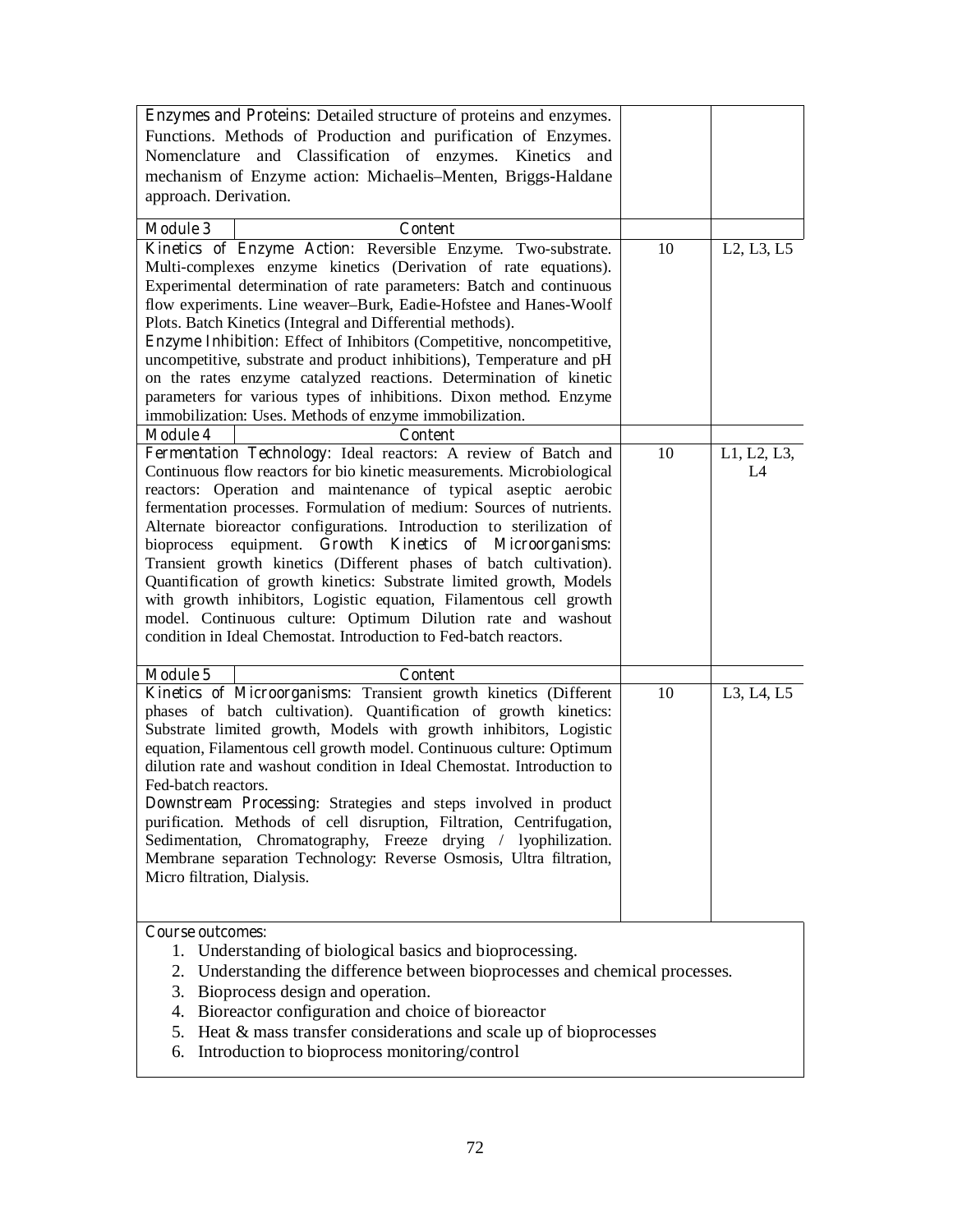#### **Question Paper Pattern:**

This question paper will have ten questions. Each full question consists of 16 marks. There will be 2 full questions (with a maximum of four sub questions) from each module. Each full question will have sub questions covering all the topics under a module. The students will have to answer 5 full questions, selecting one full question from each module.

#### **Graduate Attributes**

- 1. Critical thinking
- 2. Problem solving
- 3. Use of modern tools
- 4. Life long learning
- 5. Collaborative and multidisciplinary work

#### **TEXT BOOKS:**

- 1. **Biochemical Engineering Fundamentals, Bailey and Ollis, 2<sup>nd</sup>edn, McGraw Hill, 1976.**
- 2. **Bioprocess Engineering,** Shuler M. L. and Kargi F., 2<sup>nd</sup> edn, Prentice Hall, 2002.

#### **REFERENCE BOOKS:**

- 1. **Biochemical Engineering,** James Lee, Prentice Hall, 1992.
- 2. **Biochemical Reactors,** Atkinson B, Pion Ltd., London, 1974.
- 3. **Industrial Microbiology,** Casida, wiley, New York, 1968
- 4. Principles of Fermentation Technology, Stanbury and Whitekar, 2<sup>nd</sup>edn, Butterworth-Heinemann An Imprint of Elsevier

| <b>COMPUTER APPLICATIONS AND MODELING</b> |  |        |                   |  |    |  |  |
|-------------------------------------------|--|--------|-------------------|--|----|--|--|
| <b>Subject Code</b>                       |  | 15CH72 | <b>IA Marks</b>   |  | 20 |  |  |
| No. of Lecture Hrs/Week                   |  | 04     | <b>Exam Hours</b> |  | 03 |  |  |
| <b>Total No. of Lecture Hours</b>         |  | 50     | <b>Exam Marks</b> |  | 80 |  |  |
| <b>Credits</b>                            |  | 04     |                   |  |    |  |  |
| l Course Objectives                       |  |        |                   |  |    |  |  |

#### **Course Objectives:**

To make the students understand physical systems inchemical engineering and to develop their mathematical models and solutions for these models. The students will also learn to use the commercial process simulators

|                                                                                                                                                                                                                                                                          | Teaching       | <b>Blooms</b> |          |
|--------------------------------------------------------------------------------------------------------------------------------------------------------------------------------------------------------------------------------------------------------------------------|----------------|---------------|----------|
|                                                                                                                                                                                                                                                                          | <b>Modules</b> | Hours         | Taxonomy |
| <b>Module 1</b>                                                                                                                                                                                                                                                          | <b>Content</b> |               |          |
| <b>Review of Computational Methods:</b> Simultaneous linear algebraic<br>equation – Gauss Jordan., Non-linear algebraic equation-Newton<br>Raphson. Ordinary Differential Equation-R-K Method. Numerical<br>Integration-Simpson's 1/3 Rule. Curve Fitting-Least Squares. |                | 10            | L1,L2,L3 |
| <b>Module 2</b>                                                                                                                                                                                                                                                          | Content        |               |          |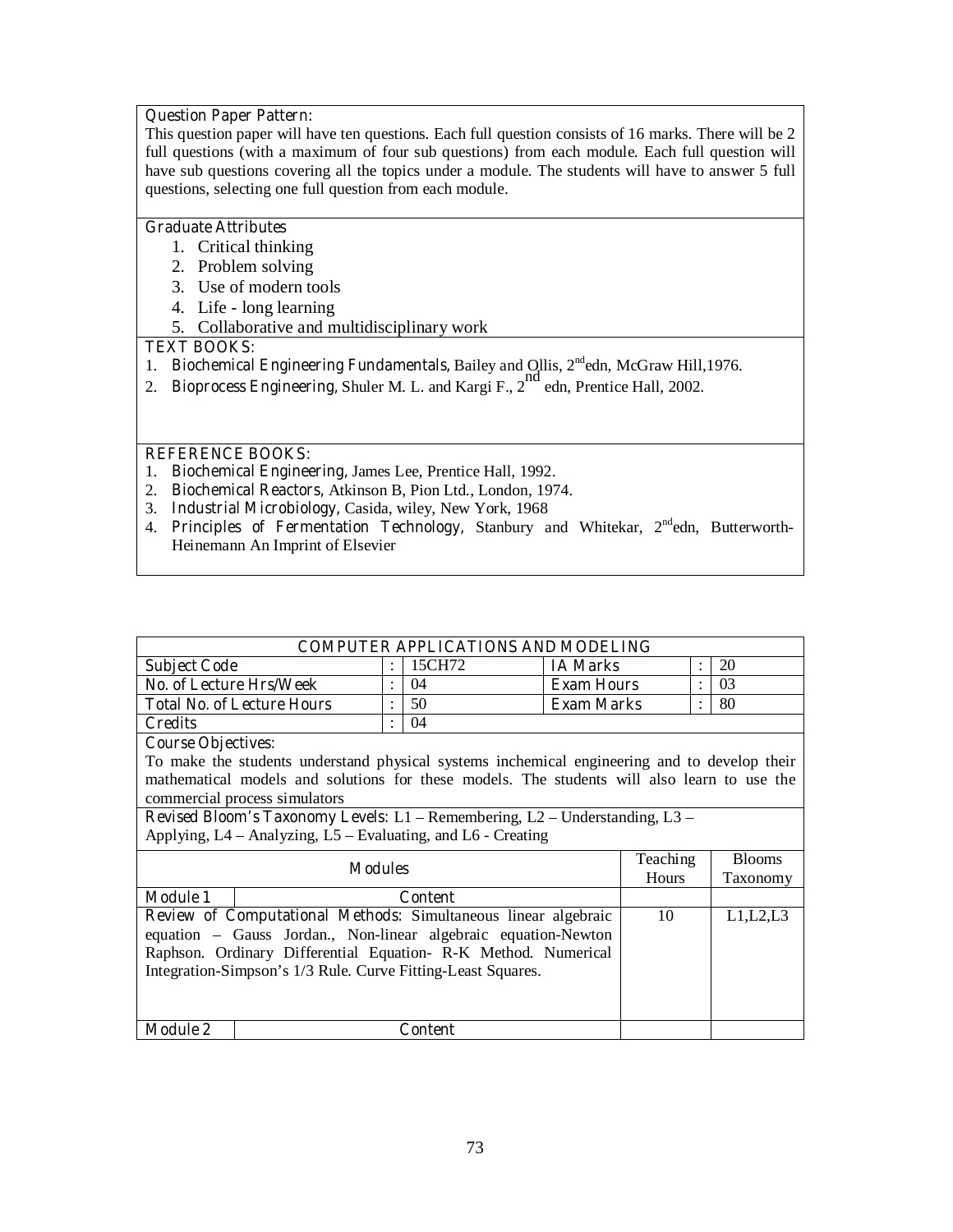|                                                                                                                                                                                                  | Applications: Vapor-Liquid equilibria for binary mixtures. Calculation<br>of Bubble Pressure and Bubble Point. Dew Pressure and Dew point for | 10 | L2, L3, L4 |  |  |  |  |  |
|--------------------------------------------------------------------------------------------------------------------------------------------------------------------------------------------------|-----------------------------------------------------------------------------------------------------------------------------------------------|----|------------|--|--|--|--|--|
|                                                                                                                                                                                                  | Ideal Binary and multi-component system.                                                                                                      |    |            |  |  |  |  |  |
|                                                                                                                                                                                                  | Flash Vaporization: for multi-component system. Design of Adiabatic                                                                           |    |            |  |  |  |  |  |
|                                                                                                                                                                                                  | Batch Reactor. Design of Adiabatic PFR, Adiabatic CSTR and                                                                                    |    |            |  |  |  |  |  |
| Combinations.                                                                                                                                                                                    |                                                                                                                                               |    |            |  |  |  |  |  |
| <b>Module 3</b>                                                                                                                                                                                  | <b>Content</b>                                                                                                                                |    |            |  |  |  |  |  |
|                                                                                                                                                                                                  | Design of Adiabatic PFR, Adiabatic CSTR and Combinations.                                                                                     | 10 | L3, L4, L5 |  |  |  |  |  |
|                                                                                                                                                                                                  | Design: Double Pipe Heat Exchanger (Area, Length and Pressure drop).                                                                          |    |            |  |  |  |  |  |
| Shell & Tube Heat                                                                                                                                                                                |                                                                                                                                               |    |            |  |  |  |  |  |
|                                                                                                                                                                                                  | Exchanger (Area, Number of tubes, Pressure drop.                                                                                              |    |            |  |  |  |  |  |
| <b>Module 4</b>                                                                                                                                                                                  | Content                                                                                                                                       |    |            |  |  |  |  |  |
| Packed Columns.                                                                                                                                                                                  | Absorption & Distillation Columns: Calculations for Plate and                                                                                 | 10 | L4, L5, L6 |  |  |  |  |  |
| <b>Module 5</b>                                                                                                                                                                                  | <b>Content</b>                                                                                                                                |    |            |  |  |  |  |  |
| Modeling: Models and                                                                                                                                                                             | model<br>building,<br>principles<br>of<br>model                                                                                               | 10 | L3, L4, L5 |  |  |  |  |  |
|                                                                                                                                                                                                  | formulations, precautions in model building, Fundamental laws: Review                                                                         |    |            |  |  |  |  |  |
|                                                                                                                                                                                                  | of shell balance approach, continuity equation, energy equation,                                                                              |    |            |  |  |  |  |  |
|                                                                                                                                                                                                  | equation of motion, transport equation of state equilibrium and Kinetics,<br>classification of mathematical models. Mathematical Modeling and |    |            |  |  |  |  |  |
|                                                                                                                                                                                                  | <b>Solutions to the Following:</b> Basic tank model - Level V/s time. Batch                                                                   |    |            |  |  |  |  |  |
|                                                                                                                                                                                                  | Distillation - Vapor composition with CSTRs in series time.                                                                                   |    |            |  |  |  |  |  |
| <b>Course outcomes:</b>                                                                                                                                                                          |                                                                                                                                               |    |            |  |  |  |  |  |
|                                                                                                                                                                                                  | 1. Understand the important physical phenomena from the problem statement                                                                     |    |            |  |  |  |  |  |
|                                                                                                                                                                                                  | 2. Develop model equations for the given system                                                                                               |    |            |  |  |  |  |  |
|                                                                                                                                                                                                  | 3. Demonstrate the model solving ability for various processes/unit operations                                                                |    |            |  |  |  |  |  |
|                                                                                                                                                                                                  | 4. Demonstrate the ability to use a process simulation                                                                                        |    |            |  |  |  |  |  |
| <b>Question Paper Pattern:</b>                                                                                                                                                                   |                                                                                                                                               |    |            |  |  |  |  |  |
|                                                                                                                                                                                                  | This question paper will have ten questions. Each full question consists of 16 marks. There will be 2                                         |    |            |  |  |  |  |  |
|                                                                                                                                                                                                  | full questions (with a maximum of four sub questions) from each module. Each full question will                                               |    |            |  |  |  |  |  |
|                                                                                                                                                                                                  | have sub questions covering all the topics under a module. The students will have to answer 5 full                                            |    |            |  |  |  |  |  |
|                                                                                                                                                                                                  | questions, selecting one full question from each module.                                                                                      |    |            |  |  |  |  |  |
| <b>Graduate Attributes</b>                                                                                                                                                                       |                                                                                                                                               |    |            |  |  |  |  |  |
|                                                                                                                                                                                                  | 1. Critical thinking                                                                                                                          |    |            |  |  |  |  |  |
|                                                                                                                                                                                                  | 2. Problem solving<br>3. Use of modern tools                                                                                                  |    |            |  |  |  |  |  |
| 4.                                                                                                                                                                                               | Life - long learning                                                                                                                          |    |            |  |  |  |  |  |
|                                                                                                                                                                                                  |                                                                                                                                               |    |            |  |  |  |  |  |
| <b>TEXT BOOKS:</b><br>Computer based Numerical Analysis, M. Shantha Kumar, 1 <sup>st</sup> edn, KPS Publisher, 1987.<br>1.                                                                       |                                                                                                                                               |    |            |  |  |  |  |  |
| Introduction to Chemical Engineering and Computer Calculations, Myers, A.L and<br>2.                                                                                                             |                                                                                                                                               |    |            |  |  |  |  |  |
| Seider W.D, Prentice Hall, 1976.                                                                                                                                                                 |                                                                                                                                               |    |            |  |  |  |  |  |
| Process Modeling Simulation and Control for Chemical Engineering, William. L<br>3.                                                                                                               |                                                                                                                                               |    |            |  |  |  |  |  |
| Luyben, $2^{nd}$ edn., McGraw Hill, 1990.                                                                                                                                                        |                                                                                                                                               |    |            |  |  |  |  |  |
|                                                                                                                                                                                                  | <b>REFERENCE BOOKS:</b>                                                                                                                       |    |            |  |  |  |  |  |
| <b>Elements of Chemical Reaction Engineering, H. Scott Fogler, 2<sup>nd</sup><br/>Introduction to Chemical Chemical Chemical Scott Fogler, 2<sup>nd</sup></b><br>edn, Prentice Hall, 2001.<br>1. |                                                                                                                                               |    |            |  |  |  |  |  |
| Introduction to Chemical Engineering Thermodynamics, Smith J. M. and H. C. Vanness,<br>2.<br>th.                                                                                                 |                                                                                                                                               |    |            |  |  |  |  |  |

 $5<sup>th</sup>$ edn, McGraw Hill, 1996.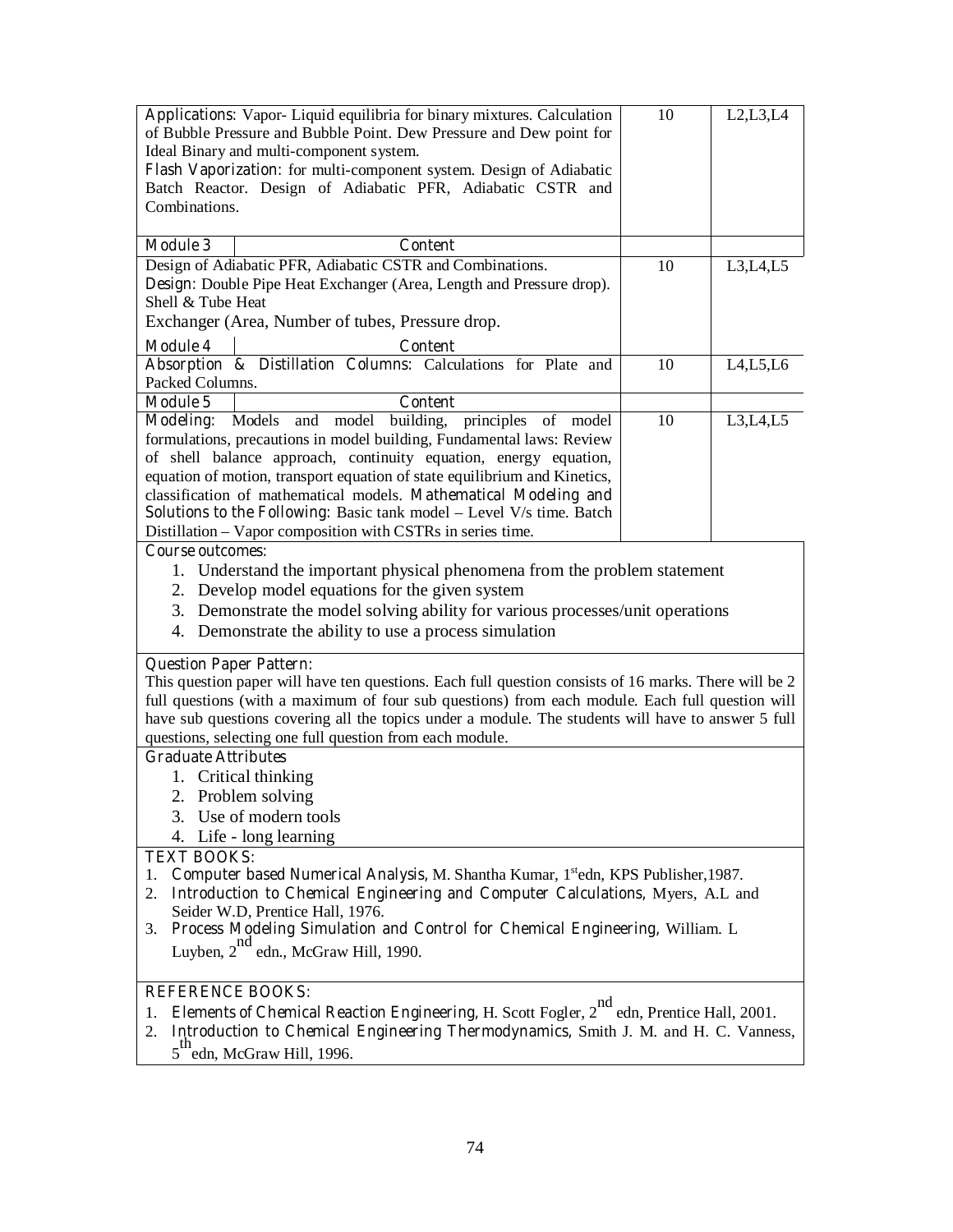| PROCESS CONTROL AND INSTRUMENTATION                                                                   |                                                             |                      |                   |          |                |                                                  |  |
|-------------------------------------------------------------------------------------------------------|-------------------------------------------------------------|----------------------|-------------------|----------|----------------|--------------------------------------------------|--|
| <b>Subject Code</b>                                                                                   |                                                             | 15CH73               | <b>IA Marks</b>   |          |                | 20                                               |  |
| <b>No. of Lecture Hrs/Week</b>                                                                        |                                                             | 04                   | <b>Exam Hours</b> |          | $\ddot{\cdot}$ | 03                                               |  |
| <b>Total No. of Lecture Hours</b>                                                                     |                                                             | 50                   | <b>Exam Marks</b> |          | $\ddot{\cdot}$ | 80                                               |  |
| <b>Credits</b>                                                                                        |                                                             | 04                   |                   |          |                |                                                  |  |
| <b>Course Objectives:</b>                                                                             |                                                             |                      |                   |          |                |                                                  |  |
| To gain the knowledge of different process instruments, To understand dynamic modeling of a           |                                                             |                      |                   |          |                |                                                  |  |
| physical process using first principles, To design various control schemes, To apply the control      |                                                             |                      |                   |          |                |                                                  |  |
| system in various processes.                                                                          |                                                             |                      |                   |          |                |                                                  |  |
| Revised Bloom's Taxonomy Levels: L1 - Remembering, L2 - Understanding, L3 -                           |                                                             |                      |                   |          |                |                                                  |  |
| Applying, L4 – Analyzing, L5 – Evaluating, and L6 - Creating                                          |                                                             |                      |                   |          |                |                                                  |  |
| <b>Modules</b>                                                                                        |                                                             |                      |                   | Teaching |                | <b>Blooms</b>                                    |  |
|                                                                                                       |                                                             |                      |                   | Hours    |                | Taxonomy                                         |  |
| <b>Module 1</b>                                                                                       |                                                             | Content              |                   |          |                |                                                  |  |
| Instrumentation: Fundamentals Static and dynamic characteristics.                                     |                                                             |                      |                   | 10       |                | L1, L2                                           |  |
| Indicators and recorders. Pressure measurement- Bourdon, diaphragm                                    |                                                             |                      |                   |          |                |                                                  |  |
| and bellow<br>type<br>gages.                                                                          |                                                             | Vacuum measurements. | Temperature       |          |                |                                                  |  |
| measurement- Bimetal and resistance thermometers, thermocouples and                                   |                                                             |                      |                   |          |                |                                                  |  |
| pyrometers.                                                                                           |                                                             |                      |                   |          |                |                                                  |  |
| <b>Module 2</b>                                                                                       |                                                             | <b>Content</b>       |                   |          |                |                                                  |  |
| First Order Systems: Thermometer, level, mixing tank, STR,                                            |                                                             |                      |                   | 10       |                | L <sub>2</sub> , L <sub>3</sub> , L <sub>4</sub> |  |
| Linearisation, I order systems in series. Response for various input                                  |                                                             |                      |                   |          |                |                                                  |  |
| forcing functions. Second Order Systems: Characteristics of                                           |                                                             |                      |                   |          |                |                                                  |  |
| manometer and damped vibrator. Transfer functions. Response for                                       |                                                             |                      |                   |          |                |                                                  |  |
| various input forcing functions, response for step input for under                                    |                                                             |                      |                   |          |                |                                                  |  |
|                                                                                                       | damped case - Terms associated with it. Transportation lag. |                      |                   |          |                |                                                  |  |
| <b>Module 3</b>                                                                                       |                                                             | <b>Content</b>       |                   |          |                |                                                  |  |
| Closed Loop System: Basic components. Servo and regulator control.                                    |                                                             |                      |                   | 10       |                | L2, L3, L4                                       |  |
| Controllers $- P$ , I, D and On $- Off$ modes. Controller combinations -                              |                                                             |                      |                   |          |                |                                                  |  |
| Final control elements - Valves, actuators and valve positioners. Closed                              |                                                             |                      |                   |          |                |                                                  |  |
| Loop Response: Block diagram, Closed loop transfer function,                                          |                                                             |                      |                   |          |                |                                                  |  |
| Transient response ofservo and regulator control systems with various                                 |                                                             |                      |                   |          |                |                                                  |  |
| controller modes and their characteristics.                                                           |                                                             |                      |                   |          |                |                                                  |  |
| <b>Module 4</b>                                                                                       |                                                             | <b>Content</b>       |                   |          |                |                                                  |  |
| Stability: Stability of linear control systems. Routh Test. Frequency                                 |                                                             |                      |                   | 10       |                | L3, L4, L5                                       |  |
| Response – Bode diagrams.                                                                             |                                                             |                      |                   |          |                |                                                  |  |
| <b>Module 5</b>                                                                                       |                                                             | Content              |                   |          |                |                                                  |  |
| Control System Design By Frequency Response: Bode criterion.                                          |                                                             |                      |                   | 10       |                | L3, L4, L5                                       |  |
| Gain and Phase margins, Ziegler - Nichols controller tuning, Cohen-                                   |                                                             |                      |                   |          |                |                                                  |  |
| Coon controller tuning. Root Locus: Rules for plotting and problems.                                  |                                                             |                      |                   |          |                |                                                  |  |
|                                                                                                       |                                                             |                      |                   |          |                |                                                  |  |
|                                                                                                       |                                                             |                      |                   |          |                |                                                  |  |
| Course outcomes:                                                                                      |                                                             |                      |                   |          |                |                                                  |  |
| 1. Knowledge of field instrumentations                                                                |                                                             |                      |                   |          |                |                                                  |  |
| 2. Dynamic modeling and system behavior study                                                         |                                                             |                      |                   |          |                |                                                  |  |
| 3. Design of controllers                                                                              |                                                             |                      |                   |          |                |                                                  |  |
|                                                                                                       |                                                             |                      |                   |          |                |                                                  |  |
| 4. Application of control systems in processes<br><b>Question Paper Pattern:</b>                      |                                                             |                      |                   |          |                |                                                  |  |
| This question paper will have ten questions. Each full question consists of 16 marks. There will be 2 |                                                             |                      |                   |          |                |                                                  |  |
| full questions (with a maximum of four sub questions) from each module. Each full question will       |                                                             |                      |                   |          |                |                                                  |  |
| have sub questions covering all the topics under a module. The students will have to answer 5 full    |                                                             |                      |                   |          |                |                                                  |  |
|                                                                                                       |                                                             |                      |                   |          |                |                                                  |  |
| questions, selecting one full question from each module.                                              |                                                             |                      |                   |          |                |                                                  |  |

# **Graduate Attributes**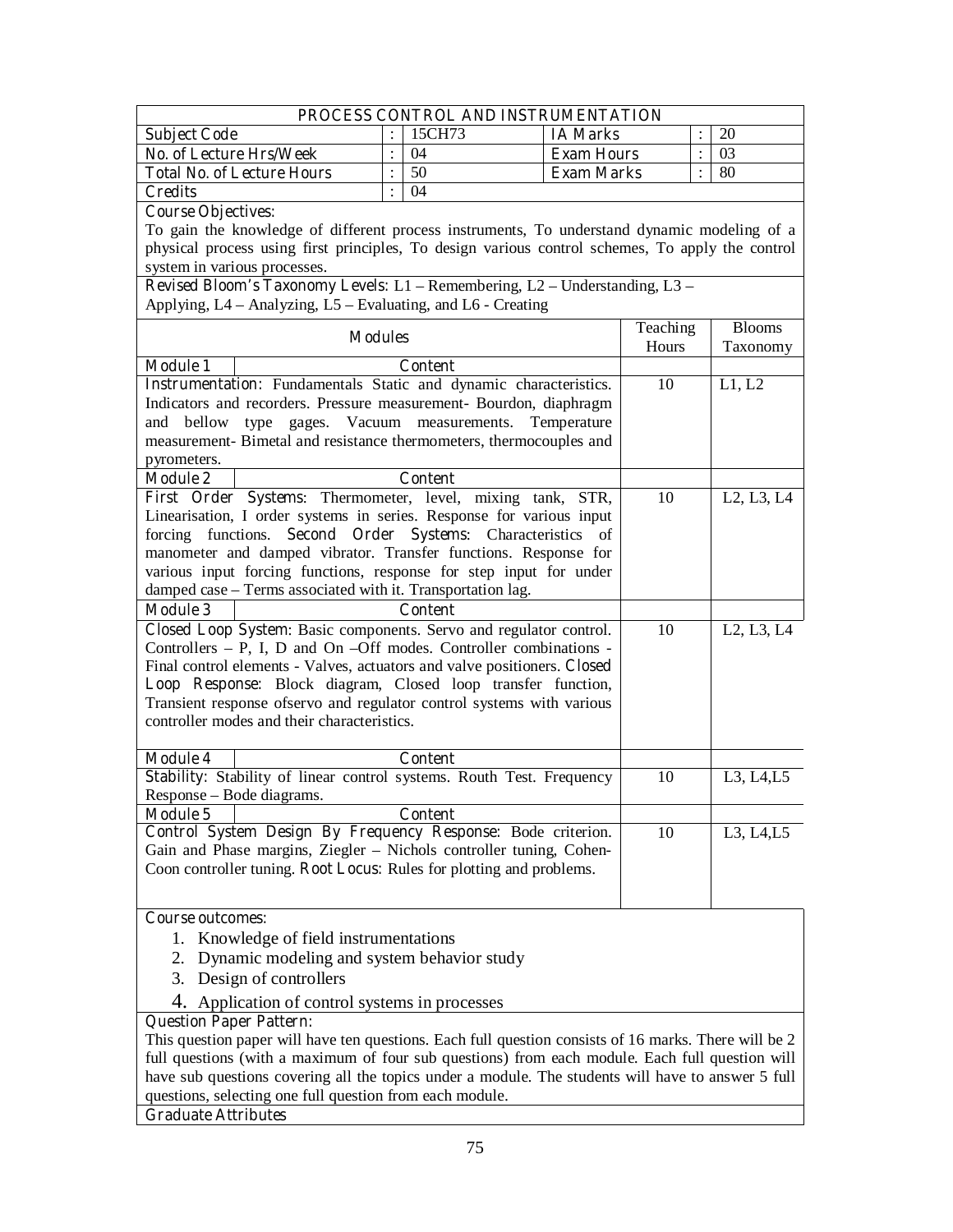#### 1.Critical thinking 2.Problem solving 3.Use of modern tools 4.Life - long learning

#### **TEXT BOOKS:**

1. **Process System Analysis and Control,** Coughner& Koppel, 2ndedn, McGraw Hill, NewDelhi, 1991.

#### **REFERENCE BOOKS:**

- 1. **Process Modeling, Simulation & Control for Chemical Engineers, Luyben, 2<sup>nd</sup>edn, McGraw** Hill, 1990.
- 2. **Chemical Engineering Vol. III, III Edition,** Coulson & Richardson, Pergamon Press,1998.
- 3. **Chemical Process Control-**An Introduction to Theory & Practical, George Stephanopoules,Vol.3, Prentice Hall, New Delhi, 1998.

# **15 CH74X : Professional Elective [P.E]-III**

| APPLIED MATHEMATICS IN CHEMICAL ENGINEERING             |  |    |                   |  |    |  |  |  |
|---------------------------------------------------------|--|----|-------------------|--|----|--|--|--|
| 20<br>15CH741<br><b>Subject Code</b><br><b>IA Marks</b> |  |    |                   |  |    |  |  |  |
| <b>No. of Lecture Hrs/Week</b>                          |  | 03 | <b>Exam Hours</b> |  | 03 |  |  |  |
| <b>Total No. of Lecture Hours</b>                       |  | 40 | <b>Exam Marks</b> |  | 80 |  |  |  |
| <b>Credits</b>                                          |  | 03 |                   |  |    |  |  |  |
| $\sim$<br>$\sim$ $\sim$ $\sim$                          |  |    |                   |  |    |  |  |  |

#### **Course Objectives:**

To impart the knowledge of mathematics for solving various mathematical equations that need tobe solved in several chemical engineering courses such as heat and mass transfer, momentum transfer, reaction engineering, separation processes, thermodynamics, etc.

|                 | <b>Modules</b>                                                           | Teaching | <b>Blooms</b>   |  |  |
|-----------------|--------------------------------------------------------------------------|----------|-----------------|--|--|
|                 |                                                                          | Hours    | Taxonomy        |  |  |
| <b>Module 1</b> | Content                                                                  |          |                 |  |  |
|                 | Mathematical Formulation of the Physical Problems:                       |          | L1, L2, L3, L4, |  |  |
|                 | Applications of laws of conservation of mass, energy. Statement of       | 8        | L <sub>5</sub>  |  |  |
|                 | the problem. Modeling. Examples and problems.                            |          |                 |  |  |
|                 |                                                                          |          |                 |  |  |
| <b>Module 2</b> | <b>Content</b>                                                           |          |                 |  |  |
| Ordinary        | Differential Equations: Formulations of ordinary                         |          | L1,L2,L3,L4     |  |  |
|                 | differential equations involving chemical engineering problems.          |          | L5              |  |  |
|                 | Solutions- Equations of first order and first degree. Equations of first | 8        |                 |  |  |
|                 | order and second degree. Bernoulli equation. Euler equation.             |          |                 |  |  |
|                 | Simultaneous linear differential equations.                              |          |                 |  |  |
| <b>Module 3</b> | <b>Content</b>                                                           |          |                 |  |  |
|                 | Partial Differential Equations: Formulations of partial differential     |          | L1, L2, L3, L4, |  |  |
|                 | equations involving chemical engineering problems. Solutions.            |          | L5              |  |  |
| Fourier series. |                                                                          | 8        |                 |  |  |
|                 |                                                                          |          |                 |  |  |
| <b>Module 4</b> | <b>Content</b>                                                           |          |                 |  |  |
|                 | <b>Numerical Methods:</b> Solutions of ordinary differential equations   |          | L1, L2, L3, L4, |  |  |
|                 | for chemical engineering problems. Solutions of partial differential     | 8        | I 5             |  |  |
|                 | equations for chemical engineering problems.                             |          |                 |  |  |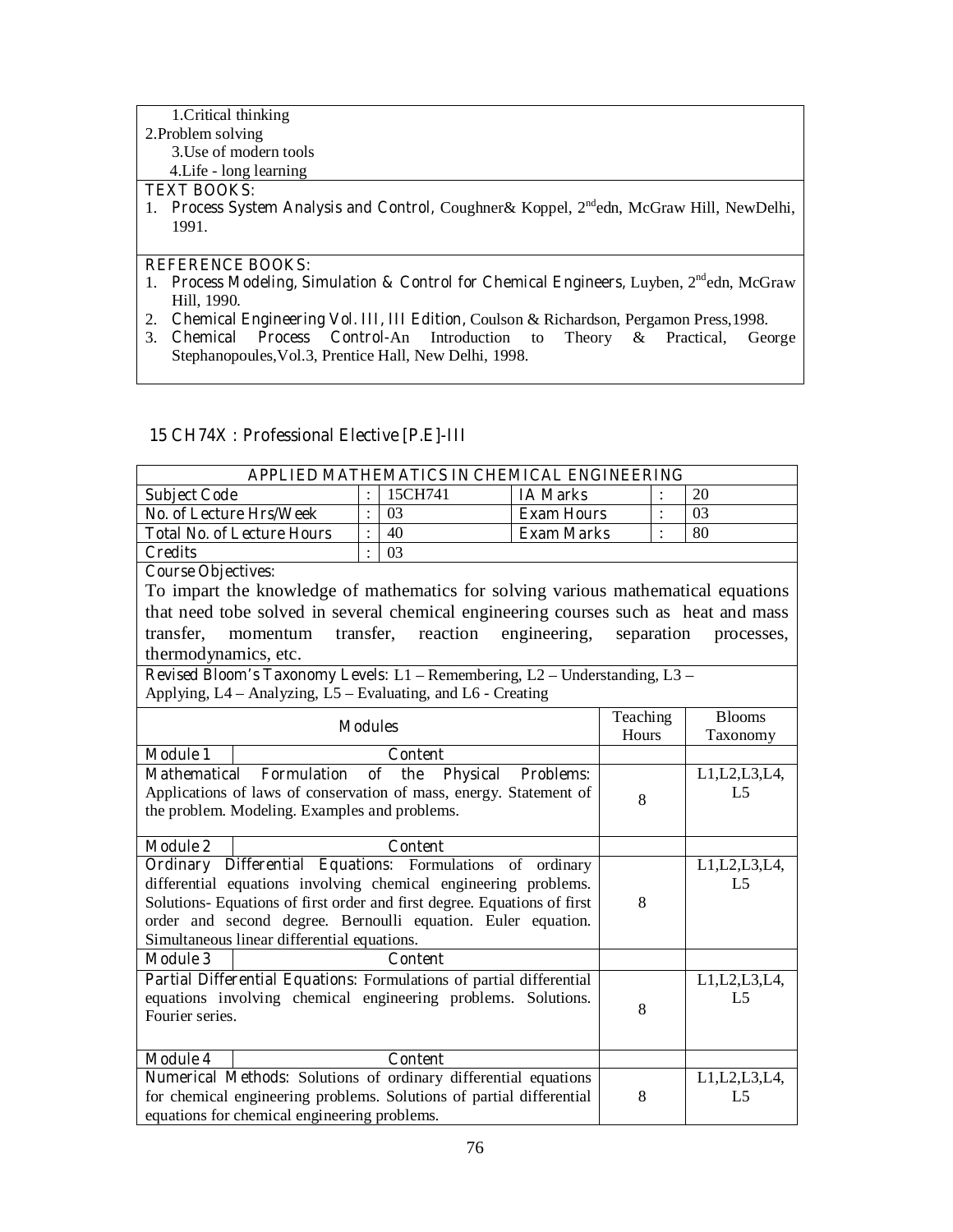| <b>Module 5</b>       | <b>Content</b>                                                       |                 |
|-----------------------|----------------------------------------------------------------------|-----------------|
|                       | Difference operator, linear difference equations, analysis of stage- | L1, L2, L3, L4, |
|                       | wise processes. Laplace transforms and their applications to         |                 |
| chemical engineering. |                                                                      |                 |
|                       |                                                                      |                 |

#### **Course outcomes:**

After studying this course, students will be able to:

- 1. Understand the basic algorithms for solution of and be able to solve linear and nonlinear equations.
- 2. Be proficient in manipulation of logarithmic, exponential, and other non-linear functions in order to linearizeand to regress non-linear expressions.
- 3. Understand the basic algorithms for solution of and be able to solve numerical integration and ordinary differential equations.
- 4. Be familiar with a variety of numerical methods for solving partial differential equations.
- 5. Be able to apply the techniques learnt in this subjectto the solution of a comprehensive design problems in chemical engineering.

# **Question Paper Pattern:**

This question paper will have ten questions. Each full question consists of 16 marks. There will be 2 full questions (with a maximum of four sub questions) from each module. Each full question will have sub questions covering all the topics under a module. The students will have to answer 5 full questions, selecting one full question from each module.

# **Graduate Attributes**

- 1. Critical thinking
- 2. Problem solving
- 3. Use of modern tools
- 4. Life long learning

#### **TEXT BOOKS:**

- 1. **Applied Mathematics in Chemical Engineering,** H.S. Mickley, T.K. Sherwood and C.E.Reed, 3<sup>rd</sup>edn, Tata McGraw Hill, 1999.
- 2. **Mathematical Methods in Chemical Engineering,** V.G. Jenson & G.V. Jeffreys, Academic Press, London, 1977.
- 3. **Mathematical Methods in Chemical Engineering,** S. Pushpavanam, Eastern Economy Edition, 2004.

# **REFERENCE BOOKS:**

1. **Applications of Mathematical Modeling to Process Development and Design,** L.M. Rose Applied Science Publishers Ltd., London, 1998.

| <b>CHEMICAL PROCESS INTEGRATION</b>                                                 |                           |         |                   |  |                |  |
|-------------------------------------------------------------------------------------|---------------------------|---------|-------------------|--|----------------|--|
| <b>Subject Code</b>                                                                 | $\ddot{\cdot}$            | 15CH742 | <b>IA Marks</b>   |  | 20             |  |
| No. of Lecture Hrs/Week                                                             | $\bullet$                 | 03      | <b>Exam Hours</b> |  | 0 <sup>3</sup> |  |
| <b>Total No. of Lecture Hours</b>                                                   | $\ddot{\cdot}$            | 40      | <b>Exam Marks</b> |  | 80             |  |
| <b>Credits</b>                                                                      | $\bullet$                 | 03      |                   |  |                |  |
| <b>Course Objectives:</b>                                                           |                           |         |                   |  |                |  |
| Process integration involves considering holistic view of chemical process. To      |                           |         |                   |  |                |  |
| understand process synthesis and analysis. Heat and mass integration techniques are |                           |         |                   |  |                |  |
| studied to minimize the losses and to make the process more economical.             |                           |         |                   |  |                |  |
| <b>Revised Bloom's Taxonomy Levels:</b> L1 – Remembering, L2 – Understanding, L3 –  |                           |         |                   |  |                |  |
| Applying, L4 – Analyzing, L5 – Evaluating, and L6 - Creating                        |                           |         |                   |  |                |  |
| <b>Modules</b>                                                                      | Teaching<br><b>Blooms</b> |         |                   |  |                |  |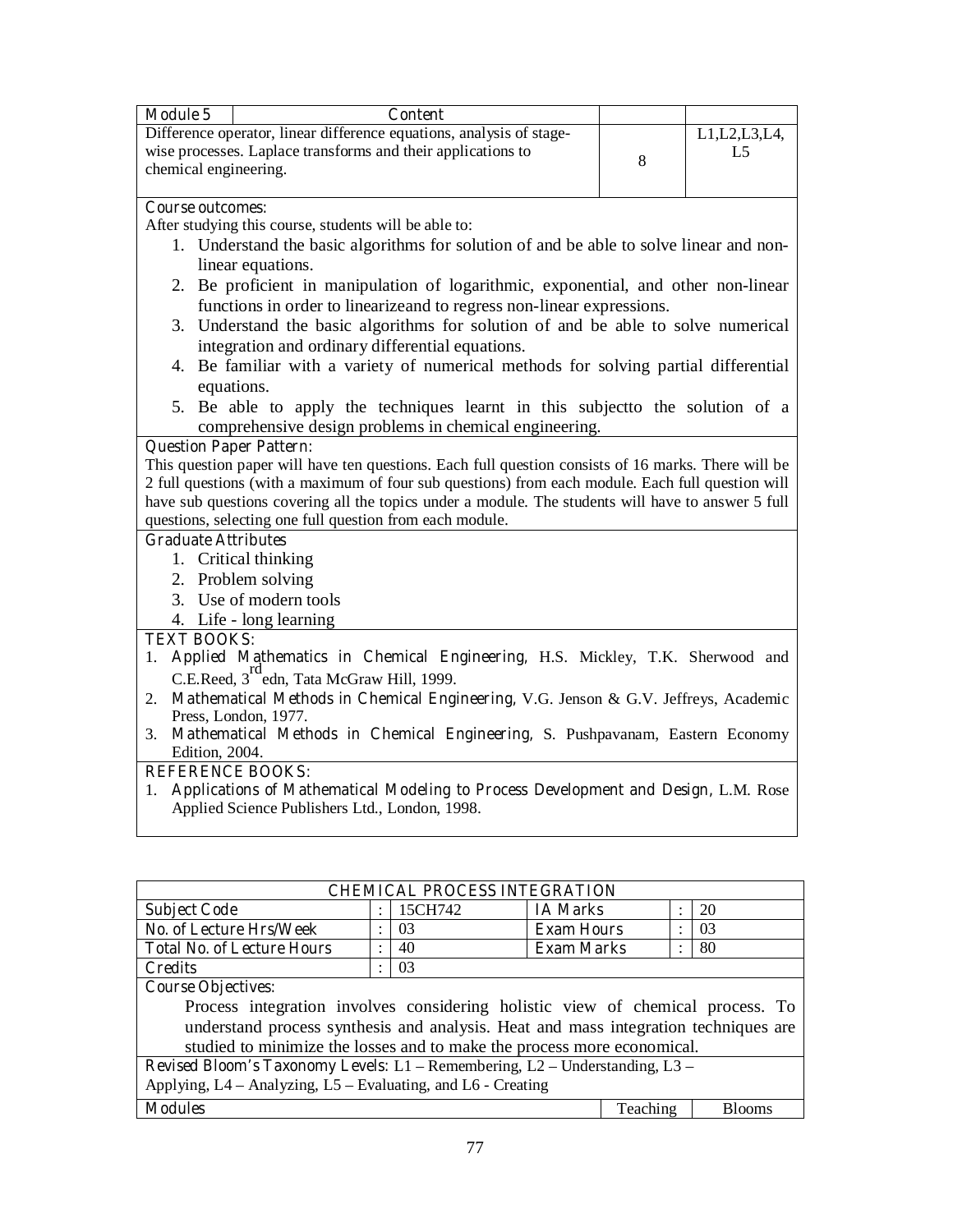|                                                                                                                                                                                                                                                                                                |                                                                                                                                                                                                                                                                                                                                                                                                              | Hours | Taxonomy        |  |  |  |  |
|------------------------------------------------------------------------------------------------------------------------------------------------------------------------------------------------------------------------------------------------------------------------------------------------|--------------------------------------------------------------------------------------------------------------------------------------------------------------------------------------------------------------------------------------------------------------------------------------------------------------------------------------------------------------------------------------------------------------|-------|-----------------|--|--|--|--|
| <b>Module 1</b>                                                                                                                                                                                                                                                                                | <b>Content</b>                                                                                                                                                                                                                                                                                                                                                                                               |       |                 |  |  |  |  |
|                                                                                                                                                                                                                                                                                                | Introduction to Process Integration: Graphical Techniques. Overall<br>mass targeting, Synthesis of Mass Exchange Network: Graphical<br>approach. Direct recycle strategies.                                                                                                                                                                                                                                  | 8     | $L1,L2,L3$ ,    |  |  |  |  |
| <b>Module 2</b>                                                                                                                                                                                                                                                                                | Content                                                                                                                                                                                                                                                                                                                                                                                                      |       |                 |  |  |  |  |
|                                                                                                                                                                                                                                                                                                | Visualization Strategies: for development of mass integrated system.<br>Algebraic approach totargeting direct recycles.                                                                                                                                                                                                                                                                                      | 8     | L1,L2,L3,L4     |  |  |  |  |
| <b>Module 3</b>                                                                                                                                                                                                                                                                                | <b>Content</b>                                                                                                                                                                                                                                                                                                                                                                                               |       |                 |  |  |  |  |
|                                                                                                                                                                                                                                                                                                | Algebraic Approach: to targeting mass exchange, network. Recycle<br>strategies using propertyintegration.                                                                                                                                                                                                                                                                                                    | 8     | L1, L2, L3, L4, |  |  |  |  |
| <b>Module 4</b>                                                                                                                                                                                                                                                                                | <b>Content</b>                                                                                                                                                                                                                                                                                                                                                                                               |       |                 |  |  |  |  |
| optimization.                                                                                                                                                                                                                                                                                  | Heat Integration: Combined heat and power integration.<br>Optimization: Mathematical approach to direct recycle, Graphical<br>method, simplex method, single variable optimization, multivariable                                                                                                                                                                                                            | 8     | L3, L4, L5      |  |  |  |  |
| <b>Module 5</b>                                                                                                                                                                                                                                                                                | <b>Content</b><br>Mathematical Techniques: for synthesis of mass & heat exchange<br>L3, L4, L5<br>excluding Lingo optimization techniques, for mass integration.<br>8<br>Initiatives and applications. Case studies.                                                                                                                                                                                         |       |                 |  |  |  |  |
|                                                                                                                                                                                                                                                                                                | Course outcomes: Students are able to synthesis and analyze the chemical process. Wherever<br>possible students are able to solve mass integration and energy integration using algebraic, graphical<br>and mathematical equations or models.                                                                                                                                                                |       |                 |  |  |  |  |
|                                                                                                                                                                                                                                                                                                | <b>Question Paper Pattern:</b><br>This question paper will have ten questions. Each full question consists of 16 marks. There will be 2<br>full questions (with a maximum of four sub questions) from each module. Each full question will<br>have sub questions covering all the topics under a module. The students will have to answer 5 full<br>questions, selecting one full question from each module. |       |                 |  |  |  |  |
| <b>Graduate Attributes</b>                                                                                                                                                                                                                                                                     |                                                                                                                                                                                                                                                                                                                                                                                                              |       |                 |  |  |  |  |
|                                                                                                                                                                                                                                                                                                | 1. Critical thinking                                                                                                                                                                                                                                                                                                                                                                                         |       |                 |  |  |  |  |
|                                                                                                                                                                                                                                                                                                | 2. Problem solving                                                                                                                                                                                                                                                                                                                                                                                           |       |                 |  |  |  |  |
| 3. Use of modern tools<br>4. Life - long learning                                                                                                                                                                                                                                              |                                                                                                                                                                                                                                                                                                                                                                                                              |       |                 |  |  |  |  |
| <b>TEXT BOOKS:</b><br>Process Integration - Mahmoud. M., El - Hawalgi, Vol. 7, Academic Press, 2006.                                                                                                                                                                                           |                                                                                                                                                                                                                                                                                                                                                                                                              |       |                 |  |  |  |  |
| <b>REFERENCE BOOKS:</b><br>Chemical Process Design & Integration, Robin Smith, 2 <sup>nd</sup> edn, Wiley, 2005.<br>1.<br>2. Pinch Analysis and Process Integration - A user guide on process integration for<br>efficientuse of energy, Kemp I.C, $2^{nd}$ edn, Butterworth, Heinneman, 2006. |                                                                                                                                                                                                                                                                                                                                                                                                              |       |                 |  |  |  |  |
|                                                                                                                                                                                                                                                                                                |                                                                                                                                                                                                                                                                                                                                                                                                              |       |                 |  |  |  |  |

# **TRANSPORT PROCESS AND MODELING OF AQUATIC SYSTEMS**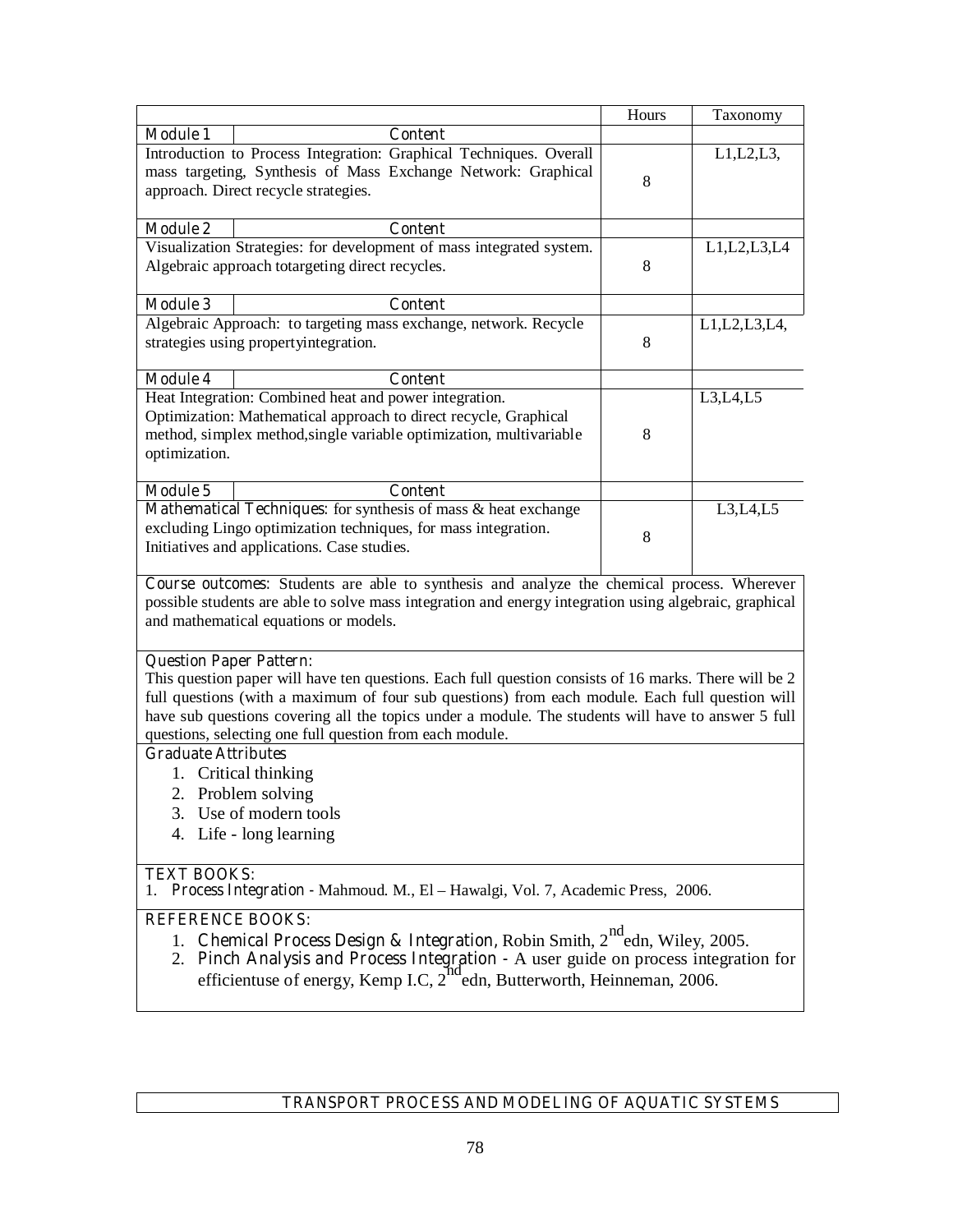| <b>Subject Code</b>               | 15CH743 | <b>IA Marks</b>   | 20 |
|-----------------------------------|---------|-------------------|----|
| No. of Lecture Hrs/Week           | 03      | <b>Exam Hours</b> |    |
| <b>Total No. of Lecture Hours</b> | 40      | <b>Exam Marks</b> | 80 |
| <b>Credits</b>                    | 03      |                   |    |

**Course Objectives:** 

- 1. To make students learn evaluation and control techniques of water quality management in streams, lakes, and estuaries.
- 2. Mathematical analyses of patterns of water movement and their relation to water quality.
- 3. Fate and transport of contaminants in natural aquatic systems, design and management of environmental and water resource systems

|                                                                                                            | Teaching                                                                         | <b>Blooms</b> |            |  |  |  |
|------------------------------------------------------------------------------------------------------------|----------------------------------------------------------------------------------|---------------|------------|--|--|--|
|                                                                                                            | <b>Modules</b>                                                                   | Hours         | Level      |  |  |  |
| <b>Module 1</b>                                                                                            | <b>Contents</b>                                                                  |               | L3, L4, L5 |  |  |  |
| <b>Modeling:</b>                                                                                           |                                                                                  |               |            |  |  |  |
|                                                                                                            | Introduction, applications in environmental management. Physical phenomena       | 8             |            |  |  |  |
|                                                                                                            | advection, diffusion, dispersion, Fick's laws of diffusion and convective -      |               |            |  |  |  |
| diffusion equations for turbulent & shear flow regimes                                                     |                                                                                  |               |            |  |  |  |
| <b>Module 2</b>                                                                                            | <b>Contents</b>                                                                  |               |            |  |  |  |
| <b>Steady-state water quality modeling:</b>                                                                |                                                                                  |               |            |  |  |  |
|                                                                                                            | Models for conservative and non-conservative substances. Data collection and     | 8             |            |  |  |  |
|                                                                                                            | analysis - specialized water quality surveys, estimation of decay and recreation |               | L3, L4, L5 |  |  |  |
| rates                                                                                                      |                                                                                  |               |            |  |  |  |
| <b>Module 3</b>                                                                                            | <b>Contents</b>                                                                  |               |            |  |  |  |
| 1-D Oxygen balance models:                                                                                 |                                                                                  |               |            |  |  |  |
|                                                                                                            | Streeter-Phelps equation, critical point method. Calibration and verification of | 8             | L3, L4, L5 |  |  |  |
| 1-D oxygen model. Error measures.                                                                          |                                                                                  |               |            |  |  |  |
| <b>Module 4</b>                                                                                            | Contents                                                                         |               |            |  |  |  |
| <b>Mixing zones in rivers:</b>                                                                             |                                                                                  |               |            |  |  |  |
|                                                                                                            | Types of outfalls and mixing regimes. Steady-state 2-D analysis. Field study     |               |            |  |  |  |
| methodology.                                                                                               |                                                                                  | 8             | L3, L4, L5 |  |  |  |
| Parameter estimation - lateral mixing co-efficient - critical point method -                               |                                                                                  |               |            |  |  |  |
|                                                                                                            | simple numerical problems. Dissolved oxygen models for lakes under               |               |            |  |  |  |
| completely mixed and stratified conditions                                                                 |                                                                                  |               |            |  |  |  |
| <b>Module 5</b>                                                                                            | <b>Contents</b>                                                                  |               |            |  |  |  |
| <b>Eutrophication models:</b>                                                                              |                                                                                  |               |            |  |  |  |
|                                                                                                            | Simplified nutrient loading models for rivers and lakes. Ocean disposalof        |               |            |  |  |  |
|                                                                                                            | wastewater: Siting and design of outfalls. Ground water quality modeling         | 8             | L3,L4,L5   |  |  |  |
|                                                                                                            | concepts: Formulation 1-D $\&$ 2-D models with decay and retardation for         |               |            |  |  |  |
| instantaneous sources, plume delineation studies                                                           |                                                                                  |               |            |  |  |  |
| <b>Course outcomes:</b>                                                                                    |                                                                                  |               |            |  |  |  |
|                                                                                                            | 1. After studying this course, students will be able to understand:              |               |            |  |  |  |
|                                                                                                            | 2. Contaminant transport and fate                                                |               |            |  |  |  |
| 3. Ecological and human effects assessment                                                                 |                                                                                  |               |            |  |  |  |
| 4. Environmental decision criteria                                                                         |                                                                                  |               |            |  |  |  |
| 5. Monitoring strategies                                                                                   |                                                                                  |               |            |  |  |  |
| 6. Environmental exposure assessment                                                                       |                                                                                  |               |            |  |  |  |
| 7. Development of pollutant transport, fate and persistence models; model parameter                        |                                                                                  |               |            |  |  |  |
| Estimation.                                                                                                |                                                                                  |               |            |  |  |  |
| <b>Question Paper Pattern:</b>                                                                             |                                                                                  |               |            |  |  |  |
| This question paper will have ten questions. Each full question consists of 16 marks. There will be 2 full |                                                                                  |               |            |  |  |  |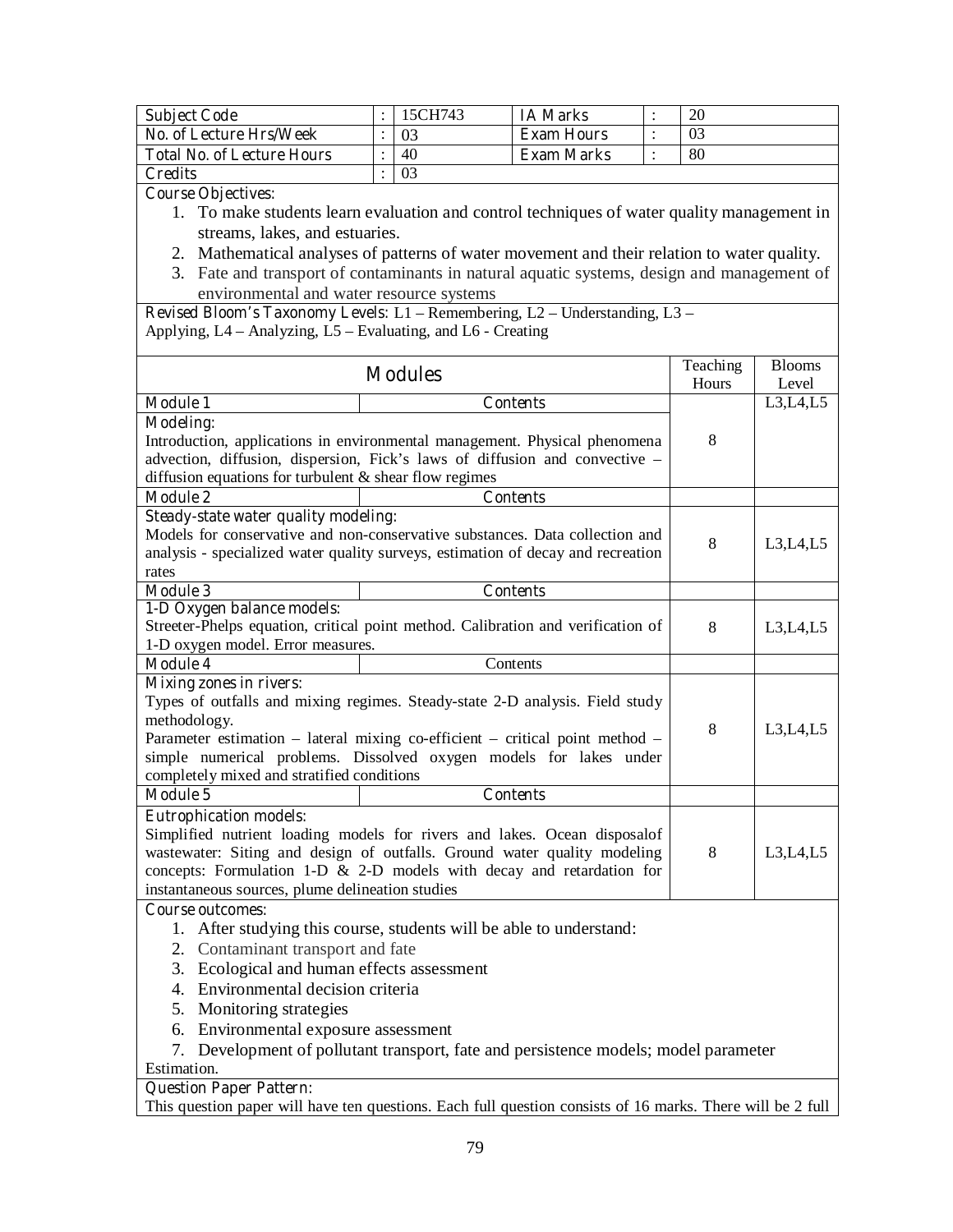questions (with a maximum of four sub questions) from each module. Each full question will have sub questions covering all the topics under a module. The students will have to answer 5 full questions, selecting one full question from each module.

#### **Graduate Attributes**

- 1. Critical thinking
- 2. Usages of modern tools
- 3. Collaborative and multidisciplinary work
- 4. Life longlearning
- **5.** Independent and reflective learning

# **TEXT BOOKS:**

- 1. Rich L.G., "Environmental Systems Engineering", McGraw Hill.
- 2. Thomann R.V., and Mueller J.A., "Principles of Water Quality Management and Control", Harper & Row Publications.

# **REFERENCE BOOKS:**

- 1. Schnoor J.L., "Environmental Modeling Fate and Transport of Pollutants in Water, Air and Soil", John Wiley and Sons.
- 2. Thomann R.V., "Systems Approach to Water Quality Management", McGraw Hill.
- **3.** Lee C.C., and Lin S.D., "Handbook of Environmental Engineering Calculations", McGraw Hill, New York.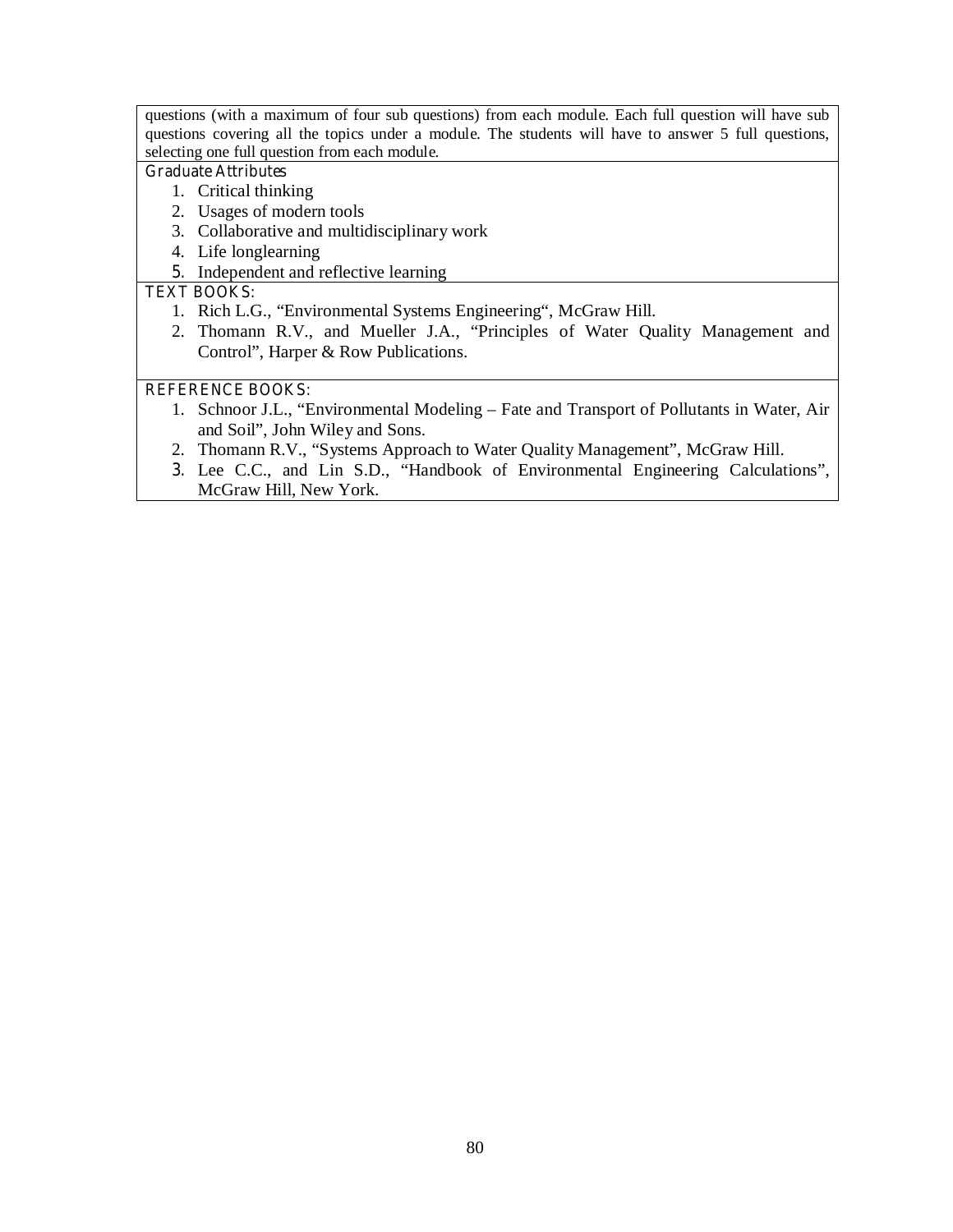|                                                                                         |                                                                                                |                | PILOT PLANT AND SCALE UP STUDIES |                   |          |                |                                                                                    |
|-----------------------------------------------------------------------------------------|------------------------------------------------------------------------------------------------|----------------|----------------------------------|-------------------|----------|----------------|------------------------------------------------------------------------------------|
| <b>Subject Code</b>                                                                     |                                                                                                |                | 15CH744                          | <b>IA Marks</b>   |          |                | 20                                                                                 |
| <b>No. of Lecture Hrs/Week</b>                                                          |                                                                                                | $\ddot{\cdot}$ | 03                               | <b>Exam Hours</b> |          | $\ddot{\cdot}$ | 03                                                                                 |
|                                                                                         | <b>Total No. of Lecture Hours</b>                                                              | $\ddot{\cdot}$ | 40                               | <b>Exam Marks</b> |          | $\ddot{\cdot}$ | 80                                                                                 |
| <b>Credits</b>                                                                          |                                                                                                | $\ddot{\cdot}$ | 03                               |                   |          |                |                                                                                    |
| <b>Course Objectives:</b>                                                               |                                                                                                |                |                                  |                   |          |                |                                                                                    |
|                                                                                         | To understand different scale up methods in chemical engineering and applying the knowledge to |                |                                  |                   |          |                |                                                                                    |
|                                                                                         | scale up the reactors for industrial scale operations.                                         |                |                                  |                   |          |                |                                                                                    |
|                                                                                         | Revised Bloom's Taxonomy Levels: L1 - Remembering, L2 - Understanding, L3 -                    |                |                                  |                   |          |                |                                                                                    |
|                                                                                         | Applying, L4 – Analyzing, L5 – Evaluating, and L6 - Creating                                   |                |                                  |                   |          |                |                                                                                    |
|                                                                                         | <b>Modules</b>                                                                                 |                |                                  |                   | Teaching |                | <b>Blooms</b>                                                                      |
|                                                                                         |                                                                                                |                |                                  |                   | Hours    |                | Taxonomy                                                                           |
| <b>Module 1</b>                                                                         |                                                                                                |                | <b>Content</b>                   |                   |          |                |                                                                                    |
|                                                                                         | Pilot Plants: Evolution of process system. Need of pilot plants.                               |                |                                  |                   |          |                | L1, L2, L3, L4, L5                                                                 |
|                                                                                         | Concept of prototypes, models, scale ratios, element. Principles of                            |                |                                  |                   | 8        |                |                                                                                    |
|                                                                                         | similarity: Geometric similarity, Distorted similarity, Static,                                |                |                                  |                   |          |                |                                                                                    |
|                                                                                         | dynamic, kinematic, thermal and chemical similarity with                                       |                |                                  |                   |          |                |                                                                                    |
| examples.<br><b>Module 2</b>                                                            |                                                                                                |                | <b>Content</b>                   |                   |          |                |                                                                                    |
|                                                                                         | Dimensional Analysis: (Review of Rayleigh's, Buckingham-                                       |                |                                  |                   |          |                | L2, L3, L4, L5                                                                     |
|                                                                                         | methods), Differential equation for static systems, flow systems,                              |                |                                  |                   | 8        |                |                                                                                    |
|                                                                                         | thermal systems, mass transfer processes, chemical processes-                                  |                |                                  |                   |          |                |                                                                                    |
|                                                                                         | homogeneous and heterogeneous.                                                                 |                |                                  |                   |          |                |                                                                                    |
| <b>Module 3</b>                                                                         |                                                                                                |                | <b>Content</b>                   |                   |          |                |                                                                                    |
|                                                                                         | Regime Concept: Static regime. Dynamic regime. Mixed regime                                    |                |                                  |                   |          |                | L2, L3, L4, L5                                                                     |
|                                                                                         | concepts. Criteria to decide the regimes. Equations for scale                                  |                |                                  |                   | 8        |                |                                                                                    |
|                                                                                         | criteria of static, dynamic processes, Extrapolation. Boundary                                 |                |                                  |                   |          |                |                                                                                    |
| effects.                                                                                |                                                                                                |                |                                  |                   |          |                |                                                                                    |
| <b>Module 4</b>                                                                         |                                                                                                |                | <b>Content</b>                   |                   |          |                |                                                                                    |
|                                                                                         | Scale up of mixing process, agitated vessel, Scale up of chemical                              |                |                                  |                   |          |                | L <sub>2</sub> , L <sub>3</sub> , L <sub>4</sub> , L <sub>5</sub> , L <sub>6</sub> |
|                                                                                         | reactor systems-Homogeneous reaction systems. Reactor for fluid                                |                |                                  |                   |          |                |                                                                                    |
|                                                                                         | phase processes catalyzed by solids. Fluid-fluid reactors.                                     |                |                                  |                   | 8        |                |                                                                                    |
|                                                                                         |                                                                                                |                |                                  |                   |          |                |                                                                                    |
| <b>Module 5</b>                                                                         |                                                                                                |                | <b>Content</b>                   |                   |          |                |                                                                                    |
|                                                                                         | Stagewise mass transfer processes. Continuous mass transfer                                    |                |                                  |                   | 8        |                | L <sub>2</sub> , L <sub>3</sub> , L <sub>4</sub> , L <sub>5</sub> , L <sub>6</sub> |
|                                                                                         | processes. Scale up of momentum and heat transfer systems.                                     |                |                                  |                   |          |                |                                                                                    |
|                                                                                         | Environmental challenges of scale up.                                                          |                |                                  |                   |          |                |                                                                                    |
| <b>Course outcomes:</b>                                                                 | 1. Differentiate between pilot plant and model.                                                |                |                                  |                   |          |                |                                                                                    |
|                                                                                         | 2. Able to develop a prototype (Large scale plant) based on pilot plant studies.               |                |                                  |                   |          |                |                                                                                    |
|                                                                                         |                                                                                                |                |                                  |                   |          |                |                                                                                    |
|                                                                                         | 3. Correlate the performance of geometrically similar paddle, propeller and turbine            |                |                                  |                   |          |                |                                                                                    |
| mixers.                                                                                 |                                                                                                |                |                                  |                   |          |                |                                                                                    |
|                                                                                         | 4. Advantages and disadvantages of dimensional analysis technique over differential            |                |                                  |                   |          |                |                                                                                    |
|                                                                                         | equation technique.                                                                            |                |                                  |                   |          |                |                                                                                    |
| 5. Designing a piece of equipment by successive approximation<br>method(Extrapolation). |                                                                                                |                |                                  |                   |          |                |                                                                                    |
|                                                                                         | 6. Able to eliminate boundary effects in various chemical systems.                             |                |                                  |                   |          |                |                                                                                    |
|                                                                                         | 7. Scaling up of equipment like heat exchangers, evaporator, and packed towers,                |                |                                  |                   |          |                |                                                                                    |
|                                                                                         | agitated vessel and chemical reactors.                                                         |                |                                  |                   |          |                |                                                                                    |
|                                                                                         | 8. Analyze the problems involved in chemical engineering equipment.                            |                |                                  |                   |          |                |                                                                                    |
| <b>Question Paper Pattern:</b>                                                          |                                                                                                |                |                                  |                   |          |                |                                                                                    |
| This question paper will have ten questions. Each full question consists of 16 marks.   |                                                                                                |                |                                  |                   |          |                |                                                                                    |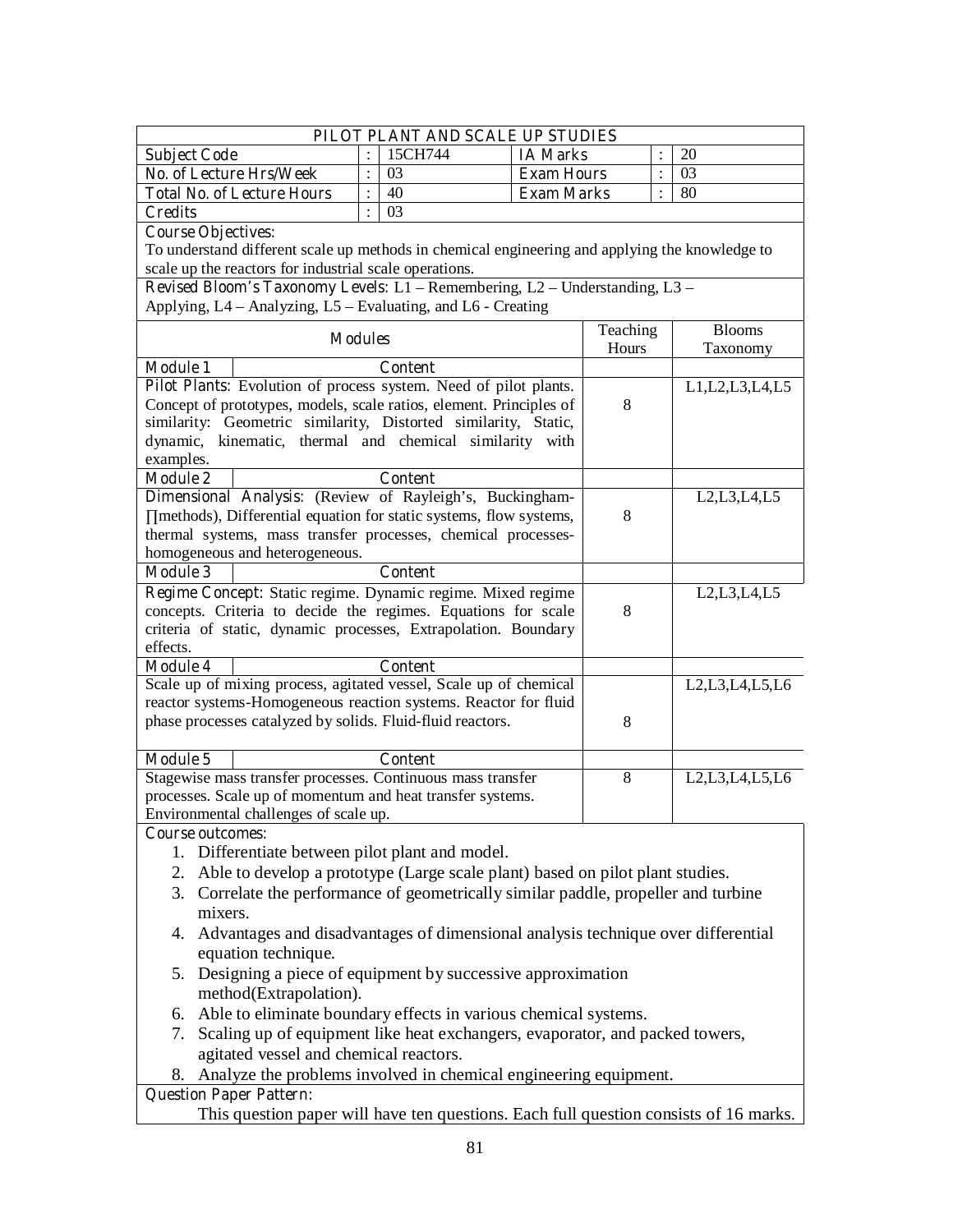There will be 2 full questions (with a maximum of four sub questions) from each module. Each full question will have sub questions covering all the topics under a module. The students will have to answer 5 full questions, selecting one full question from each module.

# **Graduate Attributes:**

- 1. Critical thinking
- 2. Problem solving
- 3. Use of modern tools
- 4. Life long learning

#### **TEXT BOOKS:**

- 1. **Scale up of Chemical Processes**, AttilioBisio, Robert L. Kabel, John Wiley & Sons, 1985
- 2. **Pilot Plants Models and scale up method in Chemical Engineering,** John stone and Thring, McGraw Hill, 1957.

#### **REFERENCE BOOKS:**

**1. Pilot Plants and Scale up Studies,** Ibrahim and Kuloor.

# **15CH75X : Professional Elective-IV**

|                                                                                                                                       | <b>COMPOSITE MATERIALS</b>                                                                                                |                |                   |          |                |                |  |
|---------------------------------------------------------------------------------------------------------------------------------------|---------------------------------------------------------------------------------------------------------------------------|----------------|-------------------|----------|----------------|----------------|--|
| <b>Subject Code</b>                                                                                                                   |                                                                                                                           | 15CH751        | <b>IA Marks</b>   |          |                | 20             |  |
| <b>No. of Lecture Hrs/Week</b>                                                                                                        |                                                                                                                           | 03             | <b>Exam Hours</b> |          | ÷              | 03             |  |
| <b>Total No. of Lecture Hours</b>                                                                                                     |                                                                                                                           | 40             | <b>Exam Marks</b> |          |                | 80             |  |
| <b>Credits</b>                                                                                                                        |                                                                                                                           | 03             |                   |          |                |                |  |
| <b>Course Objectives:</b>                                                                                                             |                                                                                                                           |                |                   |          |                |                |  |
| This subject introduces to the students the different types of composite materials, their properties                                  |                                                                                                                           |                |                   |          |                |                |  |
| and applications.                                                                                                                     |                                                                                                                           |                |                   |          |                |                |  |
| <b>Revised Bloom's Taxonomy Levels:</b> $L1$ – Remembering, $L2$ – Understanding, $L3$ –                                              |                                                                                                                           |                |                   |          |                |                |  |
| Applying, L4 – Analyzing, L5 – Evaluating, and L6 - Creating                                                                          |                                                                                                                           |                |                   |          |                |                |  |
|                                                                                                                                       |                                                                                                                           |                |                   | Teaching |                | <b>Blooms</b>  |  |
| <b>Modules</b>                                                                                                                        |                                                                                                                           |                |                   | Hours    |                | Taxonomy       |  |
| <b>Module 1</b><br><b>Content</b>                                                                                                     |                                                                                                                           |                |                   |          |                |                |  |
| Synthesis and Fabrication: of advanced and future materials with                                                                      |                                                                                                                           |                |                   |          |                |                |  |
| emphasis on ceramic, Semi-conducting and Super-conducting                                                                             |                                                                                                                           |                |                   |          |                |                |  |
| materials with superior structural, optical and electrical properties.                                                                |                                                                                                                           |                |                   |          |                |                |  |
| Preparation Techniques: Techniques for preparation of ultra-pure,                                                                     |                                                                                                                           |                |                   | 8        | L1, L2, L3, L4 |                |  |
| ultra-fine powders: of oxides, nitrides, carbides etc., with very well                                                                |                                                                                                                           |                |                   |          |                |                |  |
| defined characteristics and superior properties.                                                                                      |                                                                                                                           |                |                   |          |                |                |  |
|                                                                                                                                       |                                                                                                                           |                |                   |          |                |                |  |
| <b>Module 2</b>                                                                                                                       |                                                                                                                           | <b>Content</b> |                   |          |                |                |  |
| Processing Techniques: Techniques such as sintering, hot pressing,                                                                    |                                                                                                                           |                |                   |          |                |                |  |
|                                                                                                                                       | hot iso static pressing, tape-casting, sol-gel processing for the                                                         |                | 8                 |          | L1, L2, L3, L4 |                |  |
| formation of monolithic ceramics. Composites (ceramic, ceramic                                                                        |                                                                                                                           |                |                   |          |                |                |  |
| metal, as well as metal matrix). $SiO_2$ . Glasses from above powders.                                                                |                                                                                                                           |                |                   |          |                |                |  |
| <b>Module 3</b>                                                                                                                       |                                                                                                                           | <b>Content</b> |                   |          |                |                |  |
|                                                                                                                                       | Processing Techniques Based on Reaction Methods: such as<br>Chemical vapourdeposition(CVD), vapour phase epitaxy, plasma- |                |                   |          |                |                |  |
|                                                                                                                                       |                                                                                                                           |                |                   | 8        |                |                |  |
| enhanced chemical vapour deposition (PECVD), chemical vapour<br>infiltration (CVI). Self-propagating high temperature synthesis (SHS) |                                                                                                                           |                |                   |          |                | L1, L2, L3, L4 |  |
| for the preparation of monolithic ceramics, composites, coating, thin                                                                 |                                                                                                                           |                |                   |          |                |                |  |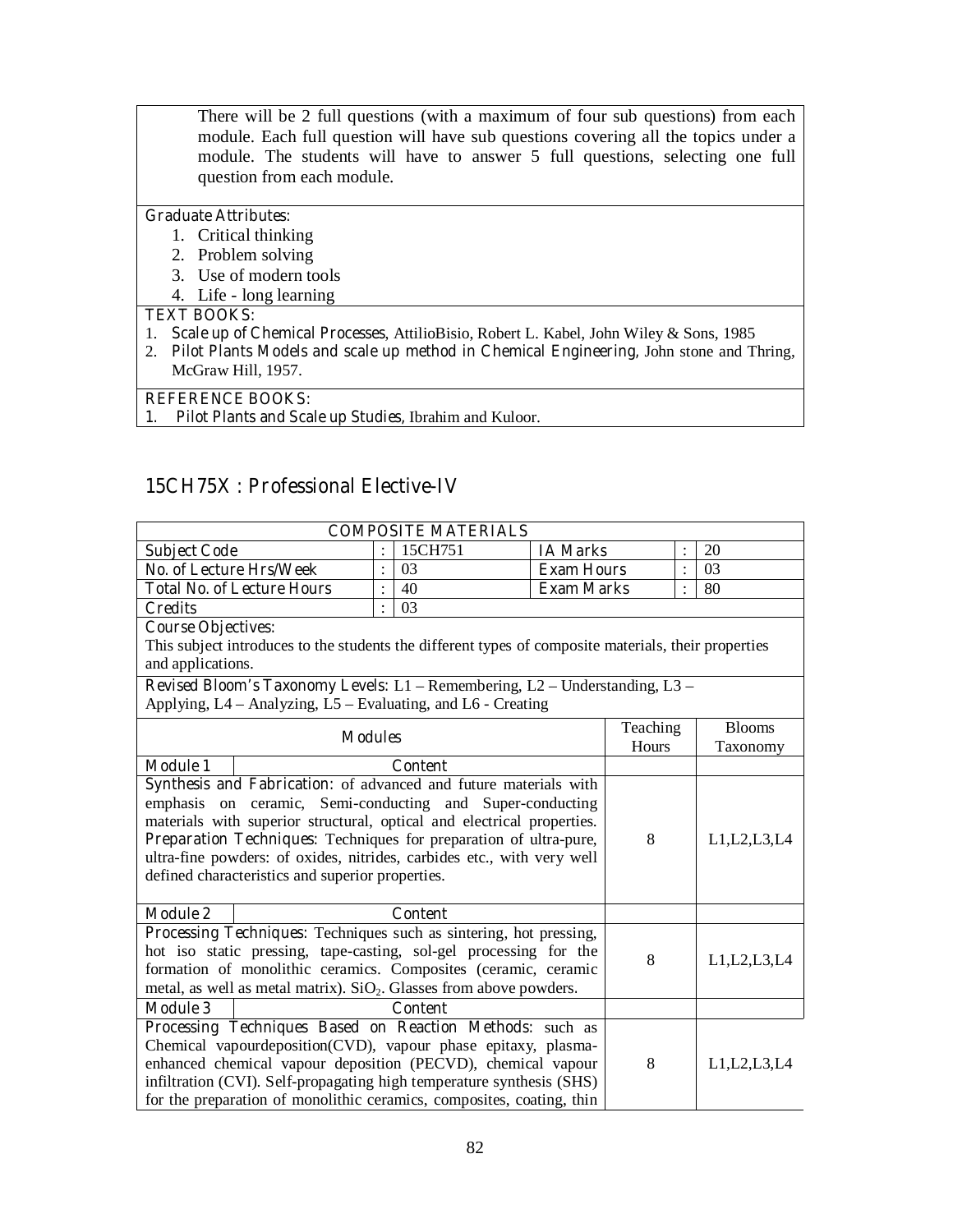| films, whiskers and fibres and semi conducting materials such as Si<br>and Gallium Arsenide.                                                                        |            |                |  |  |  |  |  |
|---------------------------------------------------------------------------------------------------------------------------------------------------------------------|------------|----------------|--|--|--|--|--|
| <b>Module 4</b><br><b>Content</b>                                                                                                                                   |            |                |  |  |  |  |  |
| Synthesis and processing of mixed ceramic oxides with high                                                                                                          |            |                |  |  |  |  |  |
| temperature super conducting properties. Reinforcement, additives,                                                                                                  | 8          | L1, L2, L3, L4 |  |  |  |  |  |
| fillers for polymer composite, master batch& compounding.                                                                                                           |            |                |  |  |  |  |  |
| <b>Module 5</b><br><b>Content</b>                                                                                                                                   |            |                |  |  |  |  |  |
| Polymer composite. Fibre reinforced composites. Stress - Strain                                                                                                     |            |                |  |  |  |  |  |
| composites. Characteristics<br>modulus<br>relationship<br>Nano                                                                                                      | &          |                |  |  |  |  |  |
| applications in marine, aerospace, building & computer industry.                                                                                                    | 8          | L1, L2, L3, L4 |  |  |  |  |  |
| Manufacturing methods, hand layouts, filament winding, pultrusion,                                                                                                  |            |                |  |  |  |  |  |
| SMC, DMC.                                                                                                                                                           |            |                |  |  |  |  |  |
| <b>Course outcomes:</b>                                                                                                                                             |            |                |  |  |  |  |  |
| 1. Understand the significance of advanced materials.                                                                                                               |            |                |  |  |  |  |  |
| 2. Compare the set of technological properties of the advanced materials with the                                                                                   |            |                |  |  |  |  |  |
| conventional materials.                                                                                                                                             |            |                |  |  |  |  |  |
| 3. Understand the characteristic properties and usability of composite materials.                                                                                   |            |                |  |  |  |  |  |
| 4. Calculate the strength of the composite under transverse $\&$ longitudinal loading                                                                               |            |                |  |  |  |  |  |
| applications.                                                                                                                                                       |            |                |  |  |  |  |  |
| 5. Identify the strengthening mechanics and fabrication techniques adopted in different                                                                             |            |                |  |  |  |  |  |
| types of composite material.                                                                                                                                        |            |                |  |  |  |  |  |
| <b>Question Paper Pattern:</b>                                                                                                                                      |            |                |  |  |  |  |  |
| This question paper will have ten questions. Each full question consists of 16 marks.                                                                               |            |                |  |  |  |  |  |
| There will be 2 full questions (with a maximum of four sub questions) from each                                                                                     |            |                |  |  |  |  |  |
| module. Each full question will have sub questions covering all the topics under a<br>module. The students will have to answer 5 full questions, selecting one full |            |                |  |  |  |  |  |
|                                                                                                                                                                     |            |                |  |  |  |  |  |
| question from each module.                                                                                                                                          |            |                |  |  |  |  |  |
| <b>Graduate Attributes:</b>                                                                                                                                         |            |                |  |  |  |  |  |
| 1. Critical thinking                                                                                                                                                |            |                |  |  |  |  |  |
| 2. Problem solving                                                                                                                                                  |            |                |  |  |  |  |  |
| 3. Use of modern tools                                                                                                                                              |            |                |  |  |  |  |  |
| 4. Life - long learning                                                                                                                                             |            |                |  |  |  |  |  |
| <b>TEXT BOOKS:</b>                                                                                                                                                  |            |                |  |  |  |  |  |
| 1. <b>Introduction to Ceramics</b> , W.D. Kingrey, 2 <sup>nd</sup> edn., John Wiley, 1976.                                                                          |            |                |  |  |  |  |  |
| Advanced Composites, Chawla, Kluner, Academic Publisher, 2003.<br>2.                                                                                                |            |                |  |  |  |  |  |
| <b>REFERENCE BOOKS:</b>                                                                                                                                             |            |                |  |  |  |  |  |
| Introduction to Material Science for Engg., James T. Schockel Ford, 2 <sup>nd</sup> edn, McMillan<br>1.<br>Publications.                                            | nd         |                |  |  |  |  |  |
| <b>Elements of Material Science and Engineering, L.H. Van Vlack, 4th</b><br>2.                                                                                      | edn, 1980. |                |  |  |  |  |  |
| Fibre Reinforced Plastic Deskbook, Nicholas P, Paul N, Chermisin off, Ann Arbor science<br>3.                                                                       |            |                |  |  |  |  |  |
| publishing Inc, 1978.                                                                                                                                               |            |                |  |  |  |  |  |

| CEMENT & CERAMIC TECHNOLOGY    |  |         |                   |  |    |  |  |
|--------------------------------|--|---------|-------------------|--|----|--|--|
| <b>Subject Code</b>            |  | 15CH752 | <b>IA Marks</b>   |  | 20 |  |  |
| <b>No. of Lecture Hrs/Week</b> |  | 03      | <b>Exam Hours</b> |  | 03 |  |  |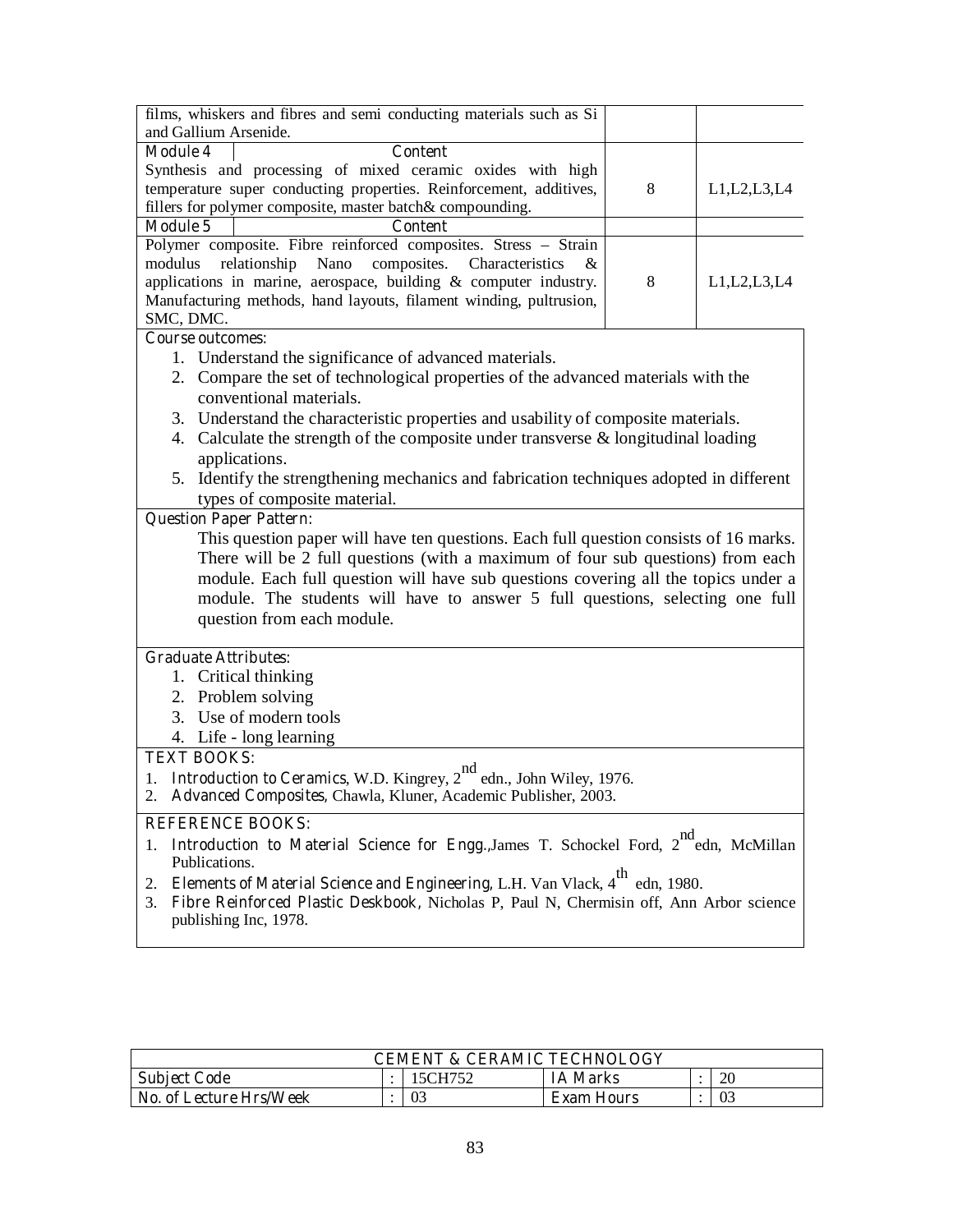| <b>Total No. of Lecture Hours</b>                                                                                                                    |                                                                                                       | 40             | <b>Exam Marks</b>                             |                   | 80                                                                 |  |  |
|------------------------------------------------------------------------------------------------------------------------------------------------------|-------------------------------------------------------------------------------------------------------|----------------|-----------------------------------------------|-------------------|--------------------------------------------------------------------|--|--|
| <b>Credits</b>                                                                                                                                       | $\ddot{\cdot}$                                                                                        | 03             |                                               |                   |                                                                    |  |  |
| <b>Course Objectives:</b>                                                                                                                            |                                                                                                       |                |                                               |                   |                                                                    |  |  |
|                                                                                                                                                      | To impart a fundamental knowledge about types, properties, manufacturing process and applications of  |                |                                               |                   |                                                                    |  |  |
| ceramics and cement.                                                                                                                                 |                                                                                                       |                |                                               |                   |                                                                    |  |  |
| Revised Bloom's Taxonomy Levels: $L1$ – Remembering, $L2$ – Understanding, $L3$ –                                                                    |                                                                                                       |                |                                               |                   |                                                                    |  |  |
| Applying, L4 - Analyzing, L5 - Evaluating, and L6 - Creating                                                                                         |                                                                                                       |                |                                               |                   |                                                                    |  |  |
|                                                                                                                                                      |                                                                                                       |                |                                               |                   |                                                                    |  |  |
| <b>Modules</b>                                                                                                                                       |                                                                                                       |                |                                               | Teaching<br>Hours | <b>Blooms</b><br>Taxonomy                                          |  |  |
| <b>Module 1</b>                                                                                                                                      |                                                                                                       | <b>Content</b> |                                               |                   | $\overline{L}$ 1, L <sub>2</sub> , L <sub>3</sub> , L <sub>4</sub> |  |  |
|                                                                                                                                                      |                                                                                                       |                |                                               |                   |                                                                    |  |  |
| <b>INTRODUCTION OF NATURAL CERAMICS:</b>                                                                                                             |                                                                                                       |                |                                               |                   |                                                                    |  |  |
| The range and scope of various natural minerals and inorganic                                                                                        |                                                                                                       |                |                                               |                   |                                                                    |  |  |
| nonmetallicmaterials to be used as raw materials for ceramic products.                                                                               |                                                                                                       |                |                                               | 8                 |                                                                    |  |  |
| General ideas aboutthe characterization of natural and synthetic                                                                                     |                                                                                                       |                |                                               |                   |                                                                    |  |  |
| materials.                                                                                                                                           |                                                                                                       |                |                                               |                   |                                                                    |  |  |
| Fundamental principles of silicate structures, structure of clay                                                                                     |                                                                                                       |                |                                               |                   |                                                                    |  |  |
| minerals, (Chinaclay, montmorillonite, pyrophyllite). Structure of mica,                                                                             |                                                                                                       |                |                                               |                   |                                                                    |  |  |
| talc, silimanite minerals.                                                                                                                           |                                                                                                       |                |                                               |                   |                                                                    |  |  |
| Non plastic materials :                                                                                                                              |                                                                                                       |                |                                               |                   |                                                                    |  |  |
| Polymorphic forms of $SiO2$ and their transformations. Different natural                                                                             |                                                                                                       |                |                                               |                   |                                                                    |  |  |
| forms of $SiO2$ of industrial importance – their properties and uses.                                                                                |                                                                                                       |                |                                               |                   |                                                                    |  |  |
| Properties, composition, effect of heat, uses and availability of                                                                                    |                                                                                                       |                |                                               |                   |                                                                    |  |  |
| pyrophillite, talc, sillimanite minerals, zircon sand etc.                                                                                           |                                                                                                       |                |                                               |                   |                                                                    |  |  |
| <b>Plastic Raw Materials:</b>                                                                                                                        |                                                                                                       |                |                                               |                   |                                                                    |  |  |
| Clays: Classification of clay, Composition and properties viz: particle                                                                              |                                                                                                       |                |                                               |                   |                                                                    |  |  |
| shape and size, Deflocculation and flocculation, plasticity, CEC, General<br>ideas, occurrences, important properties and uses of : China Clay, Ball |                                                                                                       |                |                                               |                   |                                                                    |  |  |
| clay, Fire Clay, Bentonites etc.                                                                                                                     |                                                                                                       |                |                                               |                   |                                                                    |  |  |
| <b>Fluxing agents:</b>                                                                                                                               |                                                                                                       |                |                                               |                   |                                                                    |  |  |
| NephelineS yenite,                                                                                                                                   |                                                                                                       |                | Bone ash, Lepilolite, Wollastonite –<br>their |                   |                                                                    |  |  |
| compositions, properties, availability and uses in ceramic industries.                                                                               |                                                                                                       |                |                                               |                   |                                                                    |  |  |
| <b>Refractory Raw materials:</b>                                                                                                                     |                                                                                                       |                |                                               |                   |                                                                    |  |  |
| General idea, Composition, Properties effect of heat, availability and                                                                               |                                                                                                       |                |                                               |                   |                                                                    |  |  |
| uses of Bauxitefamily, magnesite, dolomite, chromite, graphite,                                                                                      |                                                                                                       |                |                                               |                   |                                                                    |  |  |
| Limestone                                                                                                                                            |                                                                                                       |                |                                               |                   |                                                                    |  |  |
| <b>Module 2</b>                                                                                                                                      |                                                                                                       | <b>Content</b> |                                               |                   | L1, L2, L3, L4                                                     |  |  |
| SYNTHETICALLY PREPARED MATERIALS                                                                                                                     |                                                                                                       |                |                                               |                   |                                                                    |  |  |
| Importance of synthetic ceramic raw materials.                                                                                                       |                                                                                                       |                |                                               |                   |                                                                    |  |  |
| Methods of powder preparation: General idea of technique of powder                                                                                   |                                                                                                       |                |                                               |                   |                                                                    |  |  |
| preparation:- Sol gel, Co-precipitation, solvent vaporization.                                                                                       |                                                                                                       |                |                                               |                   |                                                                    |  |  |
| Preparation, composition, characterization and uses of Sinter Al <sub>2</sub> O <sub>3</sub>                                                         |                                                                                                       |                |                                               | 8                 |                                                                    |  |  |
| powders (prepared from different routes), Fused Al <sub>2</sub> O <sub>3</sub> , Mullite, Mag-                                                       |                                                                                                       |                |                                               |                   |                                                                    |  |  |
| silica gel.                                                                                                                                          | AlSpinel, ZrO <sub>2</sub> , TiO <sub>2</sub> , Ba-titanate, ferrite, fumed silica, silicic acid sol, |                |                                               |                   |                                                                    |  |  |
| Other synthetic materials: Sea water magnesia, B/F slag, fly ash, red                                                                                |                                                                                                       |                |                                               |                   |                                                                    |  |  |
| mud, Rice husk ash, electrolytes etc.                                                                                                                |                                                                                                       |                |                                               |                   |                                                                    |  |  |
| Synthetic abrasives : General ideas about their properties and uses                                                                                  |                                                                                                       |                |                                               |                   |                                                                    |  |  |
| <b>Module 3</b>                                                                                                                                      |                                                                                                       | <b>Content</b> |                                               |                   | L1, L2, L3, L4                                                     |  |  |
|                                                                                                                                                      |                                                                                                       |                |                                               |                   |                                                                    |  |  |
| <b>MATERIAL CHARACTERIZATION &amp; FORMING PROCESSES</b>                                                                                             |                                                                                                       |                |                                               | 8                 |                                                                    |  |  |
| Characterization and specification of ceramic materials, Chemical and                                                                                |                                                                                                       |                |                                               |                   |                                                                    |  |  |
| Phase compositions, Particle size and shapes, Density, pore structure and                                                                            |                                                                                                       |                |                                               |                   |                                                                    |  |  |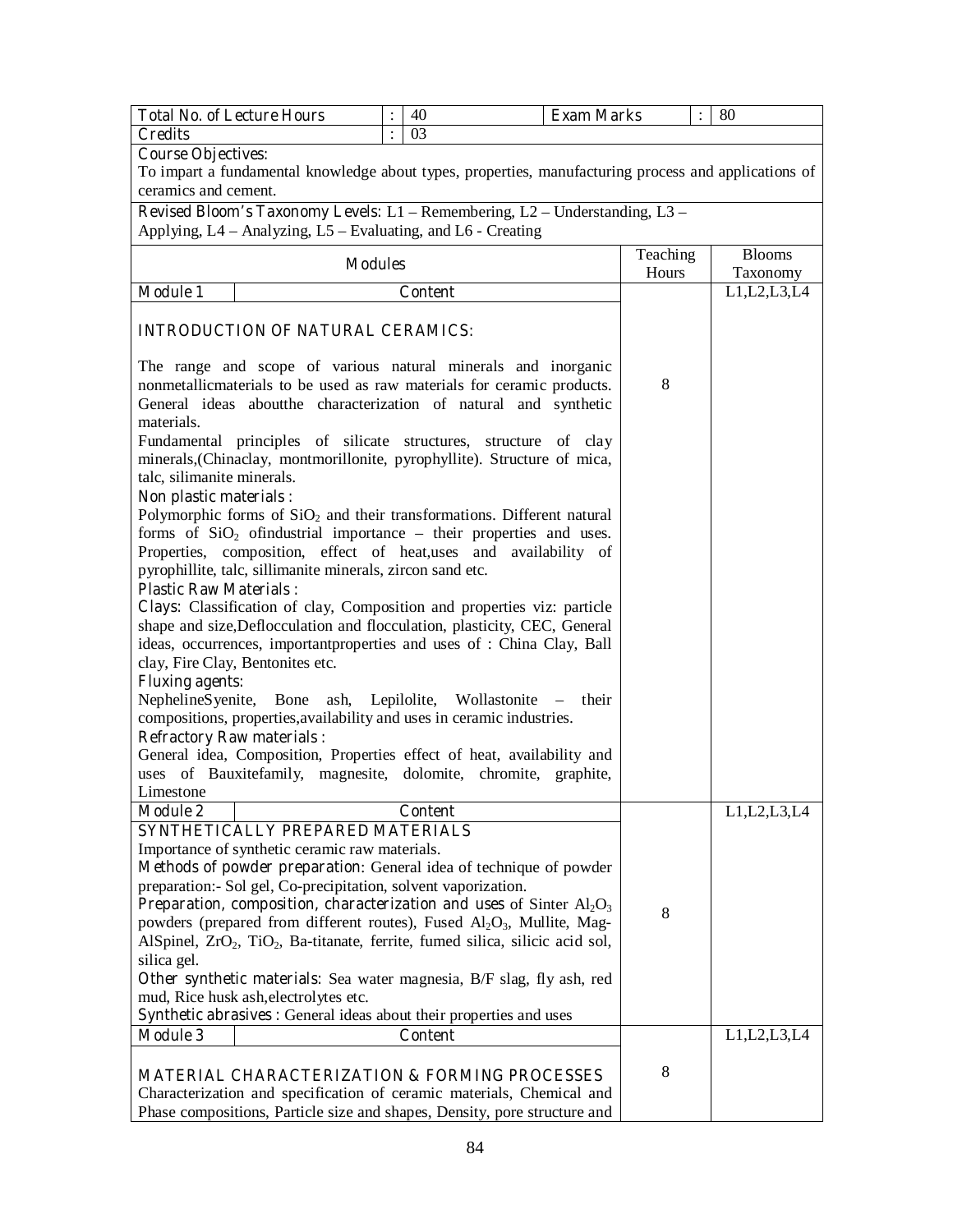| specific surface area.<br>Particle mechanics and rheology: Particle packing characteristics -<br>Models of one, two of spherical balls Gap grading, continuous grading.<br>Rheological behavior of slurries and pastes: -Newtonian fluid, plastic<br>flow, dilatant liquid, thixotropy, Deflocculation, Zeta potential, effect of<br>electrolytes on Zeta potentials, applications in ceramic processing.<br>Forming processes: Dry pressing – powder flow and die filling,<br>compaction behaviour, ejection and transfer, die wall effects, control of<br>compaction defects, Cold isostatic Pressing, Plastic forming - Extrusion,<br>Jiggering, Jolleying,<br><b>Casting process-Slip Casting,</b><br>Drying:<br>drying processes,<br>Mechanisms<br>drying,<br>defects<br>in                                                                                                                                                                                                                                                                     |   |                |
|------------------------------------------------------------------------------------------------------------------------------------------------------------------------------------------------------------------------------------------------------------------------------------------------------------------------------------------------------------------------------------------------------------------------------------------------------------------------------------------------------------------------------------------------------------------------------------------------------------------------------------------------------------------------------------------------------------------------------------------------------------------------------------------------------------------------------------------------------------------------------------------------------------------------------------------------------------------------------------------------------------------------------------------------------|---|----------------|
| Shaping, surface finishing, glazing.<br>Firing: Firing system, Pre sintering processes, sintering, and vitrification<br>and cooling.                                                                                                                                                                                                                                                                                                                                                                                                                                                                                                                                                                                                                                                                                                                                                                                                                                                                                                                 |   |                |
| Glass processing: selection of raw materials, effects of different oxides<br>on glass properties, batch preparation, melting in glass tank furnace,<br>refining of glass.                                                                                                                                                                                                                                                                                                                                                                                                                                                                                                                                                                                                                                                                                                                                                                                                                                                                            |   |                |
| <b>Module 4</b><br><b>Content</b>                                                                                                                                                                                                                                                                                                                                                                                                                                                                                                                                                                                                                                                                                                                                                                                                                                                                                                                                                                                                                    |   | L1, L2, L3, L4 |
| <b>CEMENT &amp; CONCRETE - I</b>                                                                                                                                                                                                                                                                                                                                                                                                                                                                                                                                                                                                                                                                                                                                                                                                                                                                                                                                                                                                                     |   |                |
| Pozzolana Cement: Definition, classifications, Pozzolanic activity and<br>its influencing factors, Lime -Pozzolana reaction and products<br>formation, Applications.<br>Portland Cement: Definition, Raw materials and their physico-chemical<br>characteristics, manufacturingprocess, cement making kilns viz, Rotary<br>and shaft kiln. Refractory used in Rotary kiln, reactions occurred in<br>different zones of rotary kiln, Hydration of cement, Setting andhardening<br>of Portland cement, Heat of Hydration, Action of acid &sulphate water<br>oncement, Flash set and False set of cement, Alkali - Aggregate reaction<br>in Portlandcement., Applications.<br>Special Cements: Rapid hardening Portland cement, Quick setting<br>cement, White Portland Cement, coloured cement, Sulphate resisting<br>cement, Low heat Portland cement, Oil-wellcement, Waterproofed<br>Portland cement, Hydrophobic cement, sorel cement, BlendedCement,<br>Macro defect Free (MDF) Cement, Sur-Sulphated Cement,<br>RefractoryCement, Cement paints. | 8 |                |
| <b>Module 5</b><br><b>Content</b><br><b>CEMENT &amp; CONCRETE - II</b><br>Testing of Cements: Insoluble residue in cement, estimation of free<br>lime in cement, fineness of cement, standard consistency of cement,<br>Initial and Final setting of cement, soundness of cement, slump test of<br>concrete, Flow table test of mortar, Heat of hydrationof cement . Vee<br>Bee consistometer test.<br>High Alumina Cement: Introduction to Refractory cement, Raw<br>Materials used, classification and composition of HAC, manufacturing<br>process, Mineralogical phases of HAC, Hydration of HAC on thebasis of<br>$CaO-AI_2O_3-H_2O$ Phase diagram, <b>Concrete:</b> Introduction, Admixture, Gap<br>Grade concrete, continuous grade concrete, light, normal and heavy<br>concrete, properties of concrete, installation technique of concrete, uses<br>of various concretes                                                                                                                                                                   | 8 | L1, L2, L3, L4 |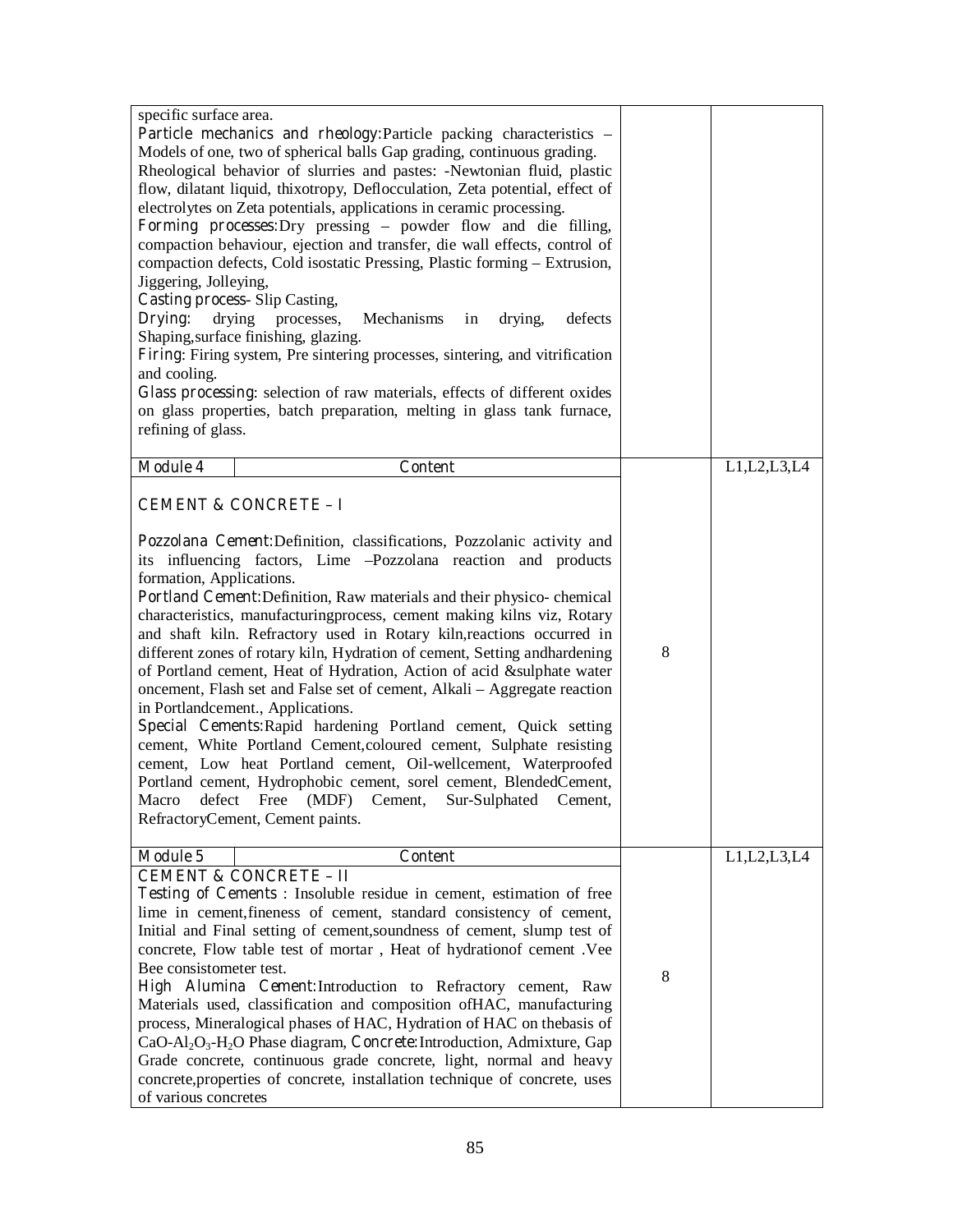# **Course outcomes:**

After studying this course, students will be able to:

- 1. Understand the properties and usability of different types of natural and synthetic ceramic materials.
- 2. Understand the forming and processing of ceramic materials
- **3.** Understand the different types, properties and applications of cement and concrete.

#### **Graduate Attributes**

- 1. Critical thinking
- 2. Usages of modern tools
- 3. Collaborative and multidisciplinary work
- 4. Lifelong learning
- 5. Independent and reflective learning

# **TEXT BOOKS:**

- 1. W.E. Worral : Clays and ceramic raw materials
- 2. S. Kumar: Hand book of ceramics ;  $Vol I & H$
- 3. Concrete Technology by Neville
- 4. Cement Chemistry by F.W. H. Taylor.

# **REFERENCE BOOKS:**

- **1.** J. S. Reed: Introduction to the principles of ceramic processing
- 2. Singer and Singer: Industrial Ceramics
- 3. F. Moore : Rheology of Ceramic systems
- 4. Onoda and Hench : Ceramic Processing before firing
- 5. Rex W. Grimshaw: The Chemistry and Physics of clays and other ceramic materials
- 6. High Alumina Cement by T. D. Robson
- 7. Chemistry of cement by F.M. Lea

| <b>NOVEL SEPARATION TECHNIQUES</b>                      |  |    |                   |  |    |  |  |
|---------------------------------------------------------|--|----|-------------------|--|----|--|--|
| 15CH753<br>20<br><b>IA Marks</b><br><b>Subject Code</b> |  |    |                   |  |    |  |  |
| No. of Lecture Hrs/Week                                 |  |    | <b>Exam Hours</b> |  | 03 |  |  |
| <b>Total No. of Lecture Hours</b>                       |  | 40 | <b>Exam Marks</b> |  | 80 |  |  |
| <b>Credits</b>                                          |  |    |                   |  |    |  |  |

**Course Objectives:** 

- 1. To identify the multiple factors influencing the choice of separation techniques.
- 2. To be able to qualitatively and quantitatively address the fundamental aspects of specialty separation processes

|                 | <b>Modules</b>                                                         | Teaching<br>Hours | <b>Blooms</b><br><b>Taxonomy</b> |
|-----------------|------------------------------------------------------------------------|-------------------|----------------------------------|
| <b>Module 1</b> | Content                                                                |                   | L1, L2, L3, L4                   |
|                 | <b>Adsorptive Separations:</b> Review of fundamentals. Mathematical    |                   |                                  |
|                 | modeling of column factors. Pressure swing & thermal swing adsorption. | 8                 |                                  |
|                 | Counter current separations. Chromatography: Chromatography            |                   |                                  |
|                 | fundamentals. Different types, Gradient & affinity chromatography,     |                   |                                  |
|                 | Design Calculations for chromatographic columns.                       |                   |                                  |
| <b>Module 2</b> | Content                                                                |                   | L1, L2, L3, L4                   |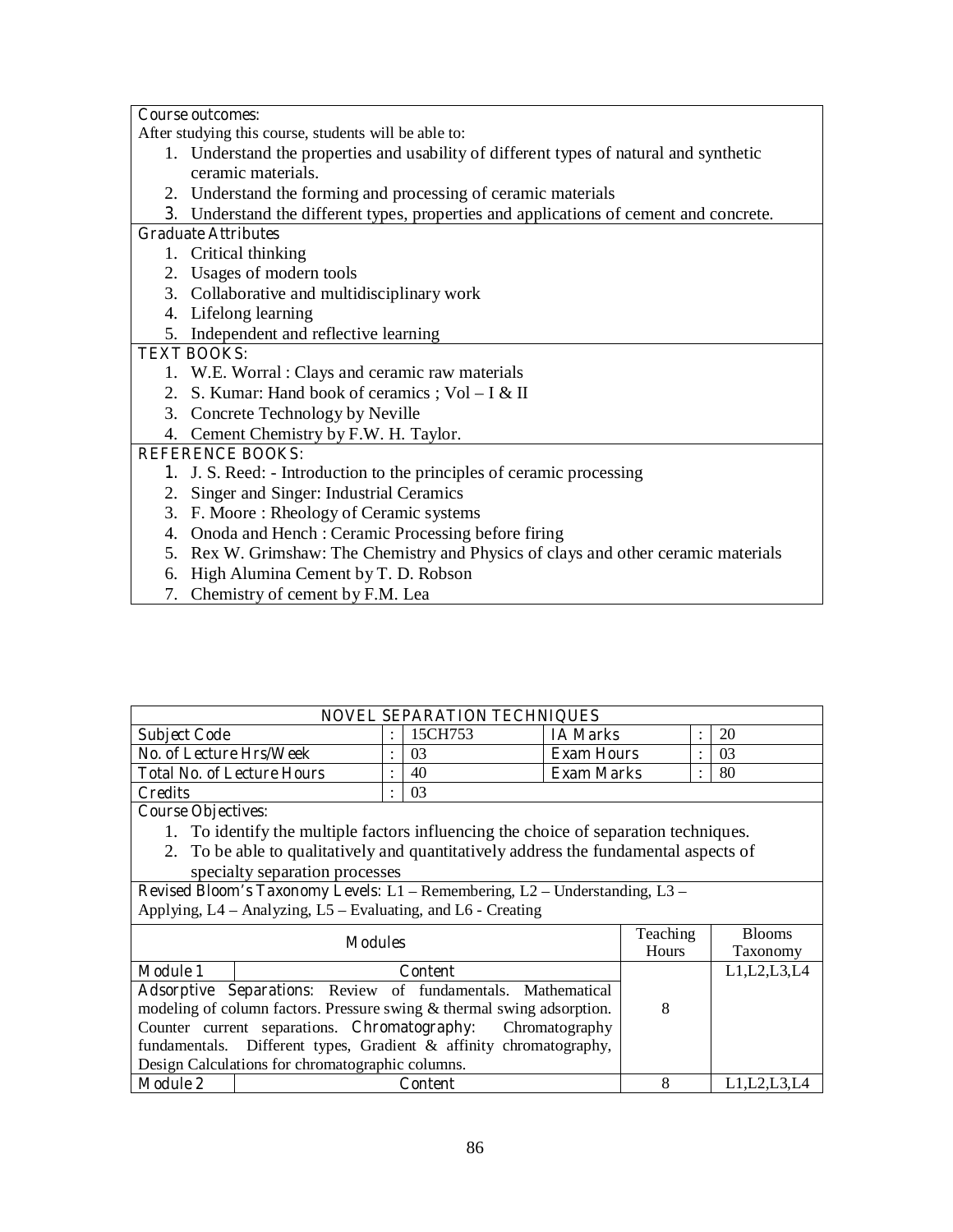| <b>Separation</b><br><b>Processes:</b><br>Types,<br><b>Membrane</b><br>Thermodynamic             |   |                |
|--------------------------------------------------------------------------------------------------|---|----------------|
| considerations. Mass transfer considerations. Design of RO &UF. Ion                              |   |                |
| selective membranes. Micro filtration. Electro dialysis. Pervaporation.                          |   |                |
| Gaseous separations. External Field Induced Separations: Electric &                              |   |                |
| magnetic field separations. Centrifugal separations and calculations.                            |   |                |
| <b>Module 3</b><br><b>Content</b>                                                                |   | L1, L2, L3, L4 |
| Surfactant Based Separations: Fundamentals. Surfactants at inter                                 | 8 |                |
| phases and in bulk. Liquid membrane permeation. Foam separations.                                |   |                |
| Micellar separations.                                                                            |   |                |
| <b>Module 4</b><br><b>Content</b><br>Super Critical Fluid Extraction: Thermodynamics and physico | 8 | L1,L2,L3,L4    |
| chemical principles. Process description. Application. Case Study.                               |   |                |
| <b>Module 5</b><br><b>Content</b>                                                                |   | L1, L2, L3, L4 |
| Mechanical-Physical Separation Process: Introduction, Classification,                            |   |                |
| Filtration in solid liquid separation. Settling $&$ sedimentation in particle                    |   |                |
| fluid separation.                                                                                | 8 |                |
| Other Separations: Separation by thermal diffusion, Electrophoresis,                             |   |                |
| crystallization.                                                                                 |   |                |
| <b>Course outcomes:</b>                                                                          |   |                |
| 1. Understand the fundamentals of various types of advanced separation techniques                |   |                |
| 2. Analyze a given industrial separation/problem and apply concepts of advanced                  |   |                |
| separation techniques                                                                            |   |                |
| 3. Explore use of alternative separation techniques to the existing ones                         |   |                |
| Analyze and compare membrane reactors with conventional reactors<br>4.                           |   |                |
| <b>Question Paper Pattern:</b>                                                                   |   |                |
| This question paper will have ten questions. Each full question consists of 16 marks.            |   |                |
| There will be 2 full questions (with a maximum of four sub questions) from each                  |   |                |
| module. Each full question will have sub questions covering all the topics under a               |   |                |
| module. The students will have to answer 5 full questions, selecting one full question           |   |                |
| from each module.                                                                                |   |                |
| <b>Graduate Attributes:</b>                                                                      |   |                |
| 1. Critical Thinking                                                                             |   |                |
| 2. Problem solving                                                                               |   |                |
| 3. Use of modern tools                                                                           |   |                |
|                                                                                                  |   |                |
| 4. Life - long Learning<br><b>TEXT BOOKS:</b>                                                    |   |                |
| 1. Marcel Mulder, "Basic Principles of Membrane Technology", 2 <sup>nd</sup> edn., Springer      |   |                |
| Publications, 2007                                                                               |   |                |
| Handbook of Separation Process Technology, R.W. Rousseu, John Wiley & Sons, 1987                 |   |                |
| 2.                                                                                               |   |                |
| <b>REFERENCE BOOKS:</b>                                                                          |   |                |
| Encyclopedia of Chemical Technology, Kirk-Othmer, John Wiley & Sons, 2001.<br>1.                 |   |                |
| Rate Controlled Separations, Phillip C Wankat, Kluwer Academic Pub, 1990.<br>2.                  |   |                |
| Transportation and Separation Process, Gaenkopolis, Printice Hall, 2003.<br>3.                   |   |                |
| Large Scale Adsorption Chromatography, P C Wankat, CRC Press, 1986.<br>4.                        |   |                |
| Reverse Osmosis and Ultra Filtration Process Principle, S. Sourirajan& T.<br>5.                  |   |                |
| Matsura, NRC Publication, Ottawa, 1985.                                                          |   |                |
| Surfactant Based Separation, T.O. Hatton, Vol 23.<br>6.                                          |   |                |
| Supercritical Fluid Extraction, M A McHugh & V. J. Krukonis, Butterworth, 1987.<br>7.            |   |                |
|                                                                                                  |   |                |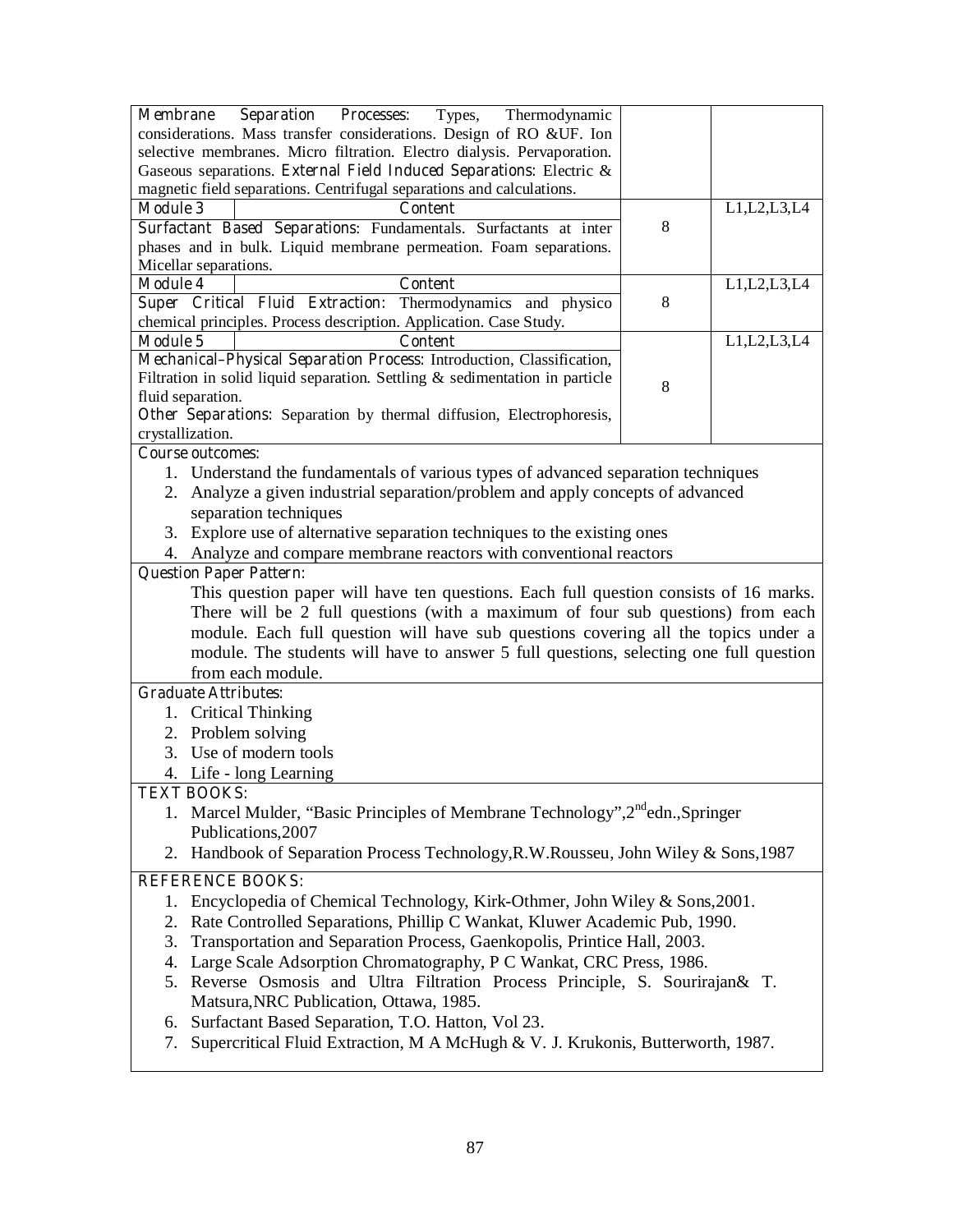| <b>DOWNSTREAM PROCESSING</b>      |  |         |                   |  |             |  |  |  |  |
|-----------------------------------|--|---------|-------------------|--|-------------|--|--|--|--|
| <b>Subject Code</b>               |  | 15CH754 | <b>IA Marks</b>   |  | 20          |  |  |  |  |
| No. of Lecture Hrs/Week           |  |         | <b>Exam Hours</b> |  | $0^{\circ}$ |  |  |  |  |
| <b>Total No. of Lecture Hours</b> |  | 40      | <b>Exam Marks</b> |  | 80          |  |  |  |  |
| <b>Credits</b>                    |  | 03      |                   |  |             |  |  |  |  |

# **Course Objectives:**

To develop skills of the students in the area of Downstream processing with emphasis on purification of products.

|                                                                                                                                                                                                                                                                                                                                                                                                                                                                                                                                                                                                                                                                                                                                                                                         | <b>Modules</b>                                                                                                                                                                                                                                                                                     |                    |                    |
|-----------------------------------------------------------------------------------------------------------------------------------------------------------------------------------------------------------------------------------------------------------------------------------------------------------------------------------------------------------------------------------------------------------------------------------------------------------------------------------------------------------------------------------------------------------------------------------------------------------------------------------------------------------------------------------------------------------------------------------------------------------------------------------------|----------------------------------------------------------------------------------------------------------------------------------------------------------------------------------------------------------------------------------------------------------------------------------------------------|--------------------|--------------------|
| <b>Module 1</b><br><b>INTRODUCTION</b><br>Role and importance of downstream processing in biotechnological processes.<br>Problems and requirements of byproduct purification. Economics of<br>downstream processing in Biotechnology. Cost cutting<br>Characteristics of biological mixtures, Process design criteria for various<br>classes of byproducts, high volume, low value products and low volume, high<br>value products, Physico-chemical basis of different bio-separation processes.<br><b>Primary Separation Techniques</b><br>Cell disruption methods for intracellular products, removal of insolubles,<br>biomass (and particulate debris) separation techniques; flocculation<br>andsedimentation, Centrifugation (ultra and differential) and filtration<br>methods. | 8                                                                                                                                                                                                                                                                                                  | L2, L3, L4, L<br>5 |                    |
| <b>Module 2</b><br>extraction, Absorption and Adsorption, Evaporation.                                                                                                                                                                                                                                                                                                                                                                                                                                                                                                                                                                                                                                                                                                                  | <b>Contents</b><br>PRODUCT IDENTIFICATION & SEPARATION TECHNIQUES<br>Principle and Applications of Electrophoresis - their types, Types of staining,<br>Iso-electric focusing, ELISA (Enzyme Linked ImmunoSorbant Assay).<br>Product Separation Techniques- ClassicalDistillation, Liquid - liquid | 8                  | L2, L3, L4, L      |
| <b>Module 3</b>                                                                                                                                                                                                                                                                                                                                                                                                                                                                                                                                                                                                                                                                                                                                                                         | <b>Contents</b><br><b>MEMBRANE SEPARATION &amp; ENRICHMENT OPERATIONS</b><br>Membrane – based separations theory; Design and configuration of membrane                                                                                                                                             | 8                  | L2, L3, L4, L<br>5 |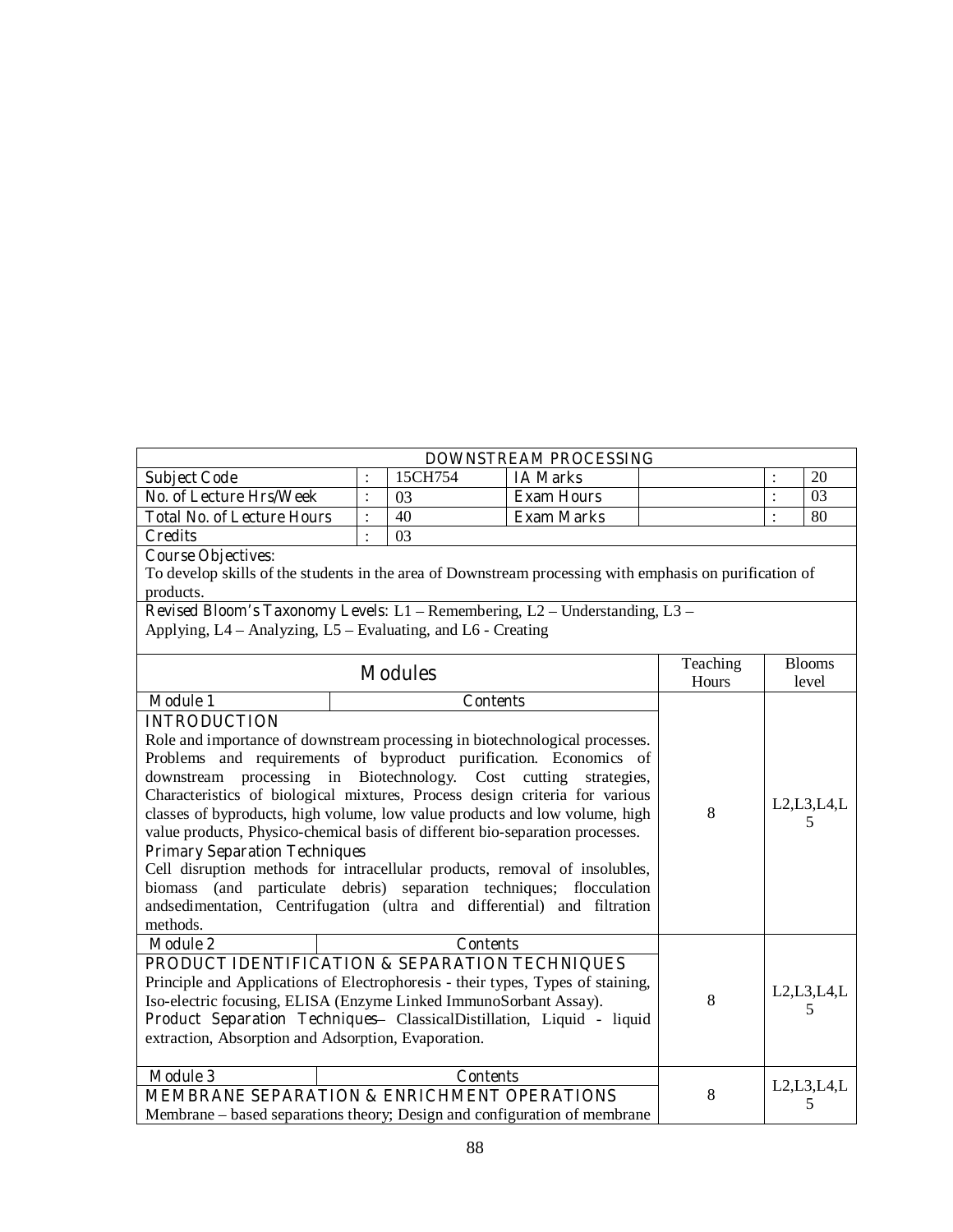| separationequipment; Solute polarization and cake formation in membrane<br>ultra-filtration – causes, consequences and control techniques; Applications:<br>Use of membrane diffusion as a tool forseparating and characterizing<br>naturally occurring polymers; enzyme processing using ultrafiltration<br>membranes; separation by solvent membranes; reverse osmosis. |   |               |
|---------------------------------------------------------------------------------------------------------------------------------------------------------------------------------------------------------------------------------------------------------------------------------------------------------------------------------------------------------------------------|---|---------------|
| Enrichment Operations: Precipitation methods with salts, organic solvents,                                                                                                                                                                                                                                                                                                |   |               |
| extractive separations.<br>Aqueoustwo-phase<br>polymers,<br>and<br>extraction,                                                                                                                                                                                                                                                                                            |   |               |
| supercritical extraction; In situ product removal / integrated bioprocessing                                                                                                                                                                                                                                                                                              |   |               |
| <b>Module 4</b><br><b>Contents</b>                                                                                                                                                                                                                                                                                                                                        |   |               |
| <b>PRODUT RECOVERY - Traditional and Adsorptive separation</b>                                                                                                                                                                                                                                                                                                            |   |               |
| Chromatographic separation processes, Electrophoretic separations, hybrid                                                                                                                                                                                                                                                                                                 |   |               |
| separationtechnologies, Dialysis; Crystallization. Partition chromatography -                                                                                                                                                                                                                                                                                             |   |               |
| Single dimensional (Both Ascending and Descending) and twodimensional                                                                                                                                                                                                                                                                                                     |   | L2, L3, L4, L |
| chromatography,<br>chromatography<br>Thin<br>layer<br>Gas<br>liquid<br>column<br>chromatography.<br>Chromatography, Adsorption<br>Ion<br>Exchange                                                                                                                                                                                                                         |   | 5             |
| Chromatography: Cation Exchange andAnion Exchange chromatography. Gel                                                                                                                                                                                                                                                                                                     | 8 |               |
| Filtration Chromatography, Hydrophobic interaction chromatography,                                                                                                                                                                                                                                                                                                        |   |               |
| Affinity Chromatography, High Performance liquid chromatography (HPLC)                                                                                                                                                                                                                                                                                                    |   |               |
| -analytical and preparative.                                                                                                                                                                                                                                                                                                                                              |   |               |
| Module 5<br><b>Contents</b>                                                                                                                                                                                                                                                                                                                                               |   |               |
| <b>LAB TO INDUSTRIAL SCALE</b>                                                                                                                                                                                                                                                                                                                                            |   |               |
| Considerations for scale $up - All$ related unit operations. Concepts of Linear                                                                                                                                                                                                                                                                                           |   | L2, L3, L4, L |
| flow rate, volumetric flow rate, residence time in chromatographic column                                                                                                                                                                                                                                                                                                 | 8 | 5             |
| during scale up. Quality andregulatory aspects - (QC/QA and GLP and GMP                                                                                                                                                                                                                                                                                                   |   |               |
| requirements).                                                                                                                                                                                                                                                                                                                                                            |   |               |
| <b>Course outcomes:</b>                                                                                                                                                                                                                                                                                                                                                   |   |               |
| After studying this course, students will be able to:                                                                                                                                                                                                                                                                                                                     |   |               |
| 1. Understand the fundamentals of downstream processing for biochemical product recovery.                                                                                                                                                                                                                                                                                 |   |               |
| 2. Examining traditional unit operations, as well as new concepts and emerging technologies                                                                                                                                                                                                                                                                               |   |               |
| that are likely to benefit biochemical product recovery in the future.                                                                                                                                                                                                                                                                                                    |   |               |
| 3. Learn about various methods of separation and purification of bioproducts.                                                                                                                                                                                                                                                                                             |   |               |
|                                                                                                                                                                                                                                                                                                                                                                           |   |               |
| <b>Question Paper Pattern:</b>                                                                                                                                                                                                                                                                                                                                            |   |               |
| This question paper will have ten questions. Each full question consists of 16 marks. There will be 2 full                                                                                                                                                                                                                                                                |   |               |
| questions (with a maximum of four sub questions) from each module. Each full question will have sub                                                                                                                                                                                                                                                                       |   |               |
| questions covering all the topics under a module. The students will have to answer 5 full questions, selecting                                                                                                                                                                                                                                                            |   |               |
| one full question from each module.                                                                                                                                                                                                                                                                                                                                       |   |               |
| <b>Graduate Attributes</b>                                                                                                                                                                                                                                                                                                                                                |   |               |
| 1. Critical thinking                                                                                                                                                                                                                                                                                                                                                      |   |               |
| 2. Usages of modern tools                                                                                                                                                                                                                                                                                                                                                 |   |               |
| 3. Collaborative and multidisciplinary work                                                                                                                                                                                                                                                                                                                               |   |               |
| Life longlearning<br>4.                                                                                                                                                                                                                                                                                                                                                   |   |               |
| Independent and reflective learning<br>5.<br><b>TEXT BOOKS:</b>                                                                                                                                                                                                                                                                                                           |   |               |
| 1. Bioseparations: Principles and Techniques, B. Sivasankar, Published by PHI Learning Pvt.                                                                                                                                                                                                                                                                               |   |               |
|                                                                                                                                                                                                                                                                                                                                                                           |   |               |

# Ltd., 2006 2. BioseparationTechnology,MishraNeeraj,CRC Press,2008

#### **REFERENCE BOOKS:**

- 1. Bioseparations Science and Engineering,Day, Trevor G, and Harrison, Roger G, and Rudge, Scott R,Publisher: Oxford University Press, USA, 2002
- 2. Handbook of Bioseparations, SatinderAhuja,Published by Academic Press, 2000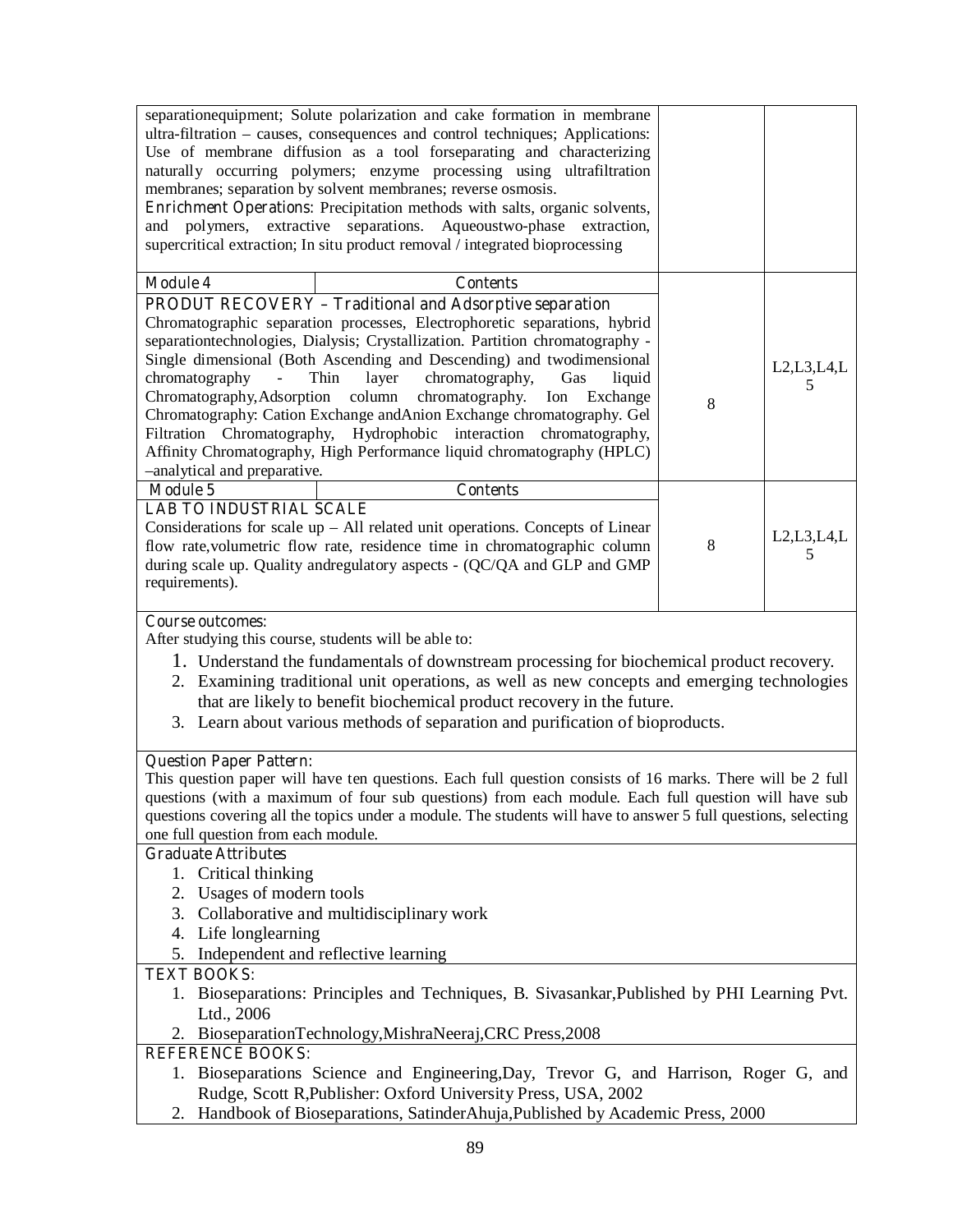- 3. HPLC of Biological Macromolecules, M. Gooding, Fred E. Regnier, Contributor Karen M. Gooding, Fred E. Regnier,Published by CRC Press, 2002
- 4. Isolation and Purification of Proteins,RajniHatti-Kaul, Bo Mattiasson,Published by CRC Press, 2003
- 5. A Century of Separation Science, Haleem J. Issaq,Published by CRC Press, 2002

|                                                                                       |                | PROCESS CONTROL LABORATORY |                   |  |                               |
|---------------------------------------------------------------------------------------|----------------|----------------------------|-------------------|--|-------------------------------|
| <b>Subject Code</b>                                                                   | $\ddot{\cdot}$ | 15CHL76                    | <b>IA Marks</b>   |  | 20                            |
| <b>No. of Lecture Hrs/Week</b>                                                        | $\ddot{\cdot}$ | $1T + 2L$                  | <b>Exam Hours</b> |  | 03                            |
| <b>Total No. of Lecture Hours</b>                                                     | $\ddot{\cdot}$ | 42                         | <b>Exam Marks</b> |  | $\overline{80}$               |
| <b>Credits</b>                                                                        | $\ddot{\cdot}$ | 02                         |                   |  |                               |
| <b>Course Objectives:</b>                                                             |                |                            |                   |  |                               |
| The Students will                                                                     |                |                            |                   |  |                               |
| 1. Experimentally verify the principles and working of instruments studied in theory. |                |                            |                   |  |                               |
| 2. Carry out experiment and make observations for various parameters.                 |                |                            |                   |  |                               |
| Study and use of various first order system and controllers.<br>3.                    |                |                            |                   |  |                               |
| 4. Evaluate the data and compare with reported literature.                            |                |                            |                   |  |                               |
| Revised Bloom's Taxonomy Levels: L1 - Remembering, L2 - Understanding, L3 -           |                |                            |                   |  |                               |
| Applying, L4 - Analyzing, L5 - Evaluating, and L6 - Creating                          |                |                            |                   |  |                               |
| The following experiments are to be carried out; the data are to be analyzed based    |                |                            |                   |  | <b>Blooms</b>                 |
| onthe theoretical aspects, and recorded with comments.<br>Level                       |                |                            |                   |  |                               |
| L4, L5<br>1. Thermometer                                                              |                |                            |                   |  |                               |
| Single tank - Step Response<br>2.                                                     |                |                            |                   |  | L4, L5                        |
| 3.<br>Non Interacting Tanks - Step Response                                           |                |                            |                   |  | L4, L5                        |
| 4. Interacting Tanks - Step Response                                                  |                |                            |                   |  | L4,L5                         |
| 5. Pressure Tank                                                                      |                |                            |                   |  | $\overline{L}4,\overline{L}5$ |
| 6. U – Tube Manometer                                                                 |                |                            |                   |  | L4,L5                         |
| 7.<br>Single tank - Impulse Response                                                  |                |                            |                   |  | L4,L5                         |
| 8. Non Interacting Tanks - Impulse Response                                           |                |                            |                   |  | L3, L4, L5                    |
| 9. Interacting Tanks - Impulse Response                                               |                |                            |                   |  | L3, L4, L5                    |
| 10. Level/Flow/Pressure/pH/Temperature control - P controller                         |                |                            |                   |  | L4, L5                        |
| 11.Level/Flow/Pressure/pH/Temperature control - PI controller                         |                |                            |                   |  | L4,L5                         |
| 12.Level/Flow/Pressure/pH/Temperature control - PD controller                         |                |                            |                   |  | LA,L5                         |
| 13. Level/Flow/Pressure/pH/Temperature control - PID controller                       |                |                            |                   |  | L4, L5                        |
| 14. Valve characteristics                                                             |                |                            |                   |  | L4, L5                        |
| 15. Flapper Nozzle System                                                             |                |                            |                   |  | L4, L5                        |
| 16. Valve Positioner.                                                                 |                |                            |                   |  | L4, L5                        |
| <b>Course outcomes:</b>                                                               |                |                            |                   |  |                               |

After studying this course, students will be able to:

- 1. Apply theoretical knowledge of various process controllers.
- 2. Acquire practical knowledge of systems of different orders and response controllers.

# **Conduct of Practical Examination:**

- 1. Minimum of 10 experiments are to be conducted and all 10 experiments are to be included for practical examination.
- 2. Students are allowed to pick one experiment from the lot.
- 3. Strictly follow the instructions as printed on the cover page of answer script for breakup of marks.
- 4. Change of experiment is allowed only once and 15% Marks allotted to the procedurepart to be made zero.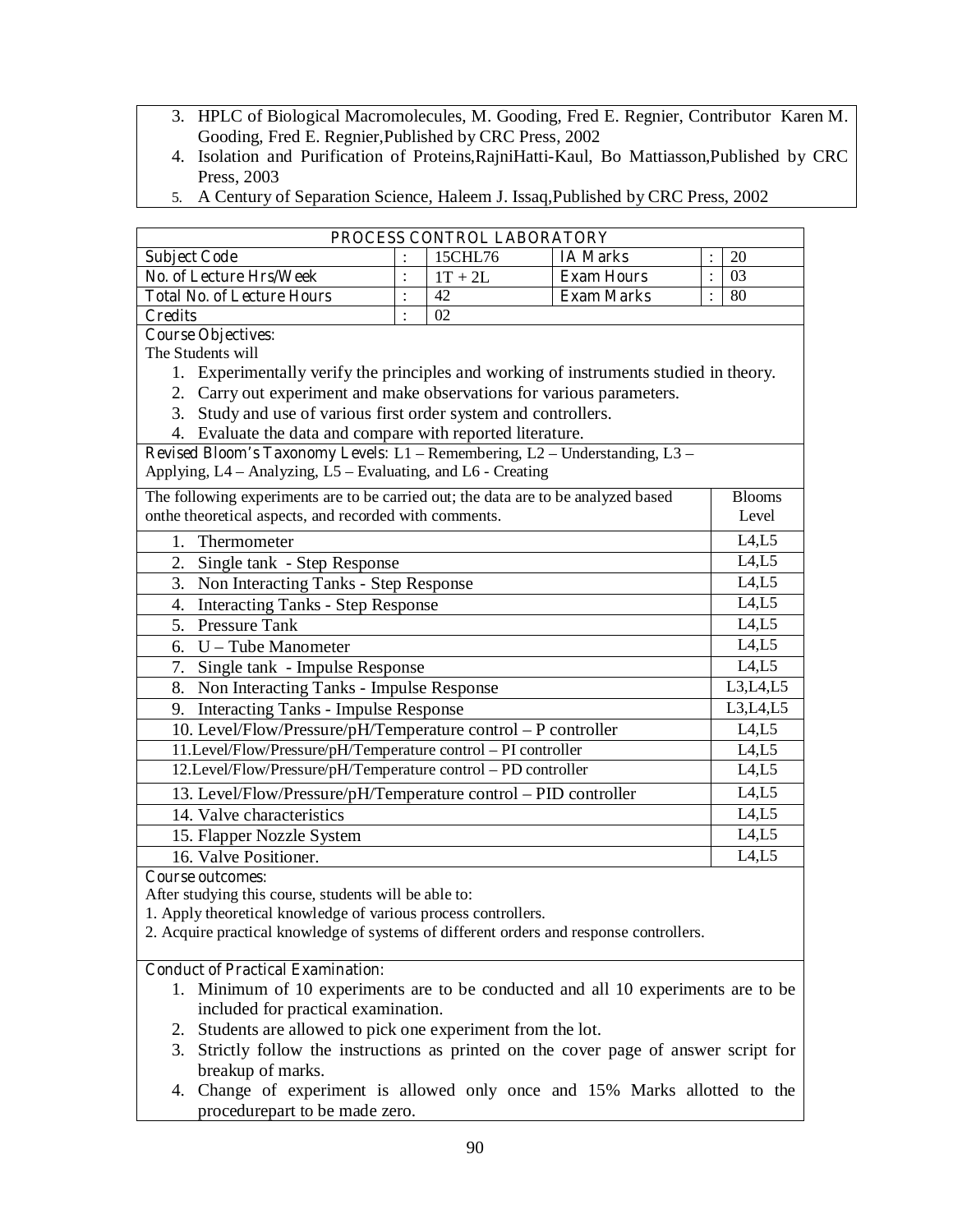#### **Graduate Attributes**

- 1. Critical thinking
- 2. Usages of modern tools
- 3. Collaborative and multidisciplinary work
- 4. Lifelong learning
- 5. Independent and reflective learning

### **TEXT BOOKS:**

1. **Process System Analysis and Control,** Coughner& Koppel, 2<sup>nd</sup>edn, McGraw Hill, NewDelhi,1991.

# **REFERENCE BOOKS:**

- 1. **Process Modelling, Simulation & Control for Chemical Engineers,** Luyben, 2<sup>nd</sup>edn, McGraw Hill, 1990.
- 2. **Chemical Engineering Vol. III, III Edition,** Coulson & Richardson, Pergamon Press, 1998.
- 3. **Chemical Process Control-**An Introduction to Theory and Practical, George Stephanopoulos, Vol.3, Prentice Hall, New Delhi, 1998.

| <b>COMPUTER APPLICATIONS &amp; SIMULATION LABORATORY</b>                                            |            |           |                   |               |  |
|-----------------------------------------------------------------------------------------------------|------------|-----------|-------------------|---------------|--|
| <b>Subject Code</b>                                                                                 |            | 15CHL77   | <b>IA Marks</b>   | 20            |  |
| <b>No. of Lecture Hrs/Week</b>                                                                      |            | $1T + 2L$ | <b>Exam Hours</b> | 03            |  |
| <b>Total No. of Lecture Hours</b>                                                                   |            | 42        | <b>Exam Marks</b> | 80            |  |
| 02<br><b>Credits</b><br>÷                                                                           |            |           |                   |               |  |
| <b>Course Objectives:</b><br>The Students will                                                      |            |           |                   |               |  |
|                                                                                                     |            |           |                   |               |  |
| 1. Experimentally verify the Heat Exchanger concepts studied in theory.                             |            |           |                   |               |  |
| Carry out experiment and make observations for various heat transfer equipment.<br>2.               |            |           |                   |               |  |
| Study the effect of U, hi and ho in design of equipment.<br>3.                                      |            |           |                   |               |  |
| Evaluate the performance characteristic for different heat transfer cases.<br>$\overline{4}$ .      |            |           |                   |               |  |
| Revised Bloom's Taxonomy Levels: L1 - Remembering, L2 - Understanding, L3 -                         |            |           |                   |               |  |
| Applying, L4 – Analyzing, L5 – Evaluating, and L6 - Creating                                        |            |           |                   |               |  |
| The following experiments are to be carried out; the data are to be analyzed based                  |            |           |                   | <b>Blooms</b> |  |
| onthe theoretical aspects, and recorded with comments.                                              |            |           | Level             |               |  |
|                                                                                                     | $PART - A$ |           |                   |               |  |
| NUMERICAL METHODS AND COMPUTER APPLICATIONS                                                         |            |           |                   |               |  |
| Non-linear algebraic equation- Newton Raphson (Specific volume of binary<br>L3,L4,L5<br>$1_{\cdot}$ |            |           |                   |               |  |
| mixture)                                                                                            |            |           |                   |               |  |
| L3, L4, L5<br>Ordinary Differential Equation-R-K Method (dCa/dt=kCa <sup>-</sup> )<br>2.            |            |           |                   |               |  |
| Numerical Integration-Simpson's 1/3 Rule (Batch Reactor to find time)<br>3.<br>L3,L4,L5             |            |           |                   |               |  |
| Curve Fitting -Least Square (Nrevs f)<br>L3, L4, L5<br>4.                                           |            |           |                   |               |  |
| Calculation of Bubble Point and Dew Point for Ideal multi-component system<br>5.<br>L3, L4, L5      |            |           |                   |               |  |
| Flash Vaporisation for multi-component system<br>L3, L4, L5<br>6.                                   |            |           |                   |               |  |
| Design of Adiabatic Batch Reactor, PFR<br>7.                                                        |            |           |                   | L3, L4, L5    |  |
| 8.<br>Adiabatic Flame Temperature                                                                   |            |           |                   | L3, L4, L5    |  |
| Double pipe heat exchanger (Area, Length and Pressure drop)<br>9.                                   |            |           |                   | L3,L4,L5      |  |
| 10. Distillation Column (Bubble cap)                                                                |            |           |                   | L3,L4,L5      |  |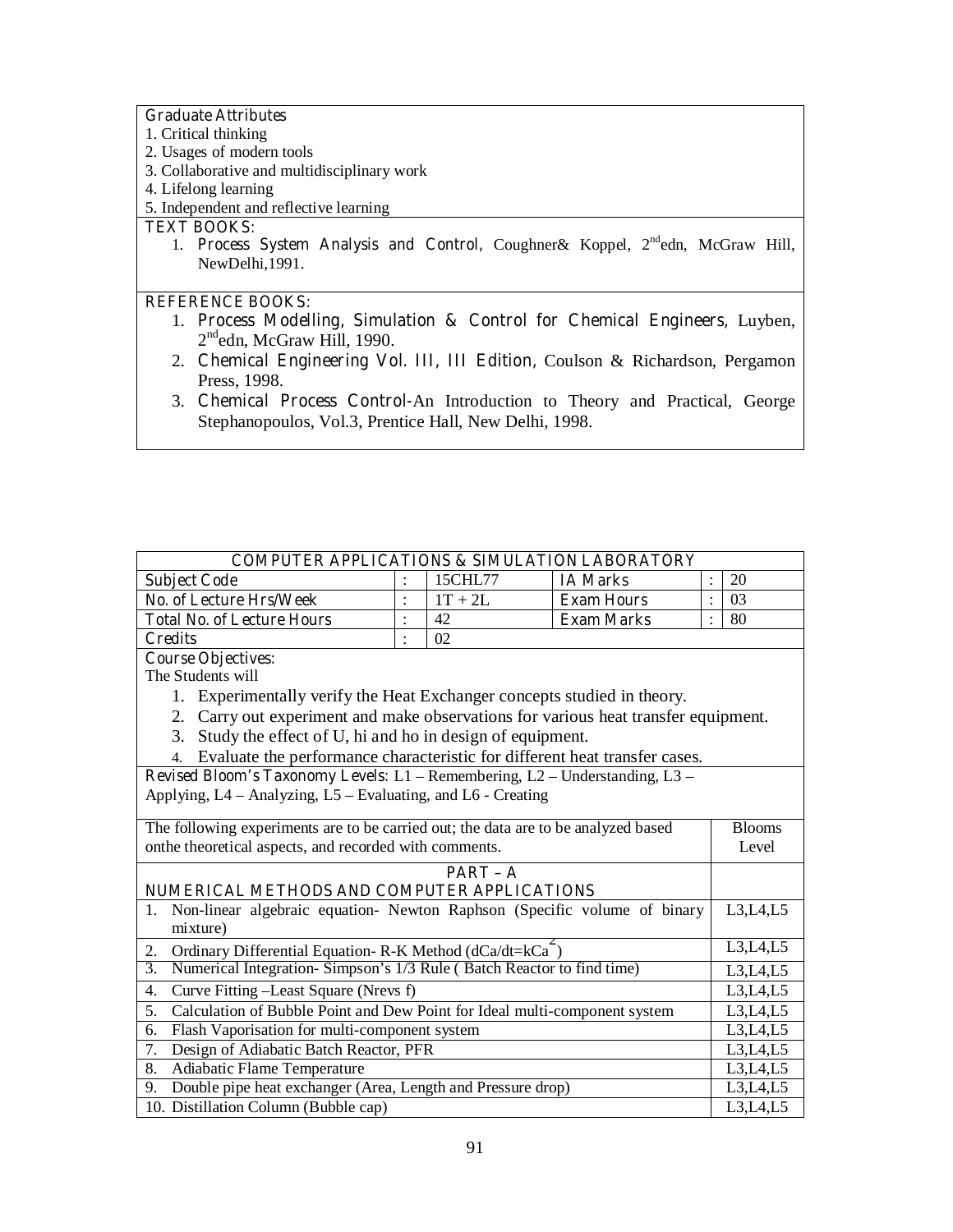| $PART - B$                                                                                     |                                    |  |  |  |
|------------------------------------------------------------------------------------------------|------------------------------------|--|--|--|
| <b>SIMULATION</b>                                                                              |                                    |  |  |  |
| Introduction to suggested software available (flow sheeting)<br>1.                             | L3, L4, L5                         |  |  |  |
| Simulations Studies of flash drum, Distillation Column, CSTR, PFR, Heat<br>2.<br>Exchanger.    | L3, L4, L5                         |  |  |  |
| Simulation Studies of pump, compressor, cyclone, heater.<br>3.                                 | L3,L4,L5                           |  |  |  |
| Process simulation study involving mixing, reactor, distillation, heat exchanger<br>4.         |                                    |  |  |  |
| for any of the following:                                                                      |                                    |  |  |  |
| a) Ethylene Glycol from Ethylene oxide                                                         |                                    |  |  |  |
| b) Atmospheric distillation of crude oil                                                       | L3, L4, L5                         |  |  |  |
| Propylene Glycol from Propylene oxide<br>c)                                                    |                                    |  |  |  |
| Aromatic stripper with recycle stream (Benzene, Toluene, Xylene)<br>d)                         |                                    |  |  |  |
| Styrene from Ethyl Benzene                                                                     |                                    |  |  |  |
| <b>SOFTWARES SUGGESTED</b>                                                                     |                                    |  |  |  |
| 1. HYSYS                                                                                       |                                    |  |  |  |
| 2.<br><b>CHEMCAD</b>                                                                           |                                    |  |  |  |
| <b>DESIGN-II</b><br>3.                                                                         |                                    |  |  |  |
| 4.<br>PROSIM                                                                                   |                                    |  |  |  |
| <b>ASPEN PLUS</b><br>5.                                                                        |                                    |  |  |  |
| <b>Course outcomes:</b>                                                                        |                                    |  |  |  |
| After studying this course, students will be able to:                                          |                                    |  |  |  |
| 1. Apply theoretical knowledge of numerical methods and simulation.                            |                                    |  |  |  |
| 2. Acquire practical knowledge of simulation of various process.                               |                                    |  |  |  |
| 3. Know the use of simulations.<br><b>Conduct of Practical Examination:</b>                    |                                    |  |  |  |
| Minimum of 10 programs/simulations are to be conducted andall are to be included for practical |                                    |  |  |  |
| examination.                                                                                   |                                    |  |  |  |
| Students are allowed to pick one experiment from the lot.                                      |                                    |  |  |  |
| Strictly follow the instructions as printed on the cover page of answer script for breakup     |                                    |  |  |  |
|                                                                                                |                                    |  |  |  |
| of marks.                                                                                      |                                    |  |  |  |
| Change of experiment is allowed only once and 15% Marks allotted to the procedurepart          |                                    |  |  |  |
| to be made zero.                                                                               |                                    |  |  |  |
| <b>Graduate Attributes</b>                                                                     |                                    |  |  |  |
| 1. Critical thinking<br>2. Usages of modern tools                                              |                                    |  |  |  |
| 3. Collaborative and multidisciplinary work                                                    |                                    |  |  |  |
| 4. Life long learning                                                                          |                                    |  |  |  |
| 5. Independent and reflective learning                                                         |                                    |  |  |  |
| <b>TEXT BOOKS:</b>                                                                             |                                    |  |  |  |
| Numerical Analysis, M.<br>1. Computer<br>Shanthakumar,<br>based                                | $1^{\text{st}}$ edn,<br><b>KPS</b> |  |  |  |
| Publisher, 1987.                                                                               |                                    |  |  |  |
| 2. Process Modeling Simulation and Control for Chemical Engineering,                           |                                    |  |  |  |
| William. LLuyben, 2 <sup>nd</sup> edn., McGraw Hill, 1990.                                     |                                    |  |  |  |
| <b>REFERENCE BOOKS:</b>                                                                        |                                    |  |  |  |
| 1. Elements of Chemical Reaction Engineering, H. Scott Fogler, 2 <sup>nd</sup> edn, Prentice   |                                    |  |  |  |
| Hall, 2001.                                                                                    |                                    |  |  |  |
| 2. Introduction to Chemical Engineering Thermodynamics, Smith J. M. and H. C.                  |                                    |  |  |  |
| Vanness, 5 <sup>th</sup> edn, McGraw Hill, 1996.                                               |                                    |  |  |  |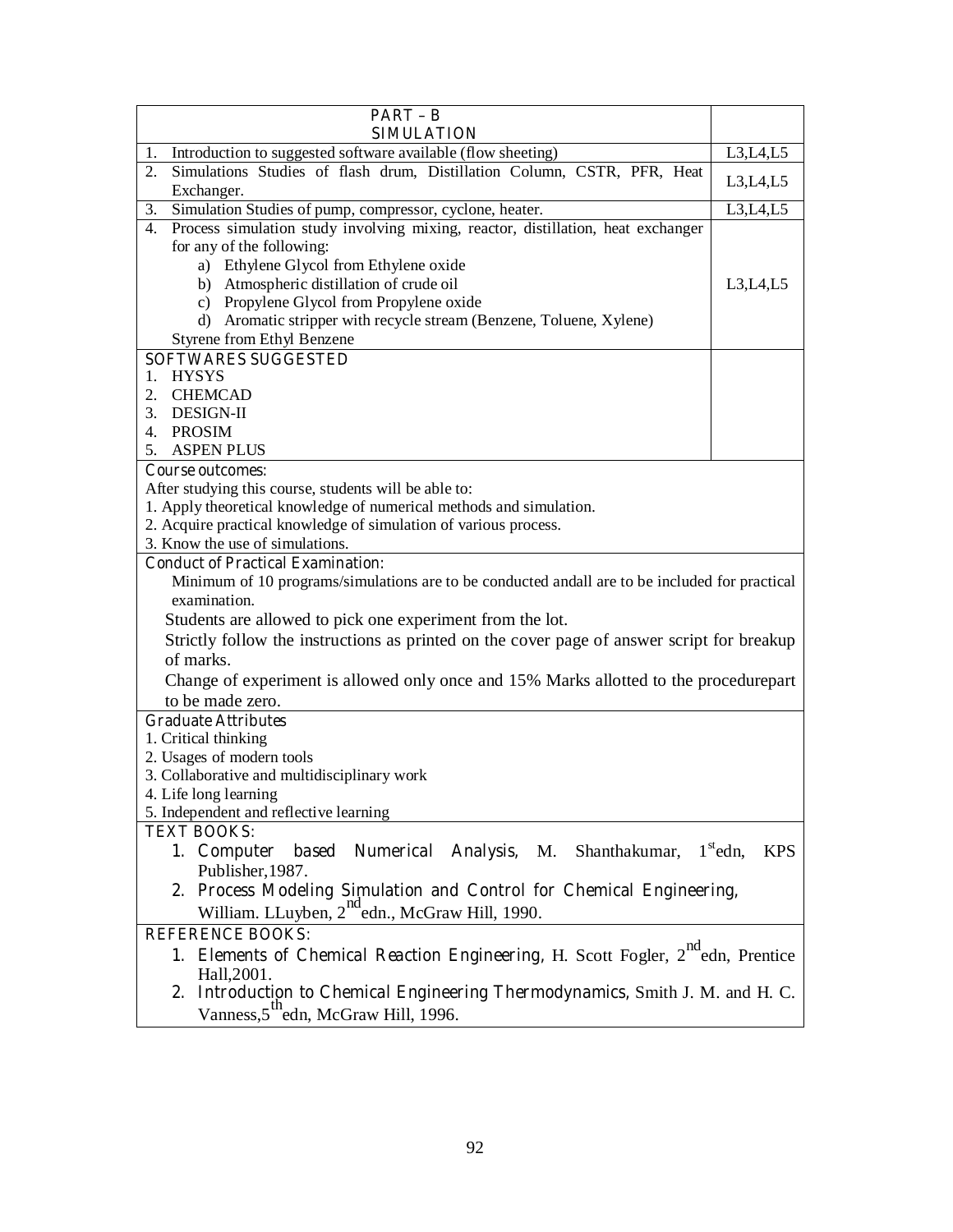| <b>PROJECT Phase 1 + Seminar</b>                                                                   |   |         |                 |  |     |
|----------------------------------------------------------------------------------------------------|---|---------|-----------------|--|-----|
| <b>Subject Code</b>                                                                                | ٠ | 15CHP78 | <b>IA Marks</b> |  | 100 |
| <b>Credits</b>                                                                                     |   | 02      | <b>Contact</b>  |  | 04  |
| Hours/week                                                                                         |   |         |                 |  |     |
| The students in a group will be assigned an experimental, design, a case study or an analytical    |   |         |                 |  |     |
| problem, to be carried out under the supervision of a guide. The project has to be assigned at the |   |         |                 |  |     |
| beginning of the seventh semester. The project group should complete the preliminary literature    |   |         |                 |  |     |
| survey & plan of project and submit the synopsis at the end of seventh semester. The project work  |   |         |                 |  |     |
| should be carried out and completed at the end of eighth semester.                                 |   |         |                 |  |     |

The students are required to give the comprehensive presentation in the form of seminar on the project work. The seminar shall be evaluated as internal assessment. While evaluating, emphasis shall be given on the presentation and communication skills.

# **VISVESVARAYA TECHNOLOGICAL UNIVERSITY, BELGAUM CHOICE BASED CREDIT SYSTEM (CBCS) SCHEME & SYLLABUS OF TEACHING AND EXAMINATION**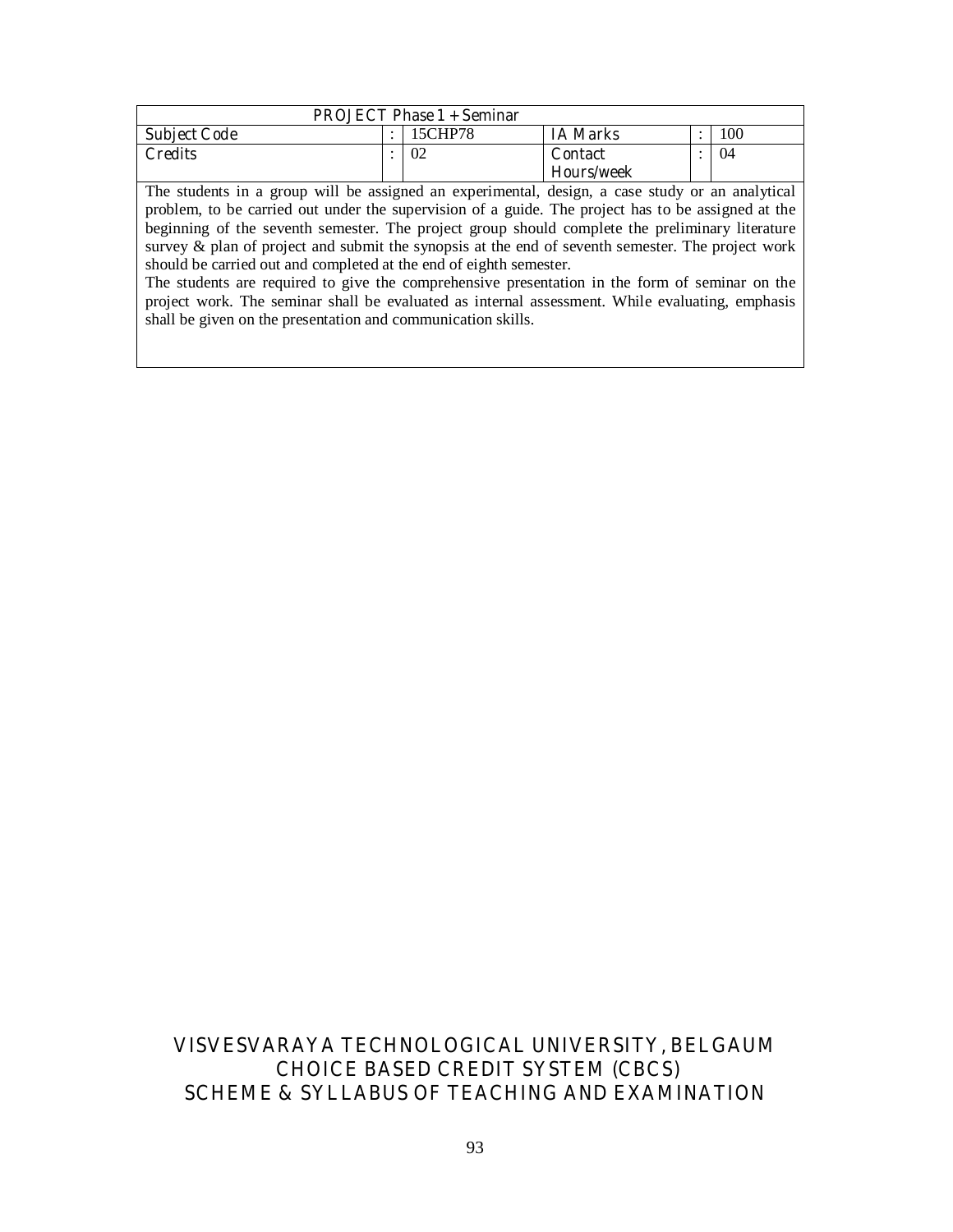# **2015-2016**

| ƏLMLƏ I LK V I II<br><b>TRANSPORT PHENOMENA [D. C.] (Common to CH &amp; PC)</b> |  |                      |                                                                                                 |                |                       |
|---------------------------------------------------------------------------------|--|----------------------|-------------------------------------------------------------------------------------------------|----------------|-----------------------|
| <b>Subject Code</b>                                                             |  | 15CH81               | <b>IA Marks</b>                                                                                 |                | 20                    |
| No. of Lecture Hrs/Week                                                         |  | $\ddot{\cdot}$<br>04 | <b>Exam Hours</b>                                                                               | $\ddot{\cdot}$ | 03                    |
| <b>Total No. of Lecture Hours</b>                                               |  | 50                   | <b>Exam Marks</b>                                                                               |                | 80                    |
|                                                                                 |  | $\ddot{\cdot}$<br>04 |                                                                                                 | $\ddot{\cdot}$ |                       |
| <b>Credits</b>                                                                  |  | $\ddot{\cdot}$       |                                                                                                 |                |                       |
| <b>Course Objectives:</b>                                                       |  |                      |                                                                                                 |                |                       |
| $1_{-}$                                                                         |  |                      | To introduce the students about basic laws of momentum, heat and mass transfer.                 |                |                       |
|                                                                                 |  |                      | 2. To determine the heat transfer rate and temperature distribution for different heat transfer |                |                       |
| situations.                                                                     |  |                      |                                                                                                 |                |                       |
| 3.                                                                              |  |                      | To determine the mass transfer rate and concentration distribution for different mass           |                |                       |
| transfer situations.                                                            |  |                      |                                                                                                 |                |                       |
| 4.                                                                              |  |                      | To study the different analogies between mass, momentum and mass transfer                       |                |                       |
|                                                                                 |  |                      |                                                                                                 |                |                       |
|                                                                                 |  |                      | Revised Bloom's Taxonomy Levels: L1 - Remembering, L2 - Understanding, L3 -                     |                |                       |
| Applying, L4 – Analyzing, L5 – Evaluating, and L6 - Creating                    |  |                      |                                                                                                 |                |                       |
| <b>Modules</b>                                                                  |  |                      |                                                                                                 | Teaching       | <b>Blooms</b>         |
|                                                                                 |  |                      |                                                                                                 | Hours          | Taxonomy              |
| <b>Module 1</b>                                                                 |  | <b>Content</b>       |                                                                                                 |                |                       |
| <b>Introduction:</b>                                                            |  |                      |                                                                                                 | 10             | $L-1, L-2$            |
| Momentum Energy and Mass Transport Newton's law of viscosity                    |  |                      |                                                                                                 |                |                       |
| (NLV). Newtonian and Non-Newtonian fluids. Fourier's law of heat                |  |                      |                                                                                                 |                |                       |
| conduction (FLHC), Fick's law of diffusion (FLD), Effect of                     |  |                      |                                                                                                 |                |                       |
| temperature and pressure on transport properties of fluids.                     |  |                      |                                                                                                 |                |                       |
| Numerical problems on the application and use of NLV, FLHC and                  |  |                      |                                                                                                 |                |                       |
| <b>FLD</b>                                                                      |  |                      |                                                                                                 |                |                       |
| <b>Module 2</b>                                                                 |  | <b>Content</b>       |                                                                                                 |                |                       |
| <b>Velocity Distribution in Laminar Flow:</b>                                   |  |                      |                                                                                                 | 10             | $L-1$ , $L-2$ , $L-3$ |
| Different Flow situations, Steady state Shell momentum balances,                |  |                      |                                                                                                 |                |                       |
| Boundary conditions applicable to momentum transport problems,                  |  |                      |                                                                                                 |                |                       |
| Flow over a flat plate, Flow through a circular tube, Flow through              |  |                      |                                                                                                 |                |                       |
| Annulus.                                                                        |  |                      |                                                                                                 |                |                       |
| <b>Steady State Shell Energy Balances: General Boundary conditions</b>          |  |                      |                                                                                                 |                |                       |
| applicable to energy transport problems of chemical engineering.                |  |                      |                                                                                                 |                |                       |
| Heat conduction through compound walls. Overall heat transfer                   |  |                      |                                                                                                 |                |                       |
| coefficient.                                                                    |  |                      |                                                                                                 |                |                       |
| <b>Module 3</b>                                                                 |  | <b>Content</b>       |                                                                                                 |                |                       |
| <b>Temperature Distribution in Solids and in Laminar Flow:</b>                  |  |                      |                                                                                                 | 10             | $L-1$ , $L-2$ , $L-3$ |
| Different situations of heat transfer: Heat conduction with internal            |  |                      |                                                                                                 |                |                       |
| generation by electrical and nuclear energy sources, Heat conduction            |  |                      |                                                                                                 |                |                       |
| in a cooling fin: Forced and free convection heat transfer.                     |  |                      |                                                                                                 |                |                       |
| <b>Concentration Distributions in Laminar Flow:</b> Steady state Shell          |  |                      |                                                                                                 |                |                       |
| mass balances. General Boundary conditions applicable to mass                   |  |                      |                                                                                                 |                |                       |
| transport problems of chemical engineering. Equimolar counter                   |  |                      |                                                                                                 |                |                       |
| diffusion. Numerical problems.                                                  |  |                      |                                                                                                 |                |                       |
| <b>Module 4</b>                                                                 |  | <b>Content</b>       |                                                                                                 |                |                       |
| <b>Concentration Distributions in Laminar Flow:</b>                             |  |                      |                                                                                                 | 10             | $L-1$ , $L-2$ , $L-3$ |
| Diffusion through stagnant gas and liquid films, Diffusion with                 |  |                      |                                                                                                 |                |                       |
| homogeneous reaction, Diffusion with heterogeneous reaction                     |  |                      |                                                                                                 |                |                       |
| Diffusion into falling film - Forced convection mass transfer.                  |  |                      |                                                                                                 |                |                       |
| <b>Module 5</b>                                                                 |  | <b>Content</b>       |                                                                                                 |                |                       |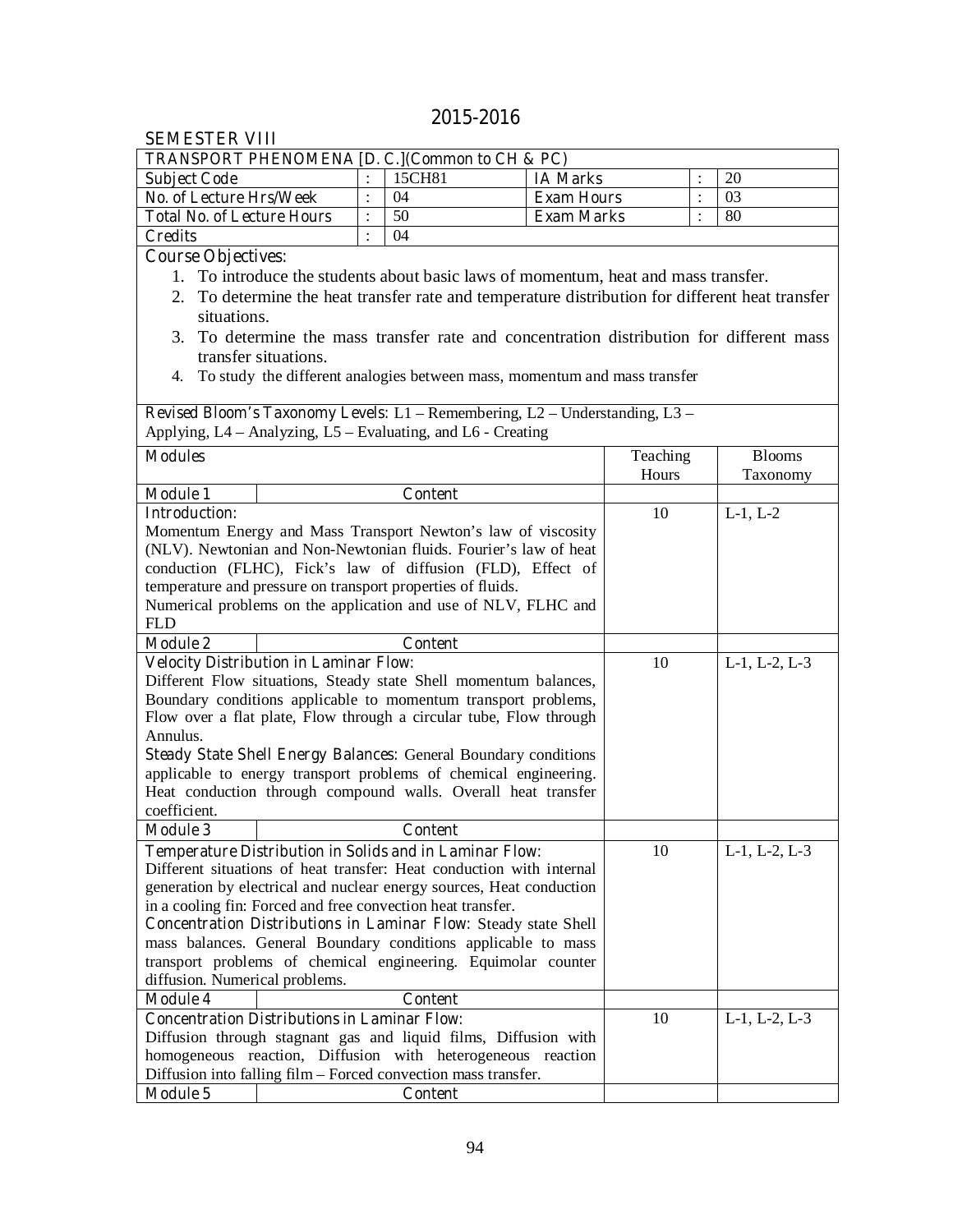| Analogies between Momentum, Heat and Mass Transport:                                                                                                             | 10 | $L-1, L-2$ |  |  |  |  |
|------------------------------------------------------------------------------------------------------------------------------------------------------------------|----|------------|--|--|--|--|
| Analogies between Momentum, Heat and Mass<br>Transport                                                                                                           |    |            |  |  |  |  |
| Reynold's, Prandtl's and Chilton & Colburn analogies.                                                                                                            |    |            |  |  |  |  |
| <b>Equations of Change:</b>                                                                                                                                      |    |            |  |  |  |  |
| Equation of continuity, Equation of motion; Navier - Stokes                                                                                                      |    |            |  |  |  |  |
| equation.                                                                                                                                                        |    |            |  |  |  |  |
| Course outcomes: Students after completion of course will be able to                                                                                             |    |            |  |  |  |  |
| 1. Explain types of fluids, comprehend effect of temperature and pressure on transport                                                                           |    |            |  |  |  |  |
| properties of fluids and apply transport laws to solve numerical problems.                                                                                       |    |            |  |  |  |  |
| 2. Derive overall heat transfer coefficient, Temperature distribution with and without                                                                           |    |            |  |  |  |  |
| energy sources                                                                                                                                                   |    |            |  |  |  |  |
| 3. Determine velocity profile and shear stress profiles in different flow situations                                                                             |    |            |  |  |  |  |
| 4. Derive molar flux for stagnant gas, liquid films, homogeneous and heterogeneous<br>reactions and applications to falling film forced convection mass transfer |    |            |  |  |  |  |
| 5. Determine HT & MT coefficient using various analogies                                                                                                         |    |            |  |  |  |  |
| <b>Question Paper Pattern:</b>                                                                                                                                   |    |            |  |  |  |  |
| This question paper will have ten questions. Each full question consists of 16 marks. There will be 2 full                                                       |    |            |  |  |  |  |
| questions (with a maximum of four sub questions) from each module. Each full question will have sub                                                              |    |            |  |  |  |  |
| questions covering all the topics under a module. The students will have to answer 5 full questions,                                                             |    |            |  |  |  |  |
| selecting one full question from each module.                                                                                                                    |    |            |  |  |  |  |
| <b>Graduate Attributes</b>                                                                                                                                       |    |            |  |  |  |  |
| 1. Critical thinking                                                                                                                                             |    |            |  |  |  |  |
| 2. Problem solving                                                                                                                                               |    |            |  |  |  |  |
| 3. Use of modern tools                                                                                                                                           |    |            |  |  |  |  |
| 4. Life - long learning                                                                                                                                          |    |            |  |  |  |  |
|                                                                                                                                                                  |    |            |  |  |  |  |
| <b>TEXT BOOKS:</b>                                                                                                                                               |    |            |  |  |  |  |
| 1. Transport Phenomena, Bird, Stewart and Lightfoot, Academic Press, 1994.                                                                                       |    |            |  |  |  |  |
| <b>REFERENCE BOOKS:</b>                                                                                                                                          |    |            |  |  |  |  |
| <b>Momentum Heat and Mass Transport, Welty, Wikes and Watson, 4<sup>th</sup>edn., John Wiley,</b><br>1.<br>2000.                                                 |    |            |  |  |  |  |
| 2. Principles of Unit Operations in Chemical engineering, Foust et al., $2^{nd}$ edn, John                                                                       |    |            |  |  |  |  |
| Wiley, 1990.                                                                                                                                                     |    |            |  |  |  |  |
| Transport Phenomena - A Unified Approach, Robert S. BrodKey and Henry C.<br>3.                                                                                   |    |            |  |  |  |  |
| Hershley, Vol.2, Brodkey Publishing, 2003.                                                                                                                       |    |            |  |  |  |  |

| <b>PROCESS ENGINEERING ECONOMICS AND MANAGEMENT [D.C]</b> |  |        |                   |  |    |  |
|-----------------------------------------------------------|--|--------|-------------------|--|----|--|
| <b>Subject Code</b>                                       |  | 15CH82 | <b>IA Marks</b>   |  |    |  |
| <b>No. of Lecture Hrs/Week</b>                            |  | 04     | <b>Exam Hours</b> |  | 03 |  |
| <b>Total No. of Lecture Hours</b>                         |  | 50     | <b>Exam Marks</b> |  | 80 |  |
| C <b>redits</b>                                           |  | 04     |                   |  |    |  |

**Course Objectives:** 

- 1. To study various phases in process design & development.
- 2. To determine cost involved in various processes.
- 3. Estimation of capital cost, alternative investments and replacement analysis.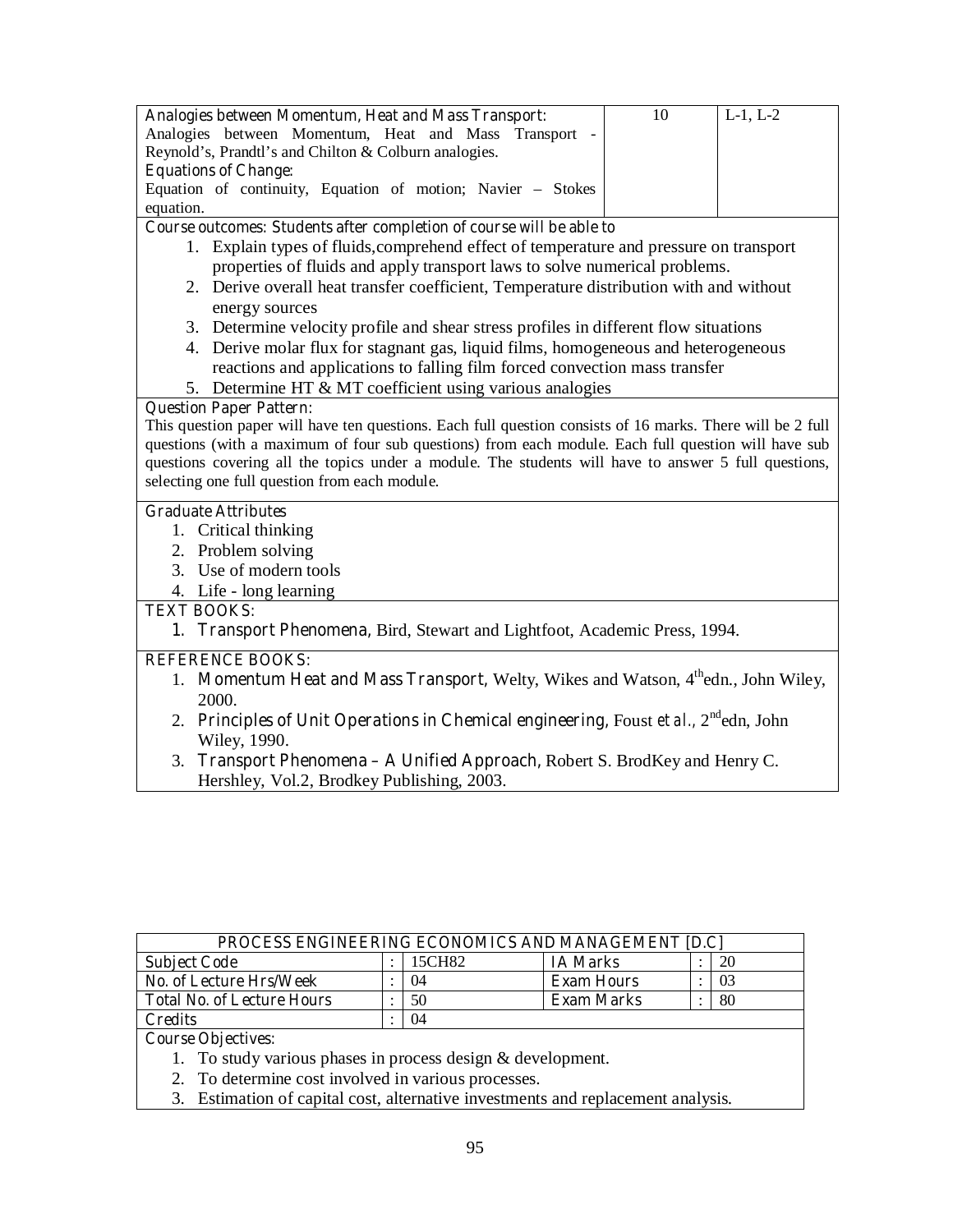- 4. To study direct, indirect expenses involved and profitability evaluation methods.
- 5. To study various financial statements, significance of financial ratios and cash flow diagram.

| <b>Revised Bloom's Taxonomy Levels:</b> $L1$ – Remembering, $L2$ – Understanding, $L3$ – |    |                 |                 |  |  |  |
|------------------------------------------------------------------------------------------|----|-----------------|-----------------|--|--|--|
| Applying, L4 – Analyzing, L5 – Evaluating, and L6 - Creating                             |    |                 |                 |  |  |  |
| <b>Modules</b>                                                                           |    | Teaching        | <b>Blooms</b>   |  |  |  |
|                                                                                          |    | Hours           | Taxonomy        |  |  |  |
| <b>Module 1</b><br><b>Content</b>                                                        |    |                 |                 |  |  |  |
| Process Design Development: Overall planning of a plant, Feasibility                     |    | 10              | $L-1$ , $L-2$ , |  |  |  |
| studies and Material & energy balance, Equipment sizing and selection,                   |    |                 | $L-3$           |  |  |  |
| Process flow sheet, P & I diagram, Plant layout and location-case                        |    |                 |                 |  |  |  |
| studies and Factors affecting plant design.                                              |    |                 |                 |  |  |  |
| <b>Module 2</b><br><b>Content</b>                                                        |    |                 |                 |  |  |  |
| Cost Analysis: Factors affecting investment & production cost,                           |    | 10              | $L-1$ , $L-2$ , |  |  |  |
| Estimation of capital investment, Factors in capital investment,                         |    |                 | $L-3$           |  |  |  |
| Estimation of working capital, cost index.                                               |    |                 |                 |  |  |  |
| Time value of money: Types of interests, Effective and nominal                           |    |                 |                 |  |  |  |
| interest rates, present worth and discount, annuities, perpetuities and                  |    |                 |                 |  |  |  |
| capitalized cost.                                                                        |    |                 |                 |  |  |  |
| <b>Module 3</b><br><b>Content</b>                                                        |    |                 |                 |  |  |  |
| Types of Depreciation and calculation<br>Depreciation & Taxes:                           | 10 | $L-1$ , $L-2$ , |                 |  |  |  |
| methods                                                                                  |    |                 | $L-3$           |  |  |  |
| Profitability: Theory of profitability and its evaluation methods.                       |    |                 |                 |  |  |  |
| <b>Module 4</b><br><b>Content</b>                                                        |    |                 |                 |  |  |  |
| Replacements: Theory of replacements, causes for replacements types                      |    | 10              | $L-1$ , $L-2$ , |  |  |  |
| of replacements Alternatives investments: Theory of alternative                          |    |                 | $L-3$           |  |  |  |
| investments and causes for the same.                                                     |    |                 |                 |  |  |  |
| <b>Module 5</b><br><b>Content</b>                                                        |    |                 |                 |  |  |  |
| Financial statements and Design report: Introduction to financial                        |    | 10              | $L-1$ , $L-2$ , |  |  |  |
| statements, Cash flow diagrams, balance sheet and Break-even analysis.                   |    | $L-3$           |                 |  |  |  |
| Design report: Introduction to design of reports. Types of reports,                      |    |                 |                 |  |  |  |
| Organization of report and purpose of report.                                            |    |                 |                 |  |  |  |
|                                                                                          |    |                 |                 |  |  |  |

#### **Course outcomes:**

The students are expected to do the following.

- 1. Comprehend concepts of plant location, plant layout as applicable to industrial complexes
- 2. Understand various components of cost and estimate requirements of Fixed and working capital
- 3. Evaluate value of money and its equivalence to present and future
- 4. Comprehend factors affecting life of equipment and Determine depreciation by various methods
- 5. Interpret cash flow diagrams, break even analysis and apply to evaluate profitability
- 6. Comprehend alternative investments, replacement alternatives and prepare financial reports.

## **Question Paper Pattern:**

This question paper will have ten questions. Each full question consists of 16 marks. There will be 2 full questions (with a maximum of four sub questions) from each module. Each full question will have sub questions covering all the topics under a module. The students will have to answer 5 full questions, selecting one full question from each module.

#### **Graduate Attributes**

1. Critical thinking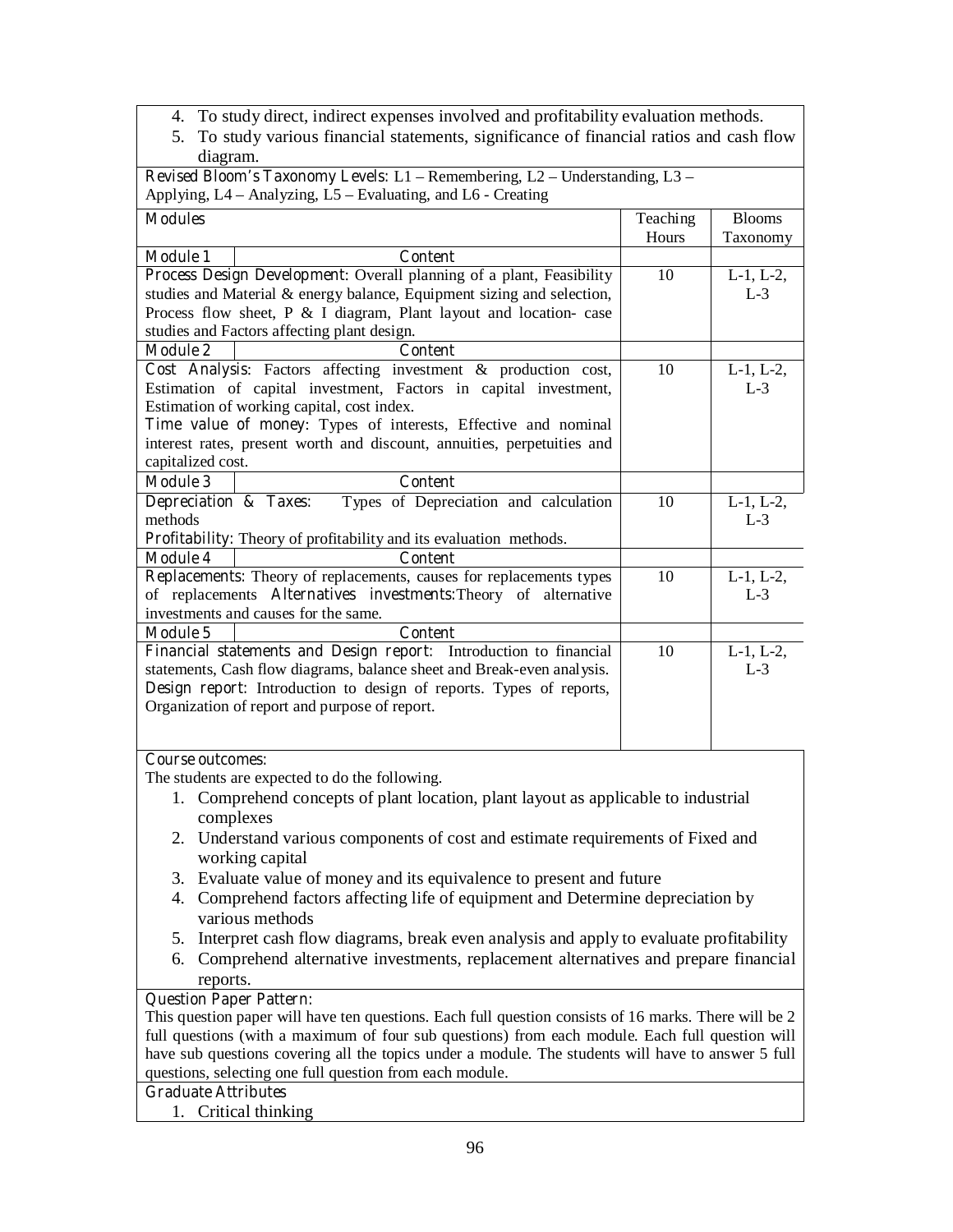- 2. Problem solving
- 3. Use of modern tools
- 4. Life long learning

# **TEXT BOOK:**

1. T.R. Banga& S.C. Sharma Industrial Organization & Engineering Economics 22<sup>nd</sup>edn. Khanna Publishers 1999.

# **REFERENCE BOOKS:**

1. Plant design and Economics for Chemical Engineers-Peters & Timmerhaus, 4<sup>th</sup>edn McGrawHill,1991

| 15CH831<br>20<br><b>IA Marks</b><br><b>Subject Code</b><br><b>No. of Lecture Hrs/Week</b><br>$\ddot{\cdot}$<br>$\ddot{\cdot}$<br>03<br><b>Exam Hours</b><br>03<br>$\ddot{\cdot}$<br>40<br>÷<br><b>Total No. of Lecture Hours</b><br><b>Exam Marks</b><br>80<br>03<br>$\ddot{\cdot}$<br><b>Credits</b><br><b>Course Objectives:</b><br>The students will<br>1. Understand various utilities required for a process industry.<br>2. Analyze the safety factors in a typical process unit.<br>3. Be able to select different safety devices required.<br>Revised Bloom's Taxonomy Levels: L1 - Remembering, L2 - Understanding, L3 -<br>Applying, L4 – Analyzing, L5 – Evaluating, and L6 - Creating<br><b>Modules</b><br>Teaching<br><b>Blooms</b><br>Hours<br>Taxonomy<br><b>Module 1</b><br><b>Content</b><br>Introduction: Different utilities. Role of utilities in process plant<br>8<br>L1, L2, L3<br>operations and criteria for selection and estimation of suitable utilities.<br>Water: Water resources. Process water, Cooling water, drinking water<br>and boiler feed water Quality Standards. Water treatment processes for<br>drinking, process and boiler feed. Storage and handling of water. Types<br>and selection of pumps, piping and accessories. Water pretreatment.<br><b>Module 2</b><br><b>Content</b><br>8<br>Air: Compressed air, blower air, fan air. Types of compressor and<br>L2, L3<br>vacuum pumps and selection. Power requirements, performance and | <b>CHEMICAL PLANT UTILITIES AND SAFETY</b>                                                                                                           |  |  |  |  |  |  |
|---------------------------------------------------------------------------------------------------------------------------------------------------------------------------------------------------------------------------------------------------------------------------------------------------------------------------------------------------------------------------------------------------------------------------------------------------------------------------------------------------------------------------------------------------------------------------------------------------------------------------------------------------------------------------------------------------------------------------------------------------------------------------------------------------------------------------------------------------------------------------------------------------------------------------------------------------------------------------------------------------------------------------------------------------------------------------------------------------------------------------------------------------------------------------------------------------------------------------------------------------------------------------------------------------------------------------------------------------------------------------------------------------------------------------------------------------------------------------------------|------------------------------------------------------------------------------------------------------------------------------------------------------|--|--|--|--|--|--|
|                                                                                                                                                                                                                                                                                                                                                                                                                                                                                                                                                                                                                                                                                                                                                                                                                                                                                                                                                                                                                                                                                                                                                                                                                                                                                                                                                                                                                                                                                       |                                                                                                                                                      |  |  |  |  |  |  |
|                                                                                                                                                                                                                                                                                                                                                                                                                                                                                                                                                                                                                                                                                                                                                                                                                                                                                                                                                                                                                                                                                                                                                                                                                                                                                                                                                                                                                                                                                       |                                                                                                                                                      |  |  |  |  |  |  |
|                                                                                                                                                                                                                                                                                                                                                                                                                                                                                                                                                                                                                                                                                                                                                                                                                                                                                                                                                                                                                                                                                                                                                                                                                                                                                                                                                                                                                                                                                       |                                                                                                                                                      |  |  |  |  |  |  |
|                                                                                                                                                                                                                                                                                                                                                                                                                                                                                                                                                                                                                                                                                                                                                                                                                                                                                                                                                                                                                                                                                                                                                                                                                                                                                                                                                                                                                                                                                       |                                                                                                                                                      |  |  |  |  |  |  |
|                                                                                                                                                                                                                                                                                                                                                                                                                                                                                                                                                                                                                                                                                                                                                                                                                                                                                                                                                                                                                                                                                                                                                                                                                                                                                                                                                                                                                                                                                       |                                                                                                                                                      |  |  |  |  |  |  |
|                                                                                                                                                                                                                                                                                                                                                                                                                                                                                                                                                                                                                                                                                                                                                                                                                                                                                                                                                                                                                                                                                                                                                                                                                                                                                                                                                                                                                                                                                       |                                                                                                                                                      |  |  |  |  |  |  |
|                                                                                                                                                                                                                                                                                                                                                                                                                                                                                                                                                                                                                                                                                                                                                                                                                                                                                                                                                                                                                                                                                                                                                                                                                                                                                                                                                                                                                                                                                       |                                                                                                                                                      |  |  |  |  |  |  |
|                                                                                                                                                                                                                                                                                                                                                                                                                                                                                                                                                                                                                                                                                                                                                                                                                                                                                                                                                                                                                                                                                                                                                                                                                                                                                                                                                                                                                                                                                       |                                                                                                                                                      |  |  |  |  |  |  |
|                                                                                                                                                                                                                                                                                                                                                                                                                                                                                                                                                                                                                                                                                                                                                                                                                                                                                                                                                                                                                                                                                                                                                                                                                                                                                                                                                                                                                                                                                       |                                                                                                                                                      |  |  |  |  |  |  |
|                                                                                                                                                                                                                                                                                                                                                                                                                                                                                                                                                                                                                                                                                                                                                                                                                                                                                                                                                                                                                                                                                                                                                                                                                                                                                                                                                                                                                                                                                       |                                                                                                                                                      |  |  |  |  |  |  |
|                                                                                                                                                                                                                                                                                                                                                                                                                                                                                                                                                                                                                                                                                                                                                                                                                                                                                                                                                                                                                                                                                                                                                                                                                                                                                                                                                                                                                                                                                       |                                                                                                                                                      |  |  |  |  |  |  |
|                                                                                                                                                                                                                                                                                                                                                                                                                                                                                                                                                                                                                                                                                                                                                                                                                                                                                                                                                                                                                                                                                                                                                                                                                                                                                                                                                                                                                                                                                       |                                                                                                                                                      |  |  |  |  |  |  |
|                                                                                                                                                                                                                                                                                                                                                                                                                                                                                                                                                                                                                                                                                                                                                                                                                                                                                                                                                                                                                                                                                                                                                                                                                                                                                                                                                                                                                                                                                       |                                                                                                                                                      |  |  |  |  |  |  |
|                                                                                                                                                                                                                                                                                                                                                                                                                                                                                                                                                                                                                                                                                                                                                                                                                                                                                                                                                                                                                                                                                                                                                                                                                                                                                                                                                                                                                                                                                       |                                                                                                                                                      |  |  |  |  |  |  |
|                                                                                                                                                                                                                                                                                                                                                                                                                                                                                                                                                                                                                                                                                                                                                                                                                                                                                                                                                                                                                                                                                                                                                                                                                                                                                                                                                                                                                                                                                       |                                                                                                                                                      |  |  |  |  |  |  |
|                                                                                                                                                                                                                                                                                                                                                                                                                                                                                                                                                                                                                                                                                                                                                                                                                                                                                                                                                                                                                                                                                                                                                                                                                                                                                                                                                                                                                                                                                       |                                                                                                                                                      |  |  |  |  |  |  |
|                                                                                                                                                                                                                                                                                                                                                                                                                                                                                                                                                                                                                                                                                                                                                                                                                                                                                                                                                                                                                                                                                                                                                                                                                                                                                                                                                                                                                                                                                       |                                                                                                                                                      |  |  |  |  |  |  |
|                                                                                                                                                                                                                                                                                                                                                                                                                                                                                                                                                                                                                                                                                                                                                                                                                                                                                                                                                                                                                                                                                                                                                                                                                                                                                                                                                                                                                                                                                       |                                                                                                                                                      |  |  |  |  |  |  |
|                                                                                                                                                                                                                                                                                                                                                                                                                                                                                                                                                                                                                                                                                                                                                                                                                                                                                                                                                                                                                                                                                                                                                                                                                                                                                                                                                                                                                                                                                       |                                                                                                                                                      |  |  |  |  |  |  |
|                                                                                                                                                                                                                                                                                                                                                                                                                                                                                                                                                                                                                                                                                                                                                                                                                                                                                                                                                                                                                                                                                                                                                                                                                                                                                                                                                                                                                                                                                       |                                                                                                                                                      |  |  |  |  |  |  |
|                                                                                                                                                                                                                                                                                                                                                                                                                                                                                                                                                                                                                                                                                                                                                                                                                                                                                                                                                                                                                                                                                                                                                                                                                                                                                                                                                                                                                                                                                       |                                                                                                                                                      |  |  |  |  |  |  |
|                                                                                                                                                                                                                                                                                                                                                                                                                                                                                                                                                                                                                                                                                                                                                                                                                                                                                                                                                                                                                                                                                                                                                                                                                                                                                                                                                                                                                                                                                       |                                                                                                                                                      |  |  |  |  |  |  |
|                                                                                                                                                                                                                                                                                                                                                                                                                                                                                                                                                                                                                                                                                                                                                                                                                                                                                                                                                                                                                                                                                                                                                                                                                                                                                                                                                                                                                                                                                       |                                                                                                                                                      |  |  |  |  |  |  |
|                                                                                                                                                                                                                                                                                                                                                                                                                                                                                                                                                                                                                                                                                                                                                                                                                                                                                                                                                                                                                                                                                                                                                                                                                                                                                                                                                                                                                                                                                       |                                                                                                                                                      |  |  |  |  |  |  |
| related calculations. Booster and receivers. Quality of compressed air                                                                                                                                                                                                                                                                                                                                                                                                                                                                                                                                                                                                                                                                                                                                                                                                                                                                                                                                                                                                                                                                                                                                                                                                                                                                                                                                                                                                                |                                                                                                                                                      |  |  |  |  |  |  |
|                                                                                                                                                                                                                                                                                                                                                                                                                                                                                                                                                                                                                                                                                                                                                                                                                                                                                                                                                                                                                                                                                                                                                                                                                                                                                                                                                                                                                                                                                       | for instruments and processes. Compressed air distribution system-                                                                                   |  |  |  |  |  |  |
|                                                                                                                                                                                                                                                                                                                                                                                                                                                                                                                                                                                                                                                                                                                                                                                                                                                                                                                                                                                                                                                                                                                                                                                                                                                                                                                                                                                                                                                                                       | piping and accessories. Air-water vapor system: humidification/                                                                                      |  |  |  |  |  |  |
|                                                                                                                                                                                                                                                                                                                                                                                                                                                                                                                                                                                                                                                                                                                                                                                                                                                                                                                                                                                                                                                                                                                                                                                                                                                                                                                                                                                                                                                                                       | cooling-related<br>dehumidification<br>evaporative<br>and<br>calculations.<br>Insulation: Insulation Materials & Selection- Economics of insulation. |  |  |  |  |  |  |
|                                                                                                                                                                                                                                                                                                                                                                                                                                                                                                                                                                                                                                                                                                                                                                                                                                                                                                                                                                                                                                                                                                                                                                                                                                                                                                                                                                                                                                                                                       |                                                                                                                                                      |  |  |  |  |  |  |
|                                                                                                                                                                                                                                                                                                                                                                                                                                                                                                                                                                                                                                                                                                                                                                                                                                                                                                                                                                                                                                                                                                                                                                                                                                                                                                                                                                                                                                                                                       | Insulating factors. Properties & Classification.<br><b>Module 3</b><br><b>Content</b>                                                                |  |  |  |  |  |  |
| 8<br>L2, L3                                                                                                                                                                                                                                                                                                                                                                                                                                                                                                                                                                                                                                                                                                                                                                                                                                                                                                                                                                                                                                                                                                                                                                                                                                                                                                                                                                                                                                                                           |                                                                                                                                                      |  |  |  |  |  |  |
| Steam and Power: Steam generation in chemical plants. Types of                                                                                                                                                                                                                                                                                                                                                                                                                                                                                                                                                                                                                                                                                                                                                                                                                                                                                                                                                                                                                                                                                                                                                                                                                                                                                                                                                                                                                        |                                                                                                                                                      |  |  |  |  |  |  |
|                                                                                                                                                                                                                                                                                                                                                                                                                                                                                                                                                                                                                                                                                                                                                                                                                                                                                                                                                                                                                                                                                                                                                                                                                                                                                                                                                                                                                                                                                       | boilers and waste heat boilers. Fuels-types, emissions and global                                                                                    |  |  |  |  |  |  |
| HHV, LHV and related calculations. Cogeneration power plants. CHPs                                                                                                                                                                                                                                                                                                                                                                                                                                                                                                                                                                                                                                                                                                                                                                                                                                                                                                                                                                                                                                                                                                                                                                                                                                                                                                                                                                                                                    | warming, green fuels. Calorific value. Proximate and ultimate analysis.                                                                              |  |  |  |  |  |  |
| and Boiler performance. Related calculations. Economy of steam                                                                                                                                                                                                                                                                                                                                                                                                                                                                                                                                                                                                                                                                                                                                                                                                                                                                                                                                                                                                                                                                                                                                                                                                                                                                                                                                                                                                                        |                                                                                                                                                      |  |  |  |  |  |  |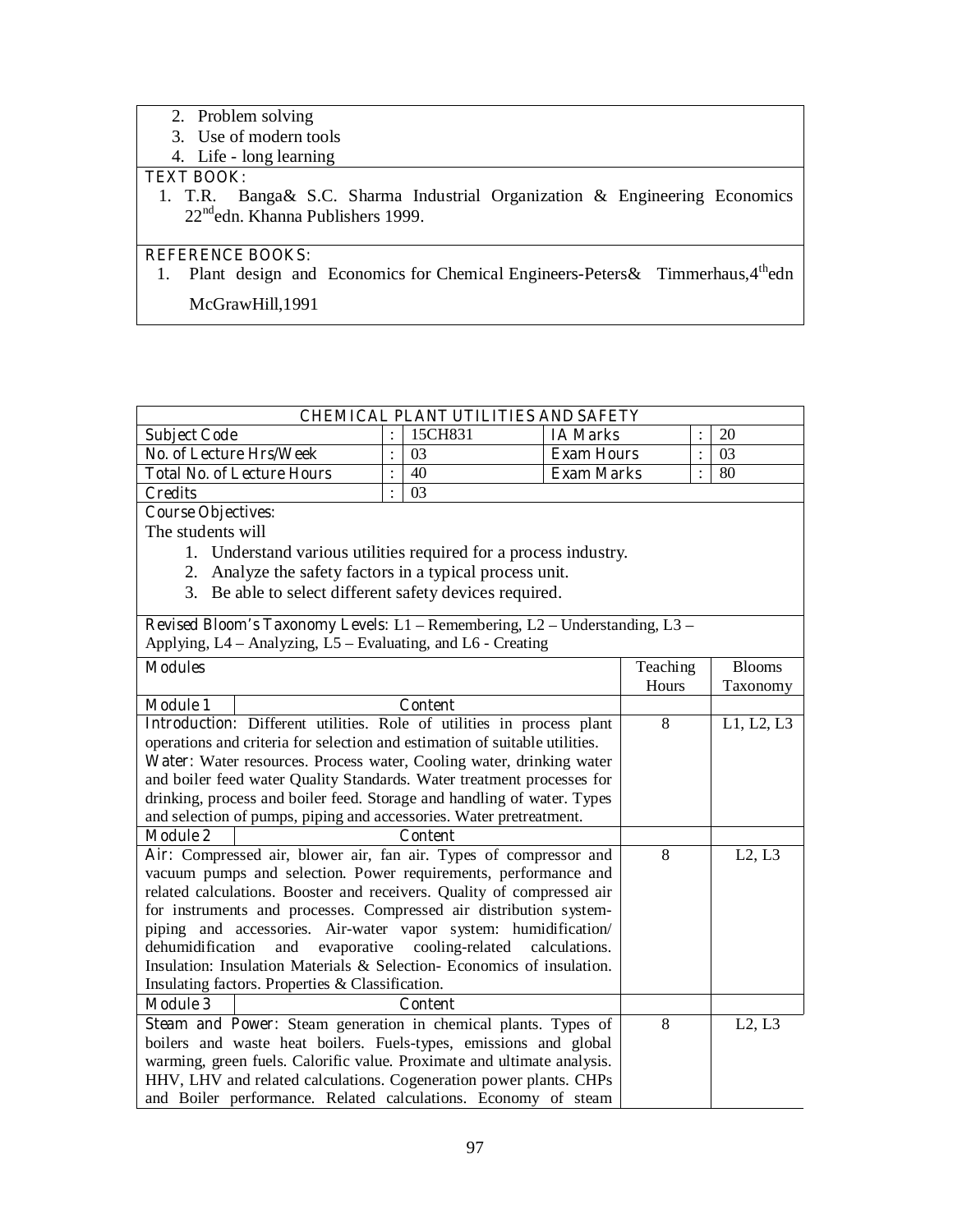| generation with different fuels, related calculation. Steam storage and                               |   |                                                  |
|-------------------------------------------------------------------------------------------------------|---|--------------------------------------------------|
| handling-piping and accessories. Boiler performance.<br>Economy of                                    |   |                                                  |
| steam generation with different fuels, related calculation. Steam storage                             |   |                                                  |
| and handling-piping and accessories.                                                                  |   |                                                  |
| <b>Module 4</b><br><b>Content</b>                                                                     |   |                                                  |
| Refrigeration: Different refrigeration systems and their characteristics.                             | 8 | L2, L3                                           |
| systems. Coefficient of performance.<br>Air-conditioning<br>Power                                     |   |                                                  |
| requirements and refrigeration effect- related calculations for each type                             |   |                                                  |
| of refrigeration system. Refrigerant properties and selection. Some                                   |   |                                                  |
| commonly used refrigerants and secondary refrigerants. Cold insulation                                |   |                                                  |
| and cryogenic insulation.                                                                             |   |                                                  |
| Module 5<br><b>Content</b>                                                                            |   |                                                  |
| Process Safety: Intrinsic & Extrinsic Safety. The Hazards- Toxicity,                                  | 8 | L <sub>2</sub> , L <sub>3</sub> , L <sub>4</sub> |
| Flammability, Fire, Explosions. Sources of ignition, Pressure. Hazard                                 |   |                                                  |
| and risk assessment methods. MSDS.                                                                    |   |                                                  |
| Safety Devices: Pressure relief valves. Rupture discs. Blow down                                      |   |                                                  |
| systems. Flare systems. Flame arrestors. Deflagration arrestors and                                   |   |                                                  |
| explosion suppression. Personal safety devices. Process Safety                                        |   |                                                  |
| Analysis: HAZAN and HAZOP comparison. Risk analysis and                                               |   |                                                  |
| estimation. Safety check list. Computer based quantitative risk analysis.                             |   |                                                  |
| <b>Course outcomes:</b>                                                                               |   |                                                  |
| After studying this course, students will be able to:                                                 |   |                                                  |
| 1. Summarize various utilities in process industries.                                                 |   |                                                  |
| 2. Decide the safety aspects in a chemical industry.                                                  |   |                                                  |
| <b>Question Paper Pattern:</b>                                                                        |   |                                                  |
| This question paper will have ten questions. Each full question consists of 16 marks. There will be 2 |   |                                                  |
| full questions (with a maximum of four sub questions) from each module. Each full question will       |   |                                                  |
| have sub questions covering all the topics under a module. The students will have to answer 5 full    |   |                                                  |
| questions, selecting one full question from each module.                                              |   |                                                  |
| <b>Graduate Attributes</b>                                                                            |   |                                                  |
| 1. Critical thinking                                                                                  |   |                                                  |
| 2. Problem solving                                                                                    |   |                                                  |
| 3. Use of modern tools                                                                                |   |                                                  |
| 4. Life - long learning                                                                               |   |                                                  |
|                                                                                                       |   |                                                  |
| <b>TEXT BOOKS:</b>                                                                                    |   |                                                  |
| 1. Thermal Engineering, B.K. Sarkar, Tata McGraw Hill, 8 <sup>th</sup> Reprint, 1998.                 |   |                                                  |
| 2. Water and Waste water engineering- Vol 2, Gordon M Fair, John C. Geyer and Daniel A                |   |                                                  |
| Okun, JhonHutey, 1996.                                                                                |   |                                                  |
|                                                                                                       |   |                                                  |

#### **REFERENCE BOOKS:**

1 Chemical Engineers Handbook, Perry, 8<sup>th</sup>edn, 2007.

| MULTICOMPONENT DISTILLATION       |  |         |                   |  |    |  |
|-----------------------------------|--|---------|-------------------|--|----|--|
| <b>Subject Code</b>               |  | 15CH832 | <b>IA Marks</b>   |  | 20 |  |
| No. of Lecture Hrs/Week           |  | 03      | <b>Exam Hours</b> |  | 03 |  |
| <b>Total No. of Lecture Hours</b> |  | 40      | Exam Marks        |  | 80 |  |
| Credits                           |  | 03      |                   |  |    |  |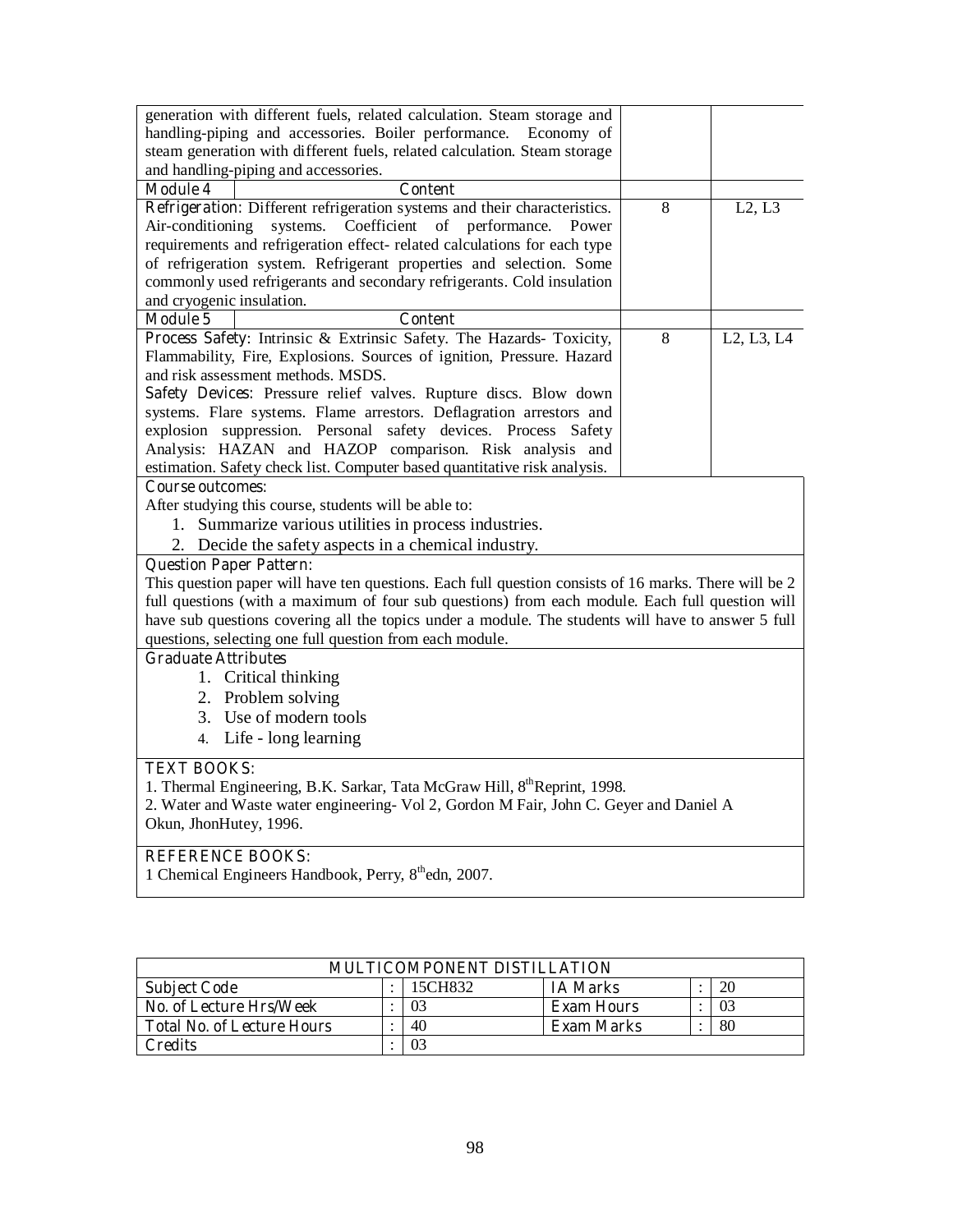# **Course Objectives:**

The students will

- 1. Understand the concept of distillation applicable to multi-component systems.
- 2. Calculate parameters for multicomponent distillation
- 3. Be able to optimize process conditions.
- 4. Design multicomponent distillation systems.

**Revised Bloom's Taxonomy Levels:** L1 – Remembering, L2 – Understanding, L3 – Applying, L4 – Analyzing, L5 – Evaluating, and L6 - Creating

| <b>Modules</b>            |                                                                                | Teaching<br>Hours | <b>Blooms</b><br>Taxonomy                        |
|---------------------------|--------------------------------------------------------------------------------|-------------------|--------------------------------------------------|
| <b>Module 1</b>           | <b>Content</b>                                                                 |                   |                                                  |
|                           | Introduction: Phase Equilibrium for Multi component distillation.              | 8                 | L1, L2, L3                                       |
|                           | Thermodynamic relationships for multi component mixture, prediction            |                   |                                                  |
| of phase equilibrium.     |                                                                                |                   |                                                  |
|                           | <b>Phase Equilibria:</b> Use of fugacities and activities. Introduction to the |                   |                                                  |
|                           | method of convergence characteristics. The Theta method for                    |                   |                                                  |
|                           | converging temperature. Profile-Development & application to                   |                   |                                                  |
|                           | conventional distillation columns. The 2N Newton-Raphson method-               |                   |                                                  |
|                           | Introduction and the Algorithm. The method of successive                       |                   |                                                  |
| approximations.           |                                                                                |                   |                                                  |
| <b>Module 2</b>           | <b>Content</b>                                                                 |                   |                                                  |
|                           | Multicomponent Distillation: Azeotropic and extractive distillation            | 8                 | L1, L2, L3                                       |
|                           | process qualitative & quantitative estimations characteristics and             |                   |                                                  |
| applications.             |                                                                                |                   |                                                  |
| Phase                     | <b>Behavior</b><br><b>Constant Pressure:</b><br>at<br>Homogeneous<br>and       |                   |                                                  |
| heterogeneous azeotropes. |                                                                                |                   |                                                  |
| <b>Module 3</b>           | <b>Content</b>                                                                 |                   |                                                  |
|                           | Reactive Distillation: Distillation accompanied by chemical reaction.          | 8                 | L <sub>2</sub> , L <sub>4</sub> , L <sub>5</sub> |
|                           | Application of the theta method of convergence in reactive method.             |                   |                                                  |
|                           |                                                                                |                   |                                                  |
| Module 4                  | <b>Content</b>                                                                 |                   |                                                  |
|                           | Reactive Distillation: Formulation of N[r+2] Newton Rapson method.             | 8                 | L <sub>2</sub> , L <sub>3</sub> , L <sub>5</sub> |
|                           | Typical Engineering calculations,                                              |                   |                                                  |
| Module 5                  | <b>Content</b>                                                                 |                   |                                                  |
|                           | Complex Mixture: Determination of minimum number of stages                     | 8                 | L3, L4, L5                                       |
|                           | required to effect a specified Separation Complex Mixture: Optimum             |                   |                                                  |
|                           | and economic design of distillation column for the complex mixtures.           |                   |                                                  |

#### **Course outcomes:**

After studying this course, students will be able to:

- 1. Understand the principles of Multicomponent distillation.
- 2. Calculate process parameters.
- 3. Design multicomponent distillation systems.

### **Question Paper Pattern:**

This question paper will have ten questions. Each full question consists of 16 marks. There will be 2 full questions (with a maximum of four sub questions) from each module. Each full question will have sub questions covering all the topics under a module. The students will have to answer 5 full questions, selecting one full question from each module.

#### **Graduate Attributes**

- 1. Critical Thinking
- 2. Problem solving
- 3. Use of modern tools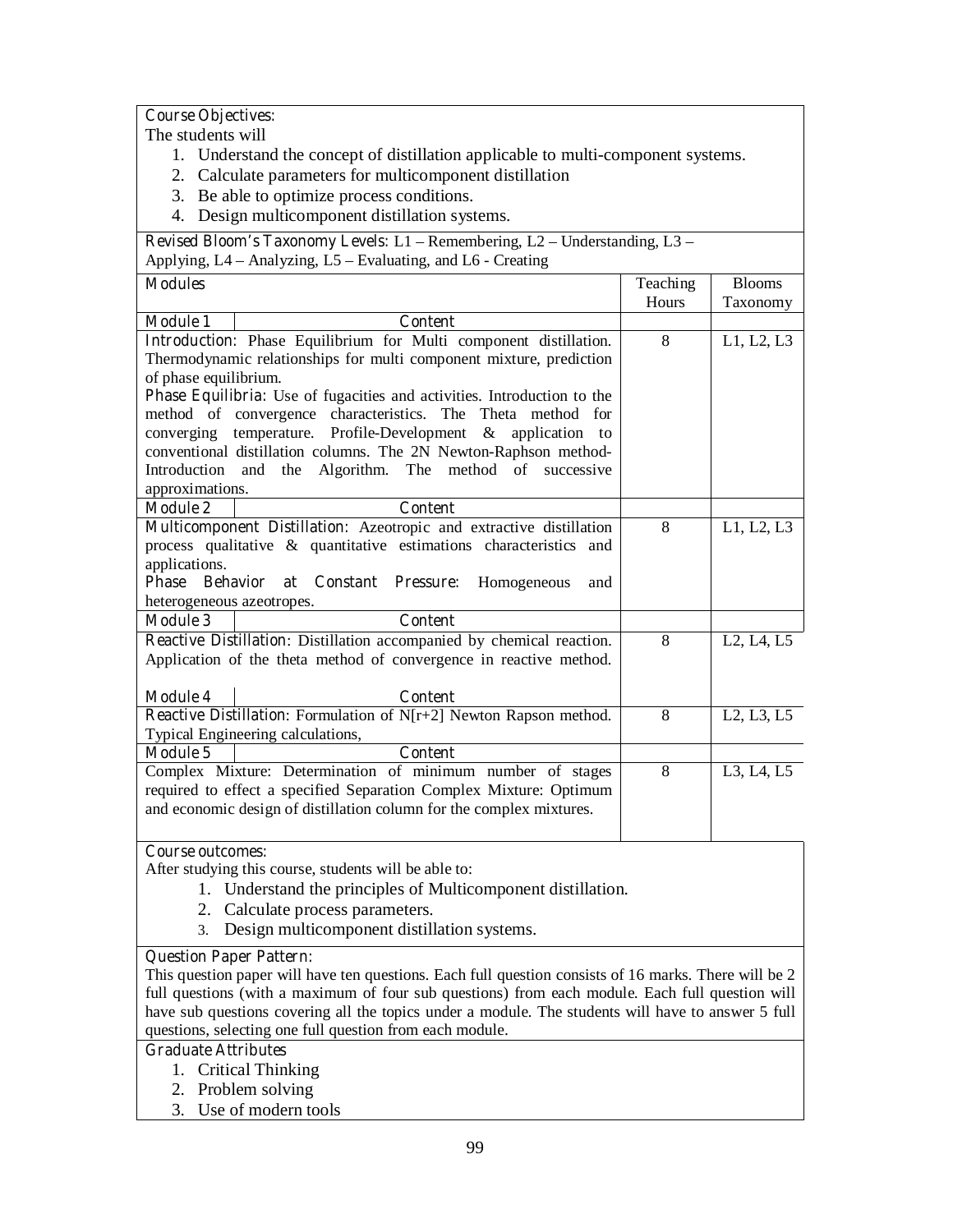# 4. Life - long Learning

#### **TEXT BOOKS:**

1. Fundamentals of multicomponent distillation, C.D. Holland, McGraw Hill, 1997.

2. Separation processes, C.J. King, 2<sup>nd</sup>edn, Tata McGraw Hill, 1980.

# **REFERENCE BOOKS:**

1. Distillation, Van Winkel, McGraw Hill, 1967.

2. Distillation Engineering, R. Billet, Chem. Publ. Co., NY, 1979.

| <b>ENERGY TECHNOLOGY</b>                                                                                                                    |                                                                             |                |                |                   |                |                |               |  |  |
|---------------------------------------------------------------------------------------------------------------------------------------------|-----------------------------------------------------------------------------|----------------|----------------|-------------------|----------------|----------------|---------------|--|--|
| <b>Subject Code</b>                                                                                                                         |                                                                             |                | 15CH833        | <b>IA Marks</b>   |                |                | 20            |  |  |
| No. of Lecture Hrs/Week                                                                                                                     |                                                                             | $\ddot{\cdot}$ | 03             | <b>Exam Hours</b> |                | $\ddot{\cdot}$ | 03            |  |  |
|                                                                                                                                             | <b>Total No. of Lecture Hours</b>                                           | $\vdots$       | 40             | <b>Exam Marks</b> |                | $\ddot{\cdot}$ | 80            |  |  |
| <b>Credits</b>                                                                                                                              |                                                                             | $\ddot{\cdot}$ | 03             |                   |                |                |               |  |  |
|                                                                                                                                             | <b>Course Objectives:</b>                                                   |                |                |                   |                |                |               |  |  |
| Students will                                                                                                                               |                                                                             |                |                |                   |                |                |               |  |  |
|                                                                                                                                             | 1. Understand the various sources of alternative energies.                  |                |                |                   |                |                |               |  |  |
|                                                                                                                                             | 2. Study the design equations for energy devices.                           |                |                |                   |                |                |               |  |  |
|                                                                                                                                             | 3. Design energy systems.                                                   |                |                |                   |                |                |               |  |  |
|                                                                                                                                             | Revised Bloom's Taxonomy Levels: L1 - Remembering, L2 - Understanding, L3 - |                |                |                   |                |                |               |  |  |
|                                                                                                                                             | Applying, L4 – Analyzing, L5 – Evaluating, and L6 - Creating                |                |                |                   |                |                |               |  |  |
| <b>Modules</b>                                                                                                                              |                                                                             |                |                |                   | Teaching       |                | <b>Blooms</b> |  |  |
|                                                                                                                                             |                                                                             |                |                |                   | Hours          |                | Taxonomy      |  |  |
| <b>Module 1</b>                                                                                                                             |                                                                             |                | <b>Content</b> |                   |                |                |               |  |  |
|                                                                                                                                             | Energy Sources: Conventional energy sources; non-conventional               |                |                |                   | 8              |                | L1, L2, L3    |  |  |
|                                                                                                                                             | energy sources; advantages; limitations.                                    |                |                |                   |                |                |               |  |  |
|                                                                                                                                             | Solar Energy: Solar radiation and its measurement – solar constant,         |                |                |                   |                |                |               |  |  |
|                                                                                                                                             | solar radiation at earth's surface, solar radiation geometry, solar         |                |                |                   |                |                |               |  |  |
|                                                                                                                                             | radiation measurement. Introduction to solar energy. Applications -         |                |                |                   |                |                |               |  |  |
|                                                                                                                                             | solar water heating, space heating, space cooling, solar thermal electric   |                |                |                   |                |                |               |  |  |
|                                                                                                                                             | conversion. Agriculture and industrial process heating, solar distillation, |                |                |                   |                |                |               |  |  |
|                                                                                                                                             | solar pumping, solar cooking.                                               |                |                |                   |                |                |               |  |  |
| <b>Module 2</b>                                                                                                                             |                                                                             |                | $\overline{8}$ |                   |                |                |               |  |  |
| Energy from Biomass (Bio Gas): Introduction. Biomass conversion                                                                             |                                                                             |                |                |                   |                |                | L1, L2, L3    |  |  |
| Technologies. Wet processes. Dry processes. Biogas generation. Factors                                                                      |                                                                             |                |                |                   |                |                |               |  |  |
| affecting bio digestion or generation of gas. Classification of biogas                                                                      |                                                                             |                |                |                   |                |                |               |  |  |
| plants. Advantages and disadvantages of floating drum plant.                                                                                |                                                                             |                |                |                   |                |                |               |  |  |
| Advantages and disadvantages of fixed dome type plant. Types of<br>biogas plants (KVIC model & Janata model). Selection of site for biogas  |                                                                             |                |                |                   |                |                |               |  |  |
| plant.                                                                                                                                      |                                                                             |                |                |                   |                |                |               |  |  |
| <b>Module 3</b>                                                                                                                             |                                                                             |                | <b>Content</b> |                   |                |                |               |  |  |
|                                                                                                                                             |                                                                             |                |                |                   | $\overline{8}$ |                | L2, L4, L5    |  |  |
| Bio-Energy (Thermal Conversion): Methods of obtaining energy<br>Thermal<br>biomass.<br>Biodiesel,<br>gasification<br>of<br>biomass.<br>from |                                                                             |                |                |                   |                |                |               |  |  |
|                                                                                                                                             |                                                                             |                |                |                   |                |                |               |  |  |
| Classification of biomass gasifiers. Chemistry of gasification process.<br>Applications of the gasifiers.                                   |                                                                             |                |                |                   |                |                |               |  |  |
| Wind Energy: Introduction. Basic components of WECS (wind energy                                                                            |                                                                             |                |                |                   |                |                |               |  |  |
| conversion system). Classification of WECS. Types of wind machines-                                                                         |                                                                             |                |                |                   |                |                |               |  |  |
| horizontal axis machines, vertical axis machines. Applications of wind                                                                      |                                                                             |                |                |                   |                |                |               |  |  |
| energy.                                                                                                                                     |                                                                             |                |                |                   |                |                |               |  |  |
| <b>Module 4</b>                                                                                                                             |                                                                             |                | <b>Content</b> |                   |                |                |               |  |  |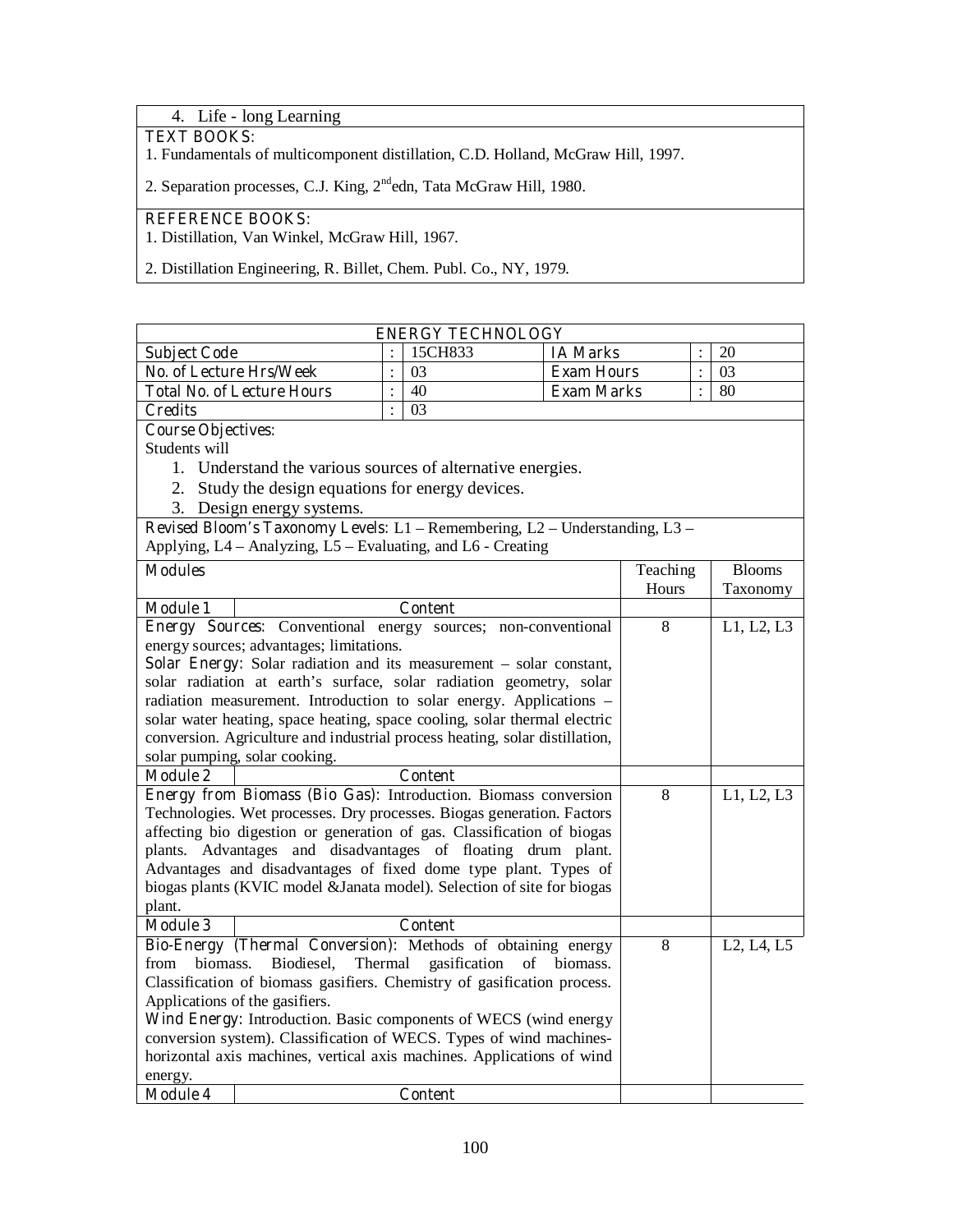| Energy from the Oceans: Introduction. Ocean thermal electric<br>conversion (OTEC). Methods of ocean thermal electric power<br>generation. Open cycle OTEC system. Closed or Anderson OTEC<br>cycle, hybrid cycle. Application of energy from oceans, Basic principles<br>of tidal power. Components of tidal power plants. Operation methods of<br>utilization of tidal energy. Advantages and limitations of tidal power |  | 8 | L <sub>2</sub> , L <sub>3</sub> , L <sub>5</sub> |  |  |  |
|---------------------------------------------------------------------------------------------------------------------------------------------------------------------------------------------------------------------------------------------------------------------------------------------------------------------------------------------------------------------------------------------------------------------------|--|---|--------------------------------------------------|--|--|--|
| generation. Applications of tidal energy.                                                                                                                                                                                                                                                                                                                                                                                 |  |   |                                                  |  |  |  |
| <b>Module 5</b><br><b>Content</b><br>Conventional Fuels: Introduction. Classification of solid liquid<br>gaseous fuels. Calorific value. Characteristics of good fuels. Processing<br>of fuels Comparison between solid, liquid and gaseous fuels. Fuel<br>Burners.                                                                                                                                                       |  | 8 | L3, L4, L5                                       |  |  |  |
| <b>Course outcomes:</b>                                                                                                                                                                                                                                                                                                                                                                                                   |  |   |                                                  |  |  |  |
| After studying this course, students will be able to:                                                                                                                                                                                                                                                                                                                                                                     |  |   |                                                  |  |  |  |
| 1. Understand the different alternative energy sources.                                                                                                                                                                                                                                                                                                                                                                   |  |   |                                                  |  |  |  |
| 2. Calculate different parameters for energy calculations.                                                                                                                                                                                                                                                                                                                                                                |  |   |                                                  |  |  |  |
| 3. Design energy systems.                                                                                                                                                                                                                                                                                                                                                                                                 |  |   |                                                  |  |  |  |
| <b>Question Paper Pattern:</b><br>This question paper will have ten questions. Each full question consists of 16 marks. There will be 2<br>full questions (with a maximum of four sub questions) from each module. Each full question will<br>have sub questions covering all the topics under a module. The students will have to answer 5 full<br>questions, selecting one full question from each module.              |  |   |                                                  |  |  |  |
| <b>Graduate Attributes</b>                                                                                                                                                                                                                                                                                                                                                                                                |  |   |                                                  |  |  |  |
| 1. Critical thinking<br>2. Problem solving<br>3. Use of modern tools<br>4. Research skill<br>5. Life-long learning                                                                                                                                                                                                                                                                                                        |  |   |                                                  |  |  |  |
| <b>TEXT BOOKS:</b>                                                                                                                                                                                                                                                                                                                                                                                                        |  |   |                                                  |  |  |  |
| 1. Non-Conventional Energy Sources, G.D. Rai, 4th edn, Khanna Publications, 2 <sup>nd</sup> Reprint, 1997.<br>2. Engineering Chemistry, P.C. Jain & M. Jain, 10 <sup>th</sup> edn, DhanpatRai& Sons, 3 <sup>rd</sup> Reprint, 1995.                                                                                                                                                                                       |  |   |                                                  |  |  |  |
| <b>REFERENCE BOOKS:</b><br>1. Solar Energy, Second Edition, S.P. Sukhatme, 3 <sup>rd</sup> Reprint, Tata McGraw Hill, New Delhi, 1998.                                                                                                                                                                                                                                                                                    |  |   |                                                  |  |  |  |

2. **Solar Energy Utilization, G.D. Rai**, 4<sup>th</sup>edn, Khanna Publications, 2006.

| <b>INTERFACIAL PHENOMENA AND SURFACE ENGINEERING</b> |  |         |                   |  |    |  |  |  |
|------------------------------------------------------|--|---------|-------------------|--|----|--|--|--|
| <b>Subject Code</b>                                  |  | 15CH834 | <b>IA Marks</b>   |  | 20 |  |  |  |
| No. of Lecture Hrs/Week                              |  | 03      | <b>Exam Hours</b> |  | 03 |  |  |  |
| <b>Total No. of Lecture Hours</b>                    |  | 40      | <b>Exam Marks</b> |  | 80 |  |  |  |
| Credits                                              |  |         |                   |  |    |  |  |  |

# **Course Objectives:**

The students will

- 1. Understand the concept of interfacial phenomena.<br>2. Understand surfactant applications.
- Understand surfactant applications.
- 3. Calculate thermodynamic parameters for interfaces.<br>4. Evaluate criteria for spreading of liquids.
- Evaluate criteria for spreading of liquids.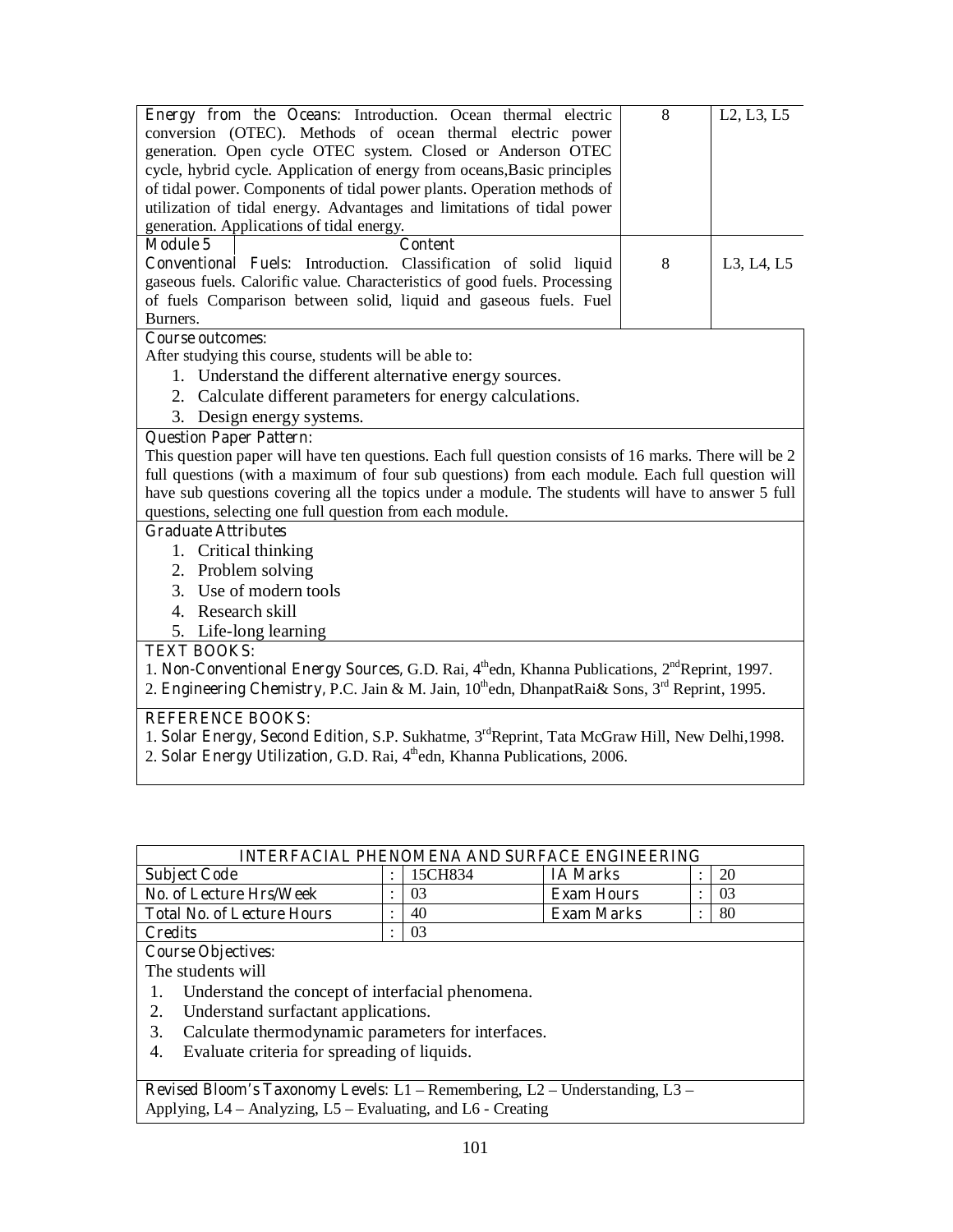| <b>Modules</b>                                                                                  |                                                                                                       | Teaching | <b>Blooms</b>                                    |  |  |  |  |
|-------------------------------------------------------------------------------------------------|-------------------------------------------------------------------------------------------------------|----------|--------------------------------------------------|--|--|--|--|
|                                                                                                 |                                                                                                       | Hours    | Taxonomy                                         |  |  |  |  |
| <b>Module 1</b>                                                                                 | <b>Content</b>                                                                                        |          |                                                  |  |  |  |  |
|                                                                                                 | Introduction: Concept of Interface and its formation with examples.                                   | 8        | L1, L2, L3                                       |  |  |  |  |
|                                                                                                 | Mechanical and Thermodynamic approaches to Interface. Equivalence                                     |          |                                                  |  |  |  |  |
|                                                                                                 | in the concepts of surface energy and surface tension. Applications.                                  |          |                                                  |  |  |  |  |
|                                                                                                 | Excess Pressure: Generalized equation for excess pressure across a                                    |          |                                                  |  |  |  |  |
|                                                                                                 | curved surface- the equation of Young and Laplace. Pressure jump                                      |          |                                                  |  |  |  |  |
|                                                                                                 | across cylindrical surface, flat surface. Vapor pressure of a drop.                                   |          |                                                  |  |  |  |  |
|                                                                                                 | Solubility of drops. Ostwald ripening. Capillary condensation. Super                                  |          |                                                  |  |  |  |  |
| saturation. Nucleation.                                                                         |                                                                                                       |          |                                                  |  |  |  |  |
| <b>Module 2</b>                                                                                 | <b>Content</b>                                                                                        |          |                                                  |  |  |  |  |
| <b>Thermodynamics</b>                                                                           | of Interfaces:<br>Thermodynamic treatment<br>οf                                                       | 8        | L <sub>2</sub> , L <sub>3</sub> , L <sub>4</sub> |  |  |  |  |
|                                                                                                 | interfaces. Free energy at interface. Temperature dependence of the                                   |          |                                                  |  |  |  |  |
|                                                                                                 | surface tension. Effect of pressure on interfacial tension. Effect of                                 |          |                                                  |  |  |  |  |
|                                                                                                 | curvature on surface tension. Thermodynamics of binary systems-Gibbs                                  |          |                                                  |  |  |  |  |
|                                                                                                 | Equation. Surface excess concept. Verification of Gibbs equation.                                     |          |                                                  |  |  |  |  |
|                                                                                                 | Gibbs monolayers. The electrical double layer. Stern treatment of                                     |          |                                                  |  |  |  |  |
|                                                                                                 | electrical double layer. Free energy of a diffused double layer.                                      |          |                                                  |  |  |  |  |
|                                                                                                 | Repulsion between two plane double layers.                                                            |          |                                                  |  |  |  |  |
| <b>Module 3</b>                                                                                 | Content                                                                                               |          |                                                  |  |  |  |  |
| <b>Surface Tension:</b>                                                                         | Definition Cause for existence, Capillary rise                                                        | 8        | L <sub>2</sub> , L <sub>4</sub> , L <sub>5</sub> |  |  |  |  |
|                                                                                                 | method. Drop weight method, Wilhelm plate method, du Nuoy method.                                     |          |                                                  |  |  |  |  |
|                                                                                                 | Methods based on shape of static drops or bubbles. Dynamic methods-                                   |          |                                                  |  |  |  |  |
|                                                                                                 | Flow and capillary waves. Colloidal dispersions. Combined attractive                                  |          |                                                  |  |  |  |  |
|                                                                                                 | and electrical interaction-DLVO theory. Kinetics of coagulation                                       |          |                                                  |  |  |  |  |
| <b>Module 4</b>                                                                                 | <b>Content</b>                                                                                        |          |                                                  |  |  |  |  |
|                                                                                                 | Surface Wetting Fundamentals and Contact Angles: Work of adhesion,                                    | 8        | L <sub>2</sub> , L <sub>3</sub> , L <sub>5</sub> |  |  |  |  |
|                                                                                                 | cohesion. Criteria for spreading of liquids. Kinetics of spreading. Lens                              |          |                                                  |  |  |  |  |
|                                                                                                 | formation- three phase systems. Young's equation. Neumann triangle.                                   |          |                                                  |  |  |  |  |
|                                                                                                 | Theories of equilibrium contact angles. Contact angle hysteresis                                      |          |                                                  |  |  |  |  |
| <b>Module 5</b>                                                                                 | <b>Content</b><br>Surfactants: Anionic and nonionic. Other phases involving surfactant                | 8        |                                                  |  |  |  |  |
|                                                                                                 | aggregates. Surface films of insoluble surfactants. Thermodynamics of                                 |          | L3, L4, L5                                       |  |  |  |  |
|                                                                                                 | micro emulsions. Phase behavior of oil-water surfactant. Effect of                                    |          |                                                  |  |  |  |  |
|                                                                                                 | composition changes. Applications of surfactants-emulsions and                                        |          |                                                  |  |  |  |  |
|                                                                                                 | detergency. Interfacial stability. Damping of capillary wave motion by                                |          |                                                  |  |  |  |  |
|                                                                                                 | insoluble surfactants. Stability and wave motion of thin liquid films                                 |          |                                                  |  |  |  |  |
|                                                                                                 | foams. Interfacial stability for fluids in motion.                                                    |          |                                                  |  |  |  |  |
| <b>Course outcomes:</b>                                                                         |                                                                                                       |          |                                                  |  |  |  |  |
|                                                                                                 | After studying this course, students will be able to:                                                 |          |                                                  |  |  |  |  |
| 1.                                                                                              | Understand principles of surface engineering.                                                         |          |                                                  |  |  |  |  |
|                                                                                                 | 2. Calculate thermodynamic parameters for surface wetting.                                            |          |                                                  |  |  |  |  |
|                                                                                                 | 3. Understand principles of surfactants.                                                              |          |                                                  |  |  |  |  |
|                                                                                                 |                                                                                                       |          |                                                  |  |  |  |  |
| <b>Question Paper Pattern:</b>                                                                  |                                                                                                       |          |                                                  |  |  |  |  |
|                                                                                                 | This question paper will have ten questions. Each full question consists of 16 marks. There will be 2 |          |                                                  |  |  |  |  |
| full questions (with a maximum of four sub questions) from each module. Each full question will |                                                                                                       |          |                                                  |  |  |  |  |
|                                                                                                 | have sub questions covering all the topics under a module. The students will have to answer 5 full    |          |                                                  |  |  |  |  |
| questions, selecting one full question from each module.                                        |                                                                                                       |          |                                                  |  |  |  |  |
| <b>Graduate Attributes</b>                                                                      |                                                                                                       |          |                                                  |  |  |  |  |

- 1. Critical Thinking
- 2. Problem solving
- 3. Use of modern tools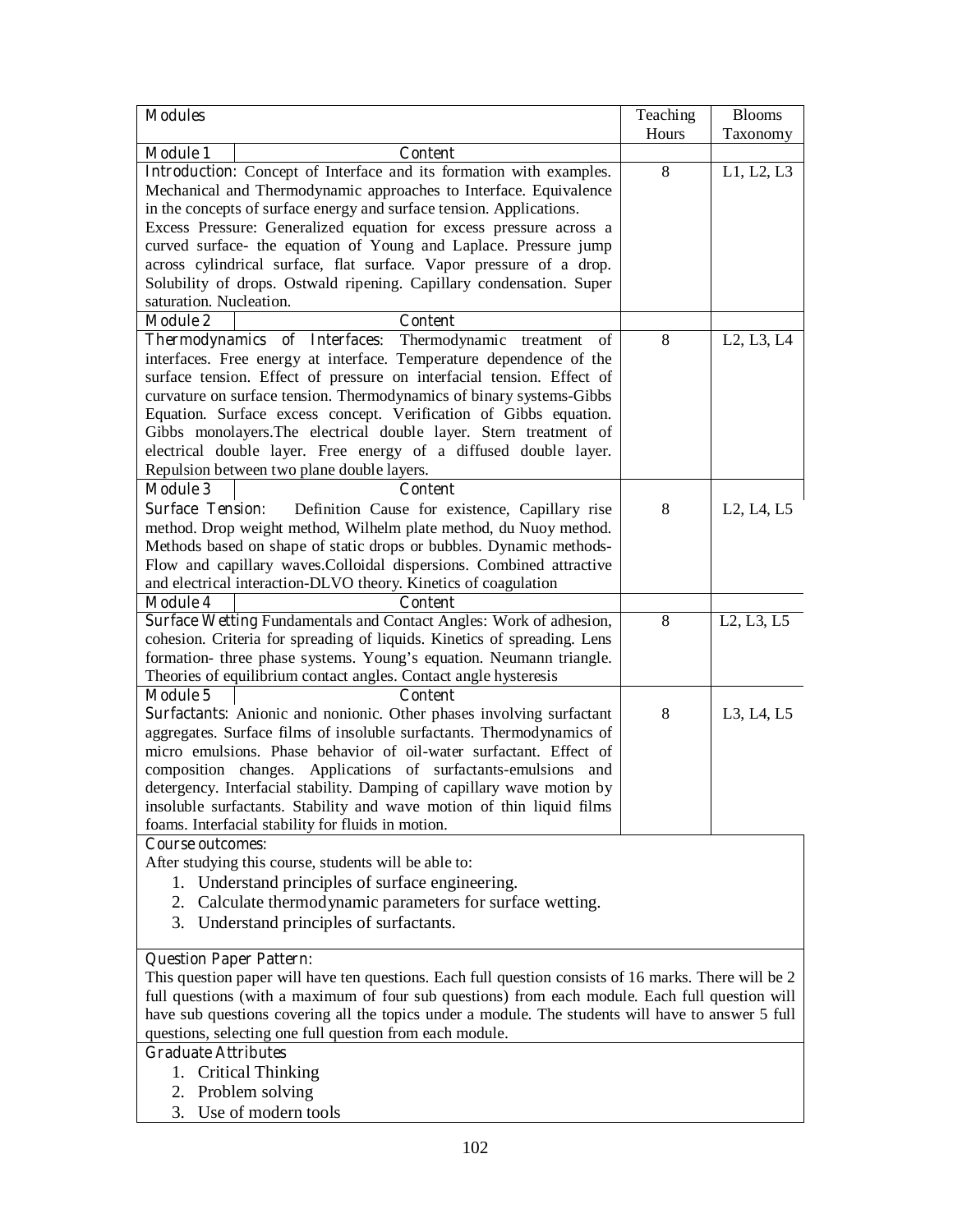4. Research Skill

5. Life-long learning

# **TEXT BOOKS:**

1. Interfacial Phenomena, Equilibrium and Dynamic Effects, C.A. Miller & P. Niyogi, Vol.

17, Marshal Deckder, 1985.

2. Physical Chemistry of Surfaces, A.W. Adamson, John Wiley, 5<sup>th</sup>edn, 1997.

# **REFERENCE BOOKS:**

1. Surface Activity, Millet J.L., 2<sup>nd</sup>edn, Van Nostrad, 1961.

2. Surface Active Chemicals - Garrett H.E., Pergamom Press, 1974.

| <b>INTERNSHIP/PROFESSIONAL PRACTICE</b> |  |        |                   |  |    |  |  |  |
|-----------------------------------------|--|--------|-------------------|--|----|--|--|--|
| <b>Subject Code</b>                     |  | 15CH84 | <b>IA Marks</b>   |  | 50 |  |  |  |
| <b>Exam Hours</b>                       |  | 03     | <b>Exam Marks</b> |  | 50 |  |  |  |
| Credits                                 |  | 02     |                   |  |    |  |  |  |

The students should undergo in-plant training in any chemical industry or in a reputed research laboratory with pilot plant facility. This shall be for a minimum period of two weeks during the vacation of sixth or seventh semester. If it is not possible, the students may be permitted to go on industrial visit for a period of two weeks and they should visit a minimum of five major chemical industries. Each student should submit a report separately at the beginning of the  $8<sup>th</sup>$  semester, which is evaluated by a committee constituted by the HOD for internal assessment.an external examiner has to be called for viva-voce and internal guide together with external examiner should evaluate the performance as examination. The student has to give a presentation on in-plant training or industrial visit to the external and internal examiners and answer for queries.

#### **Course outcomes:**

After studying this course, students will be able to:

- 1. Prepare reports and compile data.
- 2. Prepare presentation and communicate findings to audience.

#### **Graduate Attributes**

- 1. Critical thinking
- 2. Usages of modern tools
- 3. Collaborative and multidisciplinary work
- 4. Life longlearning

| <b>PROJECT WORK PHASE -II</b>                                     |  |         |                   |         |     |  |  |
|-------------------------------------------------------------------|--|---------|-------------------|---------|-----|--|--|
| <b>Subject Code</b>                                               |  | 15CHP85 | <b>IA Marks</b>   |         | 100 |  |  |
| No. of Lecture Hrs/Week                                           |  | 06      | <b>Exam Hours</b> | $\cdot$ | 03  |  |  |
|                                                                   |  |         | <b>Exam Marks</b> | ٠       | 100 |  |  |
| <b>Credits</b>                                                    |  | 06      |                   |         |     |  |  |
| Course Objectives:                                                |  |         |                   |         |     |  |  |
| Students will                                                     |  |         |                   |         |     |  |  |
| 1. Learn to plan and perform experiments related to project work. |  |         |                   |         |     |  |  |

- 2. Learn to compile data and analyze.
- 3. Learn to publish data in reputed journals.
- 4. Learn to prepare report of work.